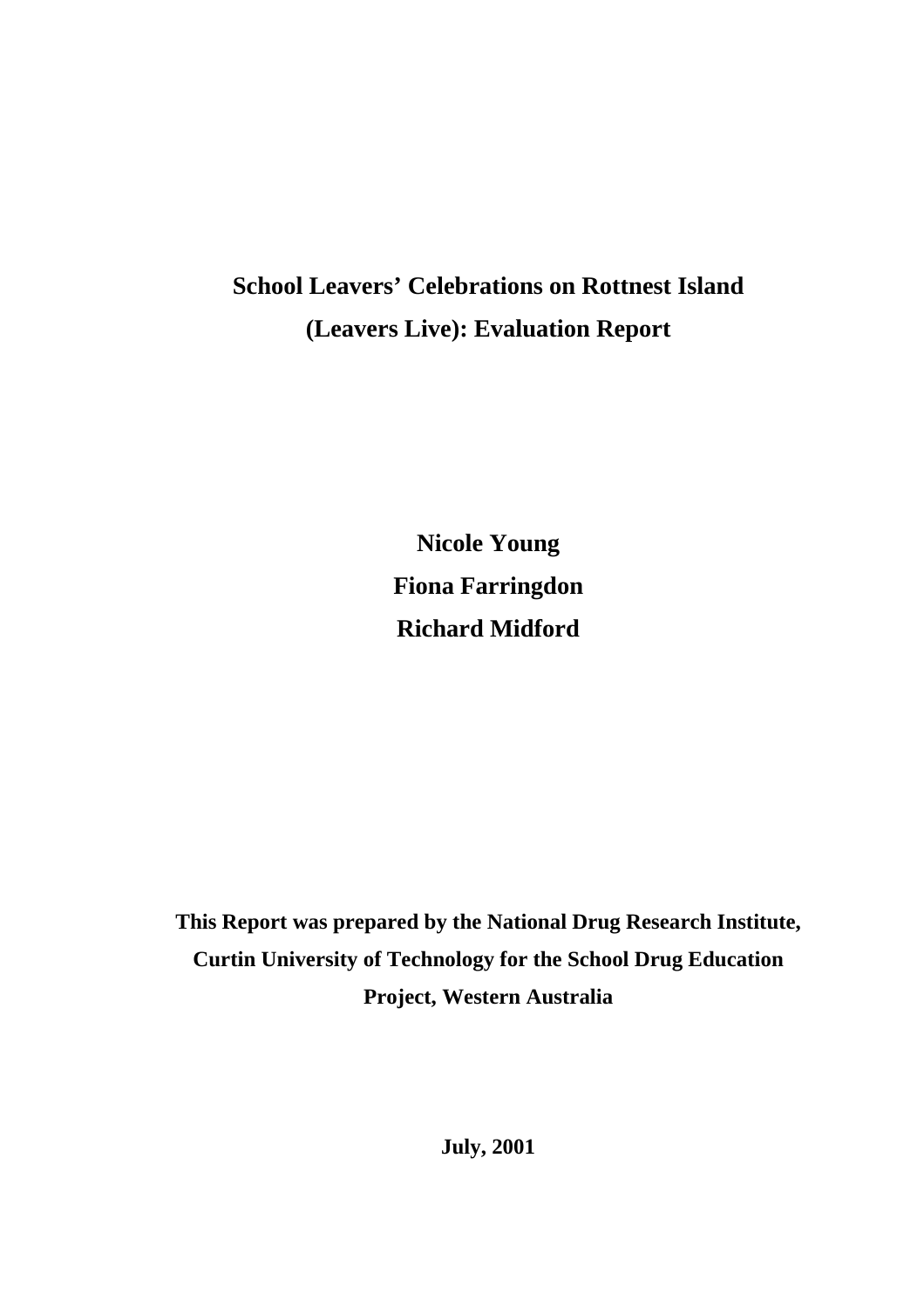# **Copies can be obtained from:**

The Administrative Assistant The National Drug Research Institute GPO Box U1987, Perth, WA 6845

Telephone: (08) 9426 4222 Facsimile: (08) 9486 9477

Email: [enquiries@ndri.curtin.edu.au](mailto:enquiries@ndri.curtin.edu.au)

Web: http://www.ndri.curtin.ed.au

ISBN:

This research was commissioned by the School Drug Education Project (SDEP) in Western Australia as part of the 'Leavers Live' project, funded by the National School Drug Education Strategy, through the Department of Education, Training and Youth Affairs (DETYA)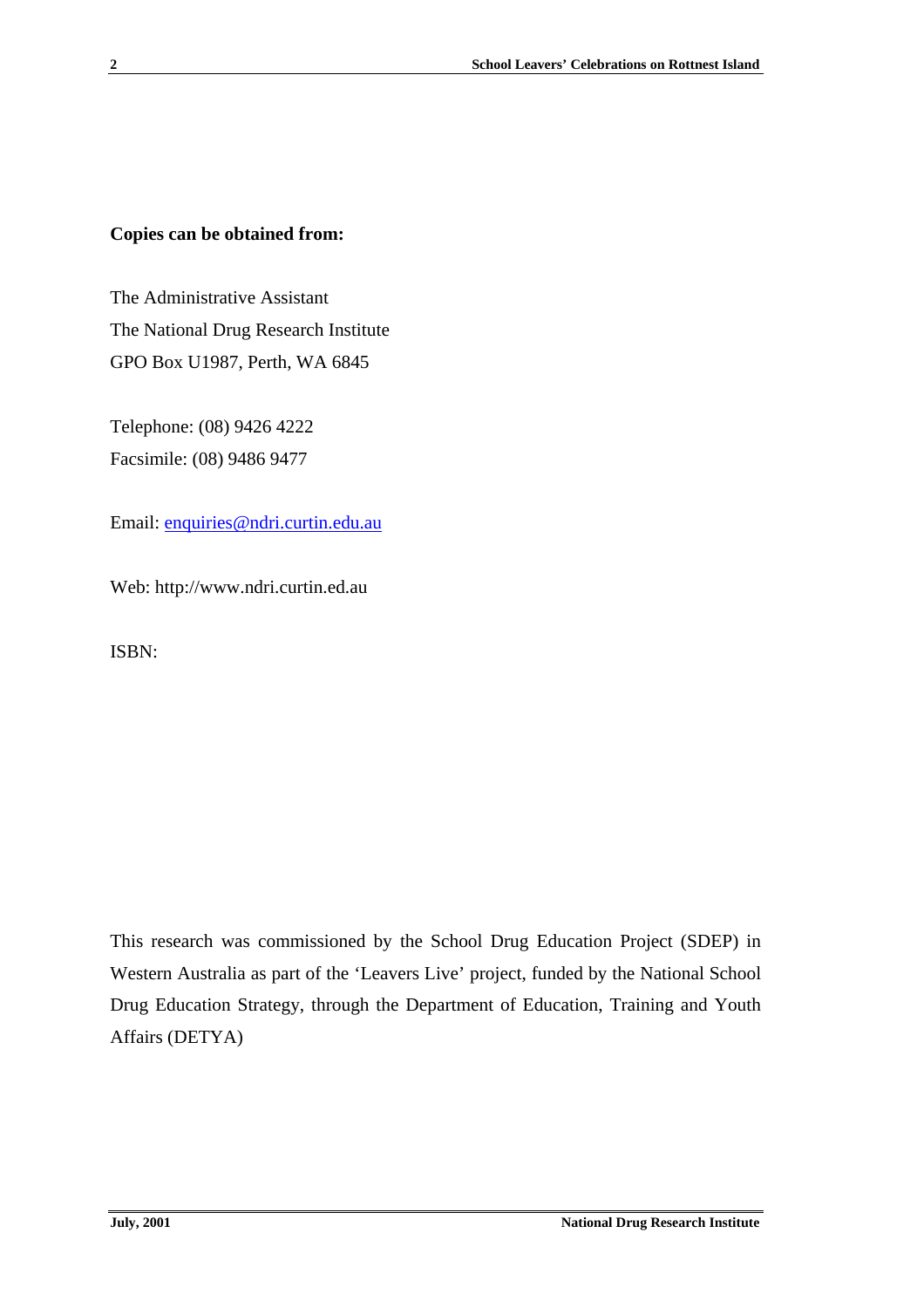# **TABLE OF CONTENTS**

| THE DEVELOPMENT OF THE 'LEAVERS LIVE' INTERVENTION  4 |  |
|-------------------------------------------------------|--|
|                                                       |  |
|                                                       |  |
|                                                       |  |
|                                                       |  |
|                                                       |  |
|                                                       |  |
|                                                       |  |
|                                                       |  |
|                                                       |  |
|                                                       |  |
|                                                       |  |
|                                                       |  |
|                                                       |  |
|                                                       |  |
|                                                       |  |
|                                                       |  |
|                                                       |  |
|                                                       |  |
|                                                       |  |
|                                                       |  |
|                                                       |  |
|                                                       |  |
|                                                       |  |
|                                                       |  |
|                                                       |  |
|                                                       |  |
|                                                       |  |
|                                                       |  |
|                                                       |  |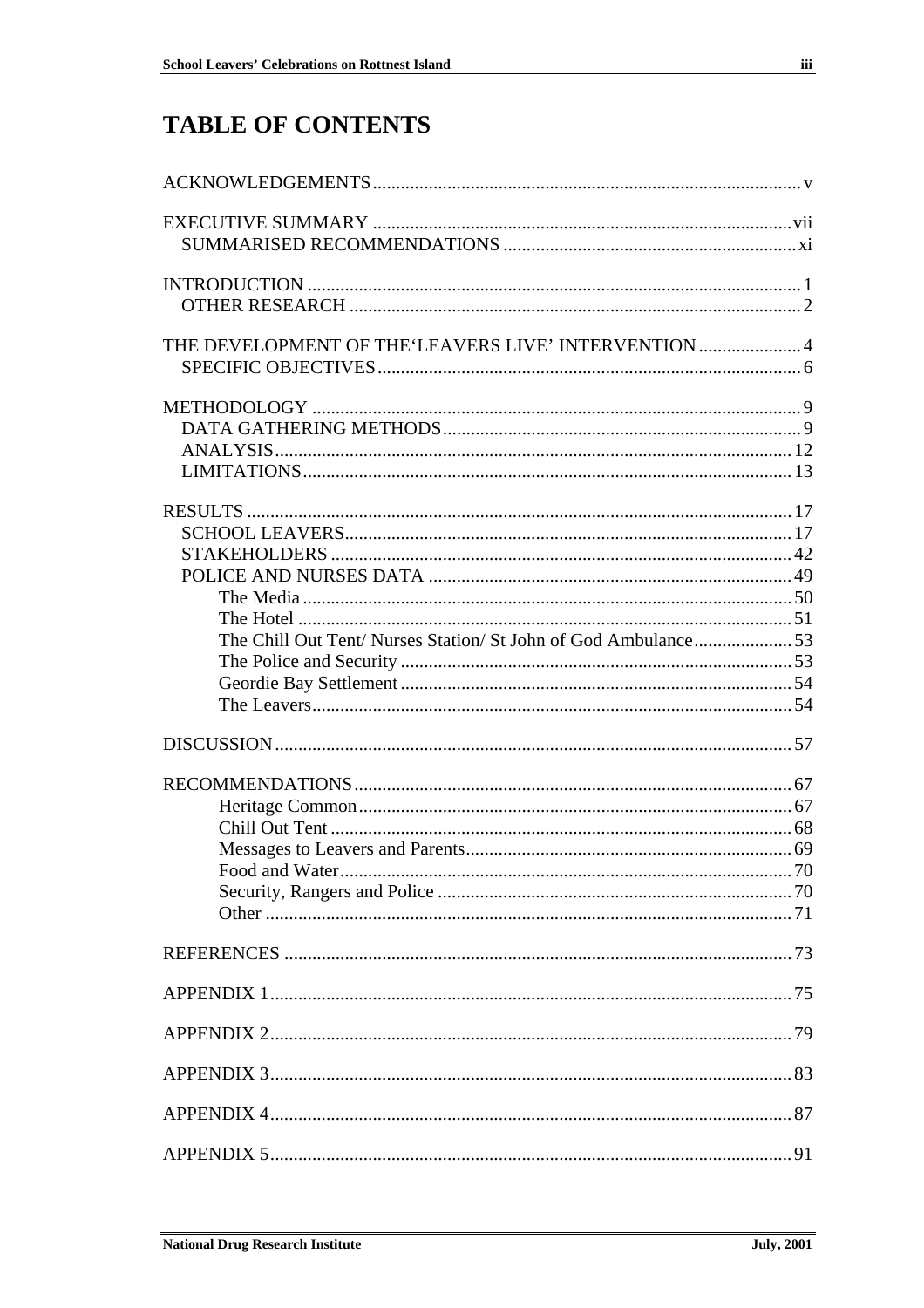| APPENDIX 7 |  |
|------------|--|

# **TABLES AND FIGURES**

| Table 1: Breakdown of survey instruments used in both years and numbers |  |
|-------------------------------------------------------------------------|--|
|                                                                         |  |
|                                                                         |  |
|                                                                         |  |
|                                                                         |  |
|                                                                         |  |
|                                                                         |  |

|--|--|--|--|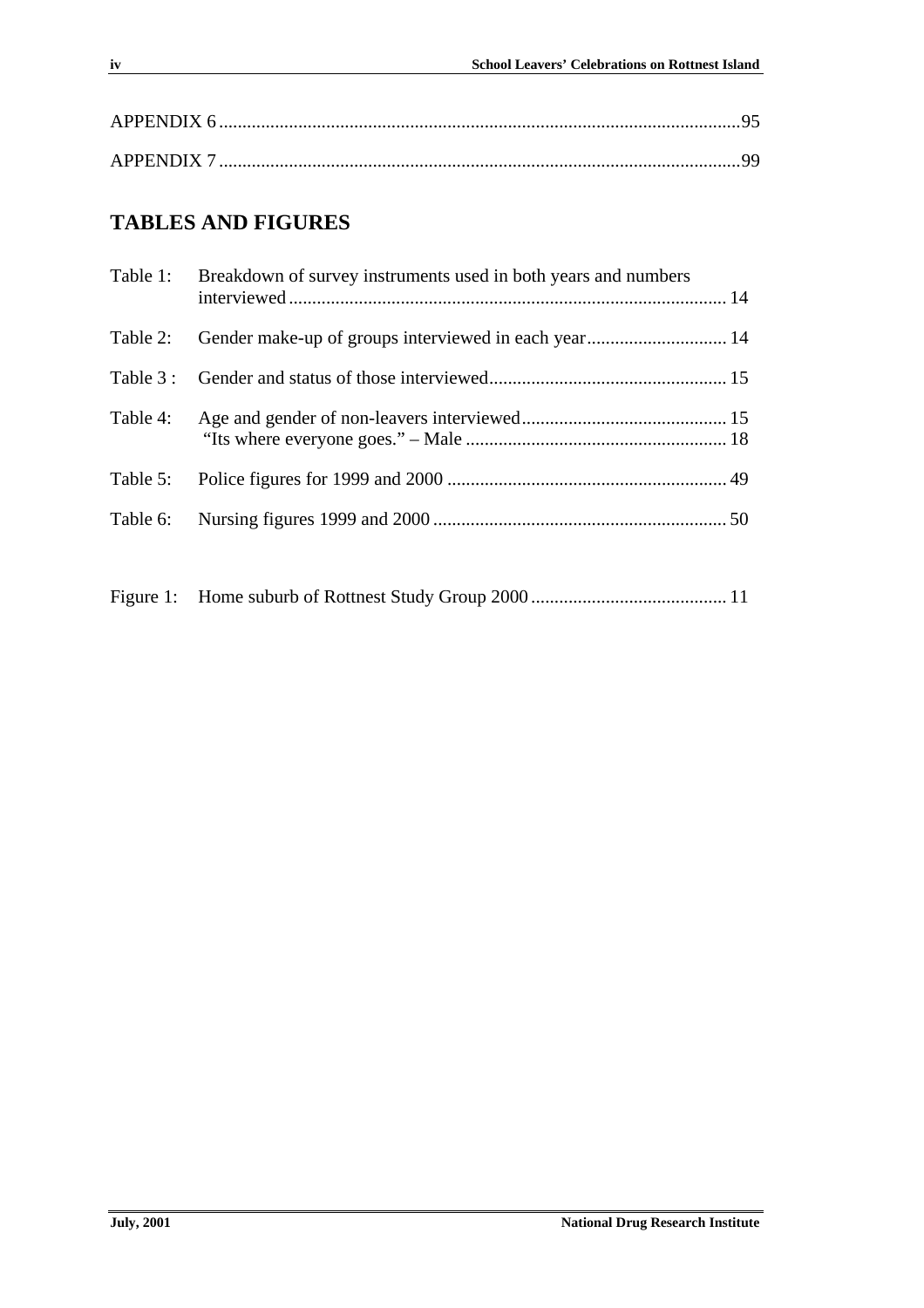# <span id="page-4-0"></span>**ACKNOWLEDGEMENTS**

The authors would like to acknowledge the considerable assistance and support received from Lorel Mayberry from SDEP in coordinating the Leavers' Live intervention which included the production of this report. Invaluable assistance with data collection was also received from Sue Dimitrivich and Lorel Mayberry (from SDEP), and Melissa Sulcs a Curtin University Health Promotion student. Rottnest Island Authority (in particular Lisa Smith and Maia Frewer) provided accommodation and vouchers for transport for the NDRI researcher. Thanks also to the Rottnest Police and Health Department (by way of the Rottnest Nursing Post) for providing figures for the leavers' period. Finally, thanks goes to all the stakeholders who gave of their time in order to participate in the research and the leavers themselves.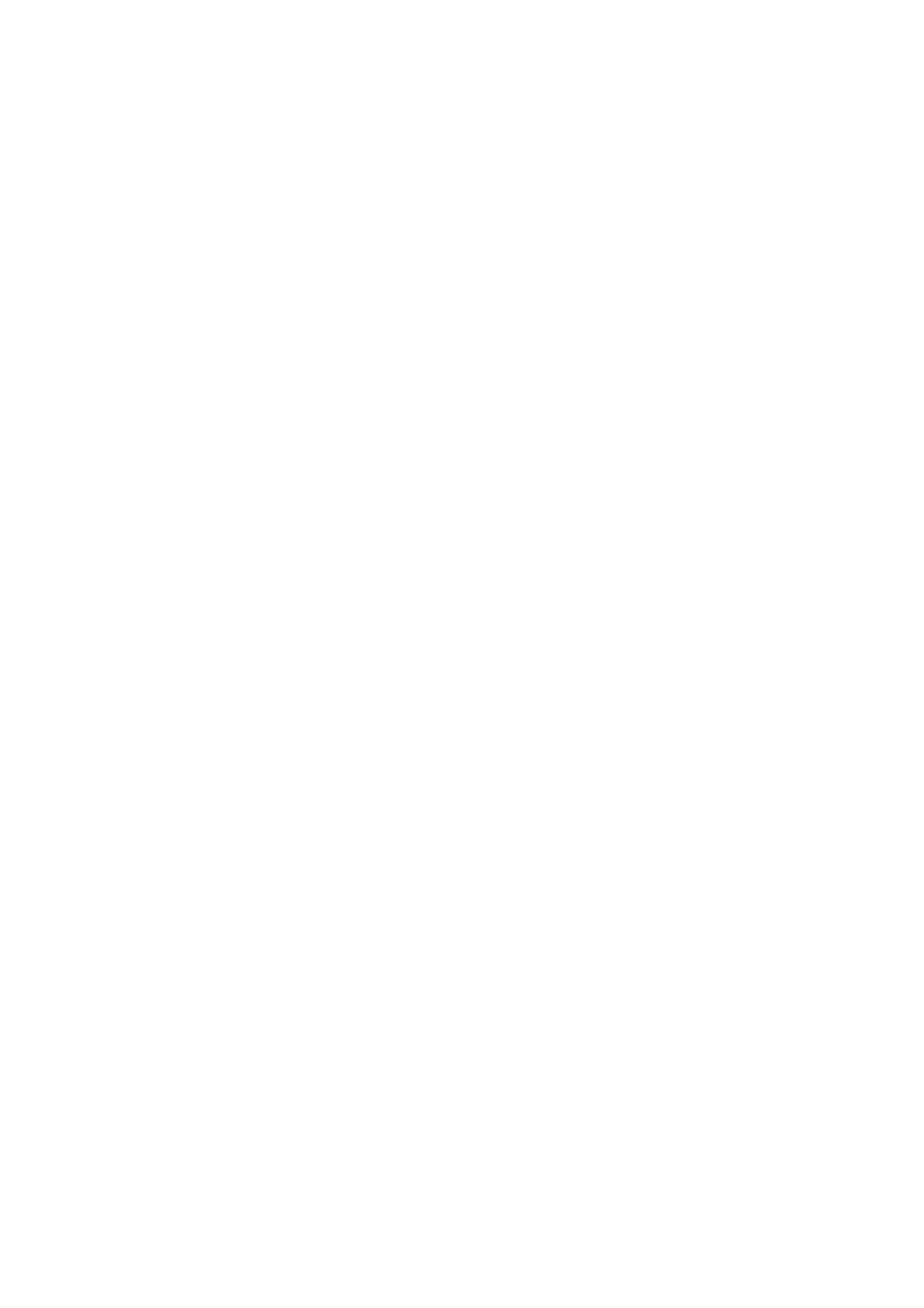# <span id="page-6-0"></span>**EXECUTIVE SUMMARY**

In Western Australia school leaver celebrations occur in late November/ early December and last between a week to ten days. The leavers' celebrations mark the end of twelve years of schooling and the completion of intense tertiary entrance examinations. The 16 - 17 year old students, regard the celebrations as a release following the pressure of their final.

One of the traditional and most popular destinations for leavers' in Western Australia is Rottnest Island, located 20 kilometres off the coast of Perth. Rottnest is considered the premier destination by leavers due in part to its reputation for excessive alcohol consumption and high-risk behaviour. In recent years this perception has been fuelled by media attention focusing on the negative aspects of the celebrations. In addition to the legal concerns associated with underage drinking there are also concerns about the potentially harmful consequences of excessive alcohol and other drug consumption that accompany the leavers celebrations. Furthermore the host community is disrupted each year because of the associated antisocial behaviour.

Due to these concerns, in 1999 the School Drug Education Project (SDEP) received funding from the National School Drug Education Strategy to investigate the school leaver phenomenon. The National Drug Research Institute (NDRI) received part of this funding to undertake a formative evaluation of school leaver celebrations on Rottnest Island. The research findings were presented in a technical report *School Leavers' Celebrations on Rottnest Island: Formative evaluation repor*t (Bogaards, Midford & Farringdon, 2000a). The preliminary research NDRI conducted in 1999 included a comprehensive literature review of young people's abuse of alcohol and other drugs at holiday destinations around the world (Bogaards, Midford & Farringdon, 2000b)*.* There have been three substantial Australian studies that have investigated drug and alcohol consumption connected with school leaver celebrations on the Gold Coast and Sunshine Coast in Queensland (Stanton, Walker, Ballard & Lowe, 1997; Smith & Rosenthal, 1997; Zinkiewicz, Downey & Curd, 1999). All of these studies found high levels of drug and alcohol use during school leaver celebrations.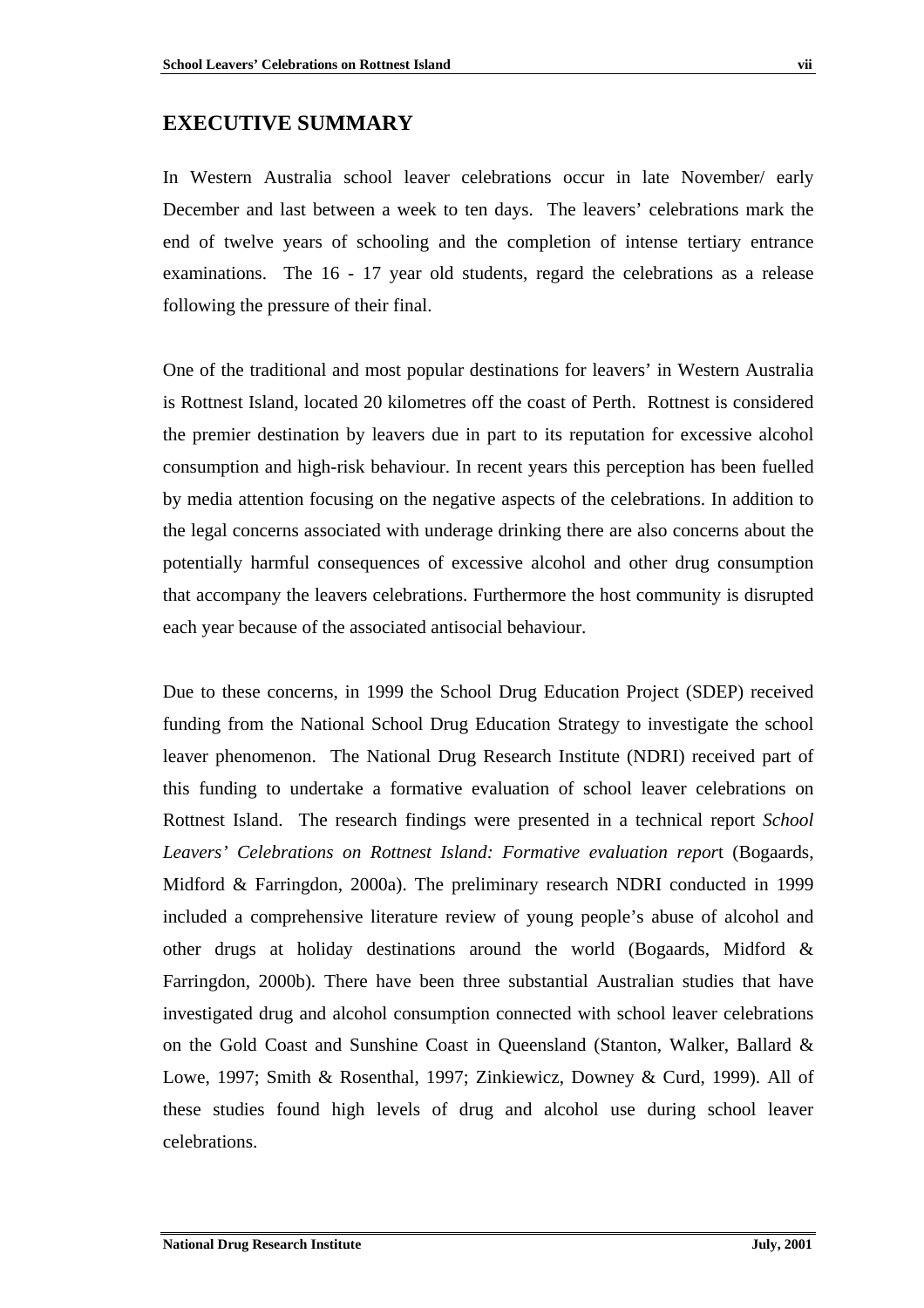In response to the risks perceived during "schoolie celebrations" (as they are known in the Eastern states) harm reduction interventions have been carried out in Queensland over the past few years. *"The meaning, madness and magic of Schoolies Festival"*  (Ballard, Curd & Roche, 1998) examines the development and outcomes of the Sunshine Coast Schoolies Week strategy. This intervention was an excellent reference point for the Rottnest project, in particular taking note of the intersectoral nature of the strategy, and the evolution of initiatives into a highly valued youth festival.

In 2000 the SDEP received further National School Drug Education Strategy funding to develop and implement the "Leavers Live" intervention on Rottnest Island. This intervention was based on the 1999 formative research and was developed by the SDEP in consultation with various stakeholders and community agencies. NDRI received further funding in 2000 to evaluate the "Leavers Live" harm reduction intervention coordinated by the SDEP during the main week of end of school celebrations on Rottnest Island in 2000. The following summarises the key components of the intervention:

- Police talks to school leavers prior to leavers' week
- Information sent out by Rottnest Island Authority (RIA) to all leavers holding bookings
- Extensive activities program developed in conjunction with RIA and Melville Youth Advisory Council including beach activities sponsored by *100% Control*  including volleyball and other competitions
- \$1000 deposit required to acquire accommodation (RIA and Rottnest Lodge)
- Information tape 100% Control messages and music for ferry trip (RIA and 96FM)
- Chillout Tent coordinated by Rottnest Island Nursing Post and RIA staffed with volunteers from Drug Arm
- Rottnest Island rangers visit and brief of all leavers in accommodation
- Discounted \$5 *Recovery Breakfasts* at the tearooms.
- De-licensing of section of the Rottnest Hotel to form an underage dance area where bands and DJs performed during the afternoon and evening. These were sponsored by Healthway (*100% Control*), Office of Youth Affairs and Rottnest Island Authority.
- Coloured wrist bands for over 18's entering the Rottnest Hotel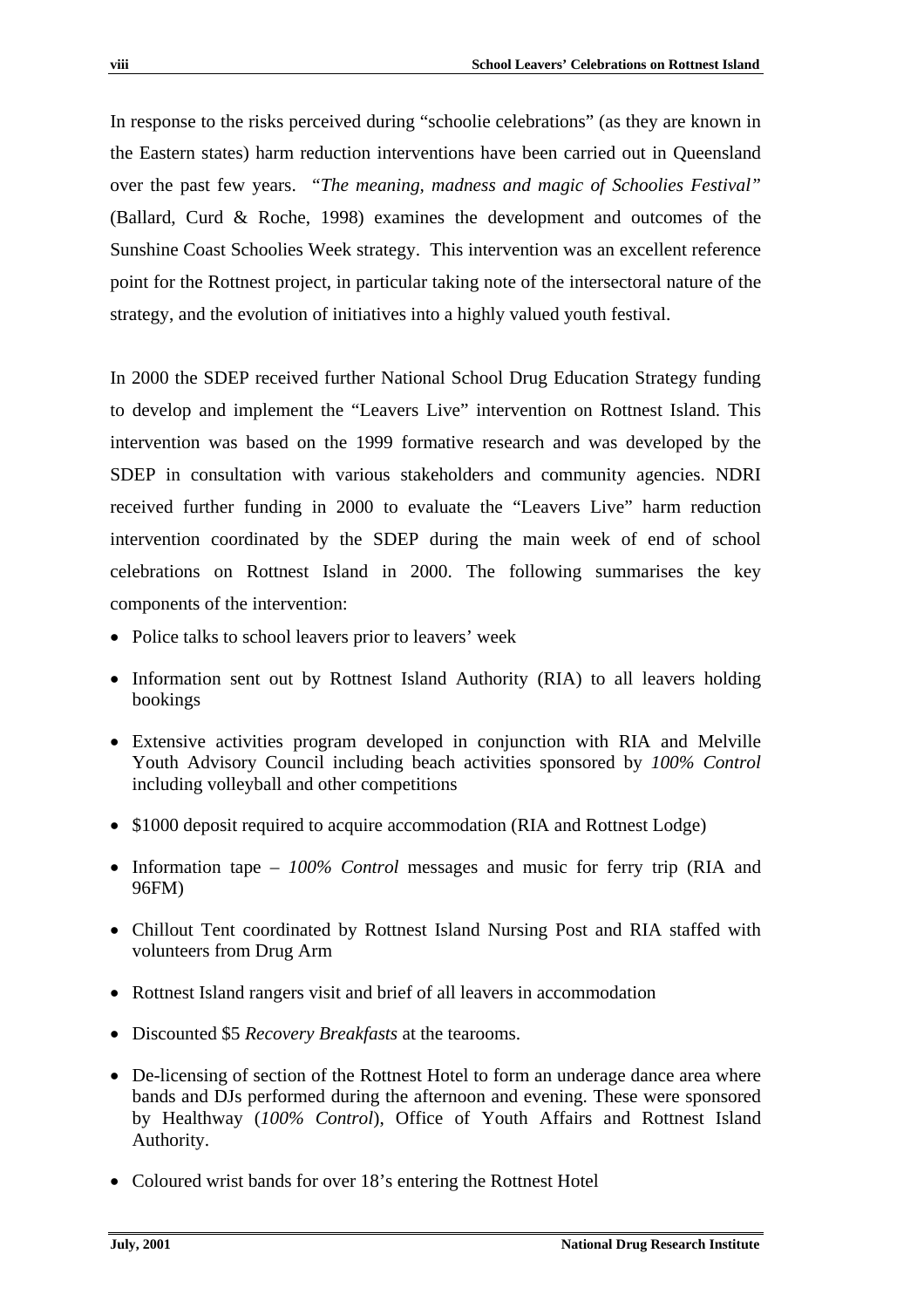- Stopping of alcohol home deliveries
- Increased security staff at Rottnest Hotel
- Extended trading hours for many Rottnest food outlets
- Late Night sausage sizzle in settlement area.
- Rottnest Island Police and Rangers Sausage Sizzle (food donated by local businesses).

The purpose of the evaluation was to assess the impact of the intervention on 2000 leavers and the Rottnest community. Similar to 1999, the evaluation involved interviews with leavers and key informants, police and nurses station incident data and participant observation.

In both the 1999 and 2000 studies the leavers' expectations were the same; to have fun, relax and unwind after a hectic exam period and to celebrate the milestone of school graduation and passage into independence and adulthood. Although the intention to drink to excess was clearly present in the minds of both males and females, when asked about general expectations and intentions of the Rottnest celebrations and specifically the coming night, alcohol consumption featured far less often in 2000 than in 1999. This may be an indication that intervention strategies in 2000 were successful in de-emphasising alcohol as a key component in the celebration process. It should be noted that the aim of the intervention was to shift the celebration focus off alcohol and to reduce alcohol related harm rather than directly targeting alcohol consumption. In addition when asked generally about last nights' activities far fewer leavers in 2000 indicated they consumed alcohol or spent the night just walking around than did their 1999 counterparts. Again this indicates that the intervention activities may have been successful in shifting the emphasis of the celebration from alcohol. Furthermore when specifically asked about what constituted the best part of the night, although a similar amount of leavers in both years identified socialising, far fewer in 2000 identified drinking. Perhaps most significantly in 2000 no respondents reported that they were bored during the evening. This marked a substantial change from 1999 and again supports the success of the intervention.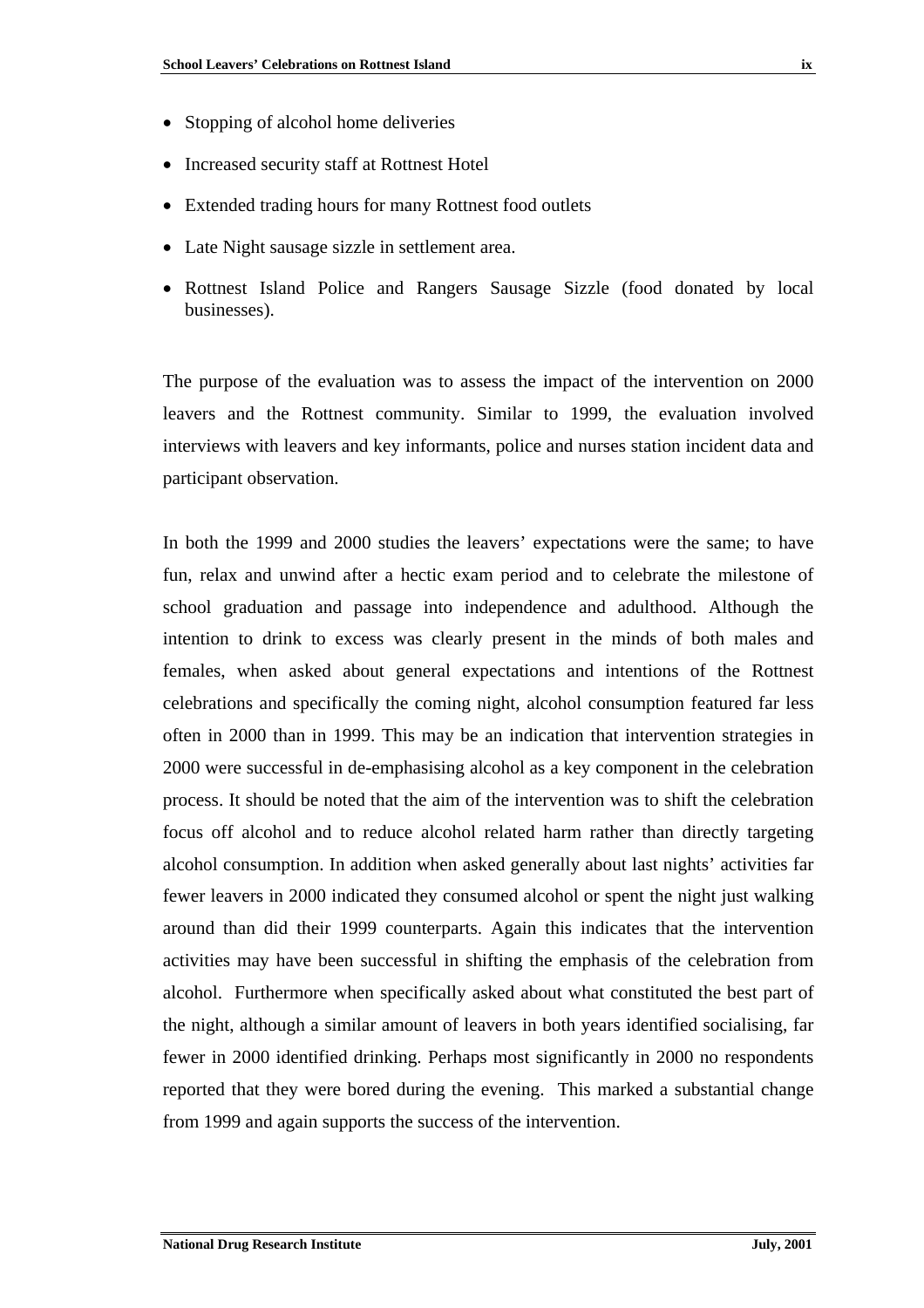Similar to 1999 the harm reduction strategies that the 2000 leavers planned to use were generally not well considered, with both sexes relying almost solely on their friends to afford them protection from the whole range of possible and actual harms. However, in 2000 leavers appeared to experience less violence and sexual harassment. Although it is not clear why this occurred, perhaps the combination of the police visits, their proactive approach on the island and the intervention activities prepared leavers better to be able to cope with potentially harmful situations and to foster a sense that their behaviour was being monitored. Furthermore perhaps the intervention de-emphasised alcohol use enough to reduce harm. Of concern is that more leavers in 2000 reported illicit drug use. However, most leavers seemed to have arranged their drug purchases prior to arriving on Rottnest suggesting that the increase is more likely to be a reflection of greater drug use amongst the youth of the community and not a reaction to the intervention strategies.

Leavers were generally appreciative of the efforts made with the Leavers Live intervention in 2000. Their suggestions for improvement and expansion of the initiatives indicated a good degree of acceptance of the project overall. The Rottnest Hotel de-licensing and provision of bands was not as well received as had been hoped with both stakeholders and leavers suggesting it was a good idea but needed modification. Food initiatives were very well received with the sausage sizzle being appreciated as a low cost option for eating while drinking in the evening. There was a lot of evidence to suggest that the school visits and sausage sizzle event conducted by the police did much to foster a spirit of respect and cooperation between the leavers and authorities on the Island. The recovery breakfasts were also very well patronised, however still more food options are required in order to reduce the effects of excessive alcohol consumption.

The Chill Out Tent was widely regarded as the highlight of the intervention. Only positive comments were recorded about it. The volunteers who staffed it were consistently patient and compassionate and the nurses station was relieved of a considerable burden as minor complaints were dealt with within the tent. The importance of this facility in terms of reducing potential harms can not be overstated.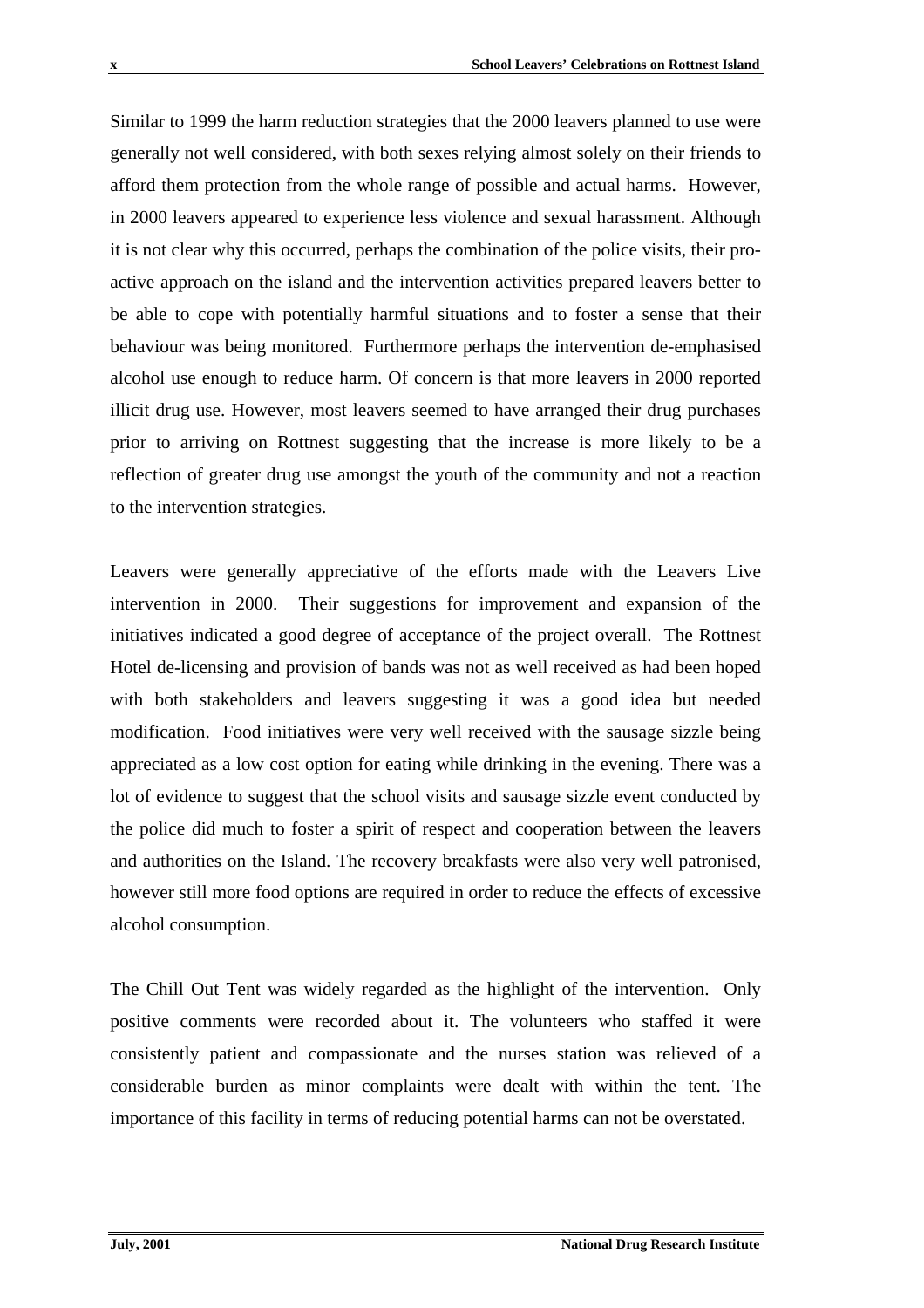<span id="page-10-0"></span>Other components of the intervention such as the beach activities, police visits, ranger's talks, competitions, advertising and promotion contributed to reducing boredom and increasing positive contact between the leavers and the host community. Most young people were appreciative of the efforts made, but even those who were critical of the details were still clearly aware that they were being looked over by a cohesive community. The advance preparation and coordinated, engaging approach adopted by the community fostered a greater degree of tolerance and mutual obligation. In turn this acted to reduce excessive behaviour on Rottnest in 2000.

#### **SUMMARISED RECOMMENDATIONS**

The following summary of recommendations to retain or modify the 2000 intervention strategies are based on the information obtained from the 2000 leavers and key informants.

- The de-licensed area at the hotel could be abandoned and replaced with a centralised area for music and dancing at Heritage Common.
- During the day a portable radio station or DJs could provide low key entertainment, run competitions and advertise activities.
- The Chill Out Tent initiative was a huge success and should be included in subsequent years. This initiative could be improved if the tent was larger with more volunteers.
- The police visits to schools were an outstanding success and should be continued in subsequent years and extended to include parents.
- A message like the 100% Control Healthway message used in 2000 should be promoted in subsequent years.
- The coordinated media approach was very effective in 2000 and should be repeated.
- The extended trading hours of food outlets played an important role in minimising intoxication late at night and should be repeated
- The recovery breakfasts were also a great success and would benefit from wider advertising and more options (recovery sausage sizzle – mid morning).
- Greater food availability is required. Food vans selling a variety of reasonably priced filling meals (e.g. baked potatoes, kebabs or hot dishes with rice) at Heritage Common.
- The sausage sizzles were utilised well and also provided valuable food to intoxicated leavers late at night and should be continued.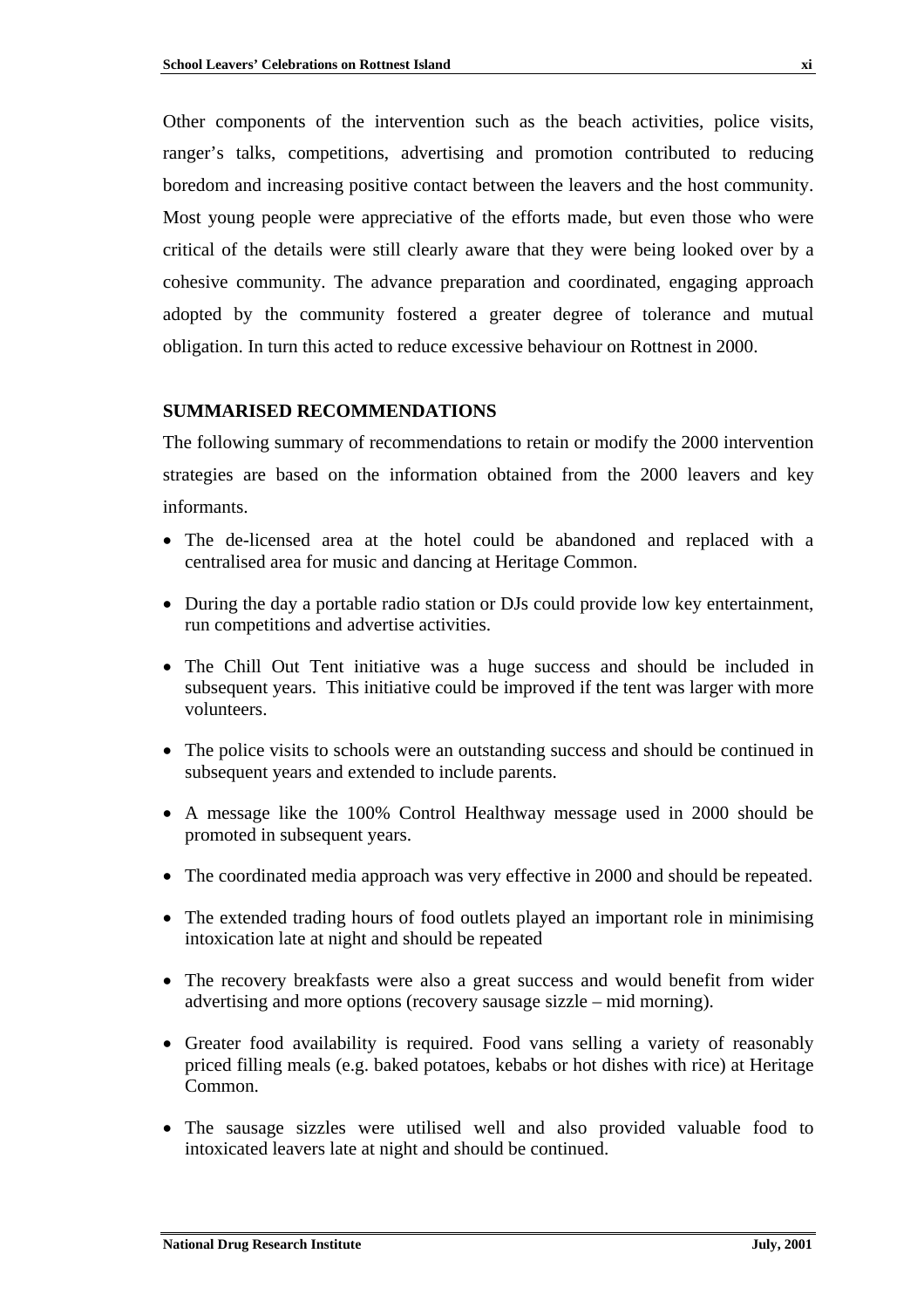- Water needs to be made much more readily available out in the settlement. Free water dispensers or bottled water would be ideal.
- Tension levels will be kept at a minimum if all authorities follow the firm but tolerant policing adopted by the Rottnest Police on the island.
- The rangers could in future leave rubbish bags be left at the front of the houses with a notice explaining that vouchers for free food will be given in exchange for bags of rubbish collected.
- Extra lighting is still required in many areas, especially tentland.
- A bus providing transport around the settlement in the evening would increase attendance at activities.
- Whatever is done in terms of accommodation periods in 2001, it is important that all intervention initiatives are available for the entire time that leavers are present on the island.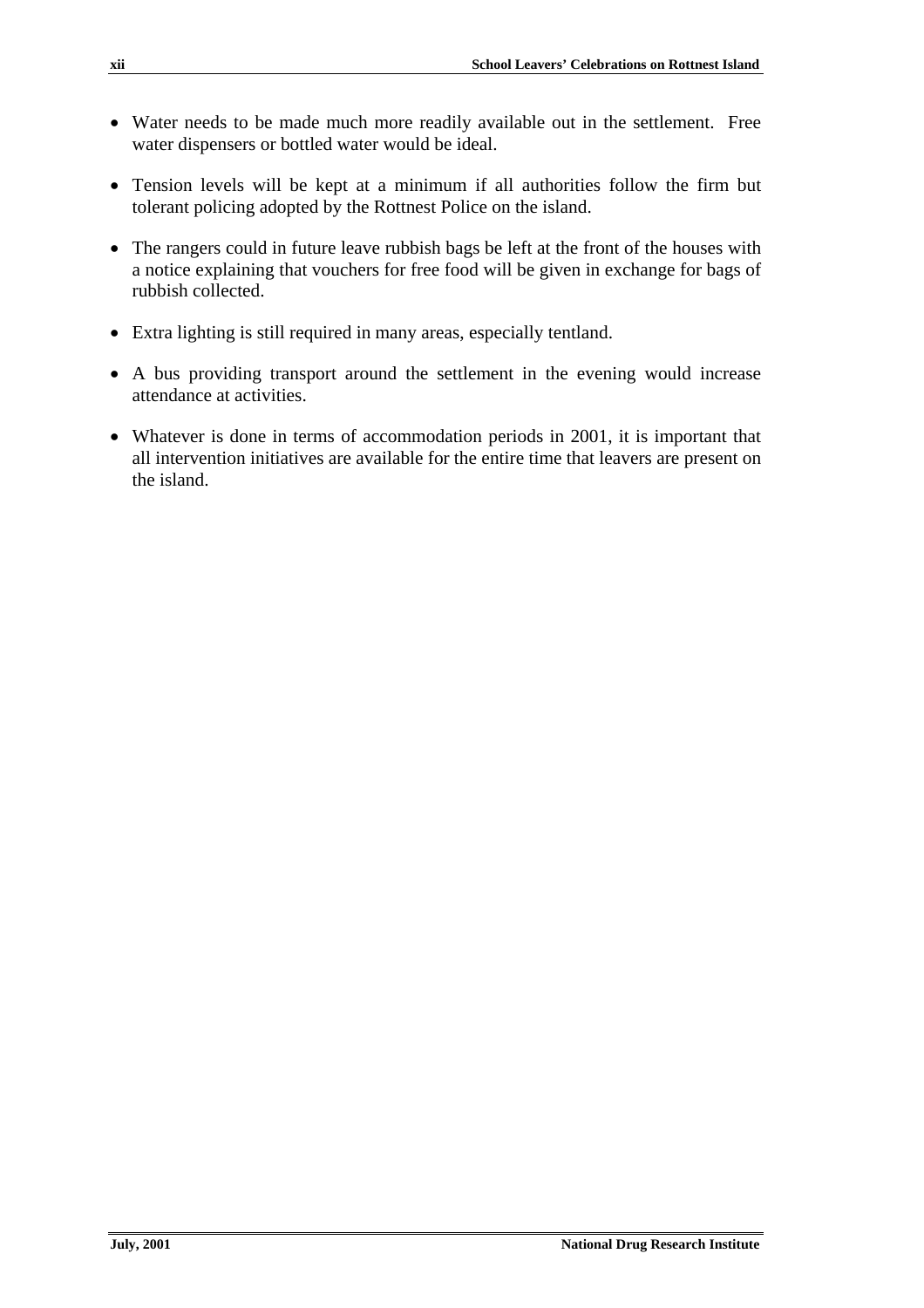### <span id="page-12-0"></span>**INTRODUCTION**

In Western Australia school leaver celebrations occur in late November/ early December and last between a week and ten days. The leavers' celebrations mark the end of 12 years of schooling and the completion of intensive tertiary entrance examinations. The 16 - 17 year old students, regard the celebrations as a release following the pressure of their final exams. They look forward to the celebrations as a chance to unwind, socialise (possibly for the final time) with old school friends, make new friends and mark their passage into independence and adulthood (Bogaards, Midford &Farringdon, 2000a).

One of the traditional and most popular destinations for leavers' in Western Australia is Rottnest Island, located 20 kilometres off the coast of Perth. Rottnest is a holiday island providing a range of family style accommodation. During the school leaver period over 4,000 young people occupy almost all the accommodation in the main settlement of the island. School leavers also holiday at a number of locations up and down the coast from Perth. However Rottnest is considered the premier destination and the media has generally focused on the Rottnest celebrations. Each year there is media coverage of the excessive alcohol consumption and antisocial behaviour that accompanies the arrival of the leavers on Rottnest. The images and reports of leavers consuming large quantities of alcohol, along with anecdotal accounts from former participants make Rottnest both an attractive destination among adolescents wishing to celebrate the end of exams and a focus for community concern.

In addition to the legal concerns associated with underage drinking there are also concerns about the potentially harmful interpersonal violence and health consequences of excessive alcohol and other drug consumption that accompany the leavers celebrations. To date there have been no deaths on Rottnest during the leavers' period, however many stakeholders are concerned that this is a likely outcome if the high-risk behaviour of the leavers cannot be curbed. Furthermore the host community suffers damage and disruption each year because of the antisocial behaviour induced by high levels of alcohol consumption.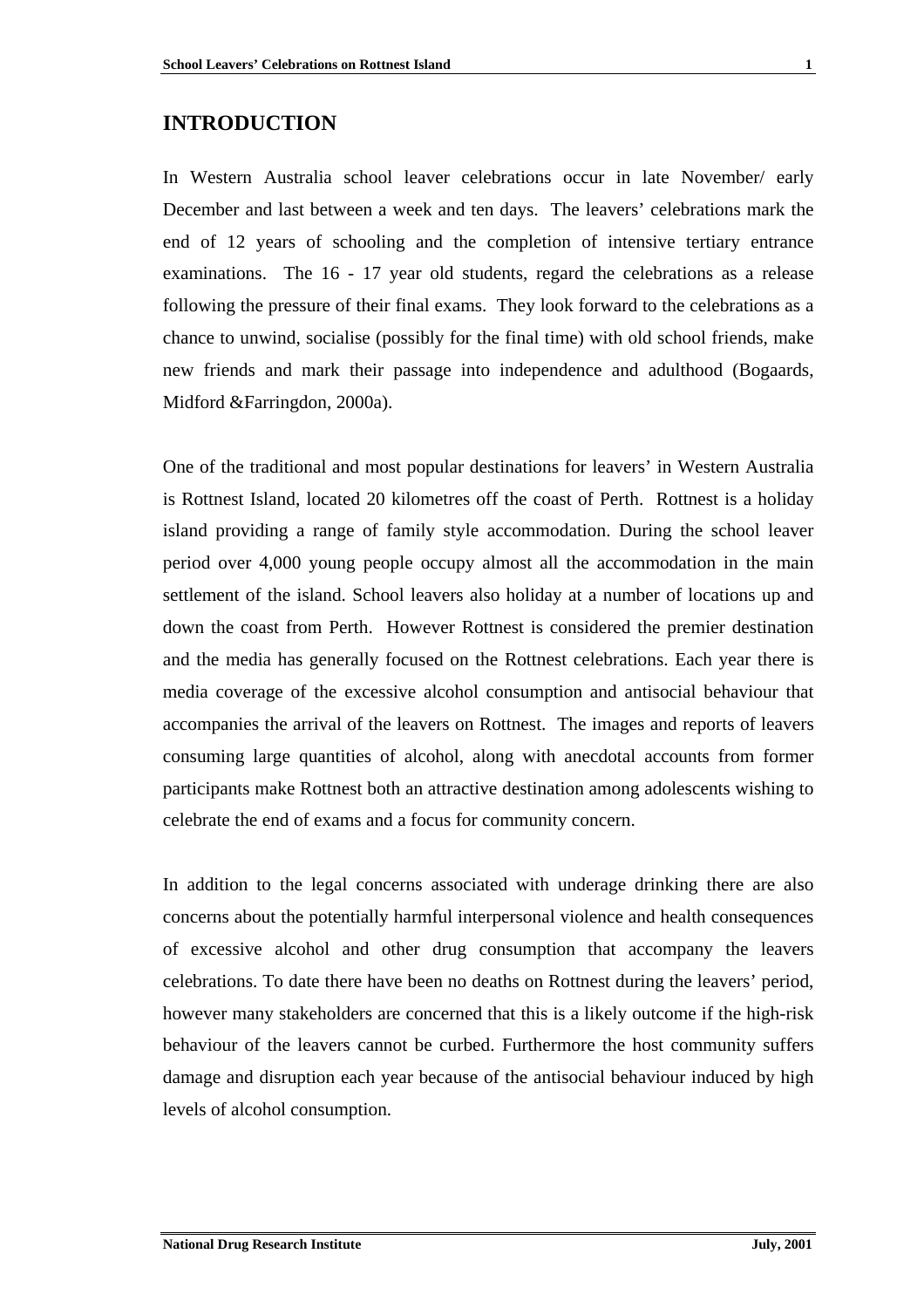<span id="page-13-0"></span>Due to these concerns, in 1999 the School Drug Education Project (SDEP) sought and received funding from the National School Drug Education Strategy to investigate the school leaver phenomenon. The National Drug Research Institute (NDRI) received part of this funding to undertake a formative evaluation of school leaver celebrations on Rottnest Island. The aim of this research was to assess the nature of the Alcohol and Other Drug (AOD) use and harm associated with these end of school celebrations and make recommendations about interventions most likely to reduce the identified harm. The research findings were presented comprehensively in a technical report *School Leavers' Celebrations on Rottnest Island: Formative evaluation repor*t (Bogaards, Midford & Farringdon, 2000). Evaluation data was presented from a range of sources and a series of recommendations were made on the basis of this information regarding strategies and activities that could form part of an intervention to reduce alcohol and other drug-related harm during subsequent school leaver celebrations on Rottnest Island. (1999 Recommendations included as Appendix 1) The immediate intention of these initiatives was to reduce the alcohol harm experienced by leavers and the host community on Rottnest during the 2000 leavers' celebrations. The longerterm goal was to evaluate the intervention to inform other holiday communities looking to reduce the impact of leavers' week.

In 2000 the SDEP received further National School Drug Education Strategy funding for the "Leavers Live" intervention on Rottnest Island. The recommendations made in the formative evaluation report formed the basis of this intervention. This report follows on from the previous research and presents the evaluation of the "Leavers Live" harm reduction intervention coordinated by the SDEP during the main week of end of school celebrations on Rottnest Island in 2000.

#### **OTHER RESEARCH**

The formative research NDRI conducted in 1999 included a comprehensive literature review of young people's abuse of alcohol and other drugs at holiday destinations around the world (Bogaards et. al., 2000b)*.* The American 'Spring Break' phenomenon was examined as an example of an event involving high risk drinking amongst young people. Spring Break has been an American tradition since 1938 and provides useful insights, which can inform Australian prevention measures. Josiam et al (1998) for example looked at the impact of Spring Break celebrations on Panama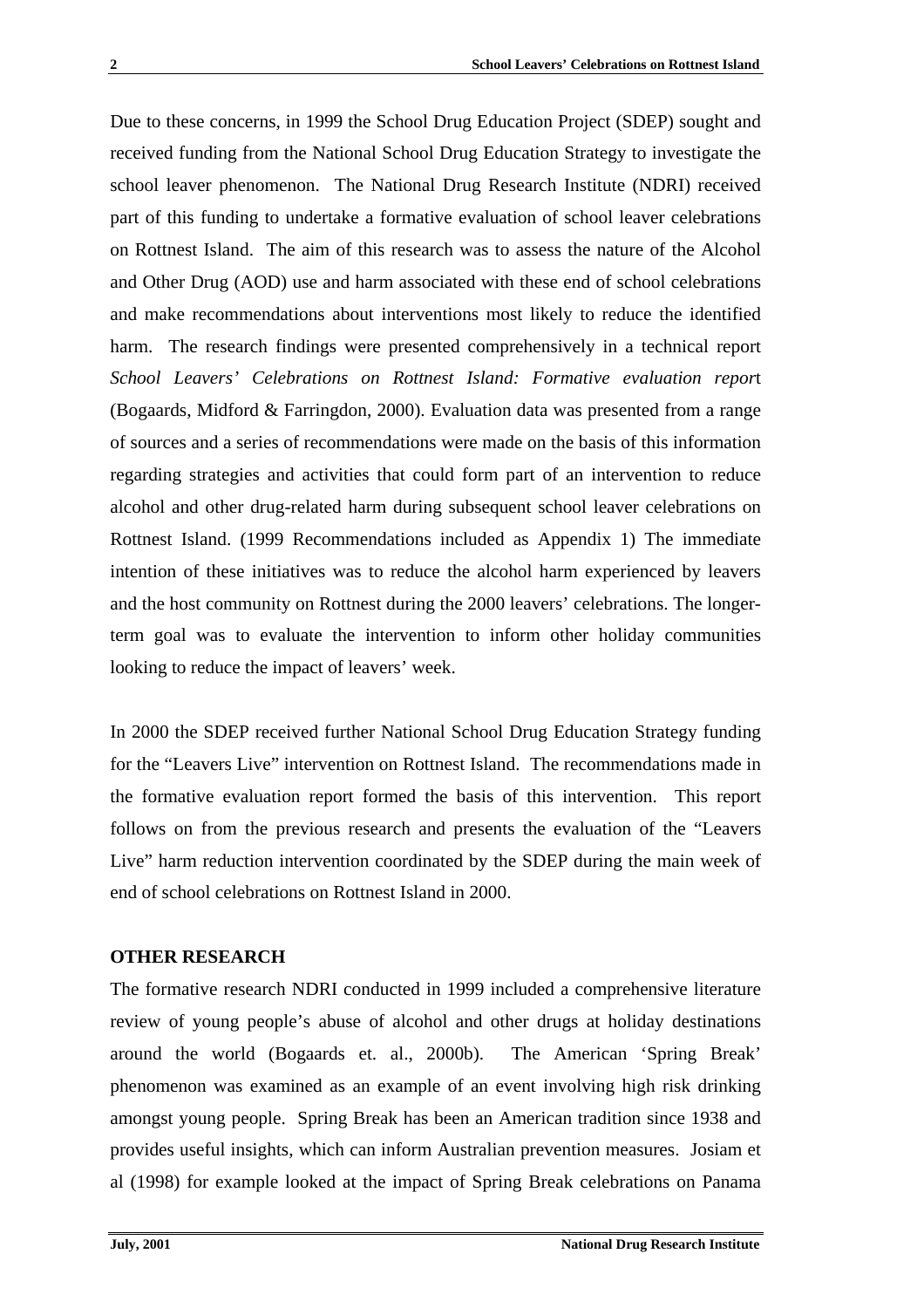Beach in Florida. Here local community eventually launched initiatives to control celebrations after a number of years of uncontrollable crowds and multiple student deaths.

A recent study (Bellis, Hale, Bennett, Chaudry, Kilfoyle, 2000) involved surveying 846 British individuals with a median age of 20 years while visiting Ibiza, Spain. Similar to what has been observed on Rottnest the Ibiza study noted that,

*"… young people's risk taking is likely to increase as individuals escape the constraints of family and workplace.* (p 236)

It was found that young people's drug use and sexual behaviour differed substantially while on holiday abroad, with illicit drug consumption increasing up to 15 fold as compared with levels monitored in Britain before departure. Approximately 54% of respondents indicated they had had sex while in Ibiza with 26.2% having sex without a condom and 23.2% with more than one sexual partner (p 241). The patterns of behaviour amongst this group of young Europeans were clearly identified as high risk.

*"While the potential for substance related ill health is dramatically elevated in Ibiza, harm minimisation measures in such resorts remain scarce. Equally although holiday companies attract a sexually active cohort, safe sex messages are either absent or ineffective."*(p 235)

The paper recommends short-term harm minimisation measures such as educational leaflets, information on seeking medical assistance abroad and easy access to condoms (p 242). There is also a suggestion that the behaviour patterns begun in Ibiza may become entrenched, providing further incentive for intervention.

*"… although this research identifies significant changes in young people's substance use while abroad, further research is needed to examine any long term changes in substance use behaviour that may persist after individuals return to the UK."*(p242)

There have been three substantial Australian studies that have investigated drug and alcohol consumption connected with school leaver celebrations on the Gold Coast and Sunshine Coast in Queensland (Stanton et. al., 1997; Smith et. al., 1997; Zinkiewicz et. al., 1999). All of these studies found high levels of drug and alcohol use during school leaver celebrations. The highest levels recorded were those in Smith and Rosenthal's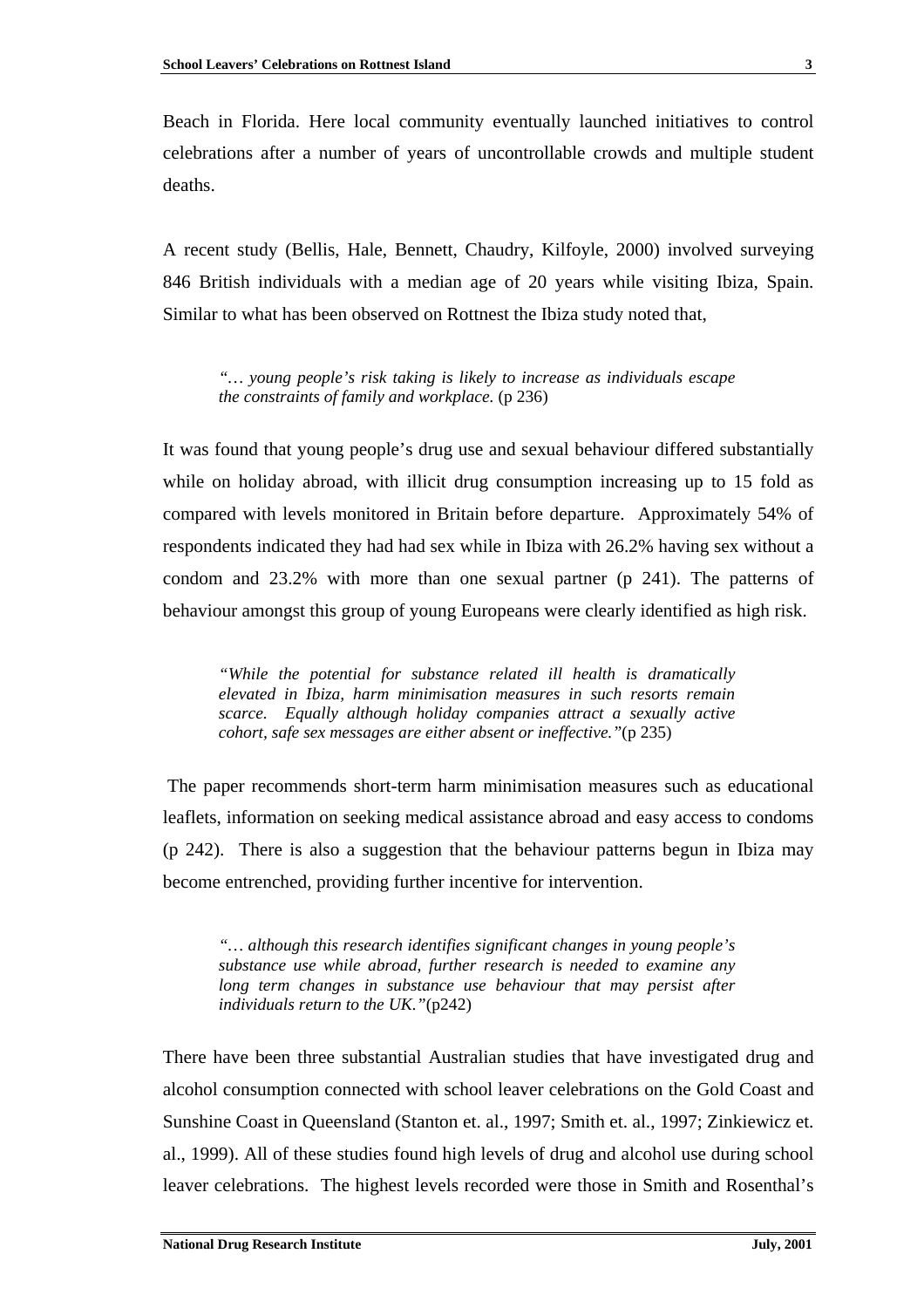<span id="page-15-0"></span>study which found 75% of males and 60% of females reported getting drunk most or every day or night of the holiday.

In response to the risks perceived during "schoolie celebrations" (as they are known in the Eastern states) - harm reduction interventions have been carried out in Queensland over the past few years. *"The meaning, madness and magic of Schoolies Festival"*  (Ballard et. al., 1998) examines the development and outcomes of the Sunshine Coast Schoolies Week strategy. This intervention was an excellent reference point for the Rottnest project, in particular taking note of the intersectoral nature of the strategy, and the evolution of initiatives into a highly valued youth festival.

*"… 'Schoolies Festival', a well-supported and highly regarded youth event that included an artful rite of passage ceremony…provided students, media and the general community with some understanding of the meaning and motivation behind Schoolies Week behaviour. It serves to provide a unique community based model for effectively transforming dysfunctional behaviour and negative perceptions utilising positive, supported and sustainable strategies."* (p 1)

"*Schoolies on Straddie – the alternative experience"* (D'Arcy & Foran, 1998) describes another collaborative project for schoolies on North Stradbroke Island in 1997. This project was of interest because it dealt with an intervention in an isolated geographic area similar to Rottnest Island. D'Arcy and Foran's evaluation of the success of their intervention activities - aimed at reducing risk-taking behaviour by participating in safe, healthy activities - gave an indication that it was well received. Sixty-three percent of respondents rated the activity as excellent, 33% as good, 5% as okay and 0% as bad. (D'Arcy & Foran, p3)

### **THE DEVELOPMENT OF THE'LEAVERS LIVE' INTERVENTION**

The outcomes of NDRI's formative evaluation in 1999 included identification of school leavers' alcohol and other drugs use experiences, alcohol and other drug-related harms that were of particular concern, ham reduction strategies used by school leavers and possible interventions likely to be effective with school leavers. Major stakeholders were also interviewed in 1999 in order to gain an appreciation of potential interventions that were likely to be effective with school leavers, achievable in the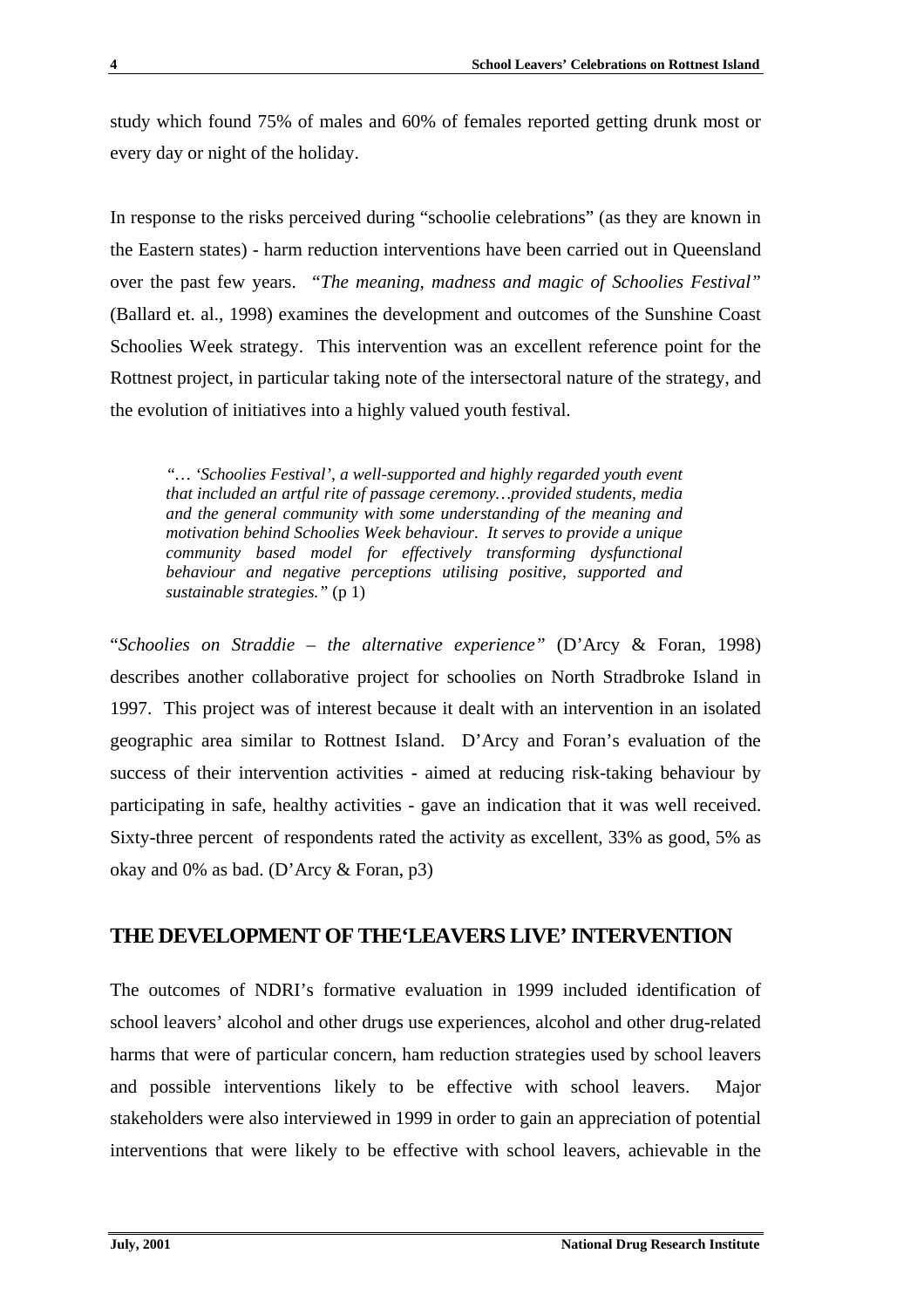particular circumstances of Rottnest Island and acceptable to the community stakeholders.

The School Drug Education Project in consultation with various stakeholders and community agencies implemented an intervention on Rottnest Island during the school leavers' celebrations in 2000. The collaborative nature of the intervention was integral to its success, with individual agencies taking responsibility for different components. For instance the Rottnest Island Authority worked with the Melville Youth Advisory Council and the Rottnest Hotel in order to provide the live entertainment in a specially de-licensed area. Most of the strategies involved in the intervention followed the recommendations of the Formative Evaluation Report produced by NDRI. The following is a summary of all components of the Leavers Live project compiled by The School Drug Education Project.

- Police talks to school leavers prior to leavers' week
- Parents of leavers information available for school newsletters via School Drug Education Project newsletter
- Information sent out by Rottnest Island Authority (RIA) to all leavers holding bookings
- Extensive activities program developed in conjunction with RIA and Melville Youth Advisory Council
- \$1000 deposit required to acquire accommodation (RIA and Rottnest Lodge)
- Information tape 100% Control messages and music for ferry trip (RIA and 96FM)
- Chillout Tent coordinated by Rottnest Island Nursing Post and RIA staffed with volunteers from Drug Arm
- Rottnest Island rangers visit and brief of all leavers in accommodation
- Beach Breakout beach activities sponsored by 100% Control including volleyball and other competitions
- Discount snorkelling
- Discounted \$5 Recovery Breakfasts at the tearooms.
- De-licensing of section of the Rottnest Hotel to form an underage dance area.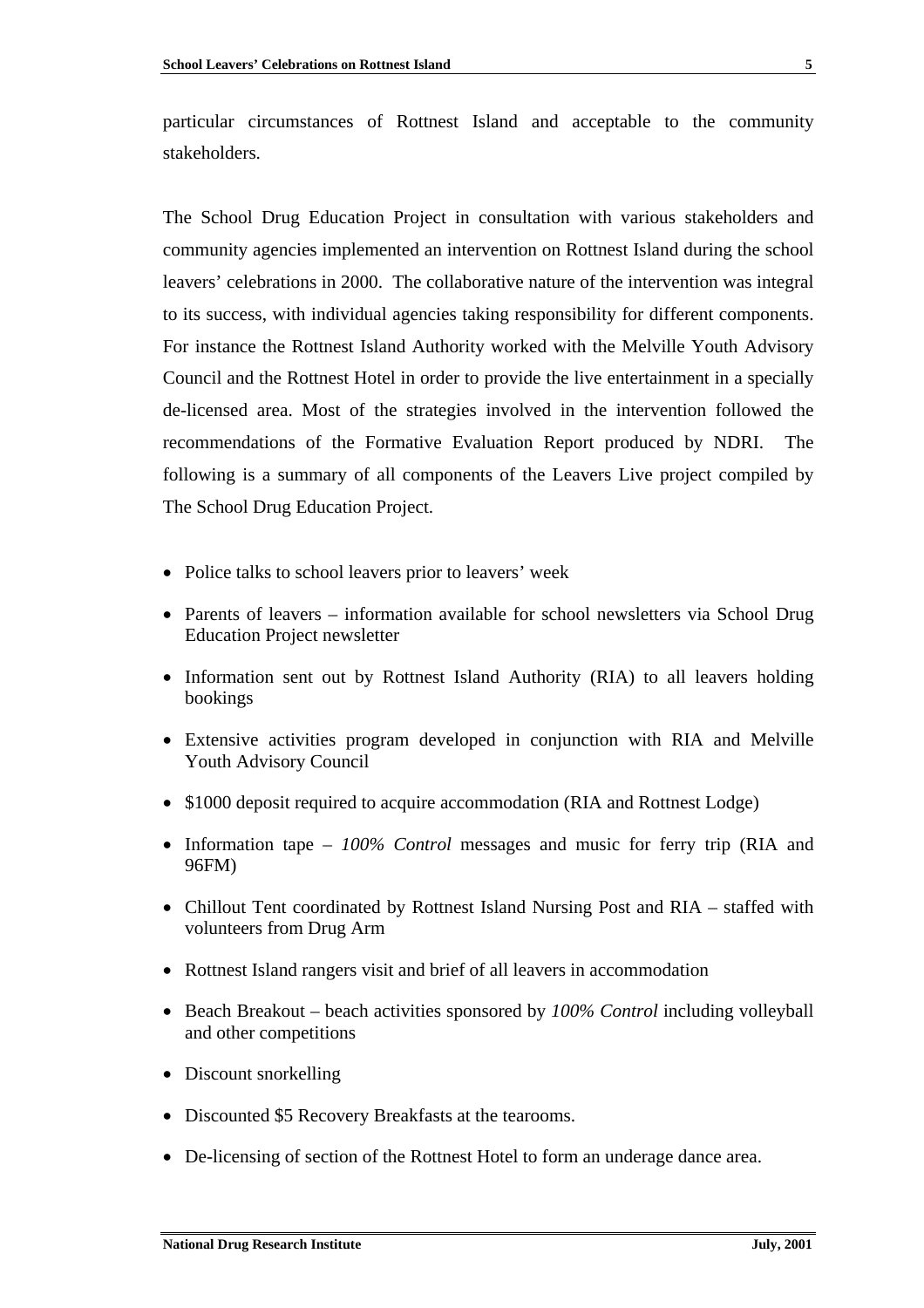- <span id="page-17-0"></span>• Coloured wrist bands for over 18's entering the Rottnest Hotel
- Stopping of alcohol home deliveries
- Increased security staff at Rottnest Hotel
- Extended trading hours for many Rottnest food outlets
- Late Night sausage sizzle in settlement area.
- Rottnest Island Police and Rangers Sausage Sizzle (food donated by local businesses).
- Alcohol and other drugs pamphlets and displays at Nursing Post
- Injuries related to alcohol research conducted by Health Department of WA, Injury Control supported by the nursing post
- Provision of sunscreen Chill Out Tent, Nursing Post, Beach Breakout
- *100% Control* competition
- Filming of harm reduction strategies by Edith Cowan University Communication and Media students, and production of short film
- Bands and DJs afternoon and evening sponsored by Healthway (*100% Control*), Office of Youth Affairs and Rottnest Island Authority
- Research looking at the impact of the interventions/ strategies National Drug Research Institute.

The purpose of this report is to assess the impact of the collaborative "Leavers Live" Project implemented by the School Drug Education Project on Rottnest in 2000, and to assess the harm reduction impact of the intervention on 2000 leavers and the Rottnest community.

# **SPECIFIC OBJECTIVES**

- 1. Gauge the effectiveness of the intervention strategies in reducing alcohol and other drug-related harm on Rottnest Island during School Leaver Celebrations.
	- 1.1. Compare school leavers' alcohol and other drug-related experiences and harms in 1999 and 2000;
	- 1.2. Assess the harm reduction strategies used by school leavers in 2000 compared with those employed in 1999;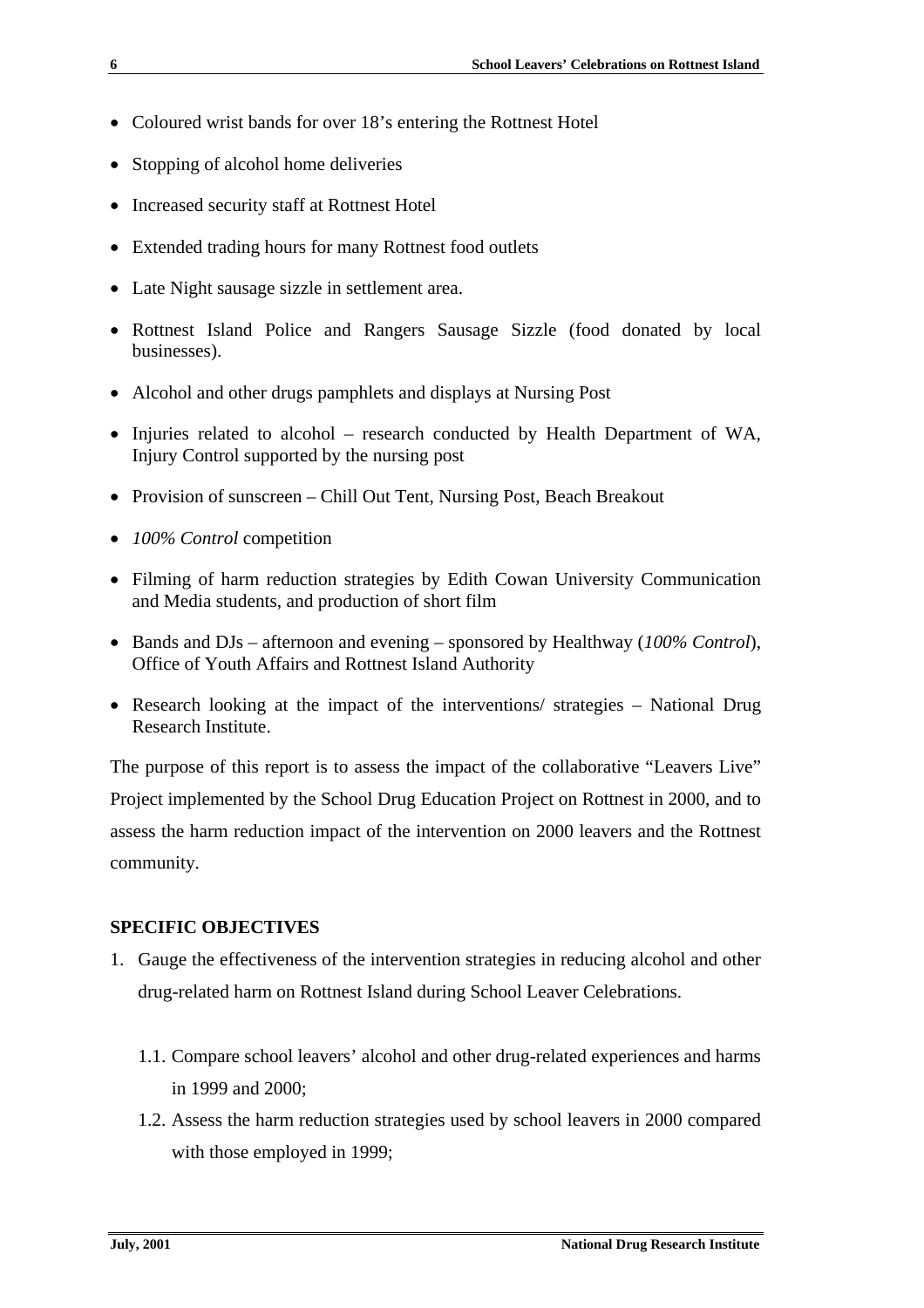- 1.3. Investigate attendance at and appreciation of the intervention strategies and activities by school leavers.
- 1.4. Investigate key stakeholders' experience and perceptions of the Leavers week in 2000 as compared with 1999.
- 2. Recommend "Leavers Live" intervention strategies that would be useful to repeat or modify, and suggest additional strategies/ activities that could be implemented at Rottnest.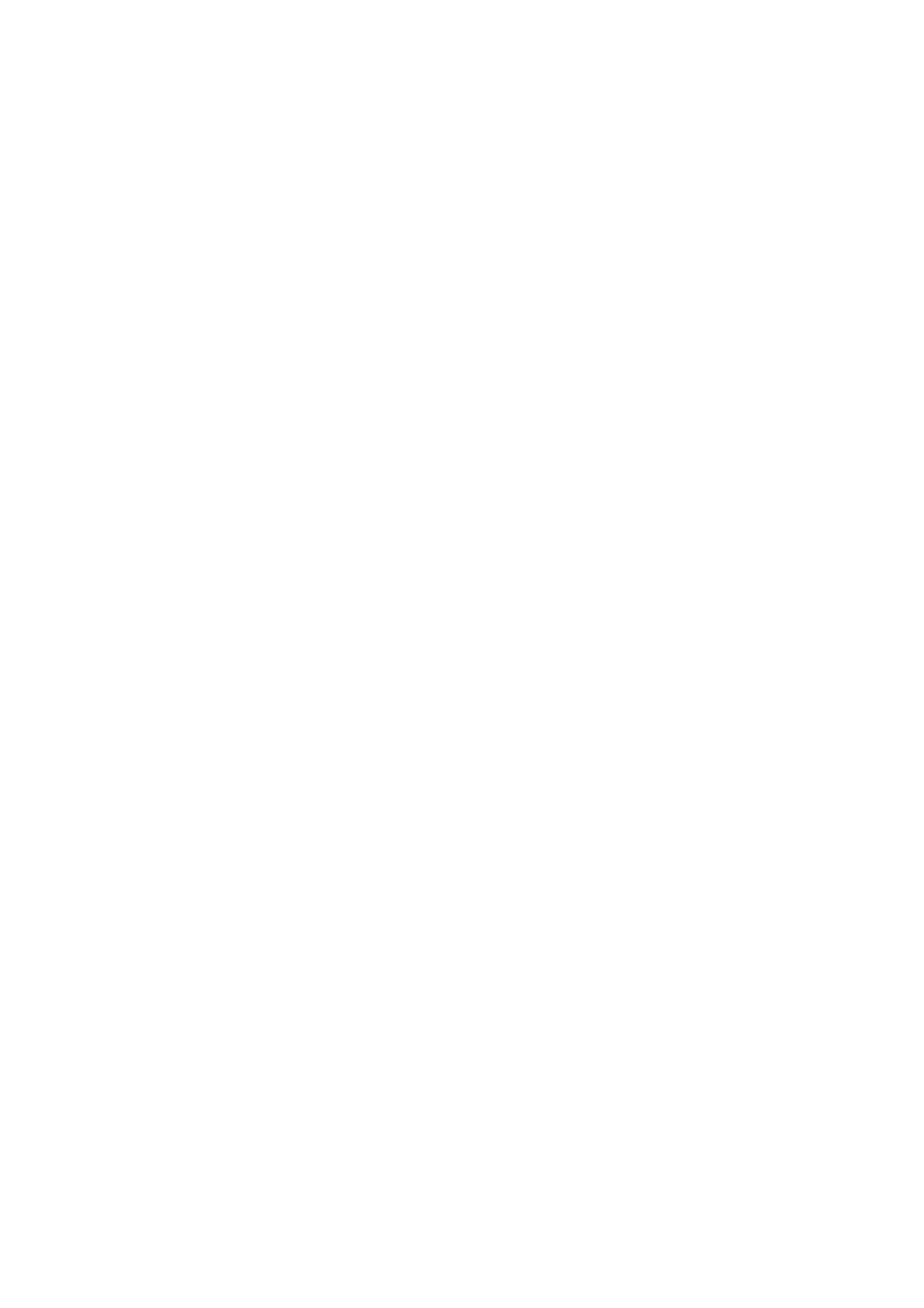#### <span id="page-20-0"></span>**METHODOLOGY**

The purpose of this study was to evaluate SDEP's "Leavers Live" intervention conducted on Rottnest Island during school leaver celebrations in 2000. The methodology used in the formative study carried out in 1999 was followed as closely as possible in order to provide meaningful comparisons between the data gathered over the two years.

Similar to 1999 responses were gathered from the school leaver population and the major business and service provision stakeholders on the island. Once again the field researcher spent 5 five days living on Rottnest during the period of the celebrations  $(22<sup>nd</sup> – 28<sup>th</sup>$  November 2000) and documented activities that occurred during this time. In this way the study combined a number of evaluation methods. This research approach is termed 'triangulation' by Guba and Lincoln (1981) was found to be effective in 1999. It was repeated in 2000 because it seemed to provide a global perspective of the phenomenon being studied, while offering a check on the accuracy and consistency of the data gathered by each of the evaluation methods.

#### **DATA GATHERING METHODS**

#### 1. *School Leavers*

This group was allocated the most amount of research time, and were asked about their intended and actual celebrations on Rottnest Island at various times during the leavers' week. The random sample was kept as demographically similar to 1999 as possible. The same number (250) of school leavers were interviewed using the same four survey instruments as the previous year. Some questions were altered slightly and additional questions relating to the activities introduced as part of the intervention were included also.

There were four slightly different questionnaires that were administered, depending on the day and time the leavers were interviewed. An "Early Days" questionnaire (Appendix 2) was administered both at the island and on the first day; a "Coming Night" questionnaire (Appendix 3) was used from day one to day four; a "Day After" questionnaire (Appendix 4) was utilised from day two to day five; and, a "Last Days" questionnaire (Appendix 5) administered on days four and five.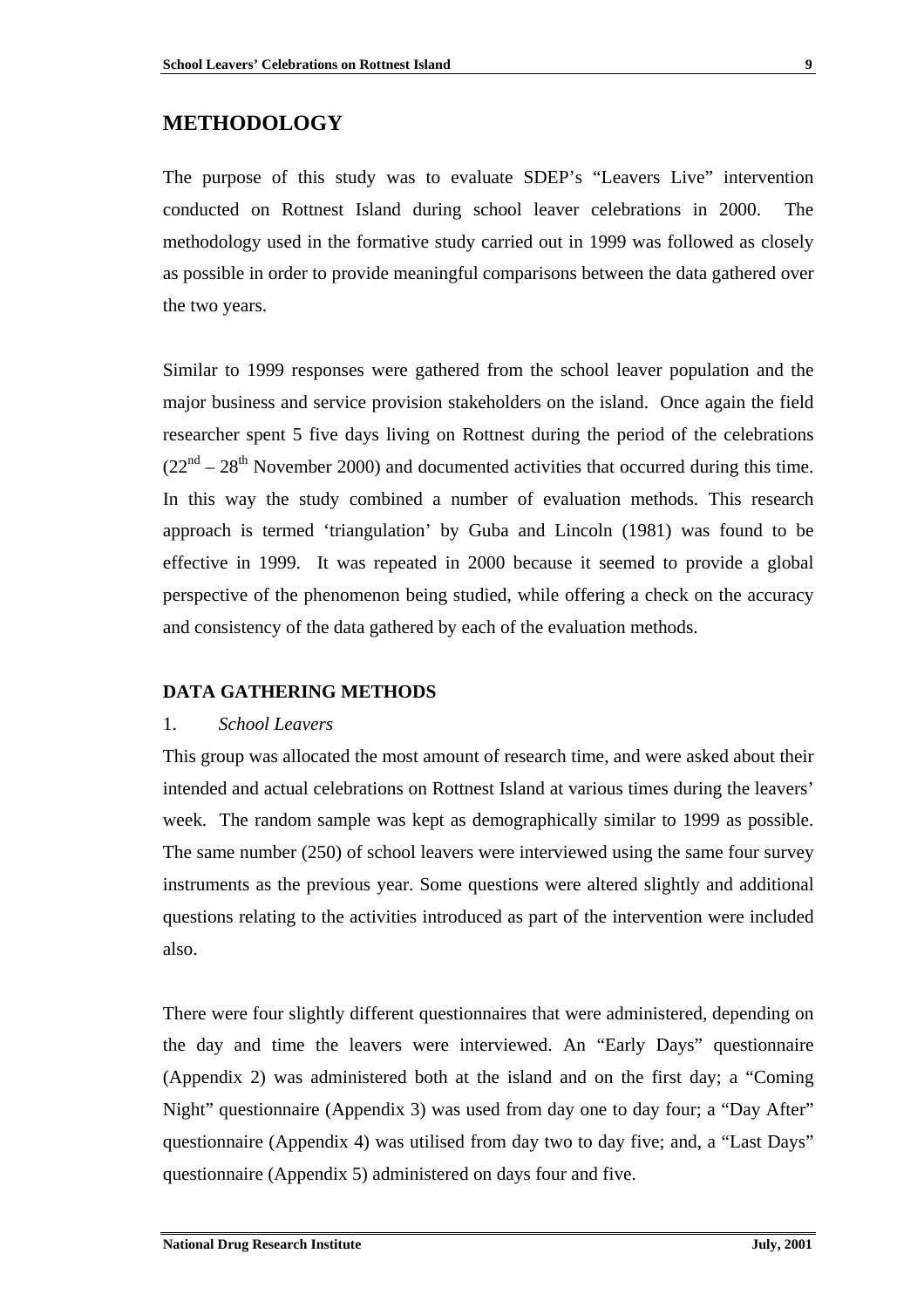The field researchers approached groups of young people on the island as they gathered during the day in various different areas - usually where food and drink were being sold. During the leavers period there are very few other visitors to the island and all of the young people interviewed were on the island to participate in the celebrations that have become known as "Leavers". Groups were approached rather than individuals, as the young people seemed less intimidated and more open to answering the questions. The surveys were used to guide and prompt discussion rather than being administered verbatim. Responses were recorded as thoroughly as possible although at times this was difficult as a number of respondents answered the questions simultaneously. Generally a response would be given by one or two members of the group with the other group members agreeing and building on that response with their own experiences. Occasionally a respondent would add an opinion in contradiction or in variance to a response a peer had given. *100% Control* hackey sacks were used as incentives for participating in the survey and the refusal rate in 2000 was zero.

The people interviewed in both years came from similar suburbs around the Perth Metropolitan area. Like 1999, the suburbs with the greatest number of respondents were those from mid to high socio-economic areas. In 2000 however, a small (6%) proportion of leavers indicated they had travelled to Rottnest from rural areas.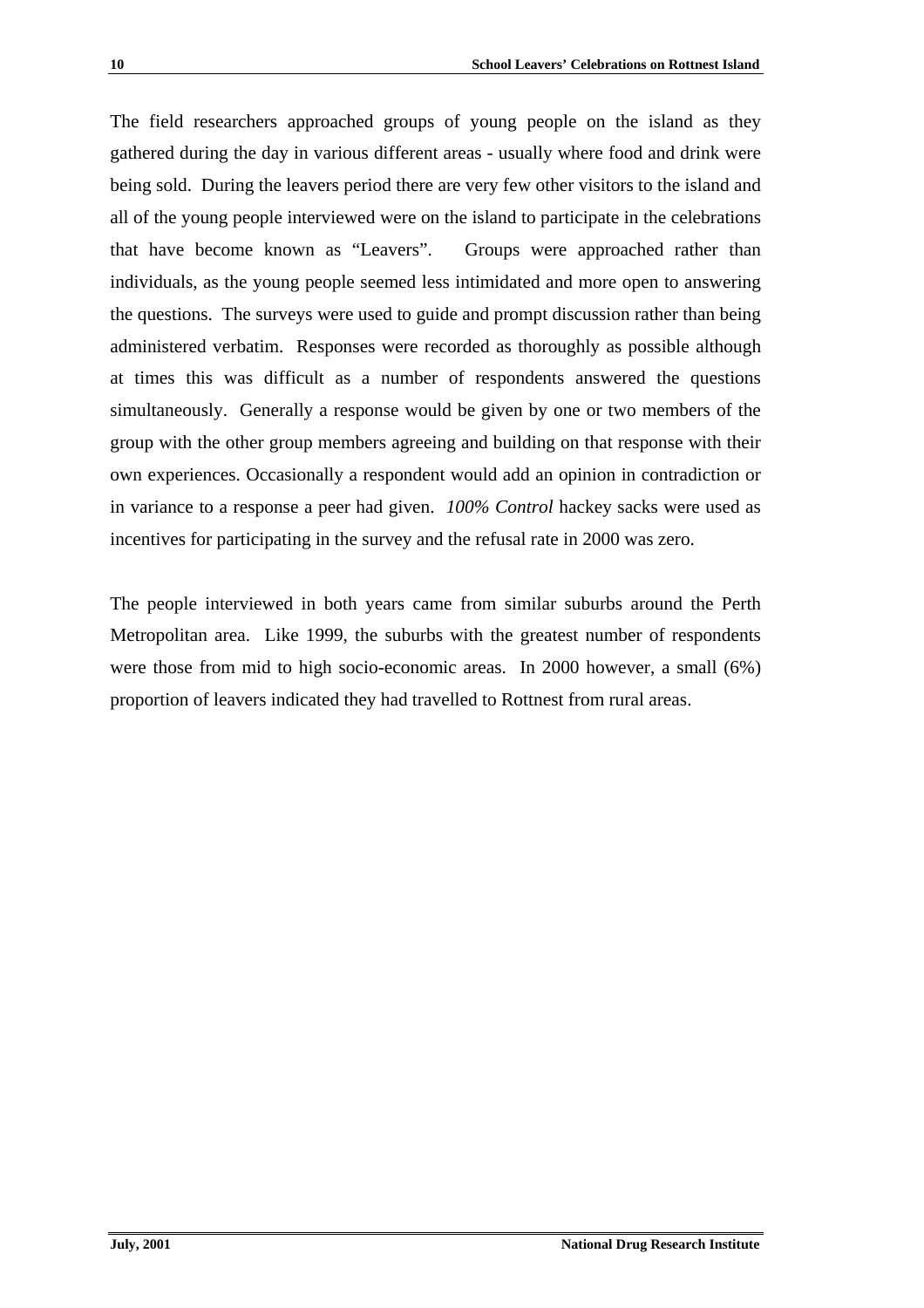Excl udes: 15 persons from regional centres

# **Figure 1: Home Suburb o f Rottnest Study Group 2000**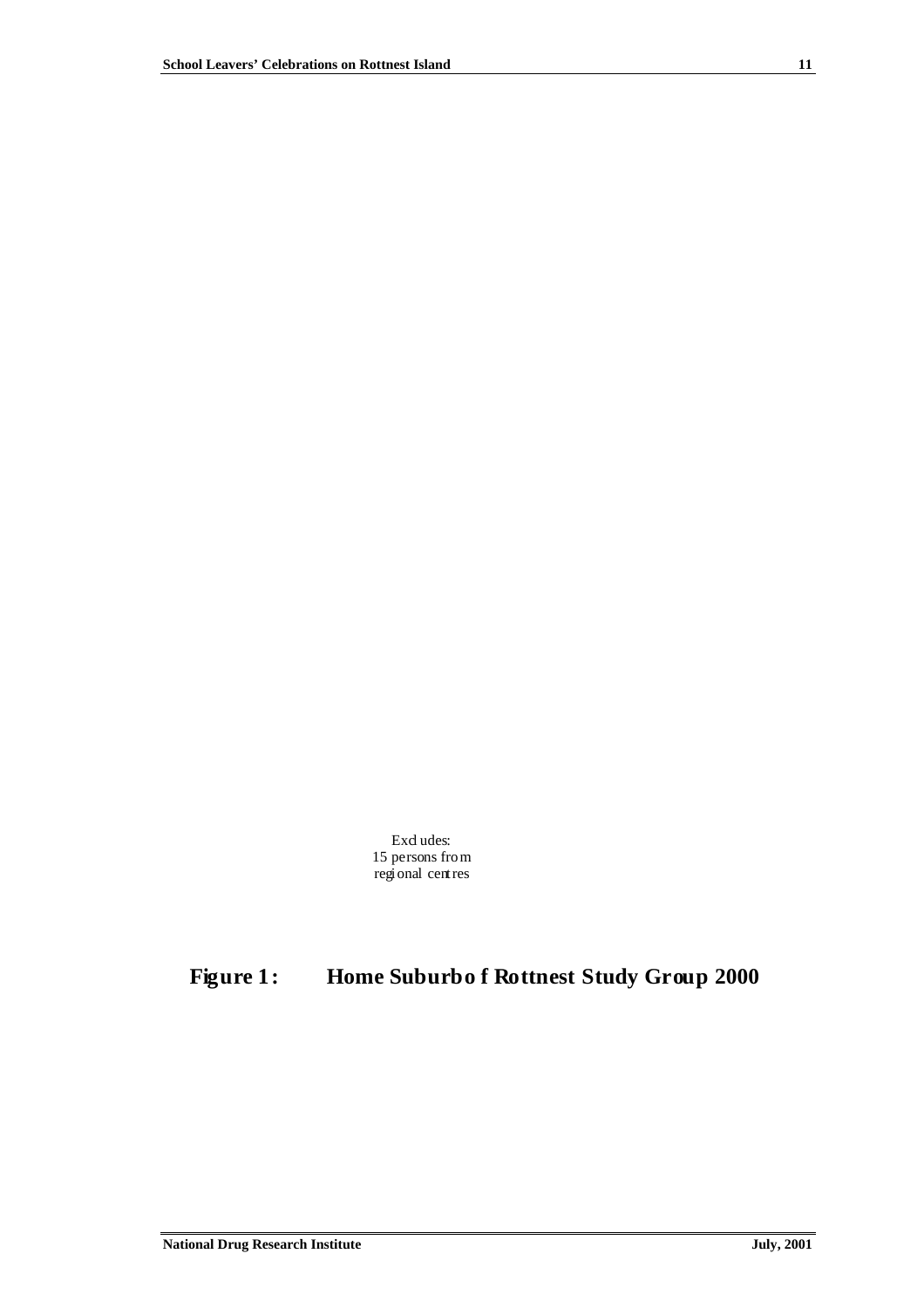### <span id="page-23-0"></span>*2. Major Stakeholders*

Nine of the twelve stakeholders interviewed in 1999 were interviewed again in 2000. Four additional stakeholders were interviewed in 2000. The stakeholders were identified with the help of the Rottnest Island Authority and included business providers and service people who experienced considerable contact with the leavers.

Several days were spent on Rottnest two weeks after the leavers' period. It was thought the short time lapse would give the stakeholders enough time to reflect on events while still occurring soon enough for it to be fresh in their memories. Like 1999 the interview process was relatively structured with formal appointments being arranged before hand. The same nine questions were asked of all stakeholders (Appendix 6) and there was opportunity at the end of the interview for any extra comments or suggestions. Responses were recorded in point form. Each interview was held in the stakeholder's suggested surroundings and responses were kept completely confidential.

# 3. *Participant Observation*

NDRI's field researcher spent five days living on Rottnest during the leavers' period. Accordingly the researcher experienced first hand the intervention activities and could wander through the festivities talking informally with leavers, stakeholders and staff involved in the conducting the activities. Each morning observations from the previous evening were recorded in point form on a portable computer. Similar to what occurred in 1999 the leavers began to recognise the researcher and other staff involved in the intervention. In 2000 the profile of the researchers was increased due to the intervention staff wearing *100% Control* promotional clothing. Young people often approached the researchers to ask for promotional gifts or to tell further stories they considered relevant.

#### **ANALYSIS**

### 1. *School Leavers*

The field researcher collated Questionnaires. All responses to each question were coded into themes. The resulting themes were then placed into a matrix that identified: the theme; the group (i.e. male, female, mixed) that identified each theme; and, the number of times the theme was identified by each group for responses gathered in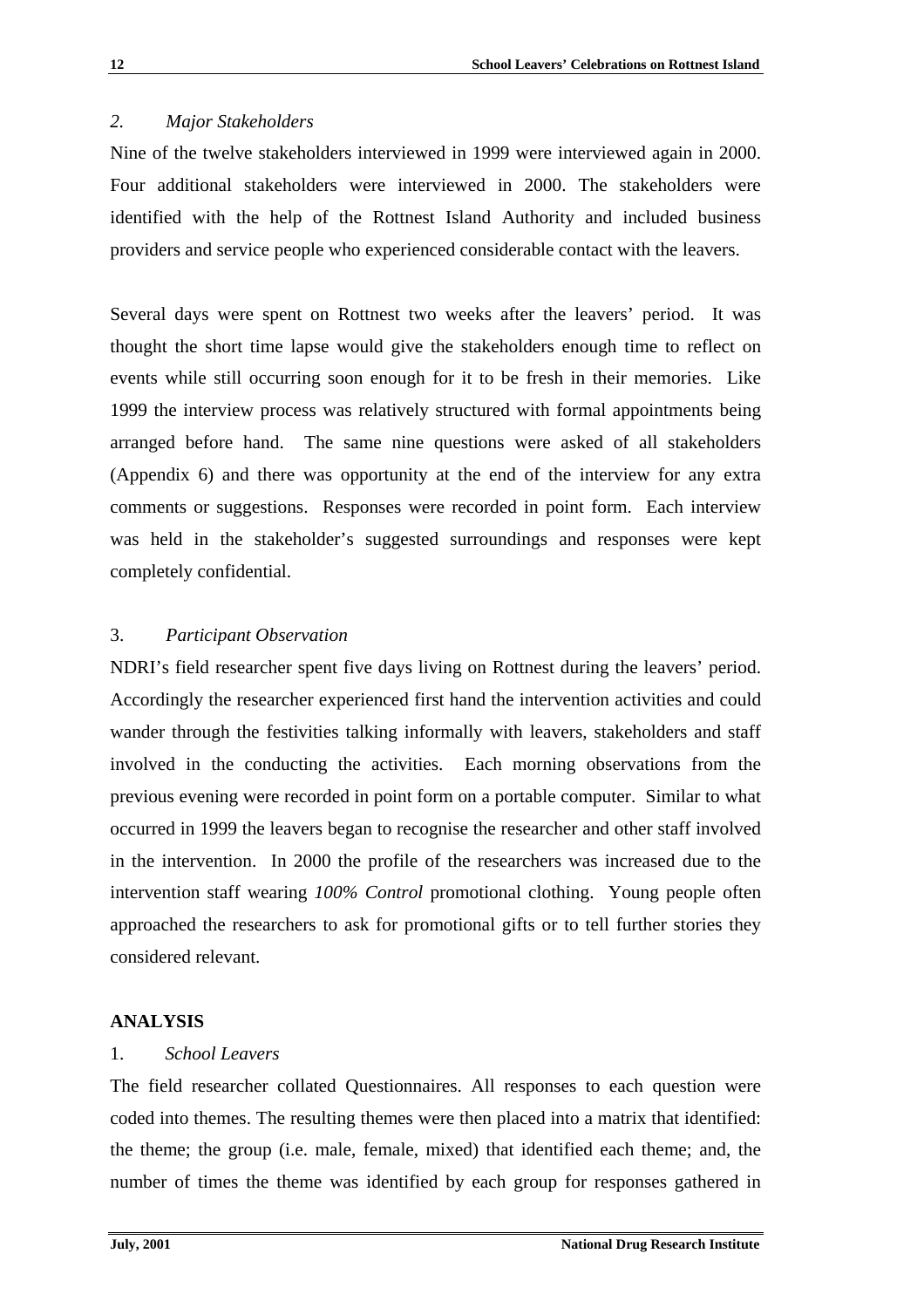<span id="page-24-0"></span>1999 and 2000. This then clarified which themes were the most commonly identified for each of the 21 different questions. Themes that were repeatedly identified across at least 3 groups were recorded as common themes and tabulated with corresponding figures for each group. Themes repeated less than three times are omitted from the report. The range of common themes were then reported for each question, using illustrative quotes from leavers that were representative of the consensus of respondent's comments in 2000.

#### 2. *Major Stakeholders*

The field researcher collated Questionnaires. Responses to each of the seven questions were scrutinised for common themes and these were then summarised in terms of how well they represented the opinions and experiences of the whole group or special interest sections within the group.

#### 3. *Participant Observation*

Over the course of 5 days, observational notes were taken by the field researcher on events that illustrated the nature of school leaver celebrations on Rottnest Island. At the time, what was seen and heard in relation to school leavers was recorded without interpretation. Subsequently, comparisons were made between such important topics as: expectations vs. actual happenings; planned activities vs. actual activities attendance; estimated alcohol and other drug consumption vs. actual alcohol and other drug consumption; perceived harms vs. actual harms; and, stated harm prevention strategies vs. actual harm prevention strategies. The field researcher was able relate her first hand findings to the responses provided by the school leavers and make comparison between the two. This was found to be very useful in terms of validity checking and increasing confidence in the findings and recommendations of this report.

#### **LIMITATIONS**

Every attempt was made to mirror the methodology used in 1999 so that meaningful comparisons could be made using the data gathered in 2000. A number of variations occurred between the two years and need to be borne in mind when making comparisons.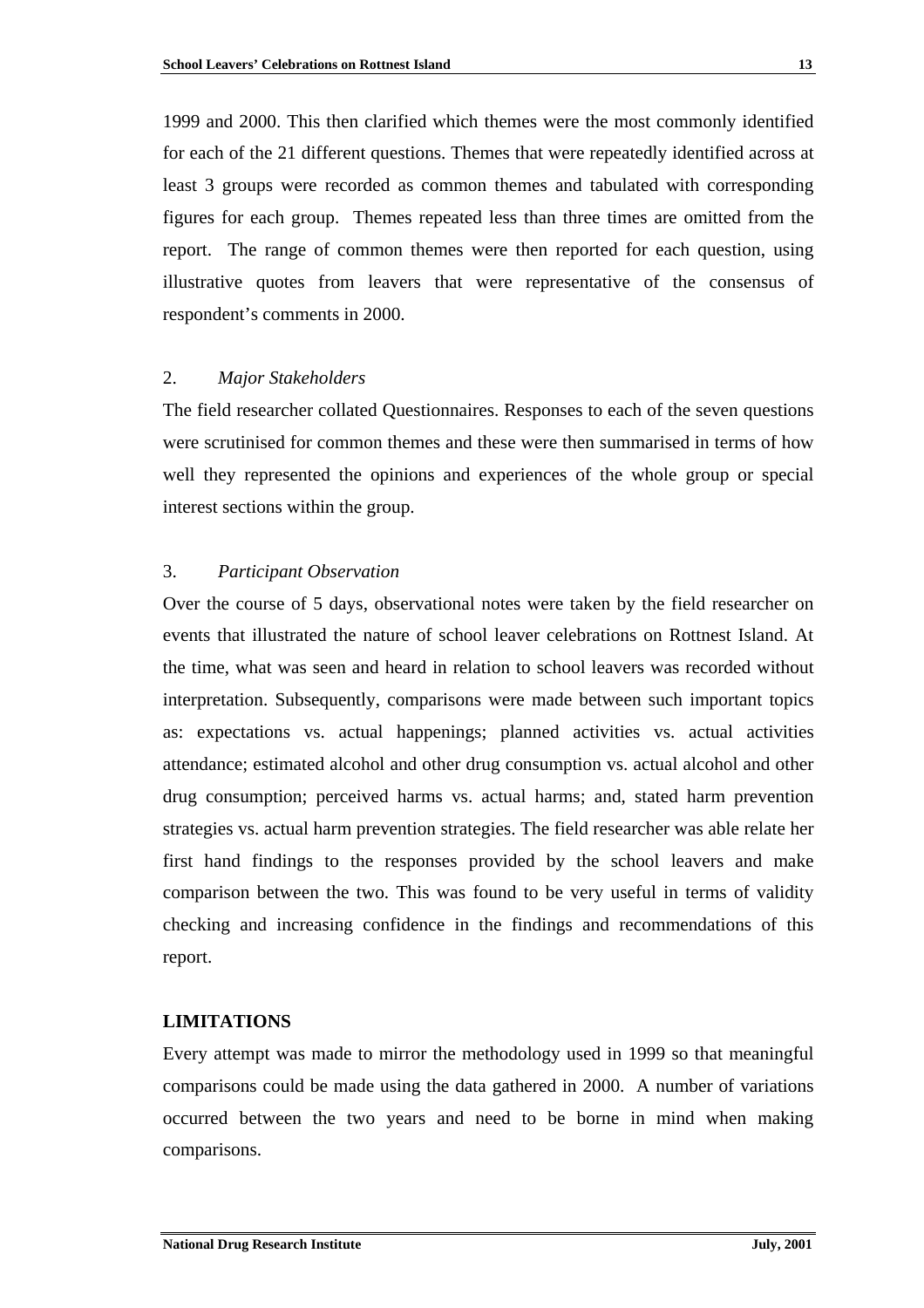<span id="page-25-0"></span>In 1999 more pre-departure surveys were conducted than in 2000. This was because it was considered to be more important for the 2000 research to gauge how young people felt about the impact the intervention was having on them as opposed to what their expectations of the experience were (see Table 1).

| <b>Individuals</b> | <b>Mixed Group</b> |              | <b>Same Sex Group</b><br><b>Males</b> |                | <b>Same Sex Group</b><br><b>Females</b> |             | <b>Total</b> |      |
|--------------------|--------------------|--------------|---------------------------------------|----------------|-----------------------------------------|-------------|--------------|------|
|                    | 1999               | 2000         | 1999                                  | 2000           | 1999                                    | <b>2000</b> | 1999         | 2000 |
| Early Days         | 19                 | 22           | 35                                    | 19             | 57                                      | 9           | 106          | 50   |
| Coming Night       | 16                 | 38           | 17                                    | 30             | 6                                       | 14          | 40           | 82   |
| Day After          | 8                  | 54           | 34                                    | 12             | 33                                      | 12          | 80           | 78   |
| Last Days          | 10                 | 16           | 7                                     | 14             | 8                                       | 10          | 25           | 40   |
| TOTAL              | 53<br>$(21.2\%)$   | 130<br>(52%) | 93<br>$(37.2\%)$                      | 75<br>$(30\%)$ | 104<br>$(41.6\%)$                       | 45<br>(18%) | 250          | 250  |

**Table 1: Breakdown of survey instruments used in both years and numbers interviewed** 

Interestingly in 2000 a much higher percentage (52%) of leavers were interviewed in groups of mixed gender than in 1999 (21.2%) (see Table 2). There is no ascertainable explanation as to why this difference arose. While this point is worth noting, the overall number of males and females interviewed was fairly even (47.2% female, 52.8% male) and the difference in the make-up of the groups is not considered to have substantially influenced the data because similar responses were gathered from all three groups on most questions.

|      | <b>Mixed Gender</b><br>Group | <b>All Male Group</b> | <b>All Female Group</b> | <b>Total Leavers</b><br><b>Surveyed</b> |
|------|------------------------------|-----------------------|-------------------------|-----------------------------------------|
| 1999 | 21.2%                        | 37.2%                 | 41.6%                   | 250                                     |
| 2000 | 52%                          | 30%                   | 18%                     | 250                                     |

**Table 2: Gender make-up of groups interviewed in each year** 

The most notable difference between the respondents in 1999 and those in 2000 was the number of actual school leavers. In 1999 approximately 96% of interviewees had finished high school that year while in 2000 the number was 62%. Many more of the non-leavers were male rather than female (see Table 3), with the largest group being first or second year university students celebrating the end of their exams at the same time as the school leavers. Males were more likely to be above school leaver age and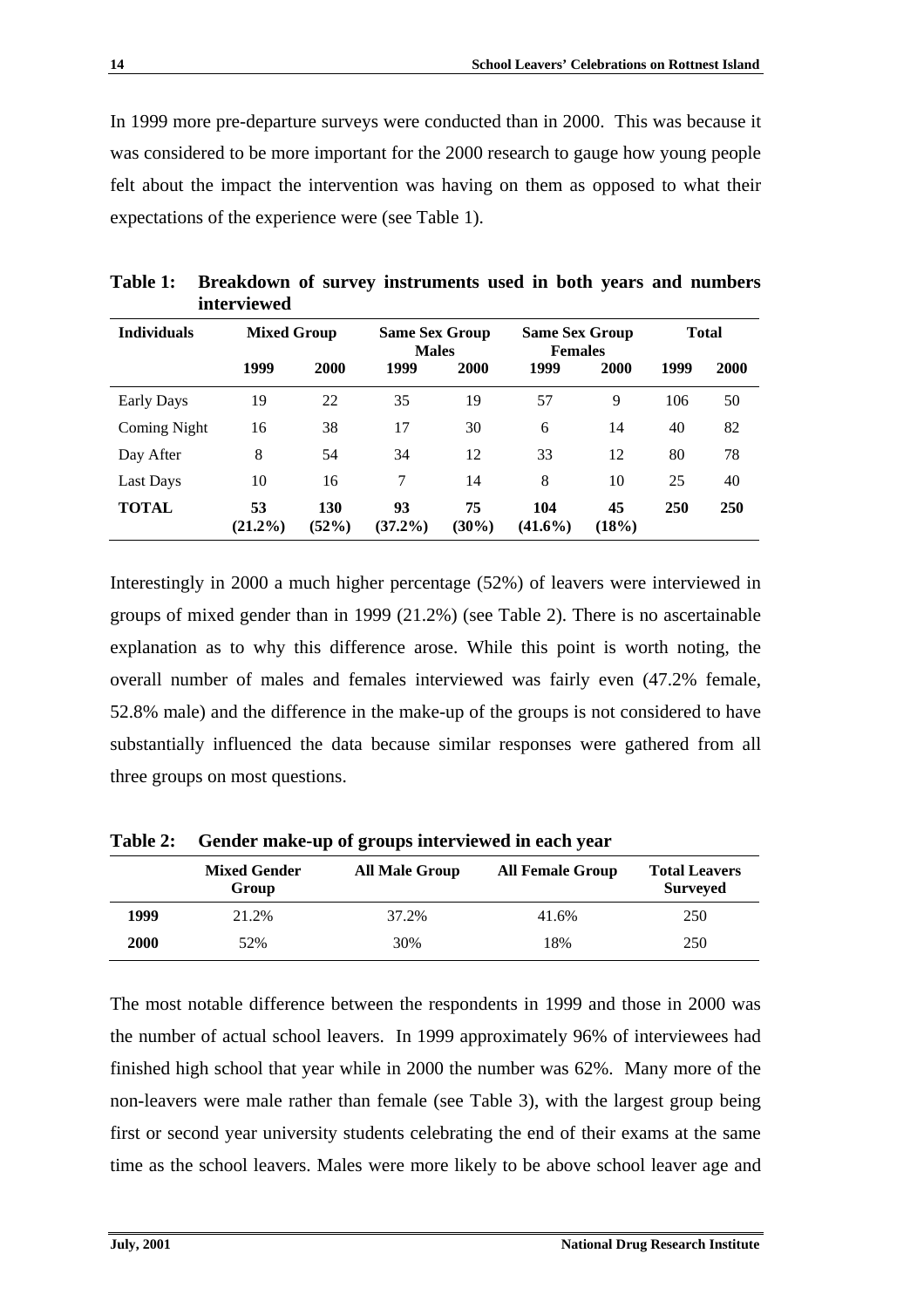<span id="page-26-0"></span>seemed to be attracted by the possibility of interacting with the younger female leaver population (see Table 4).

|  | Table 3: Gender and status of those interviewed |
|--|-------------------------------------------------|
|--|-------------------------------------------------|

| Male non-leavers   | 68  | 51.5%   |
|--------------------|-----|---------|
| Male leavers       | 64  | 48.5%   |
| Female non-leavers |     | 26 22\% |
| Female leavers     | 92. | 88%     |
|                    |     |         |

| Age          | <b>Female non-leavers</b> | <b>Male non-leavers</b> |
|--------------|---------------------------|-------------------------|
| 15           |                           | 1                       |
| 16           | $\overline{c}$            | 1                       |
| 17           | 3                         | 6                       |
| 18           | 14                        | 40                      |
| 19           | 4                         | 13                      |
| 20           |                           | 5                       |
| 21           | 1                         |                         |
| 22           |                           |                         |
| 23           |                           | $\mathbf{1}$            |
| 24           |                           | 1                       |
| <b>TOTAL</b> | 24                        | 68                      |

**Table 4: Age and gender of non-leavers interviewed** 

It is important to note that a large proportion of the young people interviewed (especially males) on Rottnest during the intervention were not first time school leavers, but were either university students celebrating the end of their exams or apprentices and other young people taking time off work to join the festivities. However the majority of responses made by non- leavers were similar to those made by leavers. In addition according to the Rottnest Island community the proportion of leavers to non-leavers in both 1999 and 2000 was perceived as similar.

There were different interviewers in each year and so interviewing style varied. This difference had two noteworthy affects on the research. Firstly in 2000 interviews were completed faster - taking between 20 to 40 minutes while in 1999 they often took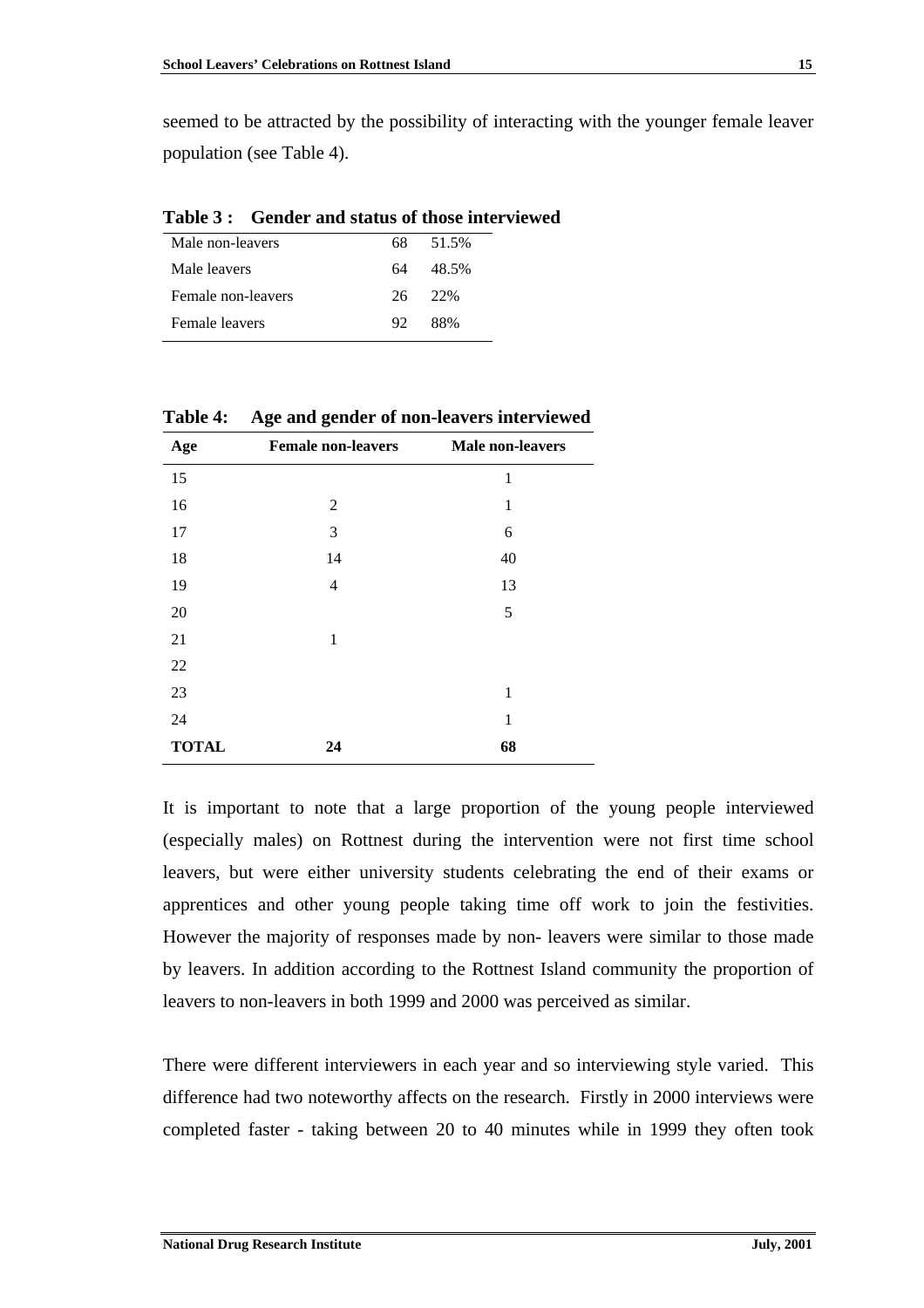closer to an hour. With less time per survey being spent with each group fewer responses or comments by individual leavers for each question were recorded in 2000.

Secondly a male researcher completed a majority of the surveys in 1999 with the assistance of a female, while in 2000 both the primary researcher and the assistants were female. This difference is thought to have affected the kind of responses gathered on particular questions, especially those relating to discussions about sexuality and alcohol and other drug consumption.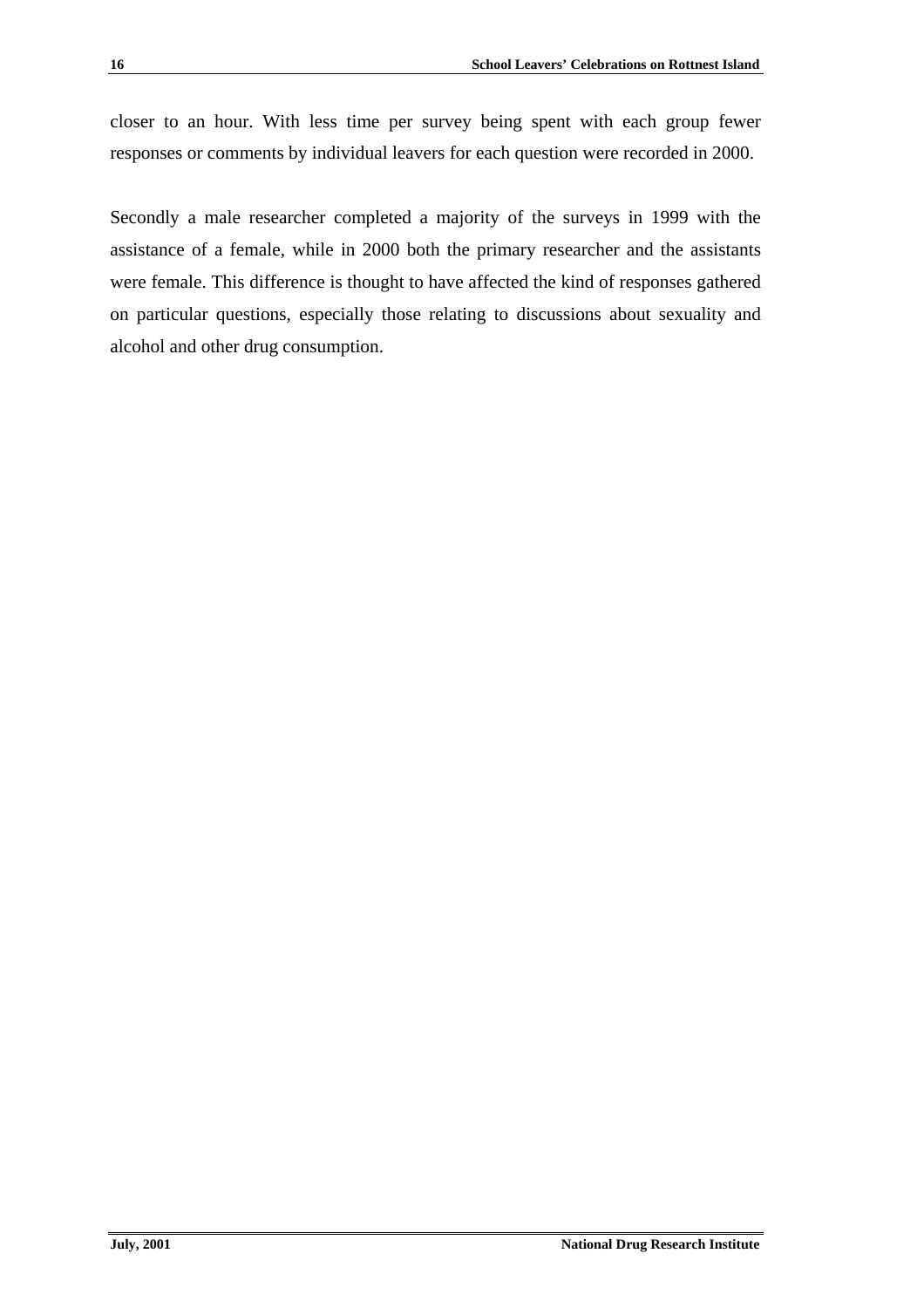# <span id="page-28-0"></span>**RESULTS**

The results are presented in three sub-sections. The first sub-section reports the findings from the interviews conducted with leavers. The second sub-section presents the results of the interviews conducted with key stakeholders and the third sub-section reports the field researchers participant observations.

### **SCHOOL LEAVERS**

This section presents leavers' perceptions of their experiences on Rottnest during the celebration period. They were generally keen to express their opinions and remarkably consistent in many of the issues they identified, the most common of these are reported in this section. Many of the themes that emerged from the student responses were common across all groups. Interpretive discussion and quotes have been used to further illustrate a theme.

Summary tables from each interview question have been included. These tables reflect the number of male, female and mixed groups that identified each theme in both 2000 and 1999.They provide a quick reference point for comparisons between the groups and the 1999 responses. It should be noted that N refers to the total number in the groups interviewed, but the figures in the columns indicated the number of responses. The discrepancy between the column total and the N total comes about because not everybody in a group expressed an opinion.

#### **Why leavers chose Rottnest?**

1999 **=** 250 Respondents **(Q.1 Early Days, Q.1 Coming Night, Q.1 Day After, Q.1 Last Days)**

2000 **=** 50 Respondents **(Q.1 Early Days)**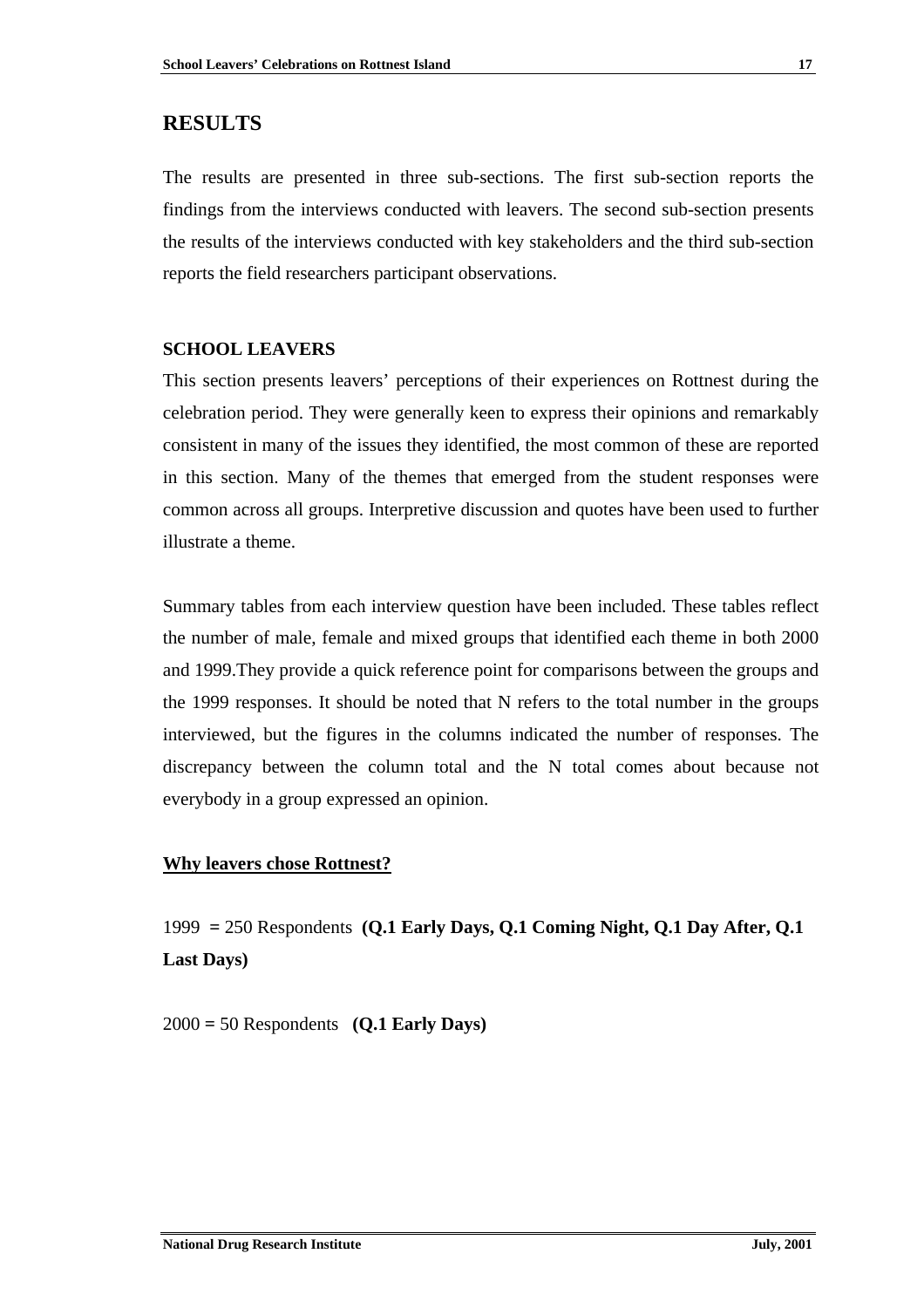<span id="page-29-0"></span>

| <b>Theme</b>                     | <b>Females</b> |                | <b>Males</b>   |                | <b>Mixed</b> |                | <b>Total</b><br><b>Comments</b> |                |
|----------------------------------|----------------|----------------|----------------|----------------|--------------|----------------|---------------------------------|----------------|
|                                  | 1999           | 2000           | 1999           | 2000           | 1999         | 2000           | 1999                            | 2000           |
|                                  | $n = 104$      | $n=9$          | $n=93$         | $n=19$         | $n=53$       | $n=22$         | $n = 250$                       | $n=50$         |
| To socialise with other leavers  | 41             | $\overline{4}$ | 21             | $\overline{4}$ | 5            | $\overline{2}$ | 67                              | 10             |
| Easy access / no driving         | 23             |                | 12             | 3              | 7            | 3              | 42                              | 6              |
| Relaxed, fun lifestyle           | 18             |                | 7              | $\mathbf{1}$   | 8            | $\mathbf{1}$   | 33                              | $\overline{2}$ |
| Good memories of past experience | 3              | $\mathbf{1}$   | 12             | $\mathbf{1}$   | 1            | $\mathbf{1}$   | 16                              | 3              |
| Tradition/reputation             | 6              | $\mathbf{1}$   | 5              | $\overline{2}$ | 3            | $\overline{2}$ | 14                              | 5              |
| Isolated and concentrated        | 5              | $\mathbf{1}$   | 4              | $\mathbf{1}$   | 3            | $\overline{2}$ | 12                              | $\overline{4}$ |
| Safer                            | 4              |                | $\overline{2}$ |                | 1            |                | 7                               |                |
| To get drunk                     | 2              |                | 1              |                | 1            |                | 4                               |                |
| Better than down south           | 2              |                | 1              | $\mathbf{1}$   |              |                | 3                               | 1              |
| Someone else organised it        | 3              |                |                |                |              |                | 3                               |                |
| Cheap holiday                    | 3              |                |                |                |              |                | 3                               |                |
| No adults/ parents               |                | 1              |                |                |              | $\overline{2}$ |                                 | 3              |
| Plan to go down south later      |                |                |                | $\overline{2}$ |              | 1              |                                 | 3              |
| To supervise                     |                |                | 2              |                |              | 1              | 2                               |                |

**Summary Matrix : Common Themes** 

Like 1999 most leavers identified their purpose as being to socialise with other leavers and to celebrate the end of exams. Rottnest's reputation as a popular destination for the celebrations was commonly mentioned.

*"Its got a reputation for being the best for leavers." – Female* 

*"Its where everyone goes." – Male* 

A number of young people mentioned Rottnest as place to be independent of adults, and to assert their rite of passage into adulthood.

*"No adults in Rotto really." – Male* 

*"Away from your parents" - Female* 

Those respondents who were not leavers identified some of the reasons why they were joining in the celebrations.

*"Last year was the best and we are coming again." – Female*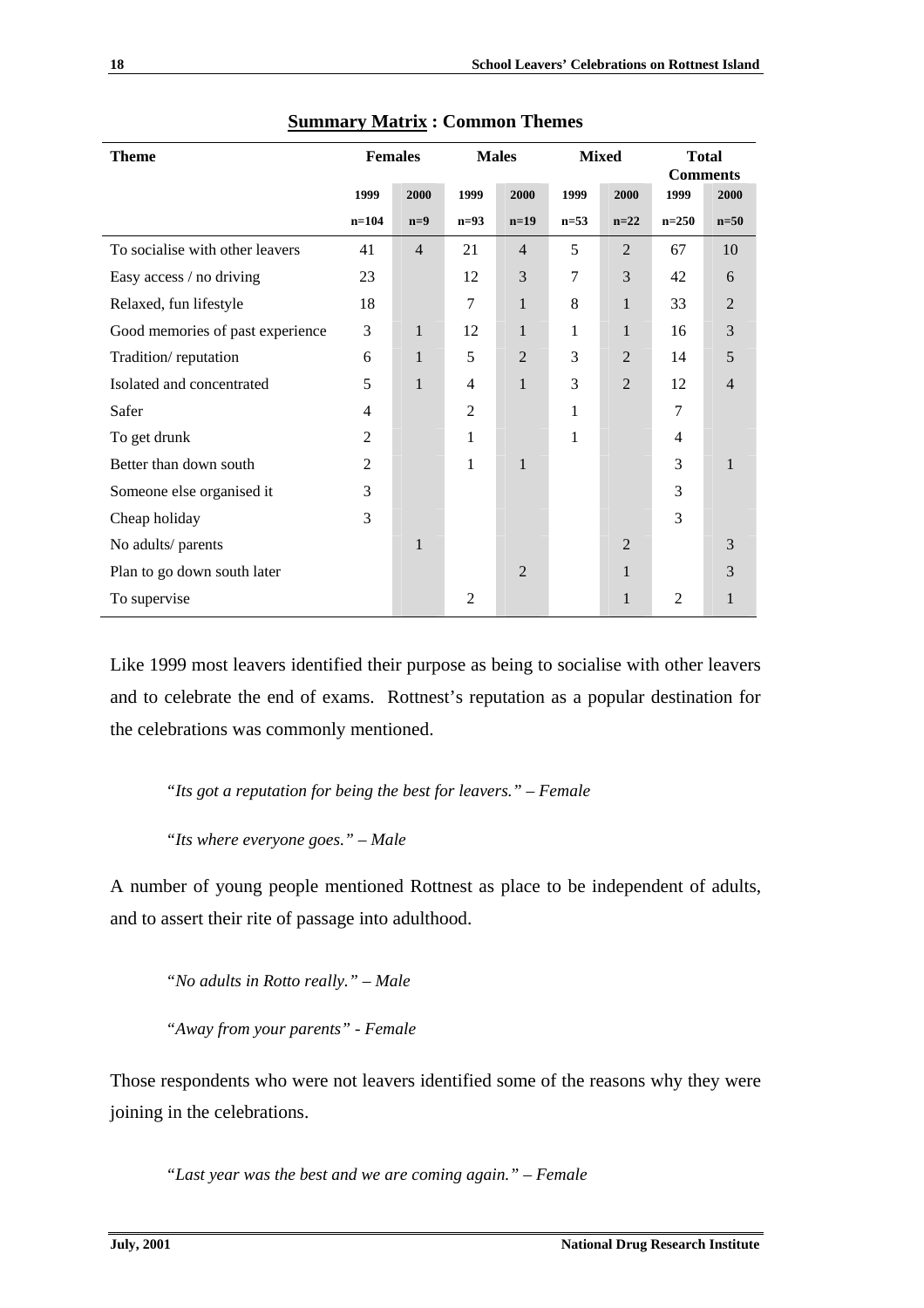*"I'm being sent to supervise." – Female* 

*"We're older this year." - Male* 

Again in 2000 respondents held an opinion of Rottnest as a safer destination than other options because of its confined geography and lack of cars.

*"Enclosed area" – Male* 

*"No driving, less likely to have road accidents." – Mix* 

A new theme that emerged in 2000 was that some young people were planning to go to multiple leavers' destinations. It is interesting to note that these expectations were held before media reports about friction at the other locations had occurred.

*"Doing both, going down south later." – Mix* 

*"Going to Dunsborough and Bremer next week." – Male* 

#### **Leavers' expectations of the Rottnest experience**

1999 **=** 106 Respondents **(Q.2 Early Days)**

2000 **=** 50 Respondents **(Q.2 Early Days)**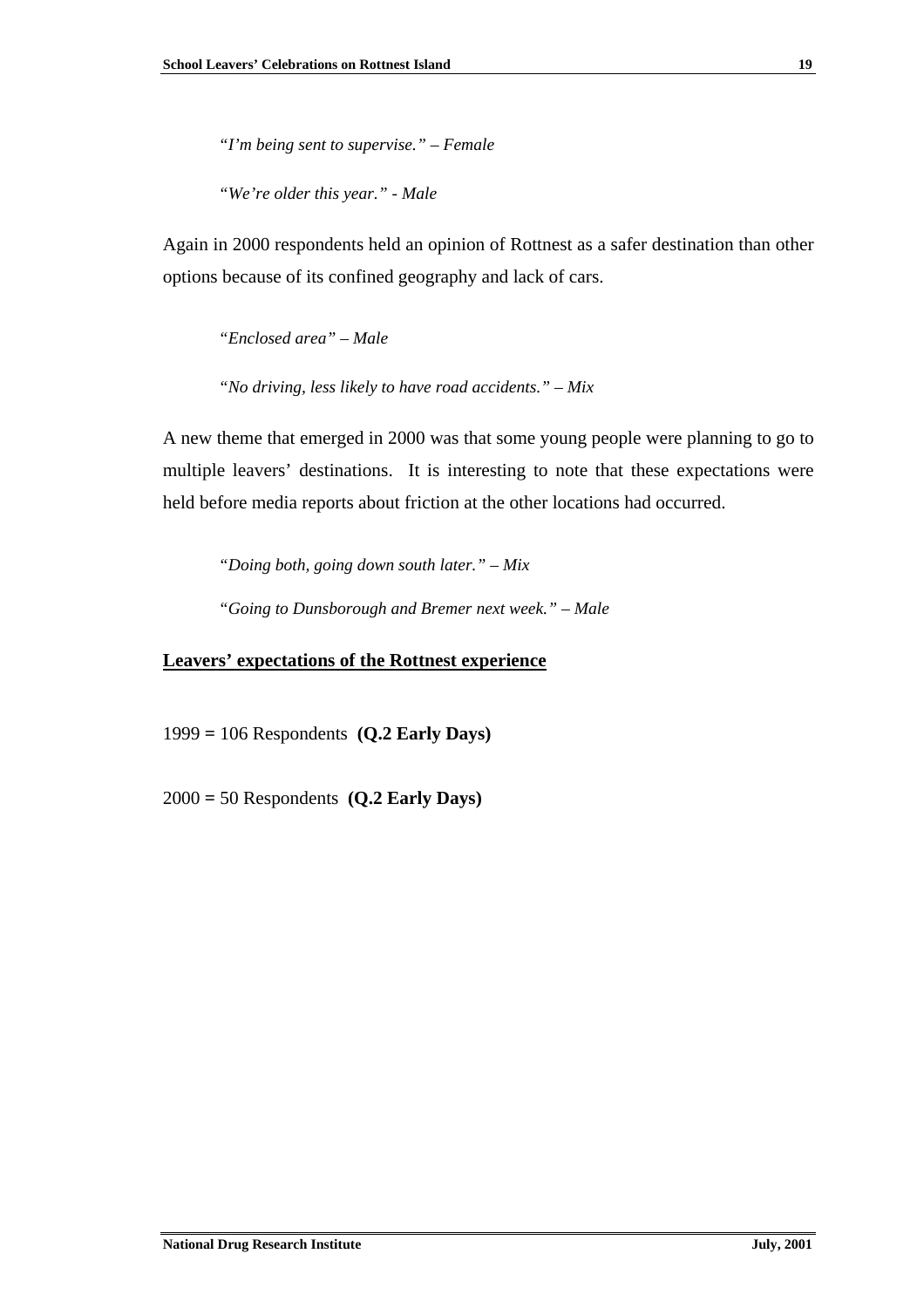| <b>Theme</b>                   |                | <b>Females</b><br><b>Males</b> |                |                | <b>Mixed</b>   | <b>Total</b><br><b>Comments</b> |                |                |
|--------------------------------|----------------|--------------------------------|----------------|----------------|----------------|---------------------------------|----------------|----------------|
|                                | 1999           | 2000                           | 1999           | 2000           | 1999           | 2000                            | 1999           | 2000           |
|                                | $n=57$         | $n=9$                          | $n = 35$       | $n=19$         | $n=19$         | $n=22$                          | $n = 106$      | $n=50$         |
| Have fun / good time           | 18             | $\overline{3}$                 | 18             | $\overline{4}$ | $\overline{4}$ | 3                               | 40             | 10             |
| Relaxing / unwinding           | 19             | $\overline{2}$                 | 14             | 3              | 3              | $\overline{4}$                  | 36             | 9              |
| Partying / socialising with    | 19             |                                | 12             |                | $\overline{4}$ | 3                               | 35             | 3              |
| friends                        |                |                                |                |                |                |                                 |                |                |
| Drinking                       | 10             |                                | 18             | 3              | 5              | 6                               | 33             | 9              |
| Sex / meeting opposite sex     | 10             | $\mathbf{1}$                   | 17             | 5              | 3              |                                 | 30             | 6              |
| Swimming / beach / sun         | 16             | 1                              | $\mathfrak{2}$ |                | $\mathfrak{2}$ | $\mathbf{1}$                    | 20             | $\overline{2}$ |
| Meeting new people             | 7              | $\mathbf{1}$                   | $\mathfrak{2}$ | $\mathbf{1}$   | 1              | $\mathbf{1}$                    | 10             | 3              |
| See people from primary school | $\overline{4}$ |                                |                |                |                |                                 | $\overline{4}$ |                |
| Away from home hassles &       | 3              |                                |                |                |                |                                 | 3              |                |
| study                          |                |                                |                |                |                |                                 |                |                |
| Looking after Quokkas          | 3              |                                |                |                |                |                                 | 3              |                |
| Hopeful certain girls will be  |                |                                | 3              |                |                |                                 | 3              |                |
| there                          |                |                                |                |                |                |                                 |                |                |
| The overall experience         |                |                                | 3              |                |                |                                 | 3              |                |

# **Summary Matrix: Common Themes**

The same patterns as 1999 were found in 2000 with regard to expectations. Primarily leavers wanted to relax, unwind and socialize. The event was seen as a significant occasion, marking a transitional phase.

*"Unwinding from the year." – Female "See everyone together for the last time from other schools." - Mix* 

*"Turn into adults now." – Male* 

Again drinking was a major theme associated alongside expectations of a party atmosphere.

*"Get really slaughtered constantly." – Male "Get pissed, get paraplegic." – Male* 

In 1999 males showed more intention to get drunk than females, who were more interested in getting a tan or relaxing. In 2000, while no females in all female groups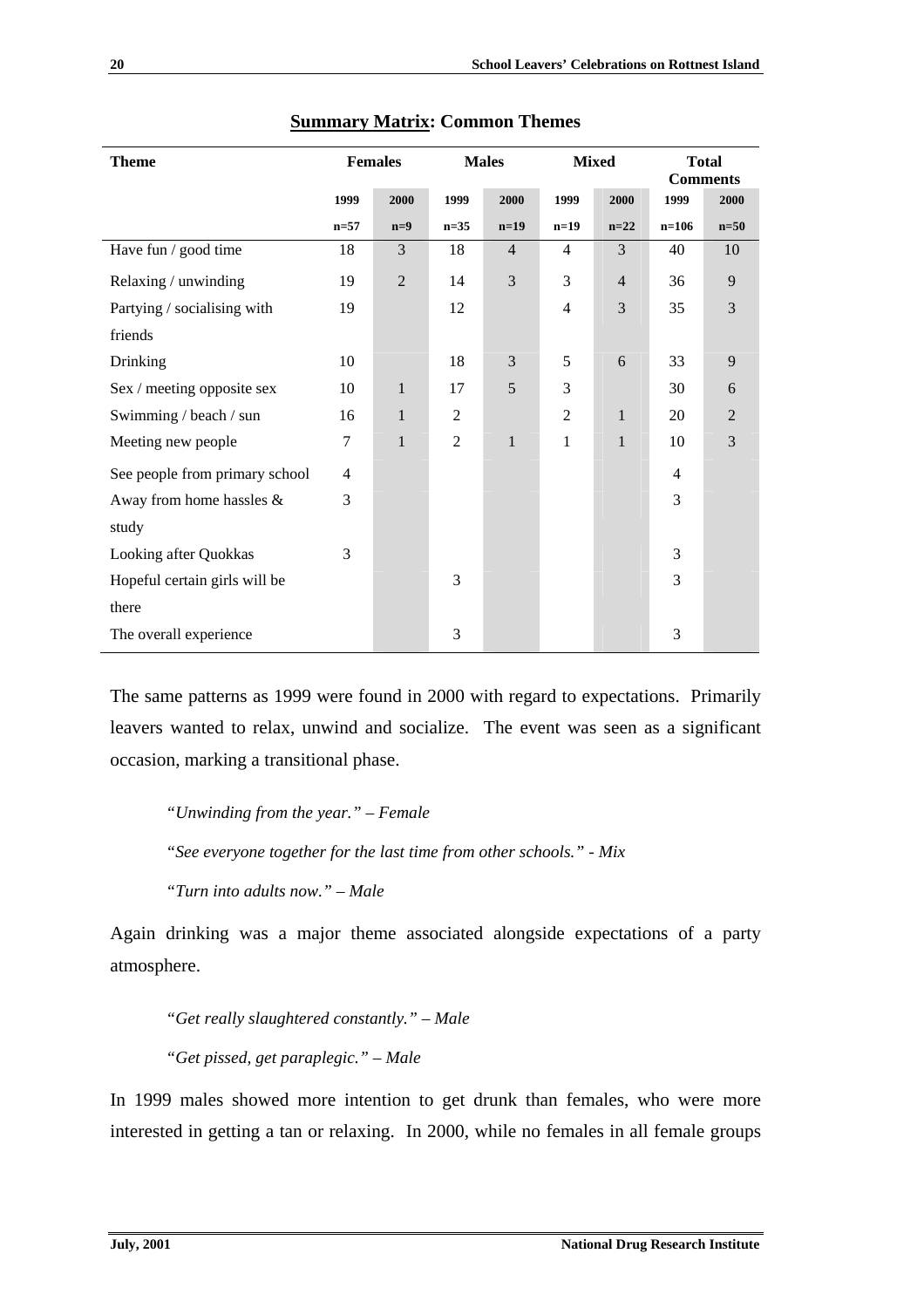mentioned drinking as an expectation, girls in mixed groups did express their intention to drink heavily.

*"I don't plan to remember anything from when I get off the ferry until I get back on." – Female in Mixed group* 

*"Drink every day and all night – relax and get rid of stress" - Female in Mixed group* 

Another difference in the female responses in 2000 as compared with 1999 was that women openly stated their intentions to have sex, while in 1999 their comments were more restricted to socializing with males. Once again the males were explicit about their sexual intentions. Neither males nor females mentioned sex or meeting the opposite sex whilst in mixed groups.

*"New boy for sex – a casual thing." – Female The usual – get drunk, get girls." – Male* 

#### **Activities leavers would like to see made available**

1999 **=** 146 Respondents **(Q.3 Early Days, Q.7 Coming Night)**

2000 **=** 132 Respondents **(Q.3 Early Days, Q.2 Coming Night)**

| <b>Themes</b>                            | <b>Females</b> |              | <b>Males</b> |                | <b>Mixed</b>   |                | <b>Total</b><br><b>Comments</b> |                |
|------------------------------------------|----------------|--------------|--------------|----------------|----------------|----------------|---------------------------------|----------------|
|                                          | 1999           | 2000         | 1999         | 2000           | 1999           | 2000           | 1999                            | 2000           |
|                                          | $n=63$         | $n=23$       | $n=52$       | $n=49$         | $n=35$         | $n=60$         | $n=146$                         | $n=132$        |
| Music eg. DJs / Dance tent / Concerts    | 40             | 6            | 12           | 5              | 10             | 13             | 62                              | 31             |
| Water Sports eg. Para-sailing, Jet skis, | 10             | $\mathbf{1}$ | 4            | 2              | $\overline{4}$ | $\overline{4}$ | 18                              | $\overline{7}$ |
| H <sub>20</sub> Tramp                    |                |              |              |                |                |                |                                 |                |
| No organised activities                  | 6              | 3            | 5            | $\mathbf{1}$   | 1              | 1              | 12                              | 5              |
| Fashion parades/ Miss Rotto quest/       | 1              |              | 1            | 3              | 1              | $\overline{2}$ | 3                               | 5              |
| Wet Tshirt                               |                |              |              |                |                |                |                                 |                |
| More sausage sizzles                     |                | 1            |              |                |                | 3              |                                 | $\overline{4}$ |
| Drinking games/competitions              |                |              |              | $\overline{2}$ |                | $\overline{4}$ |                                 | 6              |

#### **Summary Matrix: Common Themes**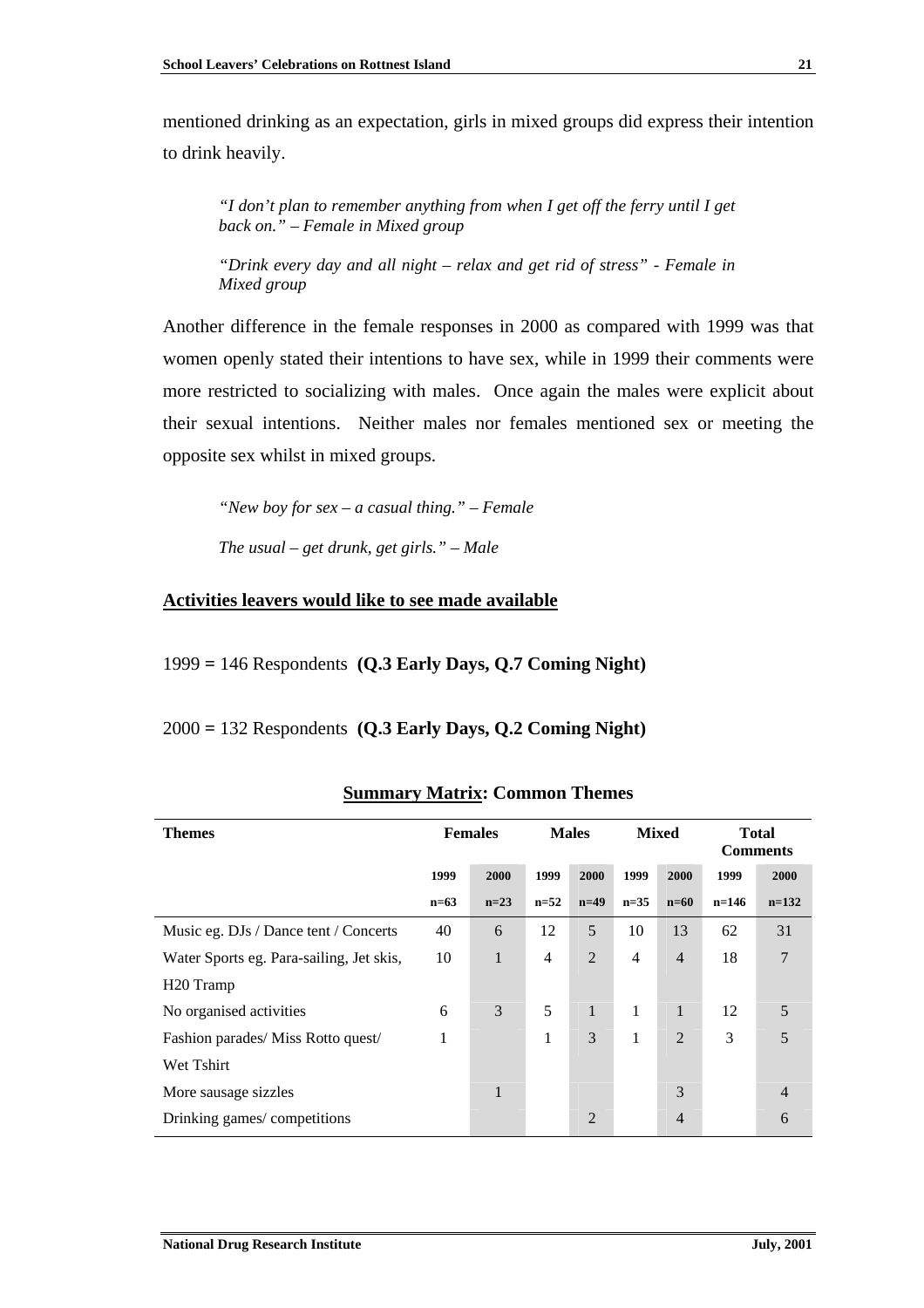This question was asked both before departure and after arrival at the island. The predeparture responses were similar to what was recorded in 1999, with young people most commonly requesting music related activities, and a number expressing reservations about whether organised activities fitted in with their expectations of leavers' celebrations.

*"Some bands, don't really want to do activities – just sit on the beach and hang out with friends." – Female* 

*"No organised activities." - Male* 

Interestingly once on the island, and having usually been exposed to some of the arranged activities this reluctance to participate in organised activities arose far less often, with most leavers making suggestions for improving the initiatives rather than being unreceptive to them. This was in stark contrast to the1999 responses, which were commonly unreceptive both at pre-departure on-island stages.

*"Bands at heritage common" – Male* 

*"No, I like what is on now – DJs are great." – Male* 

*"I didn't know where the sausage sizzles were – more food up this end of the street." – Mix*

#### **Last night's activities**

1999 **=** 80 Respondents **(Q.3 Day After)**

2000 **=** 78 Respondents **(Q.1 Day After)**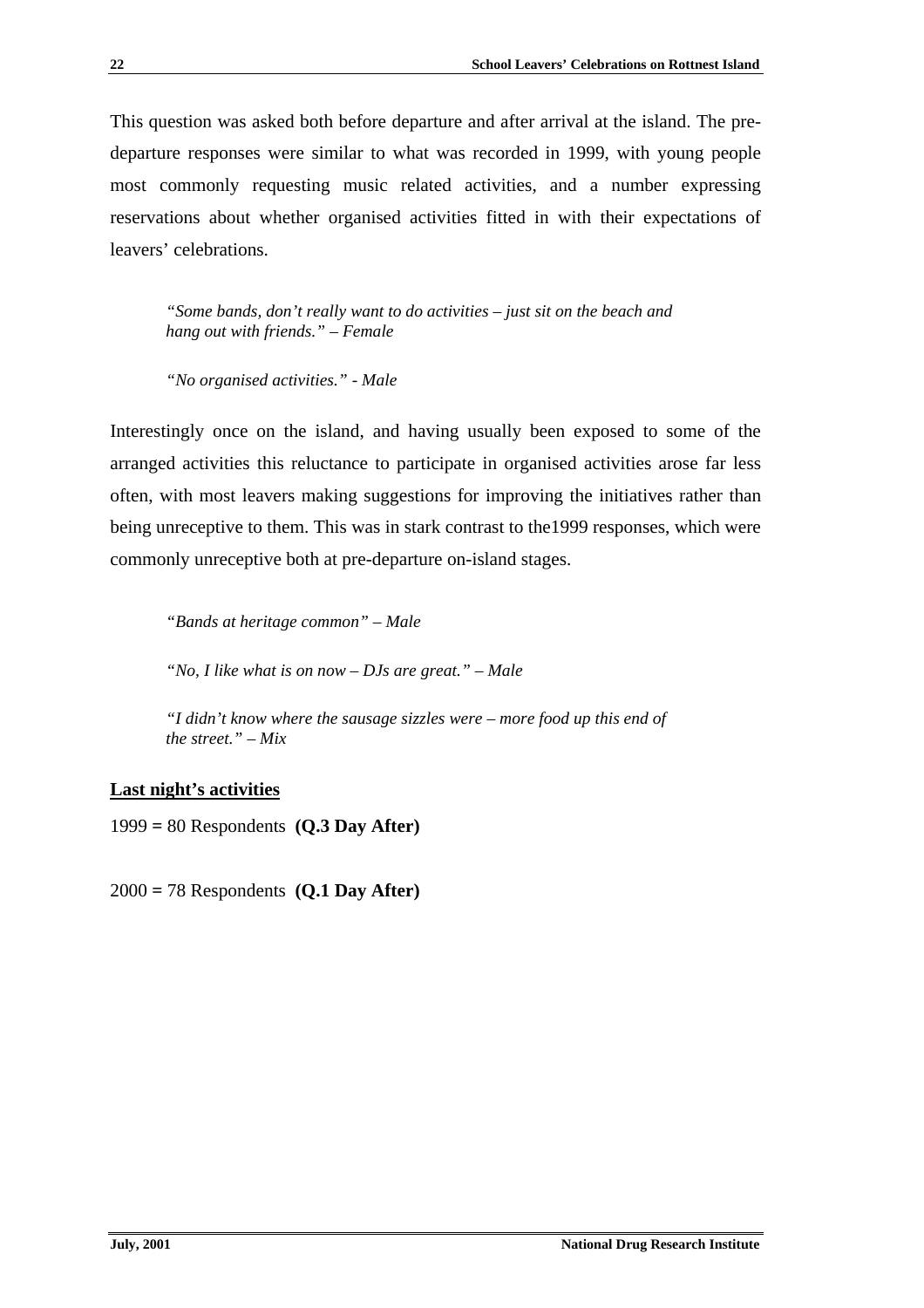| <b>Themes</b>            | <b>Females</b> |                | <b>Males</b>   |              | <b>Mixed</b> |                | <b>Total</b><br><b>Comments</b> |                |
|--------------------------|----------------|----------------|----------------|--------------|--------------|----------------|---------------------------------|----------------|
|                          | 1999           | 2000           | 1999           | 2000         | 1999         | 2000           | 1999                            | 2000           |
|                          | $n=33$         | $n=12$         | $n = 34$       | $n=12$       | $n=13$       | $n=54$         | $n=80$                          | $n=78$         |
| Consumed alcohol         | 17             | 3              | 18             | 1            | 5            | $\overline{7}$ | 40                              | 11             |
| Walked around            | 10             | 2              | 5              | 3            | 1            | $\overline{4}$ | 16                              | 9              |
| Went to Rottnest Hotel   | 7              |                | $\overline{2}$ | $\mathbf{1}$ |              | 5              | 9                               | 6              |
| Went to beach            | 3              | $\mathbf{1}$   |                |              |              | 1              | 3                               | $\overline{2}$ |
| Consumed cannabis        |                |                | 1              | 1            |              | 2              | 1                               | 3              |
| Experimental sex         |                | 1              | 1              |              |              | $\mathbf{1}$   | 1                               | $\overline{2}$ |
| Just talked / interacted |                | $\overline{2}$ |                | 1            |              | 2              |                                 | 5              |

#### **Summary Matrix: Common Themes**

The 2000 responses mirrored those in 1999 with people most commonly indicating they had spent their evening drinking, and walking around. However it should be noted that although these were the most common responses far fewer 2000 leavers indicated they engaged in these activities. A number of people were specific about the fact that they had stayed at home to drink for the evening.

*"Walked up and down the streets" – Male*

*"Stayed at the house and drank" – Male* 

*"Drinking the whole arvo – waked around with friends I knew. Just stayed at someone's house drinking and relaxing." – Mix* 

In 2000 there was no mention in any of the reports of 'funnelling' which was a common theme in 1999. Drinking games still featured but were less frequently mentioned.

*"Played drinking games and yelled out at random." – Mix*

Interestingly fewer people in 2000 reported attending at the Rottnest Hotel, with some respondents making it clear they did go but were disappointed.

*"Walked down to the pub but nothing was happening, so walked back to our friend's house. Lay down on the tennis courts and looked at the stars." – Female*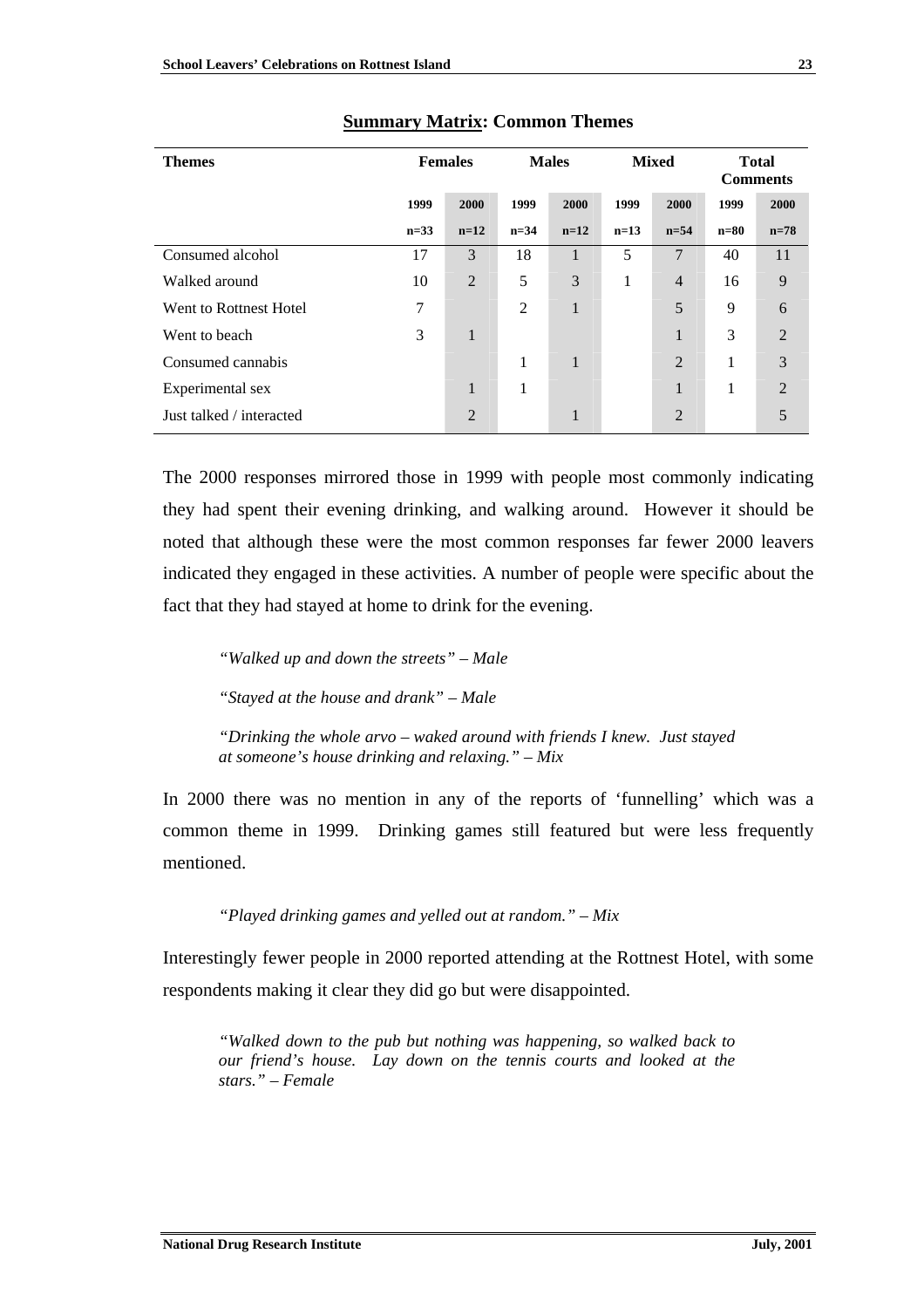#### **Alcohol and Drug Use**

1999 **=** 80 Respondents **(Q.4 Day After)**

#### 2000 **=** 128 Respondents **(Q.4 Day After, Q.7 Last Days)**

| <b>Themes</b>                        | <b>Females</b> |                | <b>Males</b>   |                | <b>Mixed</b> |                | <b>Total</b><br><b>Comments</b> |                |
|--------------------------------------|----------------|----------------|----------------|----------------|--------------|----------------|---------------------------------|----------------|
|                                      | 1999           | 2000           | 1999           | 2000           | 1999         | 2000           | 1999                            | 2000           |
|                                      | $n=33$         | $n=22$         | $n = 34$       | $n=26$         | $n=13$       | $n=71$         | $n=80$                          | $n=128$        |
| Consumed alcohol                     | 15             | 17             | 15             | 12             | 2            | 23             | 32                              | 52             |
| Consumed spirits                     | 15             | 5              | 9              | 6              | 1            | 8              | 25                              | 19             |
| Consumed beer                        | 8              | $\overline{4}$ | 8              | 3              | 1            | 3              | 17                              | 10             |
| Brought alcohol from mainland        | 8              | 5              | $\overline{4}$ | 3              | 1            | $\overline{7}$ | 13                              | 15             |
| Expressed aversion to drug           | 6              | 5              | 3              | $\mathbf{1}$   | 1            | $\overline{4}$ | 10                              | 10             |
| consumption                          |                |                |                |                |              |                |                                 |                |
| Did not drink to excess              | 7              |                |                | $\overline{2}$ |              | $\overline{2}$ | 7                               | $\overline{4}$ |
| Bought take-away alcohol at Rottnest |                | $\overline{2}$ | 6              | 3              |              | $\overline{4}$ | 6                               | 9              |
| Consumed cannabis                    |                | 3              | 5              | 1              |              | 8              | 5                               | 12             |
| Consumed illicit drugs               | 2              | $\overline{4}$ | 1              | 7              | 1            | $\overline{2}$ | 4                               | 13             |
| (exclude cannabis)                   |                |                |                |                |              |                |                                 |                |
| Drank alcohol at Rottnest Hotel      | 2              |                |                |                |              | $\mathbf{1}$   | $\overline{2}$                  | $\mathbf{1}$   |
| Parents supplied alcohol             | 1              | 1              |                |                |              | 1              | 1                               | $\overline{2}$ |

#### **Summary Matrix: Common Themes**

In both 1999 and 2000 alcohol far outweighed other drug consumption.

*" Drank a lot – enough to sink a battleship" – Male* 

*"I went through almost an entire carton – bloody sloshed I'll tell you that" – Mix* 

More young people in 2000 indicated they consumed alcohol than in 1999, however fewer indicated they consumed spirits and beer. However, a number of groups reported mixing alcohol ingredients in order to get drunk.

*"Bolan - it's a mix of Paul Newman caesar salad dressing, champagne, red wine, and white wine."* 

Like 1999 females tended to drink more spirits than the males. However in 2000 females were more likely to report drinking both beer and spirits than they had in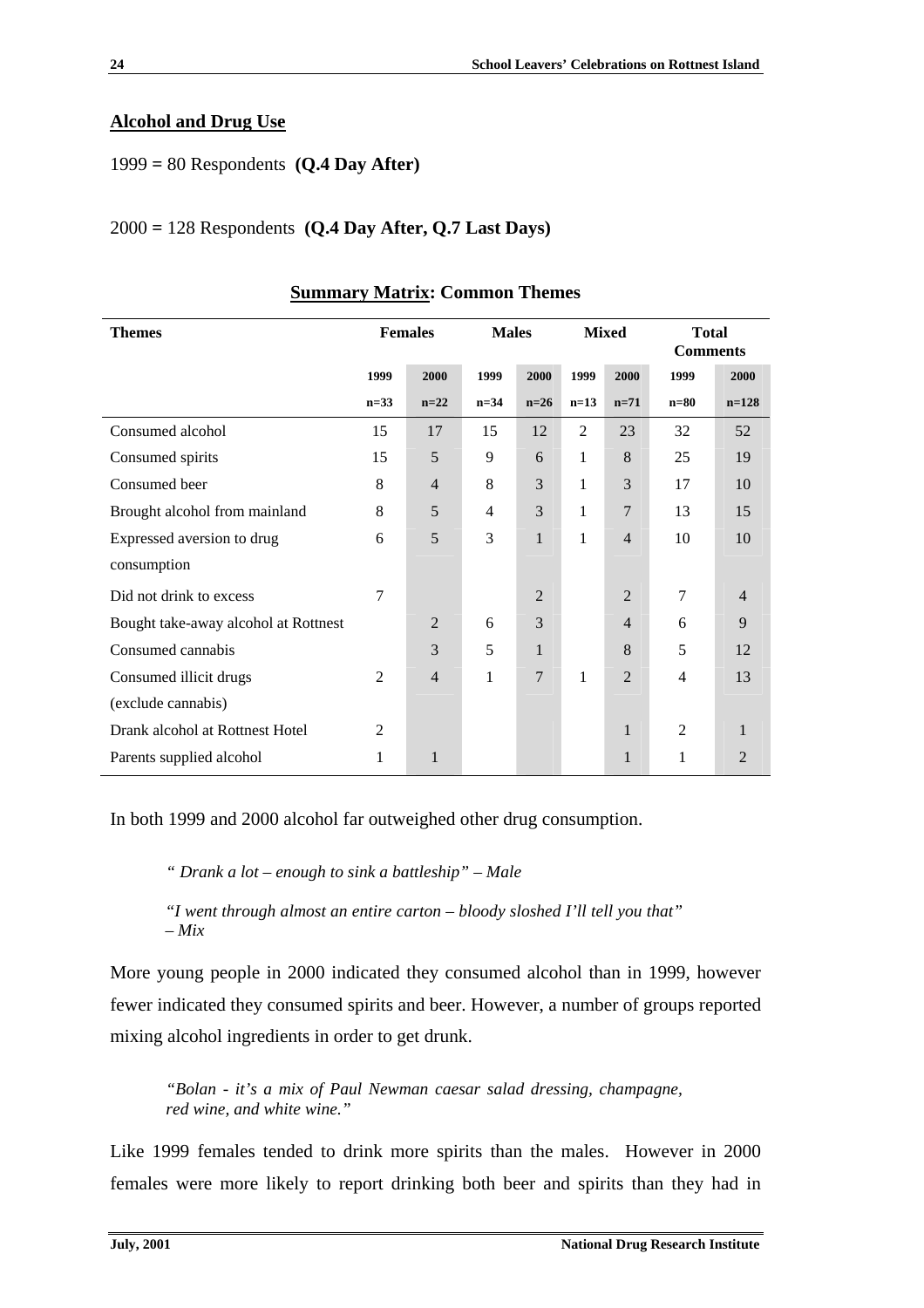1999. The males who drank spirits mostly did so in conjunction with beer consumption, while females were far more likely to report drinking pre-mixed spirits than their male counterparts.

> *"Baileys and vodka, champagne, midori, beer – basically everything" – Female*

> *"Bought Bacardi Breezers here – not too badly expensive – 4 for \$10" – Female*

> *"Bourbon and coke - we bought it with us – also drank beer and vodka" – Male*

Interestingly in 1999 only females reported making conscious decisions not to drink to excess, while in 2000 it was the males and those in mixed groups who reported staying in control.

*"Drank not too much – we weren't drunk though we were fairly hypo." – Mix* 

*"I didn't drink that much – it was the night before." – Male*

In 2000 there was a slight increase in number of people who reported buying alcohol on Rottnest. The reports made seemed to involve some degree of bravado and respondents looked upon attaining alcohol as an achievement - whether it was by buying it themselves or having access to a friend of legal age who purchased it on their behalf.

*"Bought alcohol from Rottnest – I got it without being asked for ID" – Male* 

*"We bought it in Perth – no trouble, and then an 18 year old got us some here." – Mix*

Parents were also a major source of the alcohol that was consumed each evening. Some parents had provided certain alcohol deliberately, while others had supplied money for alcohol, or leavers had taken it from home without their knowledge.

*"My parents bought us six ruskies." – Female "Took a bottle of bourbon from home." - Male* 

In both years it was common for respondents to make a point of saying they felt strongly about not taking illicit drugs.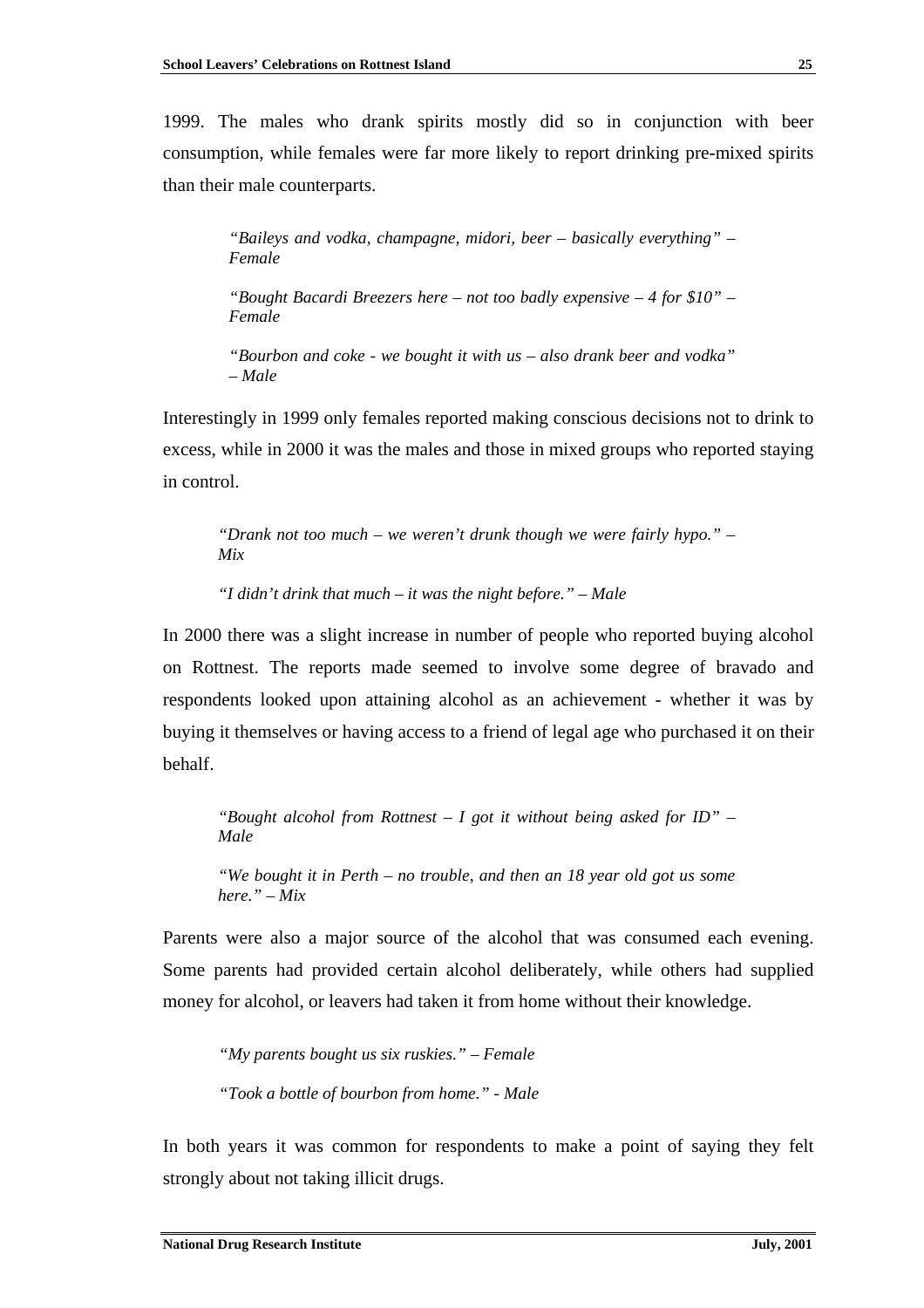"*No, we're not druggies – drugs are out" – Female "We are a drug free zone." - Mix* 

In 2000 there was an increase in the number of people who admitted to taking illicit drugs, with a higher number of people reporting they had taken illicit 'chemical' substances other than marijuana.

*"Yes, drugs from my friends" – Male* 

"*The E I took was a dudd" – Male* 

*"Rotto equals drugs – speed, ecstasy, everything except heroin – oh and pot but that's the normal thing - do we breathe air?" - Mix* 

*"Someone bought speed over and we had it one night and in the morning" – Female* 

### **Planned alcohol and drug use**

1999 **=** 146 Respondents **(Q.4 Early Days, Q.4 Coming Night)** 

2000 **=** 132 Respondents **(Q.4 Early Days, Q.3 Coming Night)**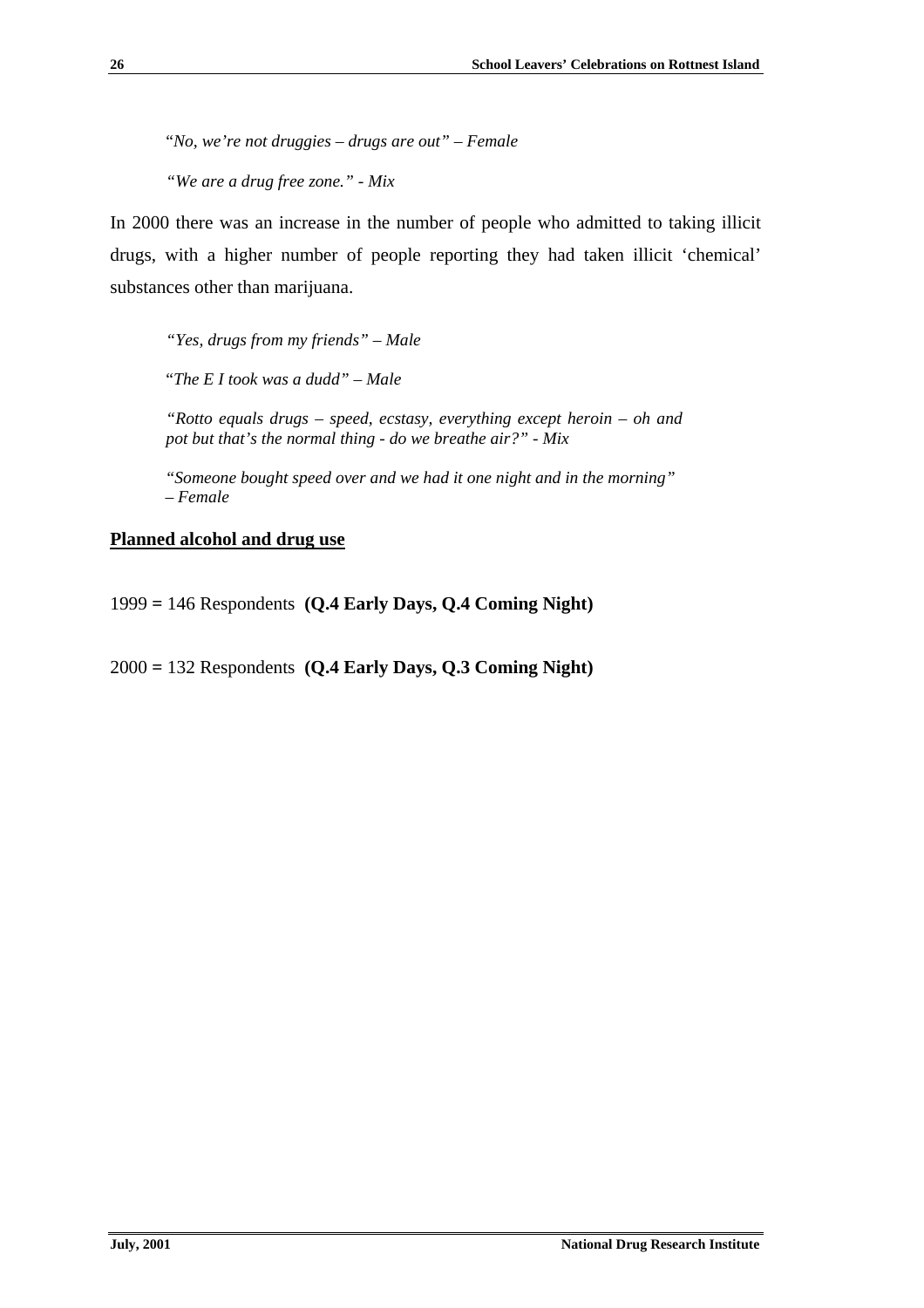| <b>Themes</b>                   | <b>Females</b> |                | <b>Males</b> |                | <b>Mixed</b> |                | <b>Total</b><br><b>Comments</b> |                |
|---------------------------------|----------------|----------------|--------------|----------------|--------------|----------------|---------------------------------|----------------|
|                                 | 1999           | 2000           | 1999         | 2000           | 1999         | 2000           | 1999                            | 2000           |
|                                 | $n=63$         | $n=23$         | $n=52$       | $n=49$         | $n=35$       | $n=60$         | $n=146$                         | $n=132$        |
| Plan to drink alcohol           | 22             | 11             | 16           | 18             | 6            | 14             | 44                              | 43             |
| Plan to drink spirits           | 15             | 2              | 14           | 6              | 5            | 8              | 34                              | 16             |
| Plan to drink beer              | 13             | $\mathbf{1}$   | 13           | 12             | 6            | $\overline{4}$ | 32                              | 17             |
| Plan moderate intake of alcohol | 14             | 3              | 2            | $\mathbf{1}$   | 1            | $\overline{2}$ | 17                              | 6              |
| Brought alcohol from mainland   | 5              | 7              | 8            | 10             | 1            | 5              | 14                              | 22             |
| Plan to drink to excess         | 1              | $\mathbf{1}$   | 8            | 11             | 1            | $\overline{7}$ | 10                              | 19             |
| Plan to use cannabis            | 1              | $\mathbf{1}$   | 6            | 3              | 3            | 5              | 10                              | 9              |
| Plan to request older people to | 3              | $\overline{2}$ |              |                |              |                | 3                               | $\overline{2}$ |
| purchase alcohol                |                |                |              |                |              |                |                                 |                |
| Definite plan to avoid drugs    | 3              | 5              |              | 3              |              | $\overline{2}$ | 3                               | 10             |
| Plan to use illicit drugs       |                | 1              | 3            | $\overline{2}$ |              | 3              | 3                               | 6              |
| (exclude cannabis)              |                |                |              |                |              |                |                                 |                |
| Parents supplied alcohol        | 1              | $\mathbf{1}$   | 1            | $\mathbf{1}$   |              | 3              | $\overline{2}$                  | 5              |

**Summary Matrix: Common Themes** 

Like 1999 there was an almost unanimous acceptance that most were going to drink, with respondents having made plans to bring or attain alcohol well in advance. Many more leavers in 2000 bought their alcohol with them from the mainland with parents and siblings being identified again as the major source.

*"We've got a boat full of grog – 5 cartons and 5 bottles of bundy" – Male* 

*"My grandfather gave me a lot of money for alcohol so I will just get it there." – Male* 

*"Lots of people's parents and friends get it for them." – Mix* 

While most leaver in 2000 planned to drink, far fewer planned to drink spirits than in 1999. In addition planned consumption of alcohol and other drugs in moderation was less common than in 1999. Very few leavers expressed an intention to stay in control, and greater numbers of predominantly male leavers revealed they intended to get as intoxicated as possible.

*"Yes, not much though and we are getting it there." – Female*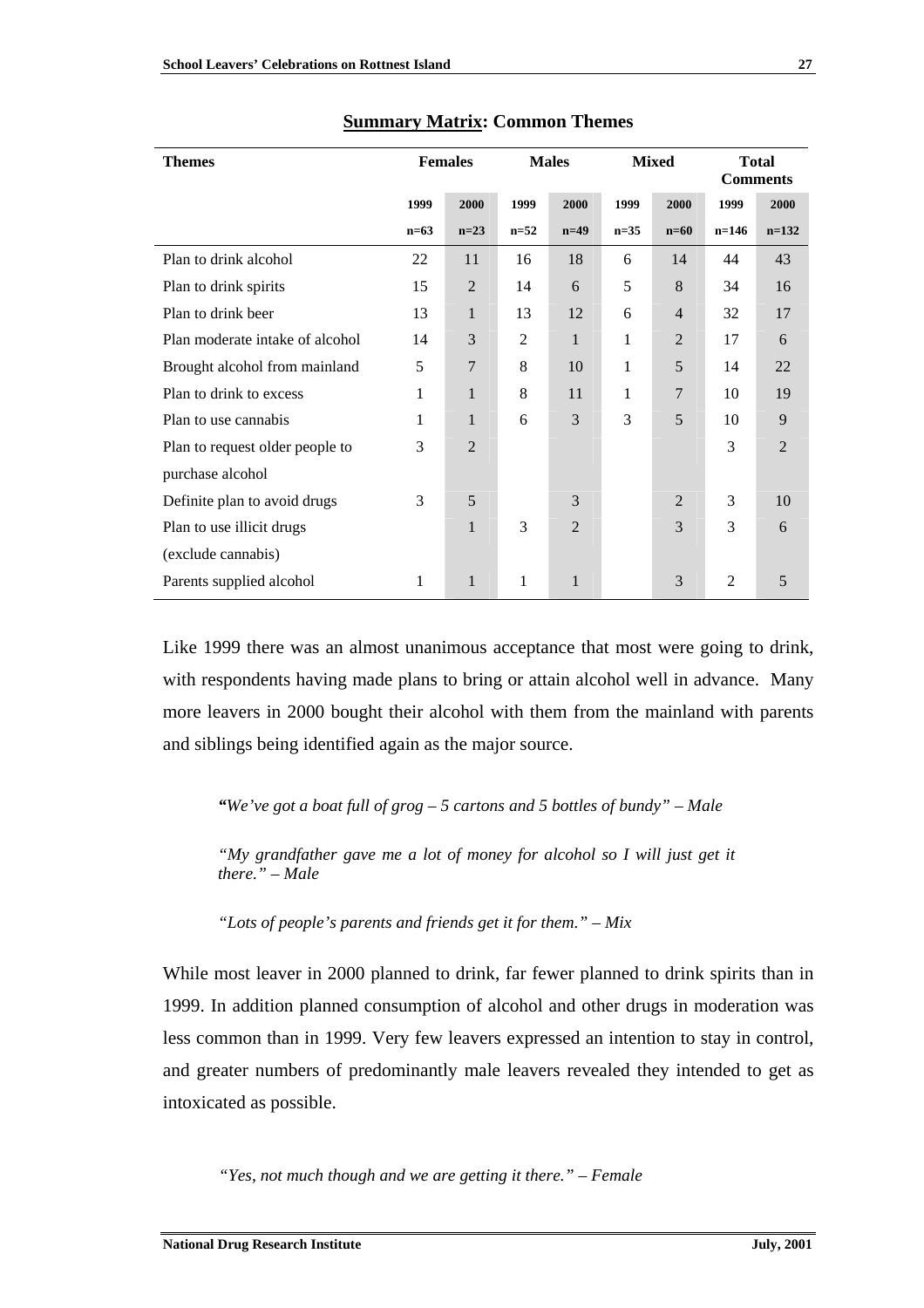*"Next three days just melting my mind – last year I took speed and acid" – Male* 

A similar proportion of leavers in 1999 and 2000 planned to use cannabis however planned to use other illicit substances. More leavers in 2000 had a definite plan to avoid illicit drugs.

# **Concerns about personal harms/ safety**

1999 = 146 Respondents **(Q.6 Early Days, Q.5 Coming Night)** 

2000 = 132 Respondents **(Q.5 Early Days, Q.4 Coming Night)** 

| <b>Themes</b>                         | <b>Females</b> |                | <b>Males</b> |              | <b>Mixed</b>   |                | <b>Total</b><br><b>Comments</b> |                |
|---------------------------------------|----------------|----------------|--------------|--------------|----------------|----------------|---------------------------------|----------------|
|                                       | 1999           | 2000           | 1999         | 2000         | 1999           | 2000           | 1999                            | 2000           |
|                                       | $n=63$         | $n=23$         | $n=52$       | $n=49$       | $n=35$         | $n=60$         | $n=146$                         | $n=132$        |
| Violence / Intoxicated people         | 25             | 3              | 1            | 3            | $\overline{2}$ | 8              | 28                              | 14             |
| Rape / sexual harassment / taken      | 15             |                |              | $\mathbf{1}$ |                | $\overline{7}$ | 15                              | 8              |
| advantage of                          |                |                |              |              |                |                |                                 |                |
| Big group / no worries                |                | $\overline{2}$ | 7            | 5            | 6              | $\mathbf{1}$   | 13                              | 8              |
| Stolen gear                           | 5              | $\overline{2}$ |              |              | $\overline{2}$ | $\mathbf{1}$   | 7                               | 3              |
| Sunburn / sunstroke                   | 5              |                |              |              | 1              | $\mathbf{1}$   | 6                               | $\mathbf{1}$   |
| Pill / condoms / unprotected sex      | 3              | $\mathbf{1}$   |              |              |                | 3              | 3                               | $\overline{4}$ |
| Cut feet / glass / no shoes / hurting | 3              | $\overline{2}$ |              | $\mathbf{1}$ |                | 3              | 3                               | 6              |
| oneself                               |                |                |              |              |                |                |                                 |                |
| Eviction                              | 1              |                | 1            |              | $\mathbf{1}$   | $\mathbf{1}$   | 3                               | 1              |
| Vandalism                             | 3              |                |              |              |                |                | 3                               |                |
| Quokka safety                         | 3              |                |              |              |                |                | 3                               |                |
| May not drink responsibly             | 1              |                | 1            | $\mathbf{1}$ |                | $\overline{2}$ | $\overline{2}$                  | 3              |
| Alcohol poisoning / liver damage      | 1              |                |              |              | 1              | $\mathbf{1}$   | $\overline{2}$                  | 1              |
| <b>Shark</b>                          |                |                |              | 1            |                | 3              |                                 | 4              |

#### **Summary Matrix: Common Themes**

The clear gender division with regards perceived dangers on the island in 1999 was not as clear in 2000. Those in mixed groups were most likely to identify violence and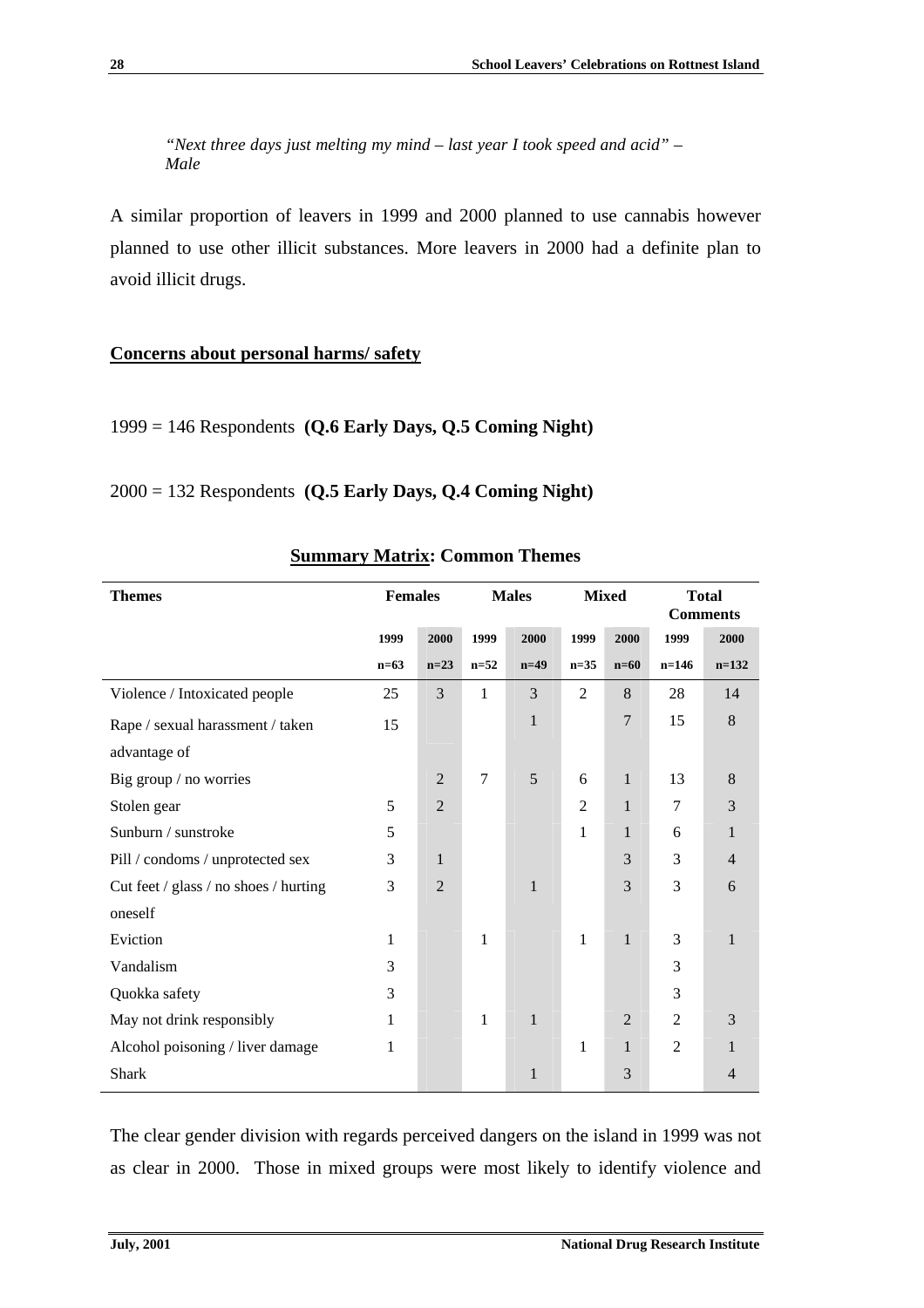sexual harassment as of the most concern. Interestingly females interviewed in all female groups did not mention sexual harassment as a concern at all while it was brought up in the mixed groups fairly regularly. However, twice as many respondents in 1999 indicated they were concern about sexual harassment and rape.

*"Waking up with someone you don't know" – Male "I'm concerned about being raped or abused." – Mix "My friends getting raped" – Mix* 

Twice as many respondents in 1999 were concern about violence. Males were worried about violence in around the same proportions as females in 2000.

*"People get way too drunk and get violent." – Female "Worried about people running around bashing us up." – Mix* 

Males interviewed in 2000 perceived that there were no dangers to be worried about so long as they stayed in large groups, however fewer expressed this than in 1999.

*"No, we've got big guys, its gonna be breezy." – Male No, strength in numbers." – Male* 

Specific alcohol related harm such as alcohol poisoning figured low on the list of potential harms, however a number of people mentioned they were concerned about their ability to drink responsibly without identifying the exact consequences if overindulgence.

*"I don't want to be overly trashed." – Mix* 

*"Getting too drunk." – Male* 

Cut feet was a major concern once leavers had experience of the island, and it seemed to be a larger concern than in 1999, while sunburn was worried about less.

*"Broken glass everywhere." - Female*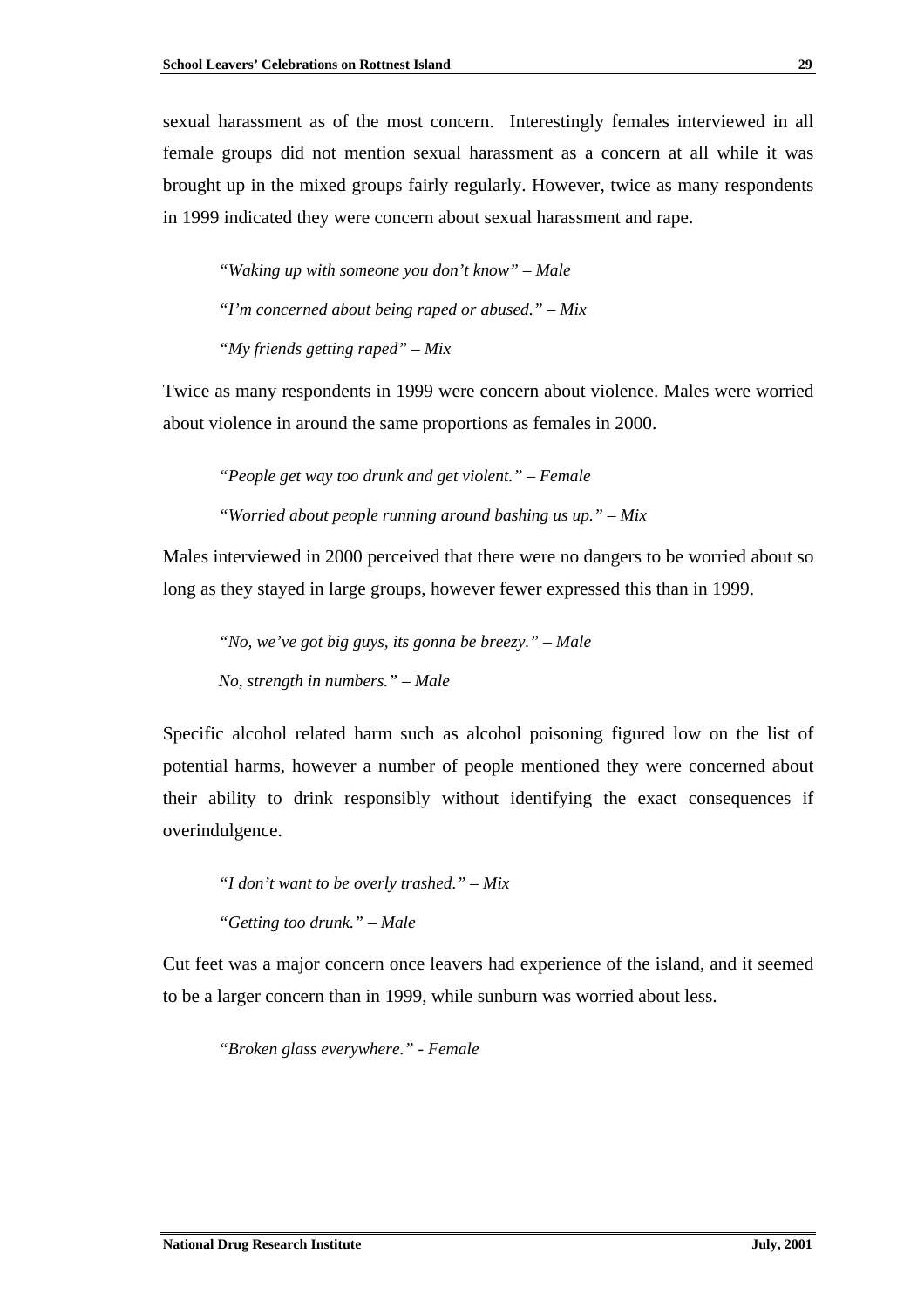# **Harm reduction strategies**

1999 = 146 Respondents **Q.7 Early Days, Q.6 Coming Night** 

# 2000 = 132 Respondents **Q.6 Early Days, Q.5 Coming Night**

| <b>Themes</b>                           |        | <b>Females</b> | <b>Males</b>   |                | <b>Mixed</b>   |                | <b>Total</b>   |                |
|-----------------------------------------|--------|----------------|----------------|----------------|----------------|----------------|----------------|----------------|
|                                         | 1999   | 2000           | 1999           | 2000           | 1999           | 2000           | 1999           | 2000           |
|                                         | $n=63$ | $n=23$         | $n=52$         | $n=49$         | $n = 35$       | $n=60$         | $n=146$        | $n=132$        |
| Stay in big groups / don't stray / help | 25     | 10             | 8              | $\overline{7}$ | 3              | 9              | 36             | 26             |
| each other                              |        |                |                |                |                |                |                |                |
| Spread drinks out / drink plenty of H20 | 8      | $\overline{2}$ | 7              | $\overline{2}$ | $\overline{2}$ | $\overline{4}$ | 17             | 8              |
| Screen predator guys / avoid weird      | 6      |                | 1              | 1              | $\overline{2}$ |                | 9              | 1              |
| older guys                              |        |                |                |                |                |                |                |                |
| Try to prevent gear / alcohol being     | 4      | $\mathbf{1}$   | $\overline{2}$ | $\mathbf{1}$   | 1              | $\mathbf{1}$   | 7              | 3              |
| stolen                                  |        |                |                |                |                |                |                |                |
| Wear sunscreen / stay out of the sun    | 4      |                | $\mathbf{1}$   | $\mathbf{1}$   |                | $\mathbf{1}$   | 5              | $\overline{2}$ |
| Carry / use condoms, pill               | 3      |                | $\overline{4}$ | $\mathbf{1}$   | $\overline{2}$ | 3              | 9              | $\overline{4}$ |
| Hang around the house when drinking     | 3      |                | 3              | $\mathbf{1}$   |                |                | 6              | $\mathbf{1}$   |
| a lot                                   |        |                |                |                |                |                |                |                |
| Don't street drink                      | 2      |                |                |                | 1              |                | 3              |                |
| Avoid trouble / fights                  |        |                | $\overline{2}$ | $\overline{2}$ | $\mathbf{1}$   | $\mathbf{1}$   | 3              | 3              |
| Ring home everyday / carry mobile       | 3      |                |                |                |                | $\mathbf{1}$   | 3              | 1              |
| phone                                   |        |                |                |                |                |                |                |                |
| Eat well                                | 2      |                |                | $\mathbf{1}$   |                |                | $\overline{2}$ | $\mathbf{1}$   |

**Summary Matrix: Common Themes** 

Despite relatively few people identifying overindulgence in alcohol as a potential harm, the second most common response in both years regarding strategies to stay safe was responsible drinking, although far fewer identified this in 2000.

*"This year I am going to have a 2 litre jug of water with me so I can go the all night marathon." – Male* 

*"As long as you stay in control and don't get yourself into a stupid situation." Female*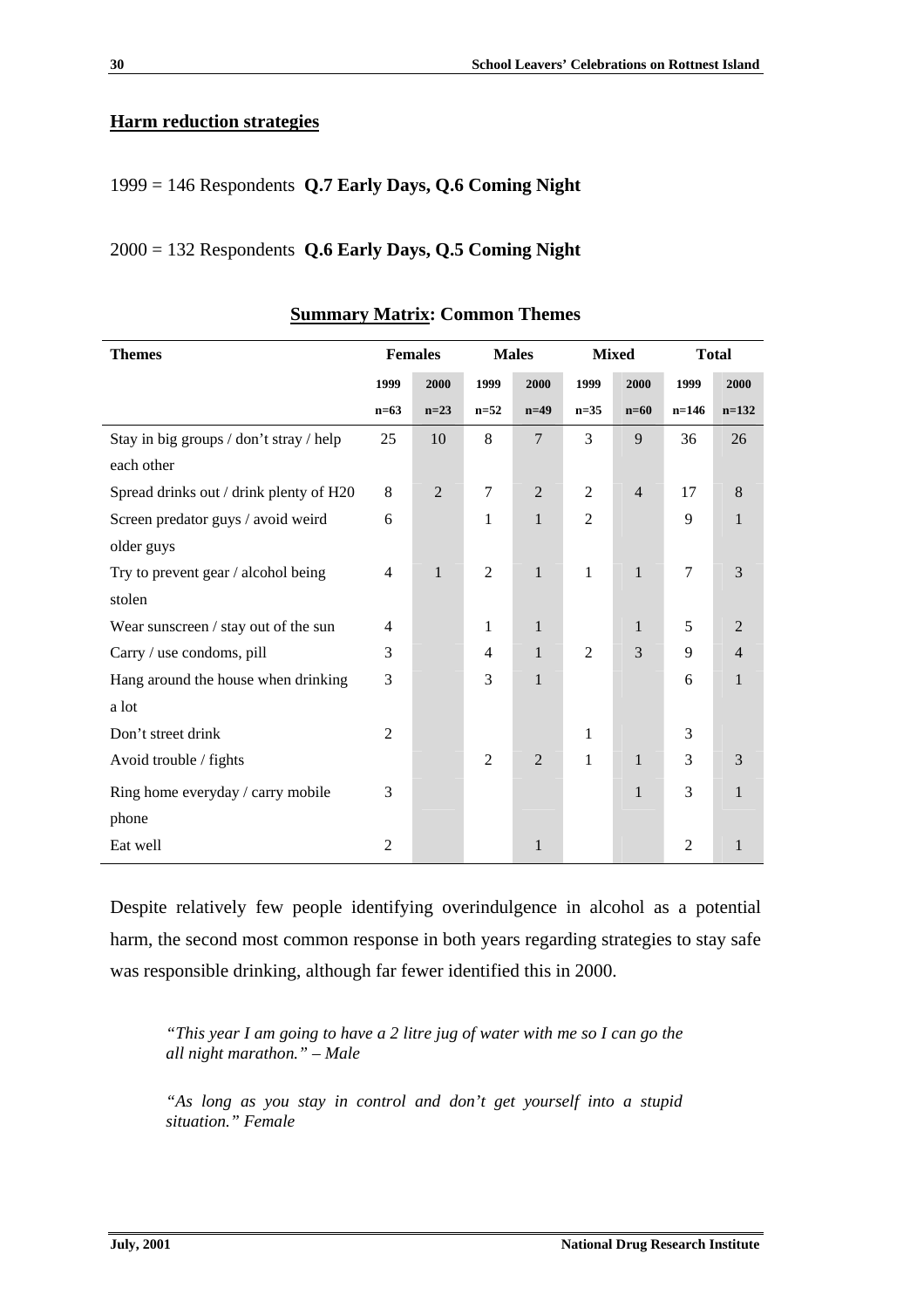Staying together was the most common response across all groups in both years, however again fewer made this response in 2000.

"*Stick together" – Male* 

*"Watching out for friends at night." - Female*

And lastly although cut feet were a much more common concern in 2000 – no one mentioned the relatively simple harm prevention strategy of wearing shoes.

## **Last night's activities**

1999 **=** 80 Respondents **(Q.5 Day After)**

2000 **=** 78 Respondents **(Q.5 Day After)** 

| <b>Themes</b>                                         | <b>Females</b><br><b>Males</b> |        | <b>Mixed</b>   |              | <b>Total</b><br><b>Comments</b> |                |                |                |
|-------------------------------------------------------|--------------------------------|--------|----------------|--------------|---------------------------------|----------------|----------------|----------------|
|                                                       | 1999                           | 2000   | 1999           | 2000         | 1999                            | 2000           | 1999           | 2000           |
|                                                       | $n=33$                         | $n=12$ | $n = 34$       | $n=12$       | $n=13$                          | $n=54$         | $n=80$         | $n=78$         |
| Great because met new people /<br>friends / got drunk | 11                             | 2      | 2              | 1            |                                 | $\overline{4}$ | 13             | 7              |
| Average / No major dramas /<br>Nothing special        | 5                              |        | 1              | $\mathbf{1}$ |                                 | 3              | 6              | $\overline{4}$ |
| Fantastic cause got drunk AND<br>woke up!             | 3                              |        | 3              |              | 1                               |                | $\overline{7}$ |                |
| No sex so disappointed                                | $\mathfrak{D}$                 |        | $\mathfrak{D}$ |              |                                 | $\mathfrak{D}$ | $\overline{4}$ | $\mathfrak{D}$ |
| Pretty average because passed out                     | $\overline{2}$                 |        |                |              |                                 |                | 3              |                |
| Average night of running around                       | 1                              |        |                |              |                                 |                | $\overline{2}$ |                |
| Disaster                                              | 1                              |        | 1              | $\mathbf{1}$ |                                 | $\overline{4}$ | $\overline{2}$ | 5              |
| Expectation that other nights will<br>be better       |                                | 1      |                |              |                                 | 5              |                | 6              |

#### **Summary Matrix: Common Themes**

Females in both years were more likely to have been satisfied with the evening's activities although approximately twice as many in 1999 made this response. In 1999 it was suggested this may have been due to less alcohol consumption, and because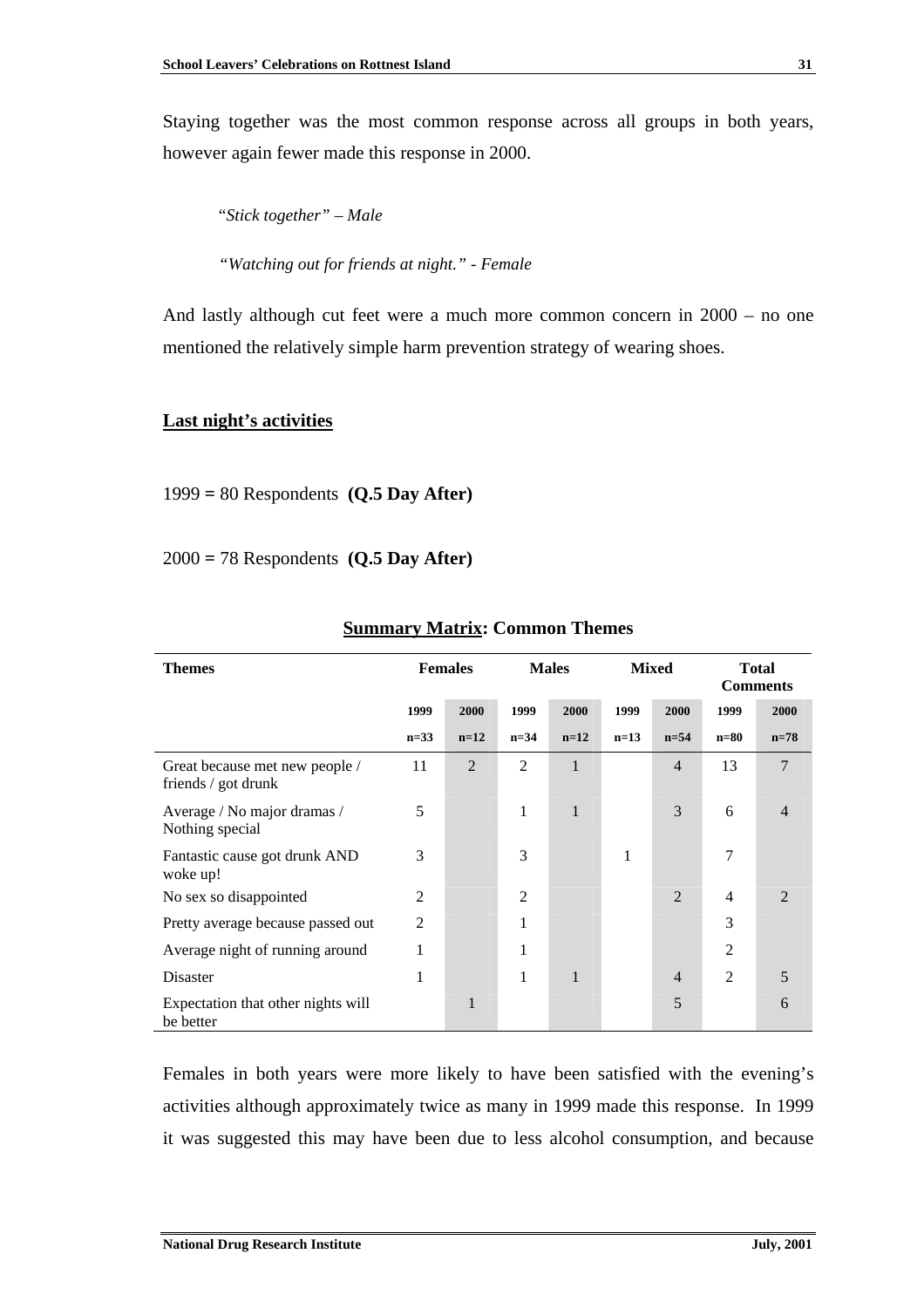females tended to be satisfied and relieved if they were able to socialise, have a good time and avoid trouble.

*"Fantastic meeting all new people the same age." – Female* 

*"Great night." – Female* 

Unlike 1999 no one in 2000 indicated they had a great night due to intoxication only. Getting drunk was only identified as a positive aspect of the evening's activities if it was a consequence of socialising. Males and those in mixed groups were more likely to say that their night was a disaster or hadn't lived up to their expectations. This was often due to not being able to find a sexual partner or poor sexual performance if they did, overindulgence in drugs or alcohol or a general inability to make 'something happen' resulting in boredom.

*"Disaster – couldn't get it up." – Male in mixed group* 

*"Had pot at about 2.00am - that wrecked my evening." – Male in mixed group* 

### **Best part of evening activities**

1999 **=** 80 Respondents **(Q.6 Day After)**

2000 **=** 78 Respondents **(Q.6 Day After)** 

| <b>Themes</b>                                     | <b>Females</b> |              | <b>Males</b><br><b>Mixed</b> |        |        | <b>Total</b><br><b>Comments</b> |        |        |
|---------------------------------------------------|----------------|--------------|------------------------------|--------|--------|---------------------------------|--------|--------|
|                                                   | 1999           | 2000         | 1999                         | 2000   | 1999   | 2000                            | 1999   | 2000   |
|                                                   | $n=33$         | $n=12$       | $n = 34$                     | $n=12$ | $n=13$ | $n=54$                          | $n=80$ | $n=78$ |
| Mingling / Dancing / Meeting new<br>& old friends | 15             | 5            | 5                            | 5      | 2      | 13                              | 22     | 23     |
| Drinking                                          | $\overline{2}$ |              | 5                            | 1      | 1      | 1                               | 8      | 2      |
| Atmosphere                                        | 5              | $\mathbf{1}$ | 1                            |        | 1      | $\overline{4}$                  | 7      | 5      |
| Having sex                                        | 2              | 1            | 3                            | 1      |        | 1                               | 5      | 3      |
| Going to sleep                                    | 1              | 1            | 1                            |        |        |                                 | 2      | 1      |

#### **Summary Matrix: Common Themes**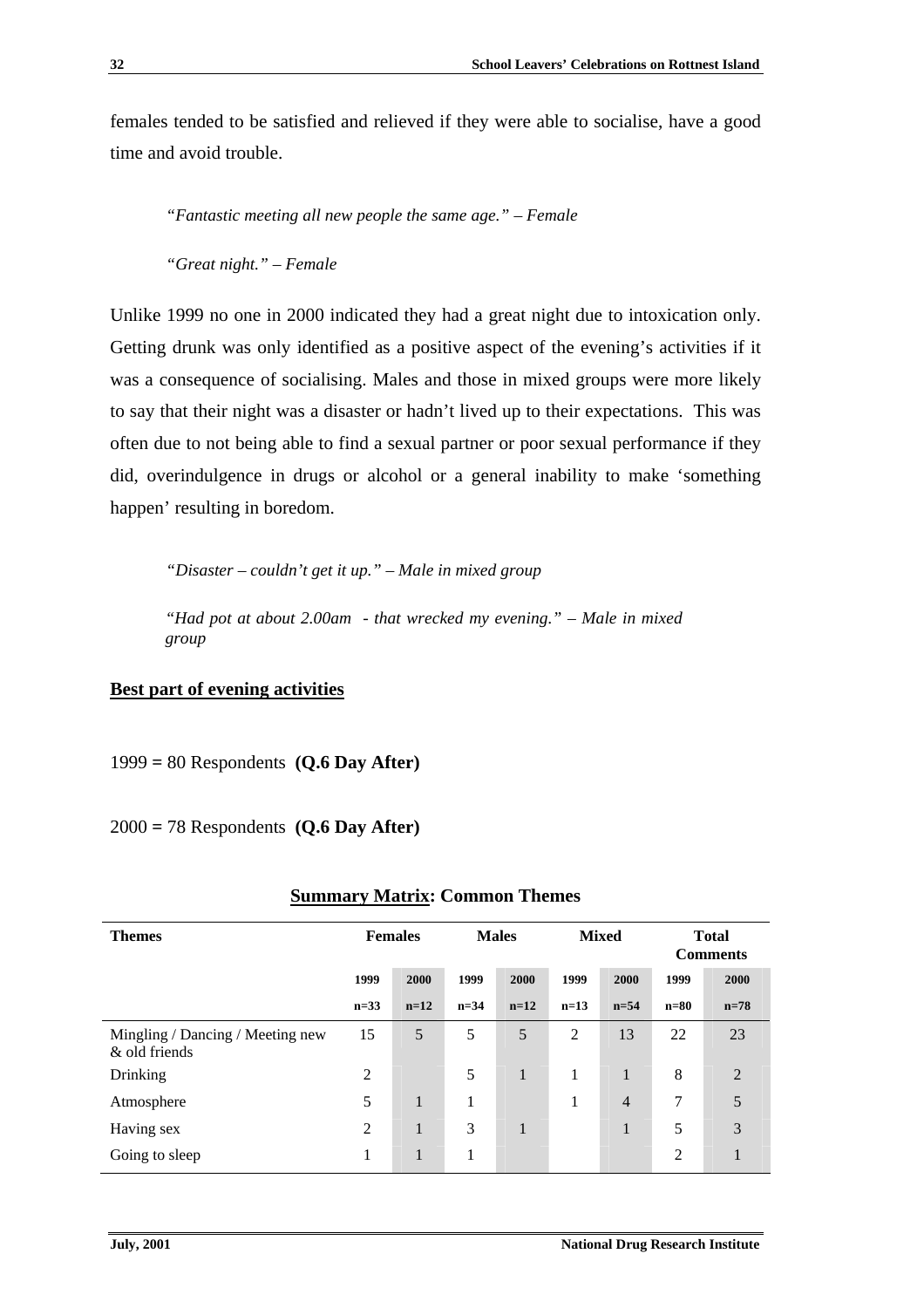Most leavers in all groups rated socializing and hanging out with their friends as being the highlight of their evening. In 1999 this socializing process was associated with becoming intoxicated. In 2000 this was far less common, with leavers in all groups making little mention of the role alcohol played in facilitating their interactions.

*"Meeting just so many people." – Female*

*"The best part of the night was when people weren't drunk yet." – Mix* 

*"Being with your mates." – Male*

### **Negative experiences**

1999 **=** 105 Respondents **(Q.7 Day After, Q. 8 Day After, Q.10 Last Days)**

2000 **=** 118 Respondents **(Q.7 Day After, Q.8 Day After, Q.10 Last Days)** 

| <b>Themes</b>                                   |                | <b>Females</b> | <b>Males</b>   |                | <b>Mixed</b>   |                | <b>Total</b><br><b>Comments</b> |                |
|-------------------------------------------------|----------------|----------------|----------------|----------------|----------------|----------------|---------------------------------|----------------|
|                                                 | 1999           | 2000           | 1999           | 2000           | 1999           | 2000           | 1999                            | 2000           |
|                                                 | $n=41$         | $n=22$         | $n=41$         | $n=26$         | $n=23$         | $n=70$         | $n = 105$                       | $n = 118$      |
| Violence / tension/ vandalism/ home<br>invasion | 6              | $8\,$          | 18             | 15             | 3              | 12             | 27                              | 35             |
| Sexual harassment                               | 15             | $\overline{3}$ | $\overline{2}$ |                | $\mathbf{1}$   | 9              | 18                              | 12             |
| Physically sick/Hangovers                       | 6              |                | $\overline{4}$ | 3              |                | 5              | 10                              | 8              |
| Lack of sleep                                   | 1              | $\mathbf{1}$   | 5              | $\overline{2}$ | $\mathbf{1}$   | 3              | $\tau$                          | 6              |
| Nothing bad                                     | 3              | $\mathbf{1}$   | 3              |                | 1              | $\overline{4}$ | $\overline{7}$                  | 5              |
| Injuries to feet/ glass on the ground           | 3              |                | $\mathbf{1}$   | 3              | $\overline{2}$ | $\overline{4}$ | 6                               | $\overline{7}$ |
| Bored / waiting for something to happen         | $\mathfrak{Z}$ |                | $\mathbf{1}$   |                | $\mathbf{1}$   |                | 5                               |                |
| Stopped by police/ security                     | 4              |                |                | 3              |                | 6              | $\overline{4}$                  | 9              |
| Others vomiting                                 | 1              | $\overline{2}$ |                | $\overline{2}$ | $\mathfrak{2}$ |                | 3                               | $\overline{4}$ |
| Looking after sick friends                      | 1              | $\mathbf{1}$   |                |                | $\mathbf{1}$   |                | $\overline{2}$                  | $\mathbf{1}$   |
| Injuries excluding feet                         |                | $\overline{2}$ |                | 1              | $\mathbf{1}$   | $\mathbf{1}$   | $\mathbf{1}$                    | $\overline{4}$ |
| Things stolen                                   |                |                | 1              | $\overline{2}$ |                |                | $\mathbf{1}$                    | $\overline{2}$ |

**Summary Matrix: Common Themes**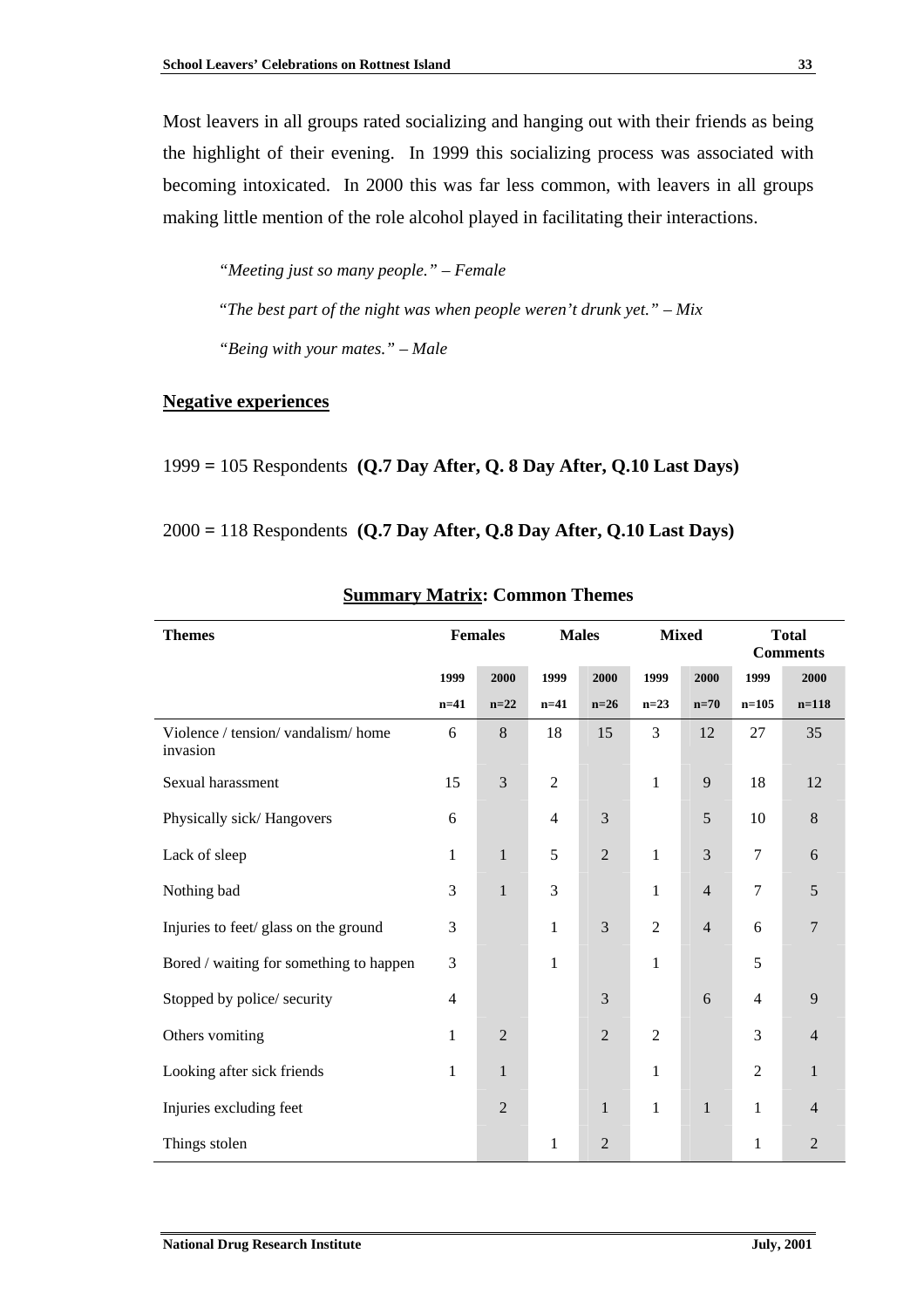The respondent's tones became quite serious when speaking about the negative experiences they had experienced the night before. Violence and tension were identified as the most common negative experiences. Females in 2000 similar to 1999, were quite vocal about feeling threatened by drunk people. Surprisingly in 2000 these comments were made more often in mixed groups than they were in all female ones.

*"Saw someone throwing tomatoes at a girl." – Mix "Seemed like there was a lot of attitude." – Female "Saw someone smash their chimney off and kick it all over the road." – Mix "Unwanted sexual advances – guys hiding in the dark." – Mix "Some comments but you expect that." – Mix* 

Males reported mixed emotions about dangerous behaviour they had witnessed or participated in. Some were affected by their experiences of violence, while others reported it with a kind of bravado. It is interesting to note though that even when males were speaking of violence in positive terms it was in response to the question about what exactly had made the night bad.

*"Boys starting fights – acting tough while drunk – they just get really destructive and don't care." – Male "Good brawl outside our house." – Male "Saw a girl jus after a guy had hit her – she was pretty upset." – Male* 

Although still common fewer respondents identified sexual harassment as a negative experience in 2000. No one in 2000 reported that the night was bad due to boredom, as compared with a considerable number in 1999.

### **Parental Warnings**

1999 = 106 Respondents **(Q.8 Early Days)** 

2000 = 50 respondents **(Q.7 Early Days)**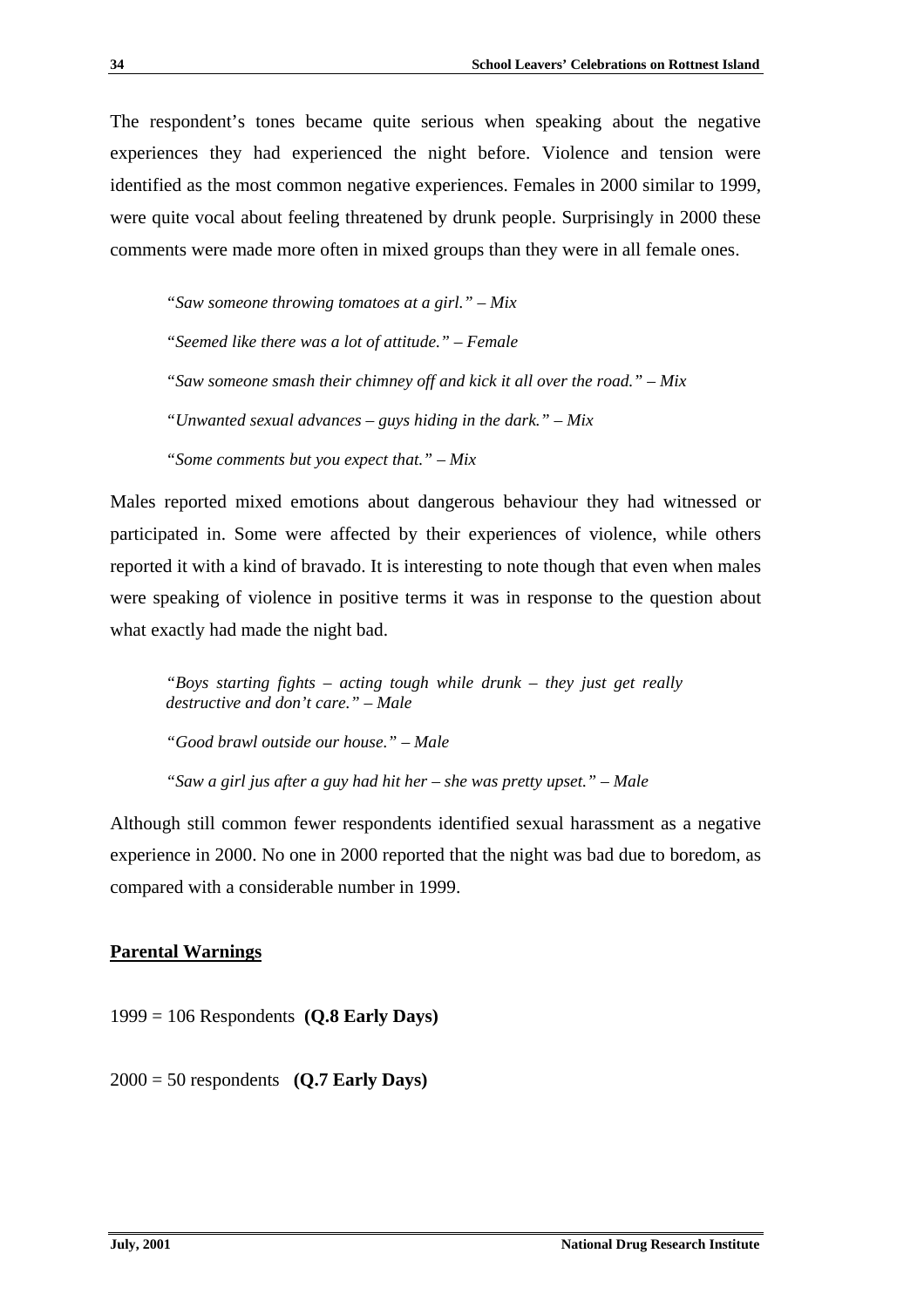| <b>Themes</b>                                         |                | <b>Females</b> | <b>Males</b>   |                | <b>Mixed</b> |                | <b>Total</b><br><b>Comments</b> |                |
|-------------------------------------------------------|----------------|----------------|----------------|----------------|--------------|----------------|---------------------------------|----------------|
|                                                       | 1999           | 2000           | 1999           | 2000           | 1999         | 2000           | 1999                            | 2000           |
|                                                       | $n=57$         | $n=9$          | $n=35$         | $n=19$         | $n=19$       | $n=22$         | $n = 106$                       | $n=50$         |
| Consume alcohol sensibly                              | 17             |                | $\overline{4}$ |                | 1            | $\overline{2}$ | 22                              | $\overline{2}$ |
| Be careful/ Avoid behaviour that will<br>cause regret | 16             | $\mathbf{1}$   | $\overline{4}$ | $\overline{2}$ |              | $\overline{2}$ | 20                              | 5              |
| Avoid arrest                                          | $\overline{2}$ |                | 3              | $\mathbf{1}$   | $\mathbf{1}$ |                | 6                               | 1              |
| Wear sunscreen                                        | 3              |                | 2              |                | $\mathbf{1}$ |                | 6                               |                |
| Lock up valuables                                     | $\overline{2}$ |                | $\overline{2}$ |                |              |                | $\overline{4}$                  |                |
| Stay in groups/look after one another                 | 8              |                |                | $\mathbf{1}$   |              |                | 8                               | $\mathbf{1}$   |
| Stay away from sleazy males                           | 5              |                |                |                |              |                | 5                               |                |
| Take/ use contraception                               | $\overline{4}$ |                |                | $\mathbf{1}$   |              |                | $\overline{4}$                  | $\mathbf{1}$   |
| No real talk                                          |                | $\overline{2}$ | 3              |                |              | 1              | 3                               | 3              |
| Don't get on television                               |                |                | $\mathbf{1}$   | $\mathbf{1}$   |              | 1              | $\mathbf{1}$                    | $\overline{2}$ |
| Referred to media reports as warnings                 |                | 1              |                | 1              |              | 1              |                                 | 3              |
| Watch out for sharks/ do not harm<br>quokkas          |                |                |                | 3              |              | 1              |                                 | $\overline{4}$ |

#### **Summary Matrix: Common Themes**

In 2000 far fewer leavers reported parental warnings that mentioned sensible alcohol consumption than in 1999. In fact leavers claimed that twice as many parents warned their children about the dangers of a shark attack than alcohol related harm.

#### *"Don't get eaten by a shark" – Male*

Overall there were far fewer warnings altogether in 2000 and parents were more likely to advise avoidance of emotional harms like shame and regret rather than physical dangers. The media coverage prior to departure seemed to feature in the warnings parents gave also. Some leavers took pride in reporting in front of their peers that their parents trusted them and didn't need to give them warnings, while others made a joke of their parent's warnings. It seems probable that the reported and actual warnings were considerably different and that peer pressure affected the responses to this question.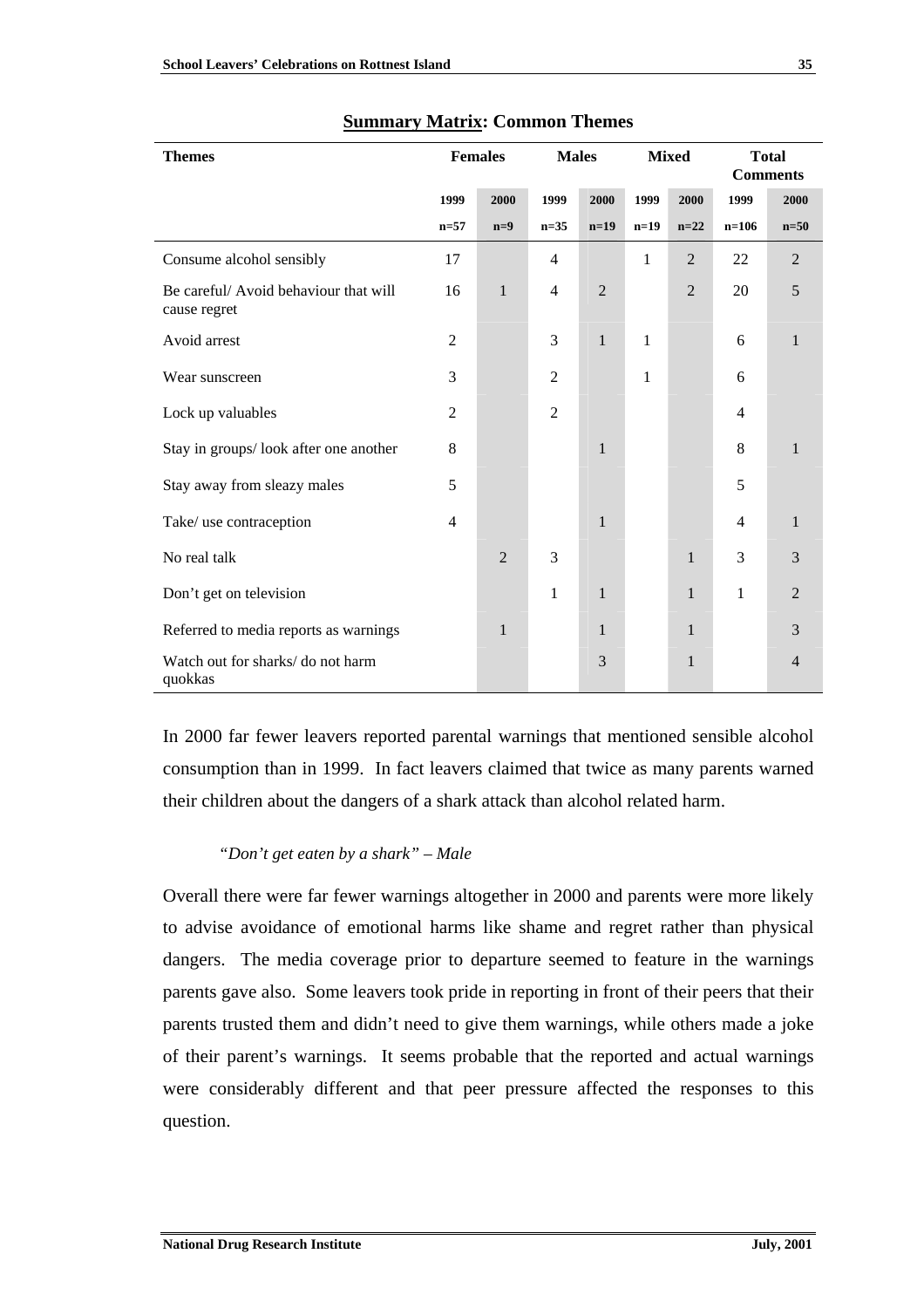*"My parents said you know what to expect and trust me not to nag." – Female* 

*"They gave me the paper and said forewarned is forearmed." – Mix* 

*"They're old fashioned and think we are snorkeling and stuff" - Female* 

*"Don't be disgraceful on TV" – Mix* 

*"My Dad cut out the newspaper articles and stuck them on the fridge." – Female* 

*"No, they just said 'Don't get on the news'" – Male* 

*"I get the same talk every time I walk out the door." - Male* 

*"Have a good time – don't get too smashed – make sure you wake up in the morning." - Mix* 

# **Length of stay**

1999 = 106 Respondents **(Q.9 Early Days)** 

2000 = 50 Respondents **(Q.9 Early Days)** 

| <b>Themes</b> | <b>Females</b> |              | <b>Males</b> |              | <b>Mixed</b> |                | <b>Total</b><br><b>Comments</b> |                |
|---------------|----------------|--------------|--------------|--------------|--------------|----------------|---------------------------------|----------------|
|               | 1999           | 2000         | 1999         | 2000         | 1999         | 2000           | 1999                            | 2000           |
|               | $n=57$         | $n=9$        | $n=35$       | $n=19$       | $n=19$       | $n=22$         | $n=106$                         | $n=50$         |
| 4 nights      | $\,$ 8 $\,$    | $\mathbf{1}$ | $\sqrt{6}$   | $\mathbf{1}$ | 1            |                | 15                              | $\overline{2}$ |
| 3 nights      | 4              |              | 2            |              | 1            |                | 7                               |                |
| 2 nights      | $\overline{2}$ |              | $\mathbf{1}$ |              |              | $\mathbf{1}$   | 3                               |                |
| 5 nights      | 3              | $\mathbf{1}$ |              | 3            |              | $\overline{2}$ | 3                               | 6              |
| 6 nights      |                | 1            |              | $\mathbf{1}$ |              | $\overline{2}$ |                                 | $\overline{4}$ |

# **Summary Matrix: Common Themes**

More young people in 2000 indicated they were staying for a longer period than in 1999.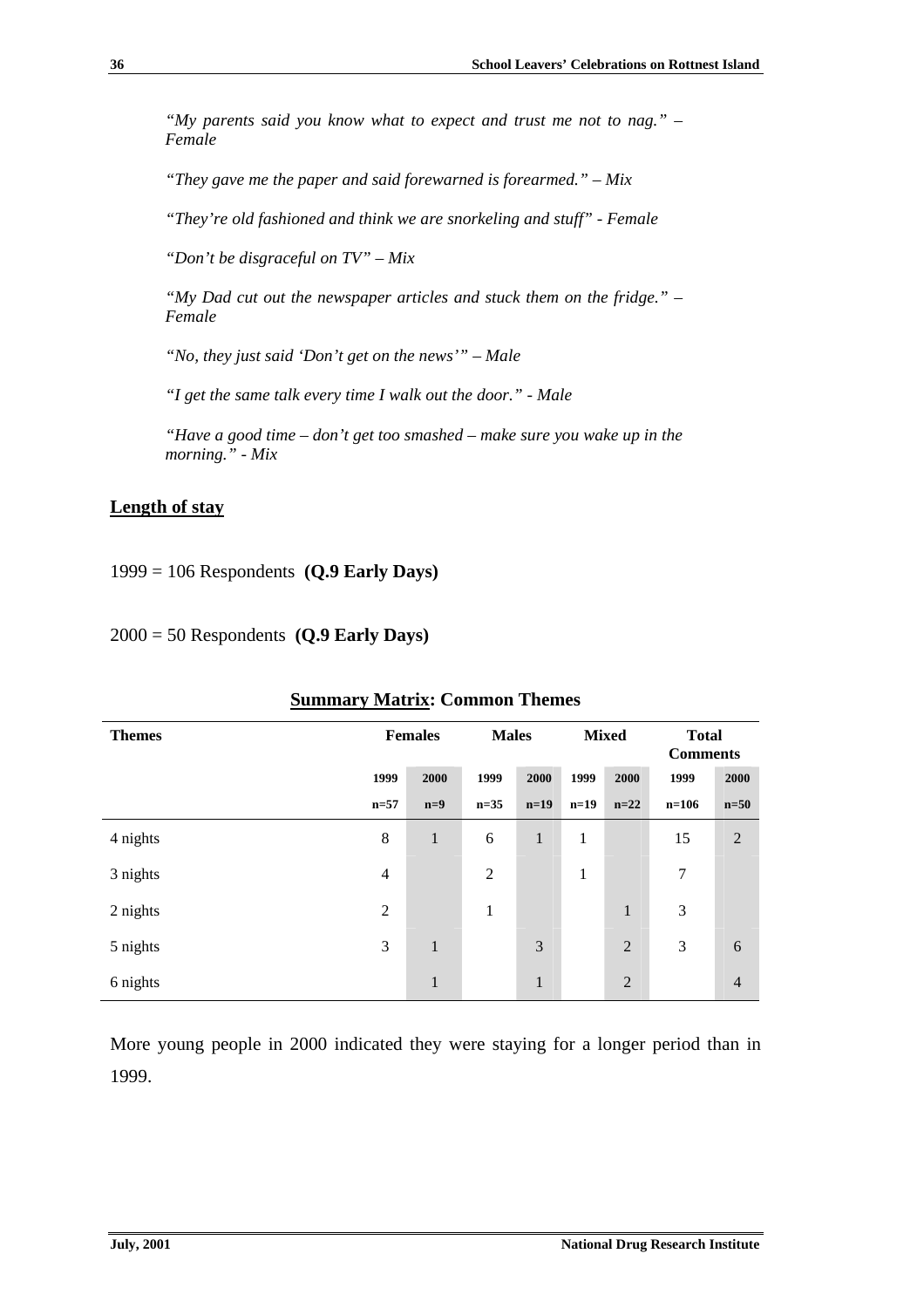#### **Changing Approach**

#### 1999 **=** 79 Respondents **(Q.6 Day After)**

#### 2000 **=** 78 Respondents **(Q.13 Day After)**

| <b>Themes</b>                             | <b>Females</b> |        | <b>Males</b>   |        | <b>Mixed</b> |                | <b>Total</b><br><b>Comments</b> |                |
|-------------------------------------------|----------------|--------|----------------|--------|--------------|----------------|---------------------------------|----------------|
|                                           | 1999           | 2000   | 1999           | 2000   | 1999         | 2000           | 1999                            | 2000           |
|                                           | $n=33$         | $n=12$ | $n = 34$       | $n=12$ | $n=13$       | $n=54$         | $n=80$                          | $n=78$         |
| No going harder/ drinking more<br>tonight | 10             | 3      | $\overline{4}$ | 3      |              | 6              | 15                              | 12             |
| Plan to drink less tonight                | 7              |        | 7              |        |              | 6              | 9                               | 6              |
| The same as previous nights               | 3              | 1      | 3              | 2      |              | $\overline{4}$ | 6                               | 7              |
| Don't know/ See how I go                  | 3              | 2      |                |        |              |                | 3                               | $\overline{2}$ |
| Settle down after tonight                 |                |        |                |        |              | 3              |                                 | 3              |

#### **Summary Matrix: Common Themes**

In 2000, similar to 1999 twice as many leavers were planning to go harder than the night before as those who were intending to slow down. However, less young people made this response in 2000. Because the majority of surveys were completed on Saturday morning there were a number of people who indicated that they would have one final big night and then attempt to slow down. By the weekend many leavers were beginning to develop 'rules' about the time of day they would allow themselves to start getting intoxicated and what exactly they would consume.

There was not the same gender split as 1999 with males and females both as likely to report drinking more or slowing down as the other. Nevertheless comments indicating a degree of bravado were common and occurred more often in mixed groups than any other.

*"I think I'll just have an average night and take it as it comes." – Female* 

*"Big night tonight but on Sunday will settle down – stomach needs a break." – Mix* 

*"Harder because it is the last night." – Female*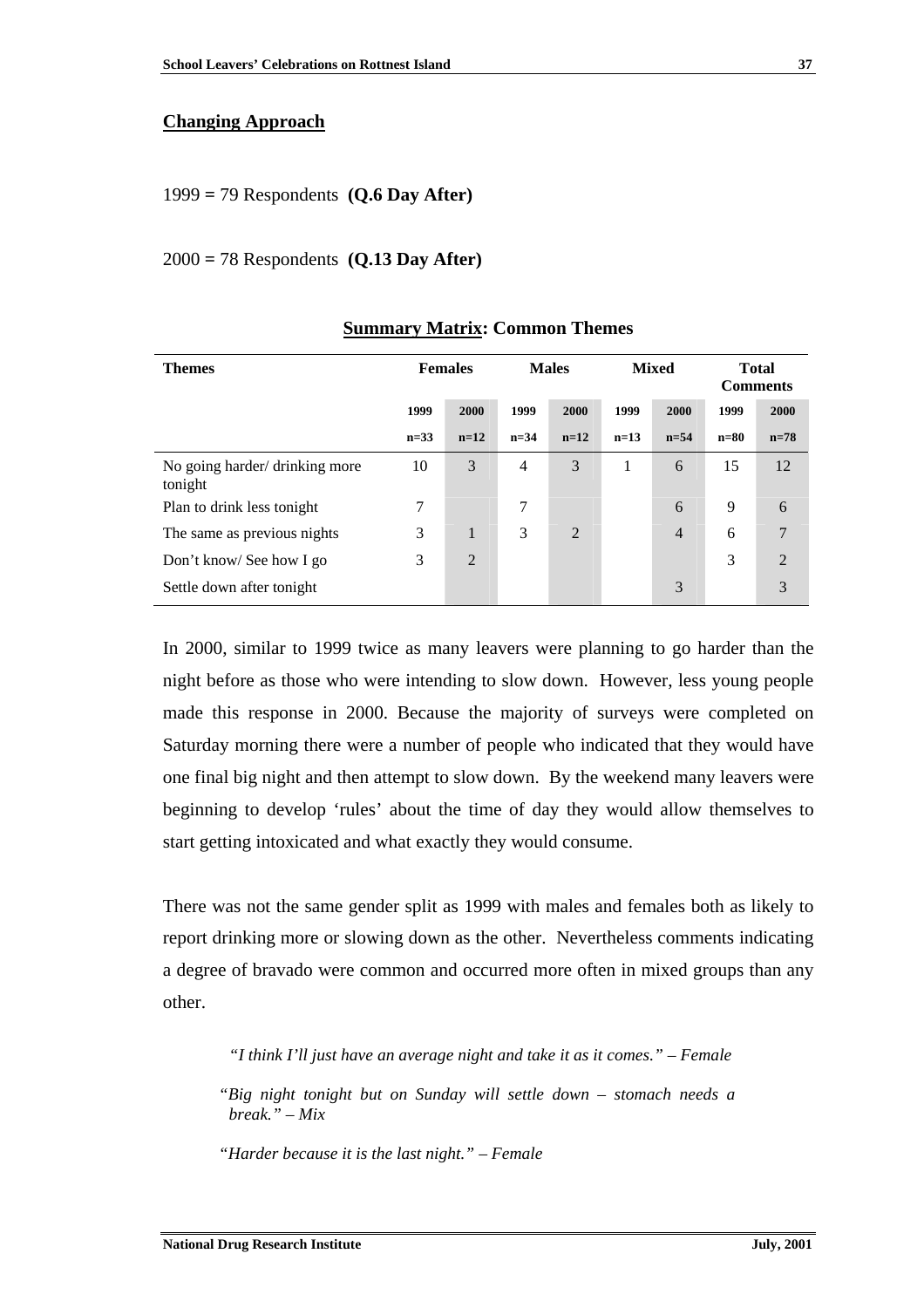- *"Becoming less excessive first night went hard and now cooling down." – Mix*
- *"Go harder or go home that's our motto." Mix*
- *"Can't drink anymore had too much." Mix*
- *"Not harder tonight then we'd be dead. No smoking marijuana just the alcohol." – Mix*

#### **Ways to improve the experience**

- 1999 **=** 104 Respondents **(Q.10 Day After, Q.7 Last Days, Q12 Last Days)**
- 2000 = 118 Respondents **(Q.12 Day After, Q.6 Last Days, Q13 Last Days)**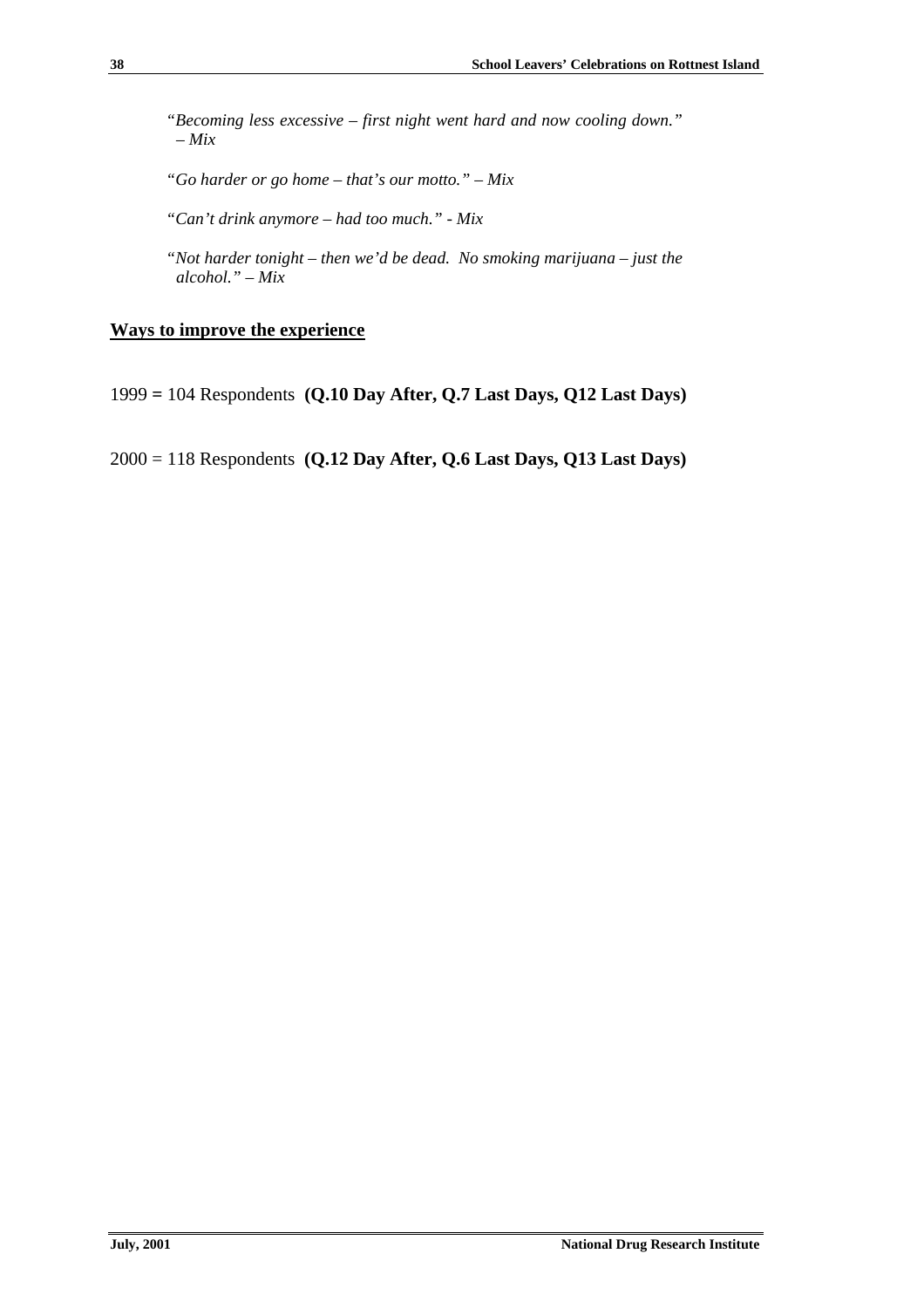| <b>Themes</b>                                   | <b>Females</b> |                | <b>Males</b>   |                |                | <b>Mixed</b>   | <b>Total</b><br><b>Comments</b> |                |
|-------------------------------------------------|----------------|----------------|----------------|----------------|----------------|----------------|---------------------------------|----------------|
|                                                 | 1999           | 2000           | 1999           | 2000           | 1999           | 2000           | 1999                            | 2000           |
|                                                 | $n=41$         | $n=22$         | $n=41$         | $n=26$         | $n=23$         | $n=70$         | $n = 105$                       | $n=11$<br>8    |
| Centralised gathering area with music           | 14             | 3              | 10             | $\mathbf{1}$   | 5              | $\overline{4}$ | 29                              | 8              |
| Free food/drinks/condoms/healthcare<br>products | 12             |                | $\,8$          | $\mathbf{2}$   | $\overline{4}$ | $\overline{2}$ | 24                              | $\overline{4}$ |
| Better/healthier/cheaper foods                  | 5              | $\overline{2}$ | $\,8$          |                | 3              | $\mathbf{1}$   | 16                              | 3              |
| More/ some sausage sizzles                      | 3              | $\mathbf{1}$   | 3              |                | $\mathbf{1}$   | $\mathbf{1}$   | $\tau$                          | $\overline{2}$ |
| More street lighting                            | $\overline{2}$ | $\mathbf{2}$   | 1              |                | 3              | $\mathbf{1}$   | 6                               | 3              |
| Second free nursing station                     | $\overline{2}$ |                | 1              |                | $\overline{2}$ |                | 5                               |                |
| Lockers                                         | $\overline{2}$ |                | 1              |                |                |                | 3                               |                |
| Extra activities                                | $\mathbf{1}$   | $\mathbf 1$    | $\overline{2}$ | 5              | $\overline{2}$ | $\mathbf{1}$   | 5                               | $\overline{7}$ |
| Cheaper/ better accommodation                   | 3              |                |                |                |                | $\mathbf{1}$   | 3                               | $\mathbf{1}$   |
| More toilet paper                               | 1              | $\mathbf{1}$   |                | $\mathbf{1}$   |                |                | 1                               | $\overline{2}$ |
| Better advertising                              | 1              | 5              |                | $\overline{2}$ |                | $\mathbf{1}$   | $\mathbf{1}$                    | 8              |
| Less policing/no fines                          |                | $\overline{2}$ |                | $\overline{2}$ |                | 2              |                                 | 6              |
| Underage area needs improvement/no<br>good      |                |                |                |                |                | $\overline{4}$ |                                 | $\overline{4}$ |
| Pub open longer                                 |                | $\mathbf{1}$   |                | 3              |                | $\overline{2}$ |                                 | 6              |
| Security and police were good                   |                | $\mathbf{1}$   |                | $\mathbf{1}$   |                | $\mathbf{1}$   |                                 | 3              |
| No more activities                              |                | $\mathbf{1}$   |                | $\mathbf{1}$   |                | $\mathbf{1}$   |                                 | 3              |

| <b>Summary Matrix: Common Themes</b> |  |  |  |
|--------------------------------------|--|--|--|
|--------------------------------------|--|--|--|

Suggestions mentioned in 1999 such as the second free nursing post were obviously met in 2000 and did not reappear. In addition, far fewer respondents in 2000 identified the need for a centralised gathering area indicating that the 2000 intervention had met this need. Similarly far fewer respondents in 2000 suggested improvements to food availability or choice. Most of the suggestions were for elaboration of the activities or slight changes that would make them better.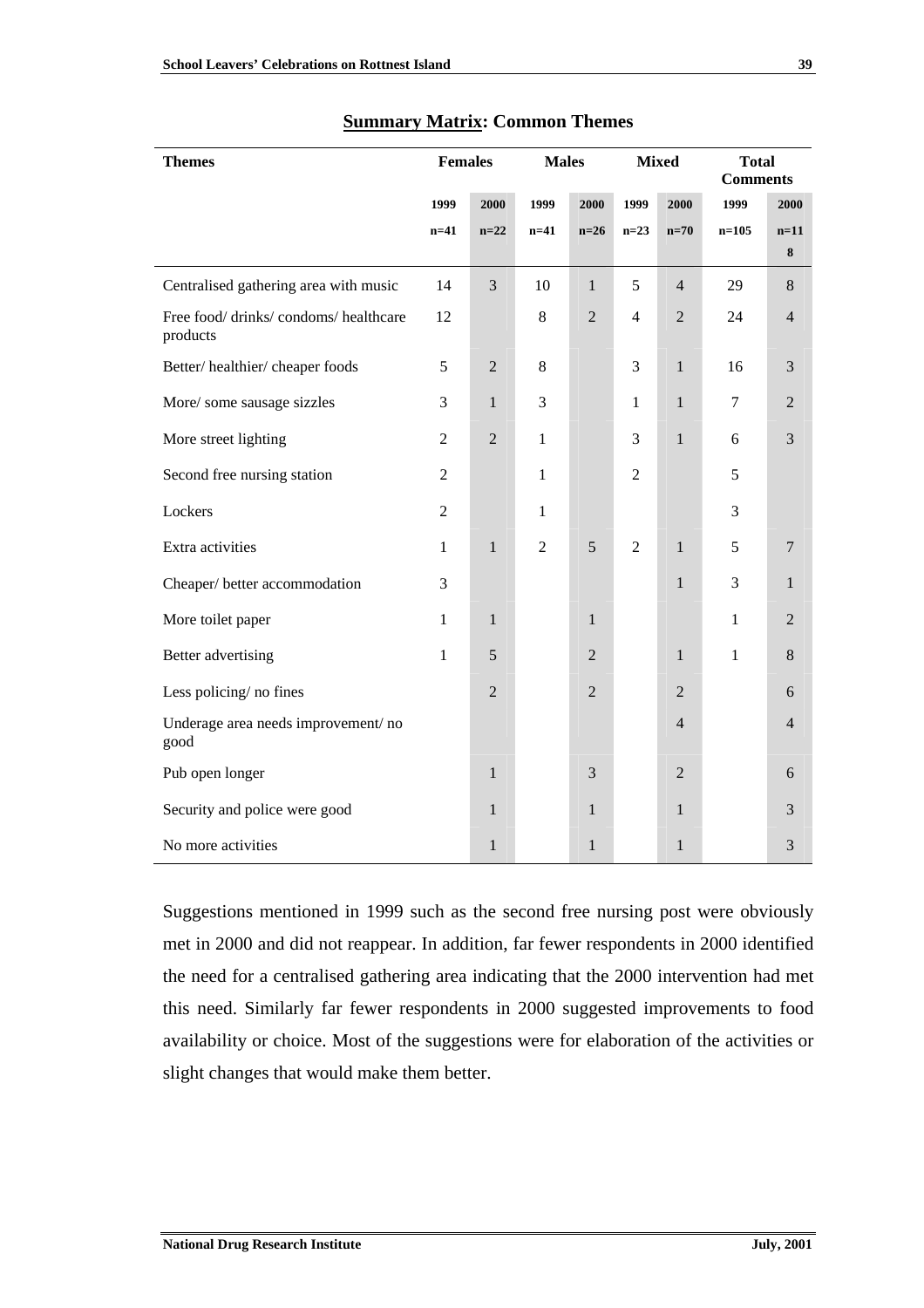A much larger proportion of leavers indicated they would like to see additional activities in 2000 than in 1999, reflecting the positive response to the initiatives overall.

*"Bands at heritage common." – Male* 

*"It was a good thought (de-licensed area) but everyone felt gay being in there – it would be better if they didn't segregate it."* – Female

Fines were obviously unpopular with leavers protesting that they were treated differently during their exam celebrations than at other times.

> *"We don't get fined at Perth when we have parties and stuff so why here?" Mix*

A larger proportion of leavers in 2000 indicated that better advertising of activities was required. This suggests that the leavers were keen to know what activities were planned.

## **Attendance at and evaluation of intervention activities**

Question 2 Day After,  $0.5$  Last Days = 118 Respondents

| <b>Theme</b>                         | <b>Females</b> | <b>Males</b> | <b>Mixed</b> | <b>Total</b> |
|--------------------------------------|----------------|--------------|--------------|--------------|
| Didn't like hotel initiatives        |                | 9            | 6            | 16           |
| Liked hotel initiatives              | 3              | 5            |              | 15           |
| Didn't know about activities         | 3              | 3            | 2            | 8            |
| Appreciated Chill Out Tent/First Aid |                |              | 4            |              |
| Appreciated food initiatives         | 4              |              |              | 5            |
| Didn't attend any activities         | 2              |              |              | 4            |
| Went to the beach activities         |                |              | 4            |              |

### **Summary Matrix : Common Themes**

The most widely attended intervention activity was the music at the hotel held in a delicensed area created especially for the leavers period. The young people were fairly evenly divided between appreciating the activities and disliking the arrangements.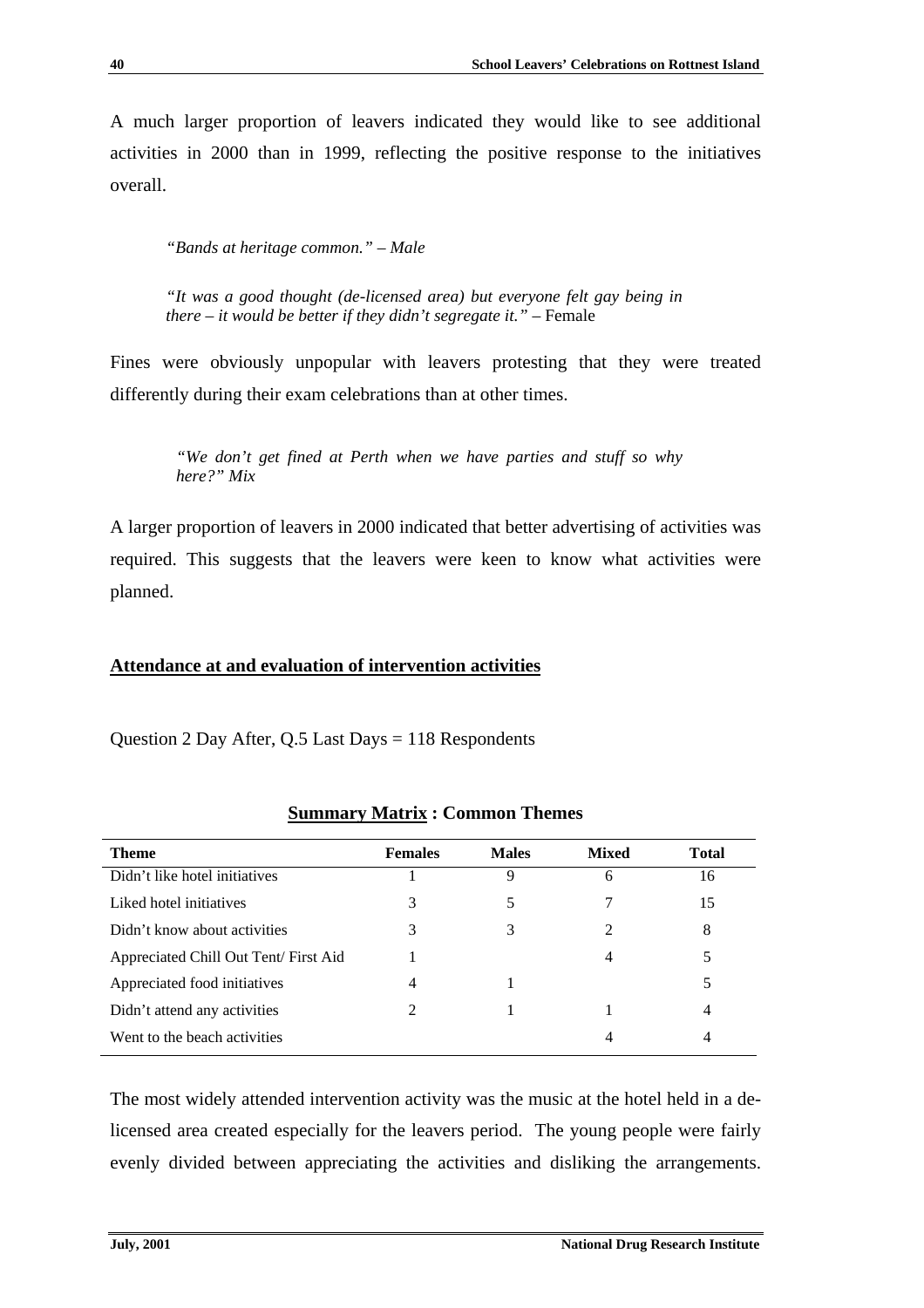Many of the negative comments about the hotel were to do with personal music preferences rather than the idea of providing music at all. Others were unhappy with the concept of the underage area.

*"The pub was brilliant – just happening" – Mix* 

*"Didn't like the bands and the music – I prefer hip hop" – Male* 

*"Hip hop was rotten" - Mix* 

*"I went to the pub and watched a band from the licensed area. It was quite good actually. I think it was a good idea. I'm not sure about the underage part though – being segregated you felt a bit stupid – they called it a crèche" – Female* 

*"The bands were alright but the underage thing sucks" – Female*

There were a number of people interviewed who did not know about the activities at all and some suggested better advertising and promotion.

"*No we didn't know they were on – we only got here yesterday" – Mix* 

*"Didn't know about them. We got pamphlets and stuff but I guess we needed more prompting" – Mix* 

*"Didn't hear about the beach activities" – Male*

The food initiatives were very well received. Leavers mentioned the student breakfasts, the sausage sizzles and extended trading hours. In both 1999 and 2000 leavers asked for greater variety and availability of food.

*"The food being available was good coz otherwise everyone was drinking on empty stomachs" – Female* 

*"The Breakfasts being available was a good idea – and the sausage sizzle. Food things are a good idea." – Female*

*"I've eaten a sausage sizzle every day." – Male* 

*"Need vans selling food." - Female* 

The Chill Out Tent seemed to be recognized as an activity by a number of the respondents. They expressed appreciation of both the concept and the staff. It was interesting to find the tent being mentioned under a question about organised activities, and this would seem to show that the Leavers were aware of the intervention as a whole project rather than isolated events.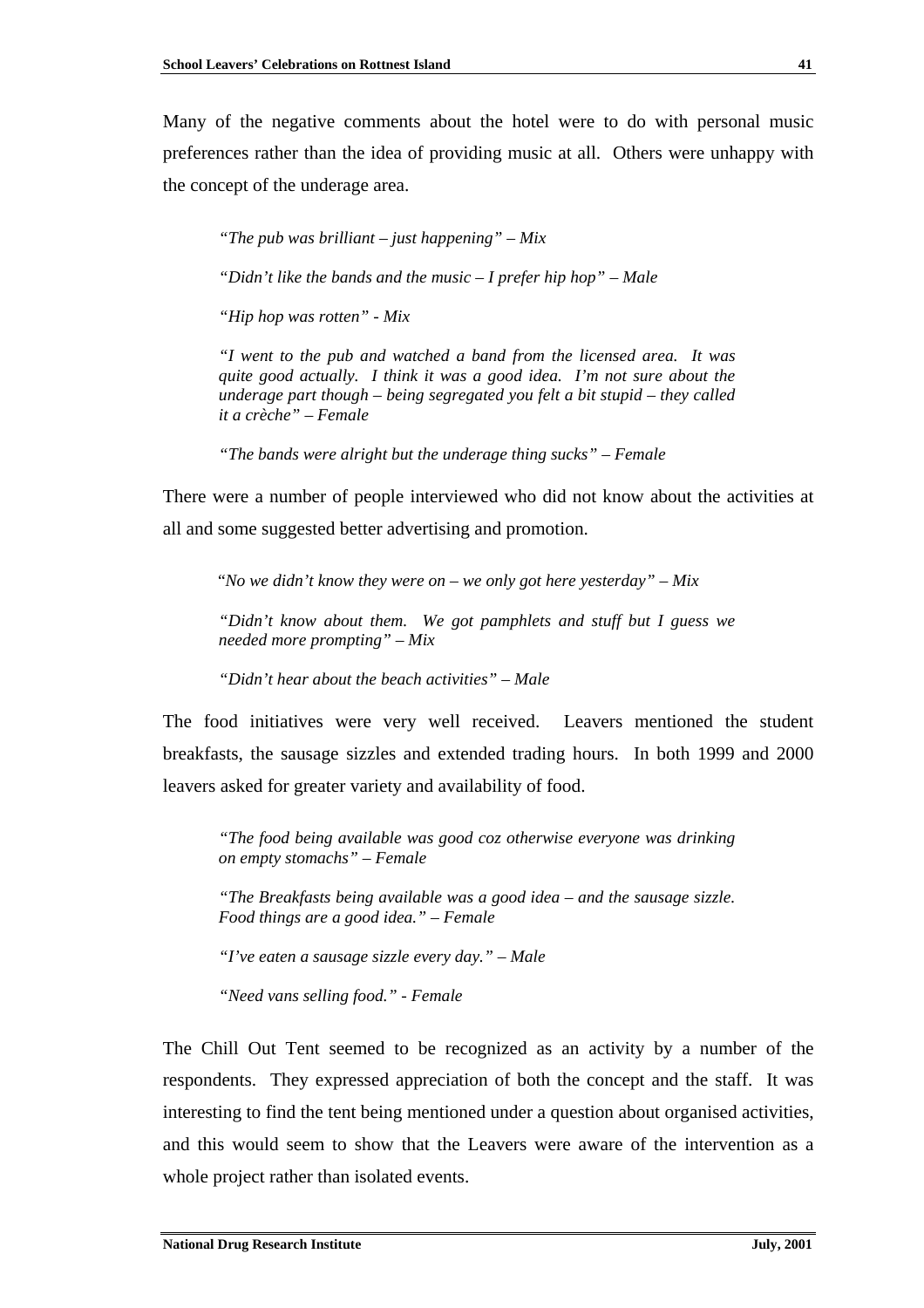*"Chill Out Tent – there was lots of free milo and just talking to everyone else." – Male*

*"I think the people there are really nice. They are volunteers. They should have it every year." – Female*

## **STAKEHOLDERS**

The major stakeholders were interviewed three weeks after the leavers' celebrations to allow for reflection and consideration of the period. In all 13 stakeholders were interviewed consisting of seven major businesses and 5 representatives from authorities such as police, nurses, rangers and Rottnest Island Authority (RIA).

All of the people interviewed were aware of and had participated in some way in the intervention in 2000. On the first day of the Leavers' period a gathering of all stakeholders was arranged by the Leavers Live Project Coordinator in a cottage on Rottnest. It was apparent that the stakeholders felt the expectations they held for the success of their efforts in 2000 were realistic and optimistic. It was mentioned a number of times by different people how much work, organization and liaison had gone into trying to address some of the historical problems experienced on Rottnest during the leavers' celebrations. A sincere hope that this work would see a more manageable situation on the island was expressed. The tone of this meeting was positive and energetic. The fact that such a large group of stakeholders were willing to participate was in itself a positive outcome of the collaborative approach taken to develop the intervention. There was a feeling of camaraderie, and the researcher observed some stakeholders meeting and greeting each other in this setting for the first time.

Three weeks later there was a different tone amongst the stakeholders with many being slightly disappointed with the actual outcomes. However, overall everyone was positive about the fact that they had participated, and could identify benefits of approaching the leavers' period as a collective.

**Question 1. What are your impressions of this year's school leavers' behaviour? Was it better or worse than previous years? Can you give some examples of what they did?**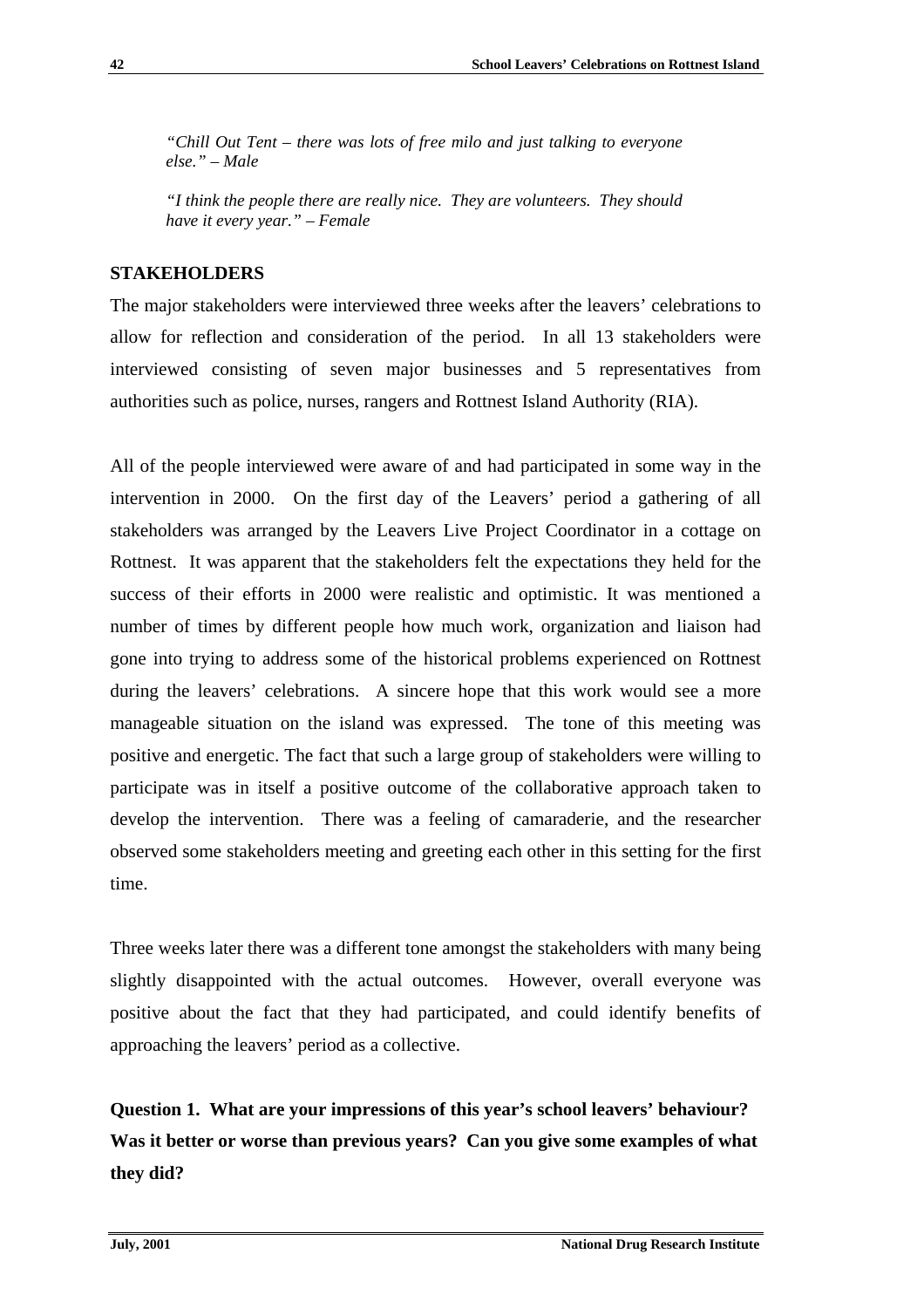Some of the stakeholders were on the island during leavers' for the first time in 2000 and so were unable to draw a comparison between previous years. Those who had been involved previously indicated that the group was much the same as in other years. The behaviour of the 1998 leavers still stood out in a number of stakeholders' memories as being the worst on record. This is consistent with the 1999 research that indicated that year was considered to have been the best behaved group for some time.

*"Not last year but the year before was very very bad."* 

*"Overall much the same as the previous year but much better than the years before that."* 

There was a common theme of better overall behaviour that had been marred by a particularly costly vandalism bill. A number of expensive light poles had been destroyed along with a break in to an unoccupied cottage that resulted in a great deal of damage.

*"Physical confrontation with police and amongst themselves was pretty good. Damage done by six or seven people was very bad and so it tarnishes the group as a whole."* 

*"Anecdotally a well behaved group with isolated incidents which were very bad."* 

Both the authorities and businesses commonly mentioned litter and vandalism, with some respondents reporting similar levels to other years while others considered it to be worse.

*"Litter this year was reportedly a lot worse. Predominantly red rooster containers and broken glass from spirit bottles."* 

*"On par with other years in terms of litter and damage."* 

*"Seems to get worse every year – rubbish, abuse, drunkenness, noise."*

Most businesses reported good trading with less trouble than in previous years. Those few whose businesses suffered financially during the period were more likely to report behaviour as having been worse than in previous years. This was consistent with what was also observed in 1999.

*"Very good, we did the late trading thing – they didn't give a lot of trouble."*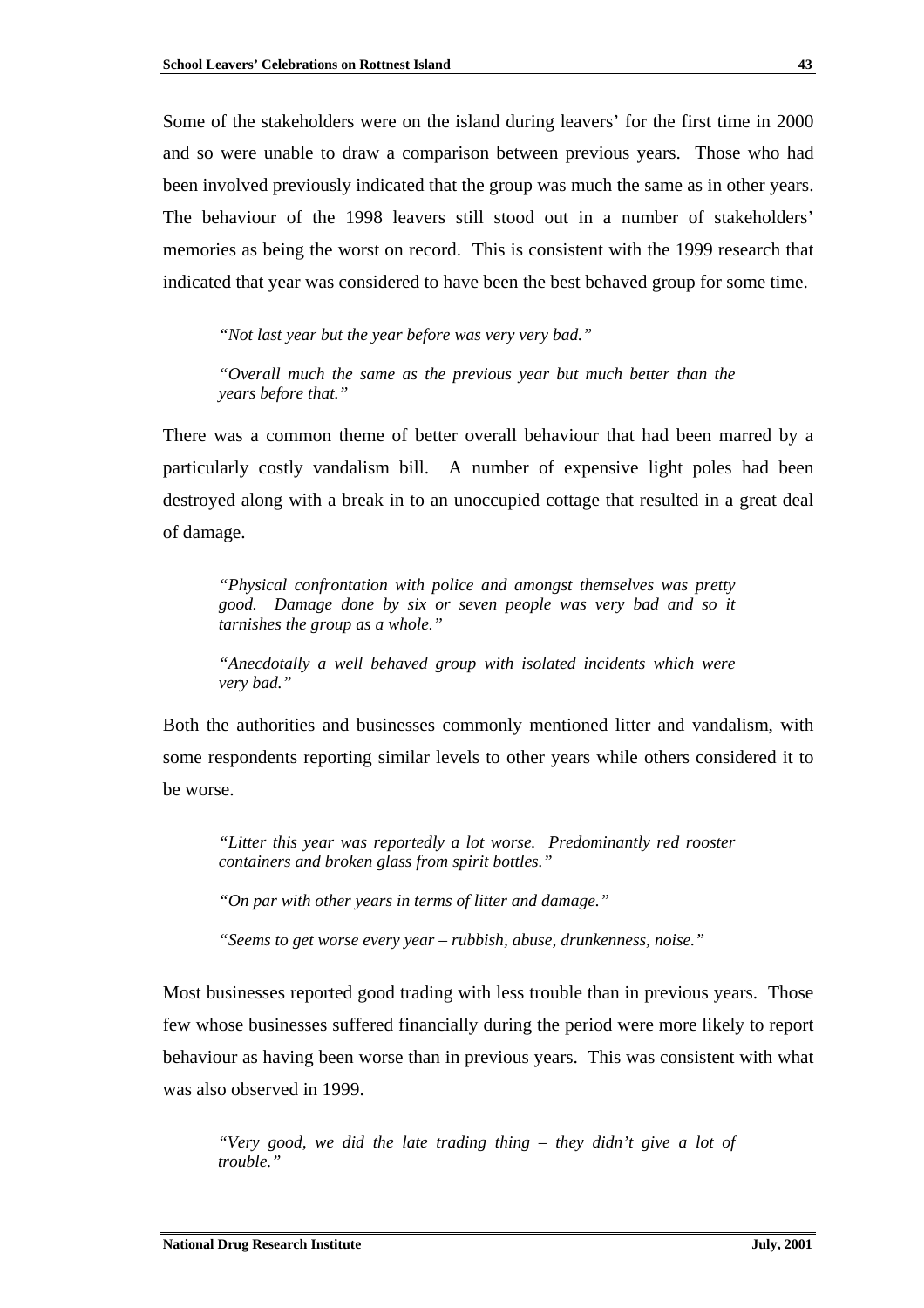*"In here just as good as last year – plenty of money and not a lot of theft."* 

*"Behaviour was exceptional here – saw no drug abuse but had in previous years. Last year they didn't patronise us as much – this year they did."* 

# **Question 2. Are there any reasons you can identify as to why the 2000 leavers behaved the way they did as distinct from other years?**

All the businesses responded similarly to this question, by either saying they couldn't think of any reason for differences or that the behaviour was similar in both years.

*"Nothing really different – good both years."* 

The police accounted for the better attitude towards them to be due to their pro-active visits to schools before exams, warning students about what was expected of them and what to expect from the authorities.

A number of respondents considered the intervention initiatives to have impacted positively. Some also mentioned that these efforts had been begun in 1999 and were expanded in 2000.

#### *"The steps taken this year and previous years."*

There was some degree of acceptance that damage and bad behaviour was always going to occur no matter what measures were put in place.

*"Kids just do random damage – drunken behaviour."* 

*"Much the same behaviour – they still drank, were very noisy and made a lot of mess. They were supportive of the initiatives but didn't actually get down to some of the events."* 

Those that considered the 2000 period to have had particular problems provided explanations as to why that was. For example, there was a good degree of concern among the authorities about a large influx of unexpected leavers who were able to avoid being sent home by claiming they were staying on boats.

The nurses identified the biggest reason for problematic behaviour was a lack of education about risky behaviour and its consequences.

*"The leavers don't perceive their drunkenness to be a problem."*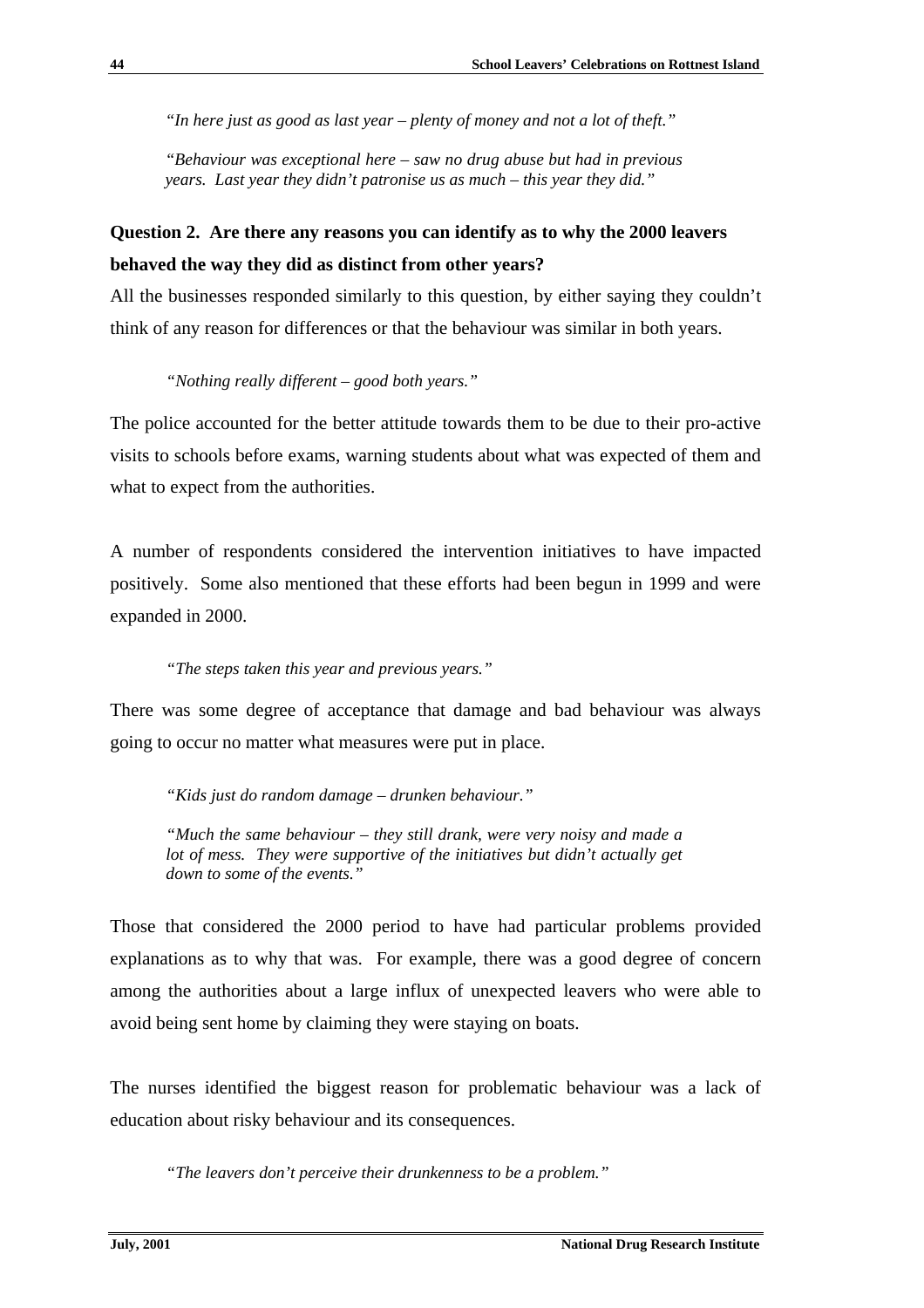# **Question 3. Did you feel supported in your activities on the Island during the Leavers' period? By who and how?**

Almost all representatives of the authorities felt that they had been supported by someone else in their efforts, and that the team approach had helped make them feel more in control. It was interesting to note that a number of responses indicated they had received positive support while also managing to maintain a degree of independence in the handling of their particular area.

*"Huge amount of support meant we weren't swimming against the tide."* 

*"More security meant less assaults and the hotel was really supportive giving water and encouraging more responsible drinking. It just felt better to know that we were trying to address it together."* 

*"We tend to do our own thing quite a bit, don't rely on other people too much. Prior to the event support and communication during the event was good."* 

There was also a sentiment that while the support was good to have, the liaison process took a lot of time and resources.

*"Good to have a banner, but more difficult to coordinate."* 

Businesses felt less supported and included in the intervention overall than the authorities, with responses ranging from complete support to nil. Many mentioned the police and security as their main support system.

*"Nothing, completely off our own back."* 

*"100% support from everyone."* 

*"We felt supported by the schoolies, the Leavers Live but the RIA made no direct comment to us."* 

# **Question 4. Was the leavers' period what you thought it would like this year? Why/ Why not?**

Businesses were positive about the period overall. This may have been due to less overall involvement in the intervention resulting in lower expectations. The businesses' responses to this question were either that the period was better or the same as what had been expected. Once again the amount of profit generated during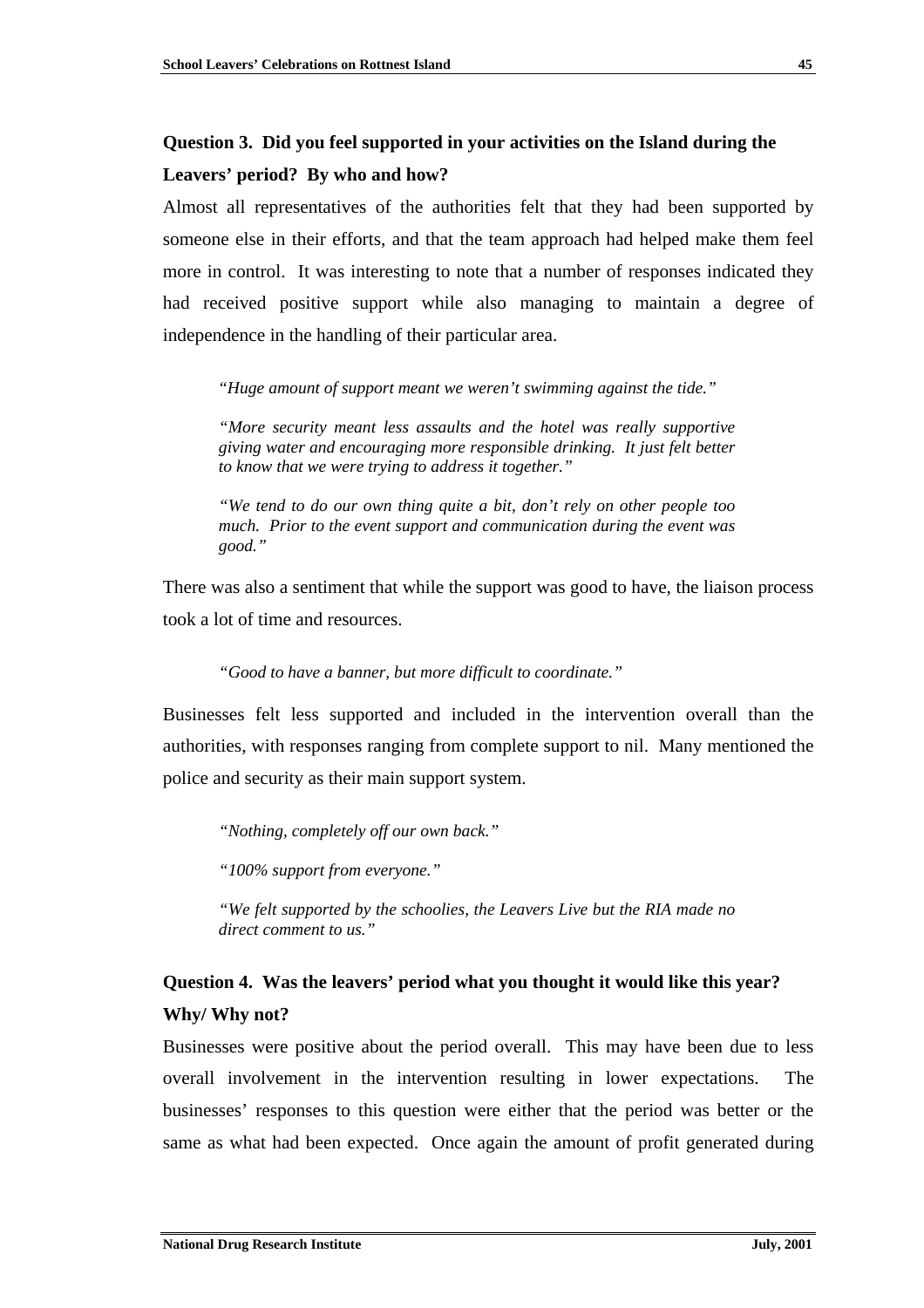the leavers' period considerably affected responses, with those doing good trade being the ones reporting better than expected behaviour.

*"You expect the worse - it really was quite good." "Better than expected – better organized, more adult in mannerisms." "Expected more problems – maybe because we were well prepared." "Oh yeah – no surprises."*

*"Knew there would be less activity – still as much rubbish as always, nothing surprising."* 

The authorities' expectations were overall fairly high, due to the amount of time and effort they had invested in developing the intervention. This seemed to result in an overall mild disappointment that radical changes in behaviour did not occur, although this was usually also tempered by reference to at least one positive achievement.

*"Yep, well I was hoping for a bigger change in behaviour."* 

*"I did expect the hotel to be better but the Chill Out Tent exceeded all expectations."* 

*"Probably reduced drinking but increased drug taking – maybe didn't reduce harm."* 

# **Question 5. Do you think the intervention made the Island safer for the leavers and for the community? How?**

Responses to this question varied substantially between both businesses and authorities. Some of the authorities were reluctant to admit there had ever been a threat to safety on the Island, while others acknowledged that some greater degree of safety had been attained. No one considered the work was complete, and all saw room for improvement.

*"It was better for those who were prepared to avail themselves of the facilities. There is always a minority group determined to put themselves at risk."* 

*"Yes. The chill out tent made it safer."* 

*"Don't know that it did – can't see that it made a major impact on how hey felt – probably the same as other years."*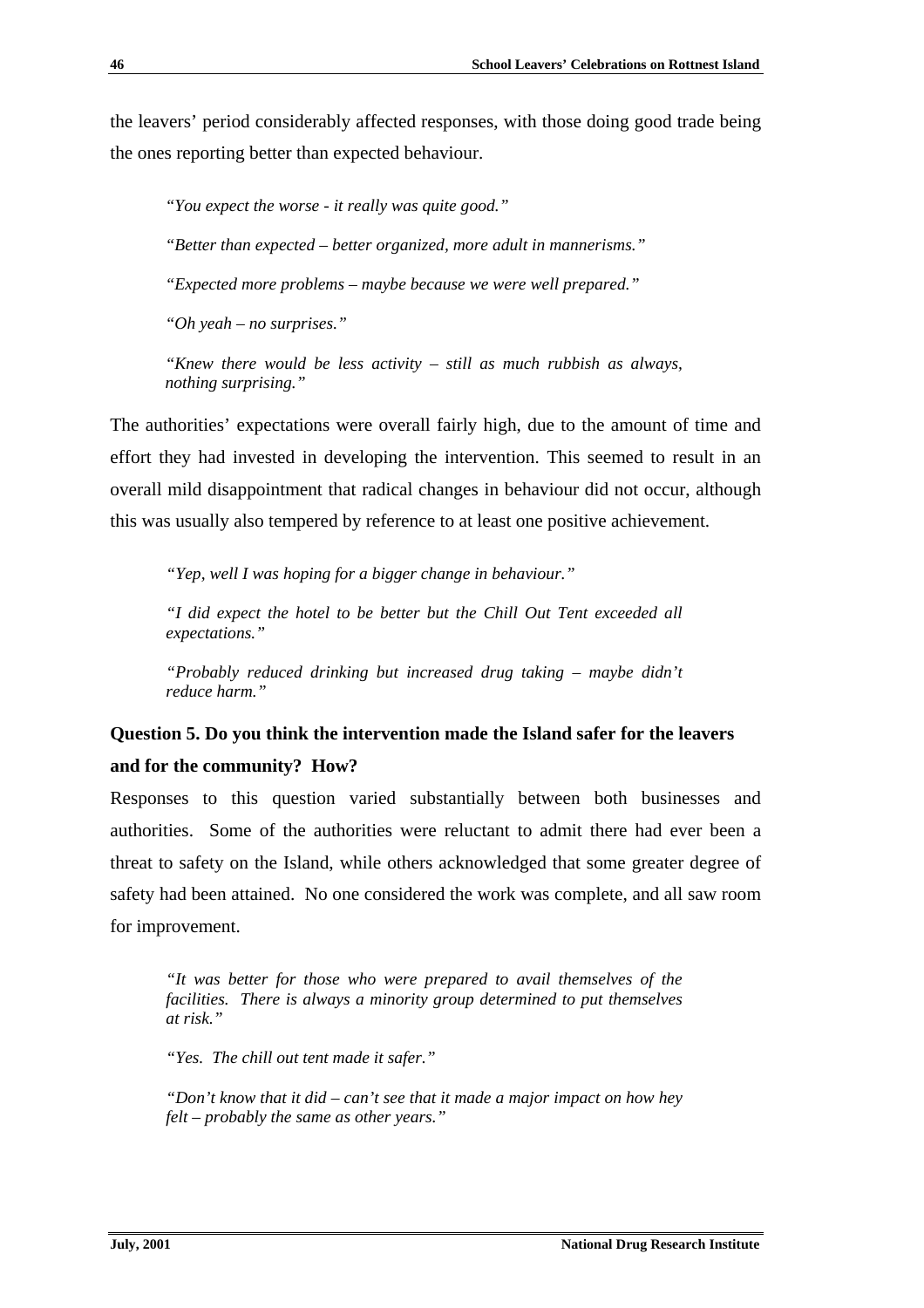*"There wasn't really a threat to anyone's safety or to the Island anyway – if it happens it happens, you can't stop it. The work put in though made it smoother."* 

The businesses were clearly divided between the majority who considered that the Island was safer in 2000 (5) and the minority who didn't perceive much difference at all (2). None reported feeling less safe than previous years.

"*Not much difference."* 

*"Yeah definitely especially the increased police and security presence."*

# **Question 6. What do you suggest would make school leaver celebrations better for the students, and the rest of the community on Rottnest?**

Once again businesses that suffered financially during the period were those who responded negatively. This differed from 1999 when a number of stakeholders suggested banning leavers altogether. In 2000 this was only suggested once, indicating a greater acceptance of the leavers' period and the control that can be exerted over it.

*"Don't think they should let them on the island."* 

The businesses in general seemed to have less specific ideas on ways to improve the period than the authorities. Again, this is probably due to less overall involvement in planning and implementation of initiatives. However most businesses encouraged the development of the program in general terms.

*"Maybe just trying lots of things – 40% work."* 

*"Do the same things or more with things to keep kids occupied."* 

Those who were more actively involved in the planning process had much more to say about ways to improve the initiatives.

*"They need some opportunity to dance, dance, dance -let steam off."* 

*"More discipline and moved off as soon as they do something wrong. Bands and music were good."* 

*"Accommodation bookings need to be face-to-face – making them sign documents. Get an event on the common or school oval."*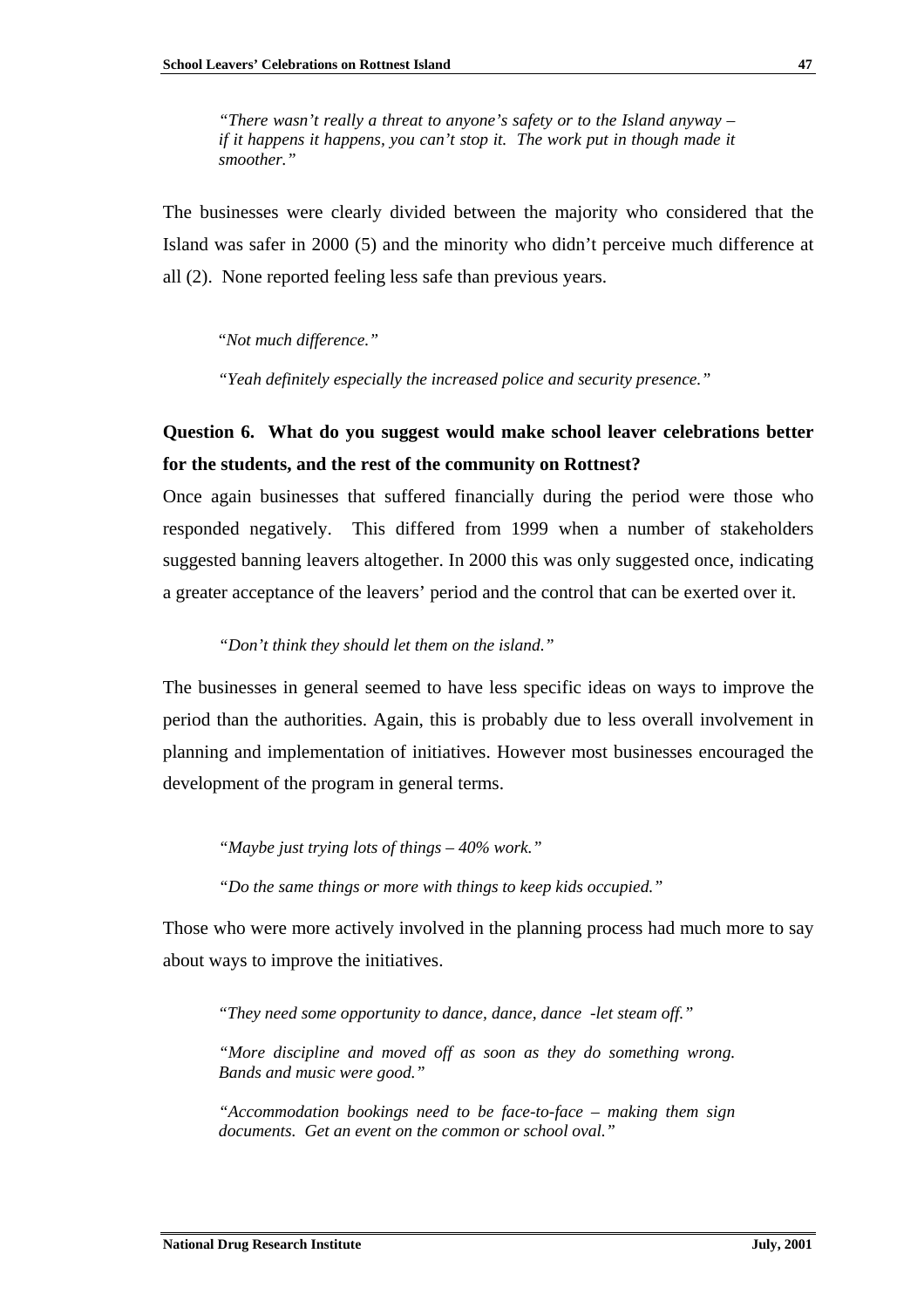*"Look at the litter issue, better lighting in some areas, more security and police."* 

# **Question 7. Do you think it would be worthwhile to take a similar approach to the Leavers' period again? Why/ Why not?**

The authorities were overall very positive about the measures taken in 2000. All but one respondent recommended building on the work that had been done while also incorporating the lessons learned. None suggested abandoning efforts altogether. This provided another contrast to 1999 when a number of people expressed reservations about whether any initiatives could make a substantial difference.

"*Yeah, I think it was positive. There was less opposition in the community to the school leavers – generally a much better approach."* 

*"Liaison between agencies and close management – the work has been beneficial."* 

*"Don't know – similar but it needs to be different. It is evolving and we need to change as the leavers change."* 

*"Yeah we can improve on what we've done."* 

*"No – don't need all the entertainment. It is money and resources that could be put elsewhere like providing more nurses and extra security."* 

*"If you don't it will just go back 10 years – it just gets bigger and better."* 

There was a degree of detachment amongst businesses towards the initiatives, with answers referring to the organisers in the third person. Some mentioned a desire to become more readily involved, and overall the tone was generally positive.

*"They will probably try something else."* 

*"It doesn't do any harm and it probably helped a bit."* 

*"If there is any way we can get involved we'd be more than supportive."* 

#### **Question 8. Is there anything else you would like to add?**

The stakeholders used this question to make a general summary of their experience. Common themes were a degree of acceptance of the inevitable, understanding of the leavers and their purpose for being there and a commitment to keep trying to assert some control. These comments marked quite a dramatic contrast to the attitude in 1999 that was much more about intolerance and crackdowns and feelings of the community having been invaded. In 2000 the pro-active 'welcoming' approach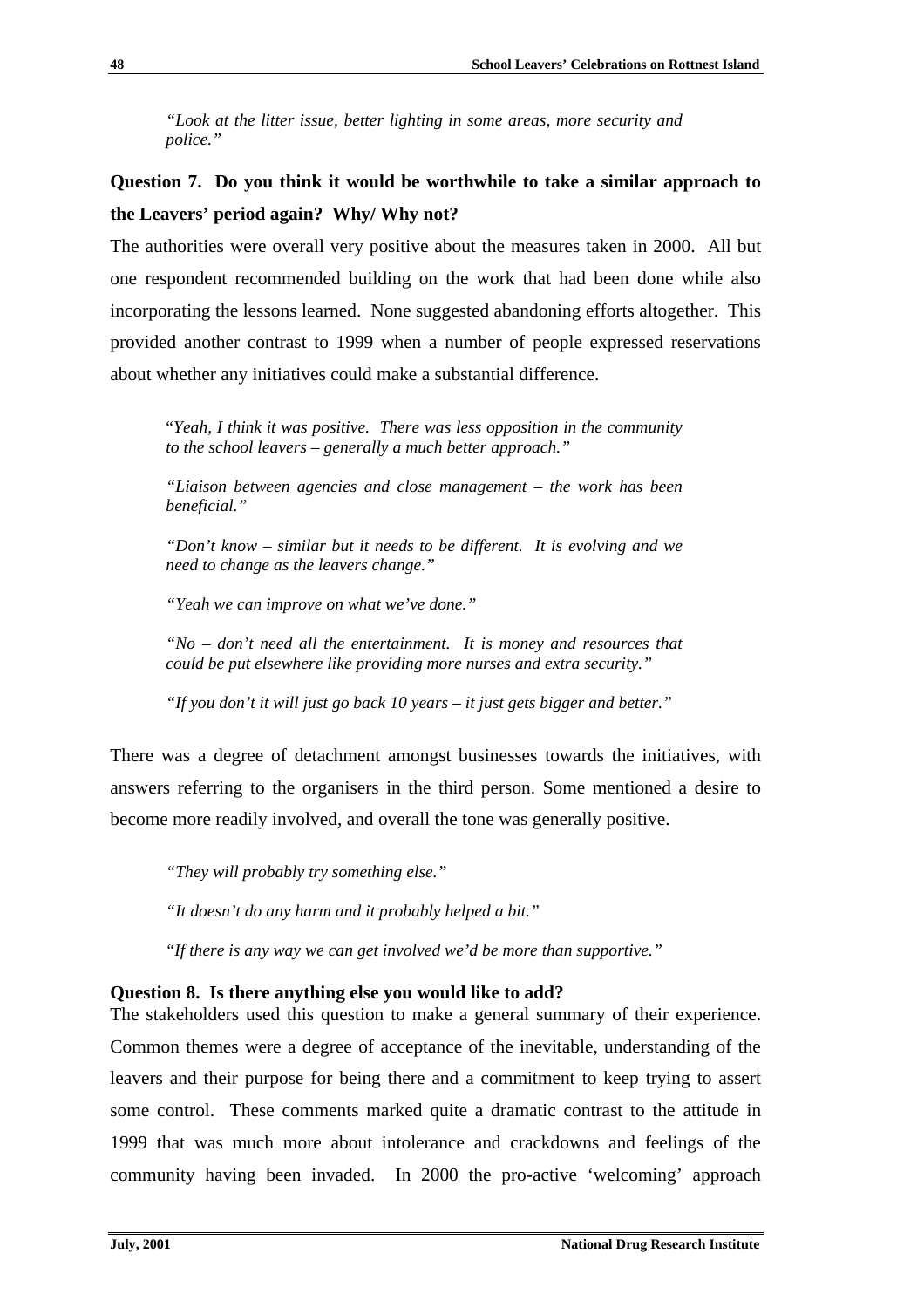seemed to have helped empower the stakeholders and make them feel much more in control. In addition this approach may have improved the rapport between the community and the leavers.

*"It's a contained area and safer for the leavers to come here than anywhere else. We'd like to make it good for them. They are good kids generally and we support them."* 

*"It was all pretty tame – they are going to come over and drink."* 

*"Some kids enjoyed themselves really well and some were little buggers – that's the way it goes."* 

*"Need to start planning earlier – it isn't going to go away."* 

*"You can plan as much as you like but at the end of the day you've got to work with the kids that come over to make it good. Need to embrace the partying and make it as comfortable for all as possible."* 

Some stakeholders also used the opportunity to praise each other for the good work done, reinforcing the team approach and the demonstrating the bonds working together has quite obviously created or reinforced within the community.

*"Really good that SDEP coordinated and got people interacting."*

*"The community is here and is cohesive so it can be easily managed."* 

| Table 5: Police Activity during Leavers' Week 1999 and 2000 |      |      |  |
|-------------------------------------------------------------|------|------|--|
| <b>Rottnest Police Figures</b>                              | 1999 | 2000 |  |
| Liquor Infringements                                        | 52   | 30   |  |
| <b>Liquor Cautions</b>                                      | 284  | 917  |  |
| <b>Island Evictions</b>                                     | 8    | 23   |  |
| Arrests                                                     |      | 7    |  |
| <b>Summonses</b>                                            | 4    | 5    |  |
| Juvenile Cautions                                           | 5    | 11   |  |
| <b>Cannabis Cautions</b>                                    | N/A  | 2    |  |
|                                                             |      |      |  |

## **POLICE AND NURSES DATA**

It is clear that the police adopted an intensive cautioning regime in relation to liquor rather than issuing infringements. This resulted in almost three times the number of cautions being issued in 2000 as compared with 1999. This policy of intensive cautioning was explained to the leavers during the school visits by police.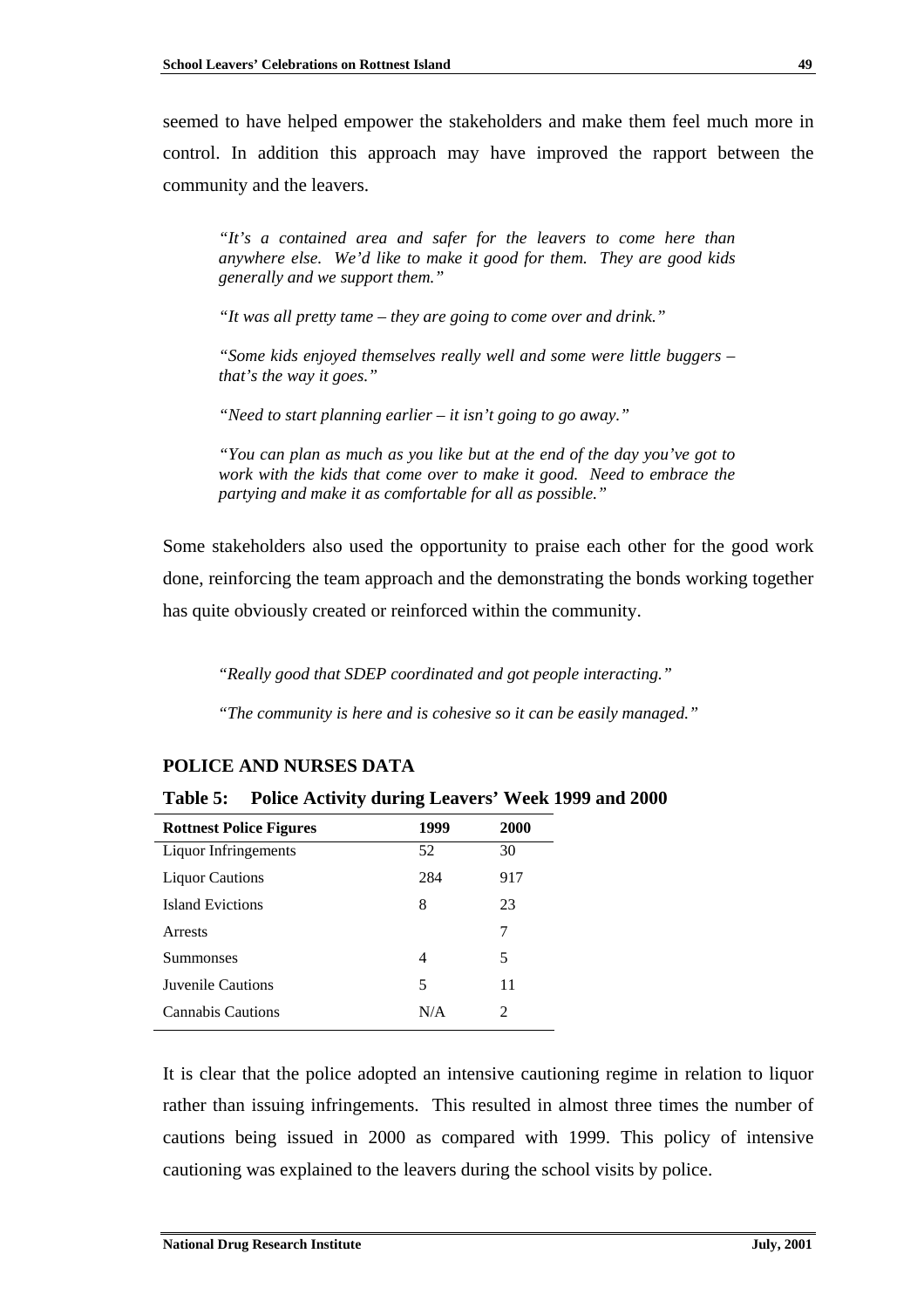All of the people arrested in 2000 were over 18 years of age and so it is unlikely that they were school leavers. Cannabis cautions were not possible in 1999.

| during Leavers' Week 1999 and 2000 |      |                             |  |
|------------------------------------|------|-----------------------------|--|
| <b>Nursing Post Data</b>           | 1999 | 2000                        |  |
| Alcohol Intoxication               | 13   | 11                          |  |
| Other Drug Intoxication            |      | $\mathcal{D}_{\mathcal{L}}$ |  |
| Injuries                           | 170  | 203                         |  |
| <b>Sexual Counselling</b>          | 12   | 10                          |  |
| <b>Total Occasions of Service</b>  | 365  | 329                         |  |

| <b>Table 6:</b> Nursing Post Occasions of Service |
|---------------------------------------------------|
| during Leavers' Week 1999 and 2000                |

In 2000 there were slightly fewer occasions of service at the Rottnest Island Nursing Post where intoxication was the major reason for presentation. This is an encouraging trend, although in both years the numbers were very small.

The number of injury presentations rose from 1999 to 2000 with lacerations to the feet being a common problem in both years. Alcohol is likely to have been a contributing factor in these injuries and it is a concern that injury presentation at the Nursing Post increased in 2000 despite provision of a range of harm reduction measures such as the Chill Out Tent.

# **Participant Observation**

The field researcher recorded observations each day during the Leavers' period. Similar to 1999 this work helped to provide a reference point to contrast expectations, plans and reported activities with reality.

## *The Media*

On the first day media reports played a significant role. As in other years the media were keen to find reports relating to the Leavers celebrations. A coordinated approach to the media was orchestrated by the School Drug Education Project and this resulted in the "West Australian Newspaper" leading with the headline 'Rotto Ready' and including an account of the measures that had been taken in 2000 to try and bring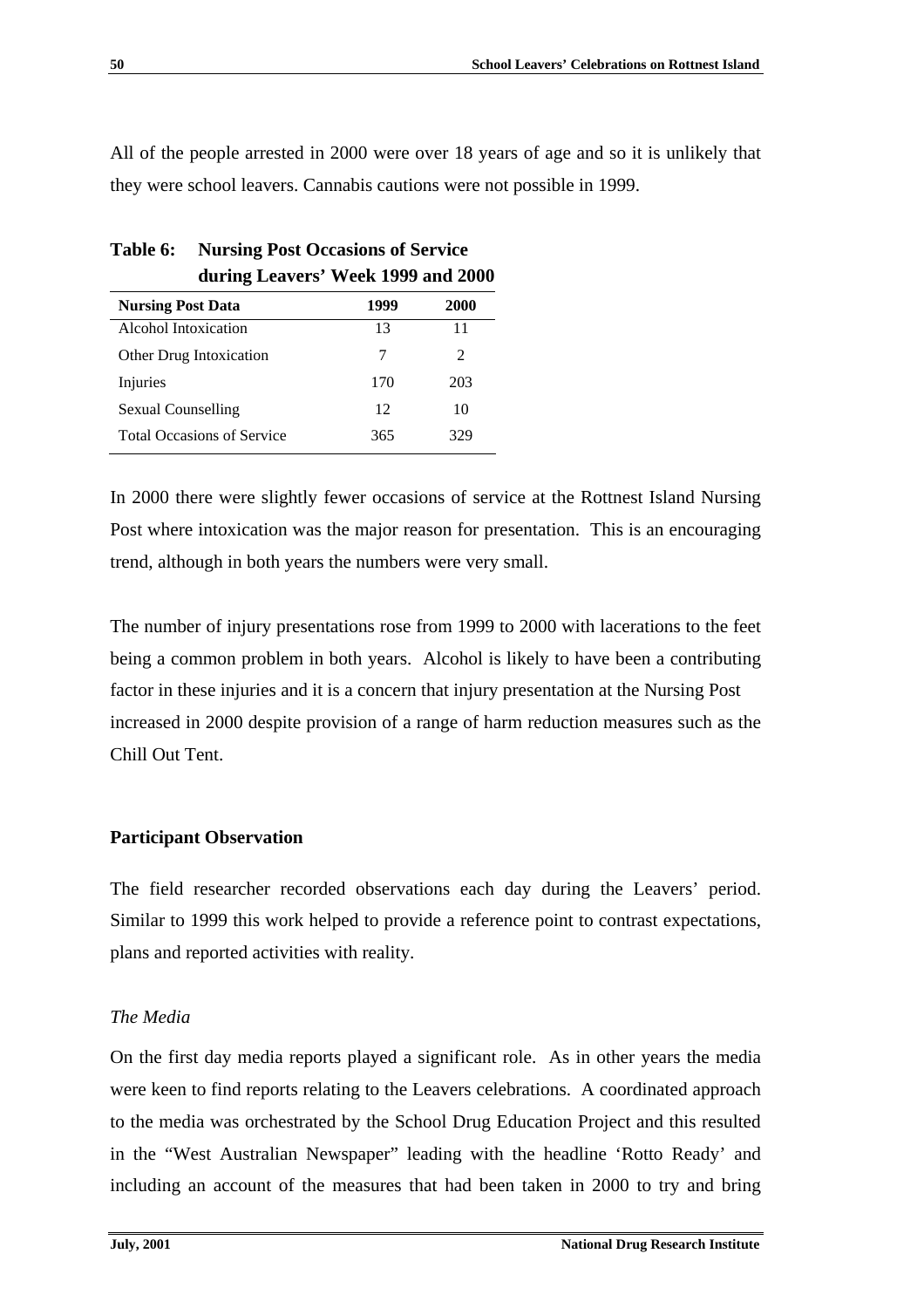celebrations under more control. During the first couple of evenings TV news reports were screened including interviews with the SDEP coordinator and the Rottnest Police. These reports were overall very positive and supportive of the initiatives.

Although media attention is usual during this time, 2000 was the first year that positive messages about control and preparedness were delivered. This coverage had a number of lasting effects on the 2000 Leavers' period overall. Firstly the headline seemed to prompt parents to add their own warnings and this was confirmed by respondents to the pre-departure question on parental advice. Secondly leavers were aware that they were coming to a community that was trying new ways of dealing with them during their celebrations. It was observed that this knowledge seemed to tone down the "them and us" attitude that was more prevalent in other years and made the leavers somewhat appreciative of the efforts made. Lastly some inaccuracies in the reports, created expectations amongst the leavers that were not realistic. These were mainly that there was a 'hangover' or 'dry out' tent that would provide free food and spare beds and that police were employing a 'three strikes and you're out' rule. Throughout the week leavers continually made reference to the misinformation they felt they had been given and there was no doubt about the confusion it caused.

Despite the initial positive influence the media exerted, it was not long into the celebrations when investigative style journalists arrived and began searching for footage of leavers out of control. The researcher observed an incident in the accommodation area where a fight broke out and a cameraman arrived minutes before security. Eventually the media attention on Rottnest was superseded by problems with leaver's behaviour in Dunsborough (south of Perth). The headlines and news reports that were generated from the violence and clashes between leavers and police in that area were eagerly read and talked about amongst leavers on Rottnest. There was a suggestion by some Rottnest stakeholders that that coverage seemed to incite some of the vandalism that occurred on Rottnest at the end of the leavers' week.

## *The Hotel*

From the very first day the hotel was the hub of leaver activity around which most of the activities centred. The extra security and the identification armbands they used to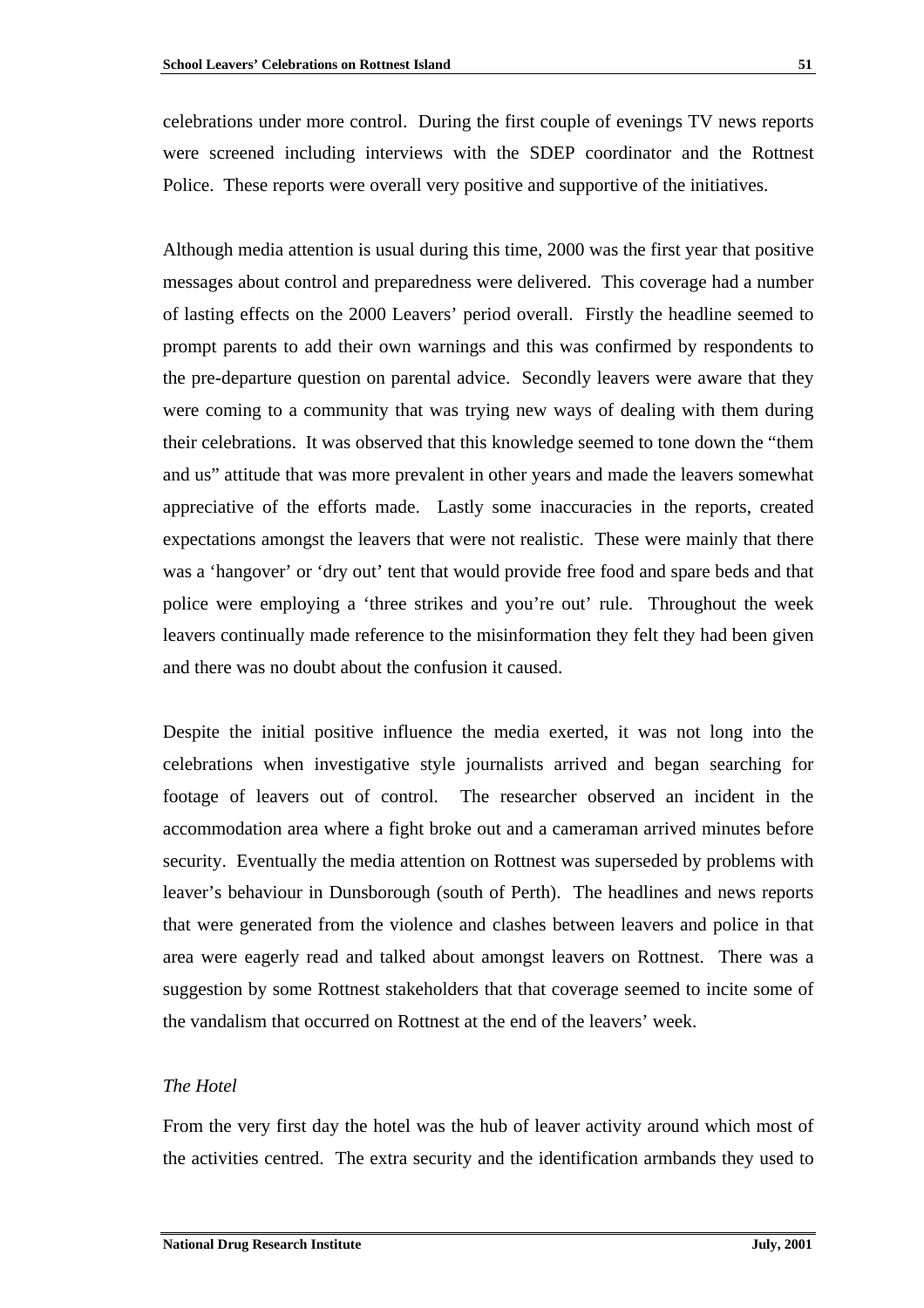mark those people who were over 18 seemed to be working well. There were long lines at times but the reports from1999 of leavers using fake IDs and sneaking past security did not seem to be as prevalent in 2000. The researcher observed a very firm but fair handling of the leavers by the security despite anecdotal reports from leavers that they had been treated unfairly or that their alcohol had been 'stolen' from them.

The bands and entertainment were scheduled originally between 7.30 and 9.30pm, however the first night saw it take until 8.30 for a reasonable sized crowd to gather. To the hotel's credit they responded to this circumstance by shifting the program back slightly to go on a little later into the night. This caused some concern amongst RIA staff who had given the directive to cease entertainment by 9.30pm in order to encourage leavers to get back to their accommodation area. The researcher observed that even with the slightly later hours of entertainment leavers still dispersed from the hotel relatively early and the only noticeable effect seemed to be increased numbers in attendance during the entertainment. The hotel also fairly quickly realised that the delicensed area was too large and moved their fencing to extend the licensed area instead.

Water was provided to leavers in the delicensed area when it was asked for, however not many leavers seemed to realise they could do so. Since it is common on the mainland for hotels to charge for glasses of water it may have been helpful to advertise that water was available if required. The bar in the delicensed area sold energy drinks and other non-alcoholic beverages, however it was almost always quiet with few purchases being made.

Saturday night saw the largest crowd gather in the de-licensed area. There was a lot of manic dancing and the researcher observed a number of leavers grinding their jaws seeming to indicate that some illicit substances had been consumed. Three separate leavers approached the researcher on Saturday night at the hotel to report that they were under the influence of illicit drugs. The tone on Saturday night was far less violent and friendlier than Friday evening that could be consistent with ecstasy use. On Sunday quite a number of people reported using ecstasy on the "Day After" survey, although similar to 1999 the researcher felt that not as many people admitted to using drugs as would seem to be indicated from observation that evening.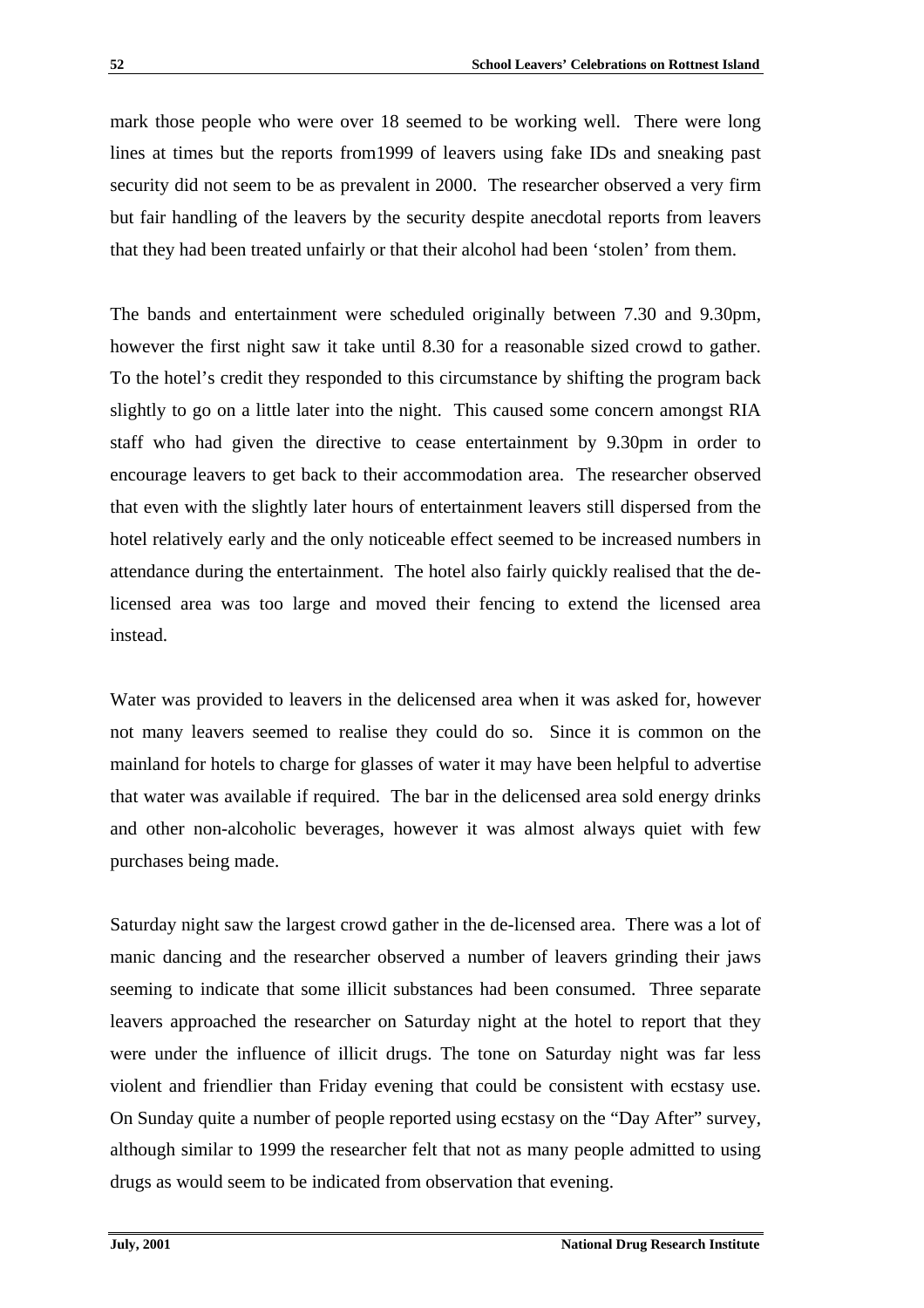#### *The Chill Out Tent/ Nurses Station/ St John of God Ambulance*

The staff at the Chill Out Tent were always patient and maintained their helpful attitude despite many intoxicated people vomiting and demanding treatment. Their dedication and persistence was rewarded with the researcher overhearing a number of leavers praising them and returning on subsequent nights to say thank you. The nurses station did become slightly crowded on a few occasions although there was no doubt that the chill out tent was alleviating much of the burden experienced in previous years. The nurses also showed considerable fortitude when dealing with the continual stream of injuries. This observation ran contrary to some reports of nurses being grumpy and scolding leavers. The St John Of God ambulance people reported mainly treating cut feet and provided support that was valuable at the other end of the settlement to the nurses station and chill out tent.

On Sunday evening the nurses station was unattended early in the evening and the chill out tent was closed for the first time. During this time the researcher and the SDEP coordinator witnessed a number of intoxicated youths lying on the ground about the settlement area. There was nowhere to take such people and the valuable role the Chill Out Tent had played was highlighted.

The AIDS council group walked around each evening though the throng of people on the look out for anyone in distress or being harassed. The researcher accompanied them on their rounds a number of times. While the AIDS council staff made only a few approaches to leavers that looked like they may need assistance, it was observed that their presence on the streets was valuable and seemed to provide the leavers with a sense that they were being watched over and not just patrolled.

#### *The Police and Security*

The police were observed a number of times having conversations with leavers in a non-confrontational and often friendly manner. This was consistent with reports from leavers that the police had been overall open and fair. On the other hand the extra security guards employed by the RIA were out on the streets being quite strident. The researcher observed them forcefully stopping leavers and searching them for alcohol in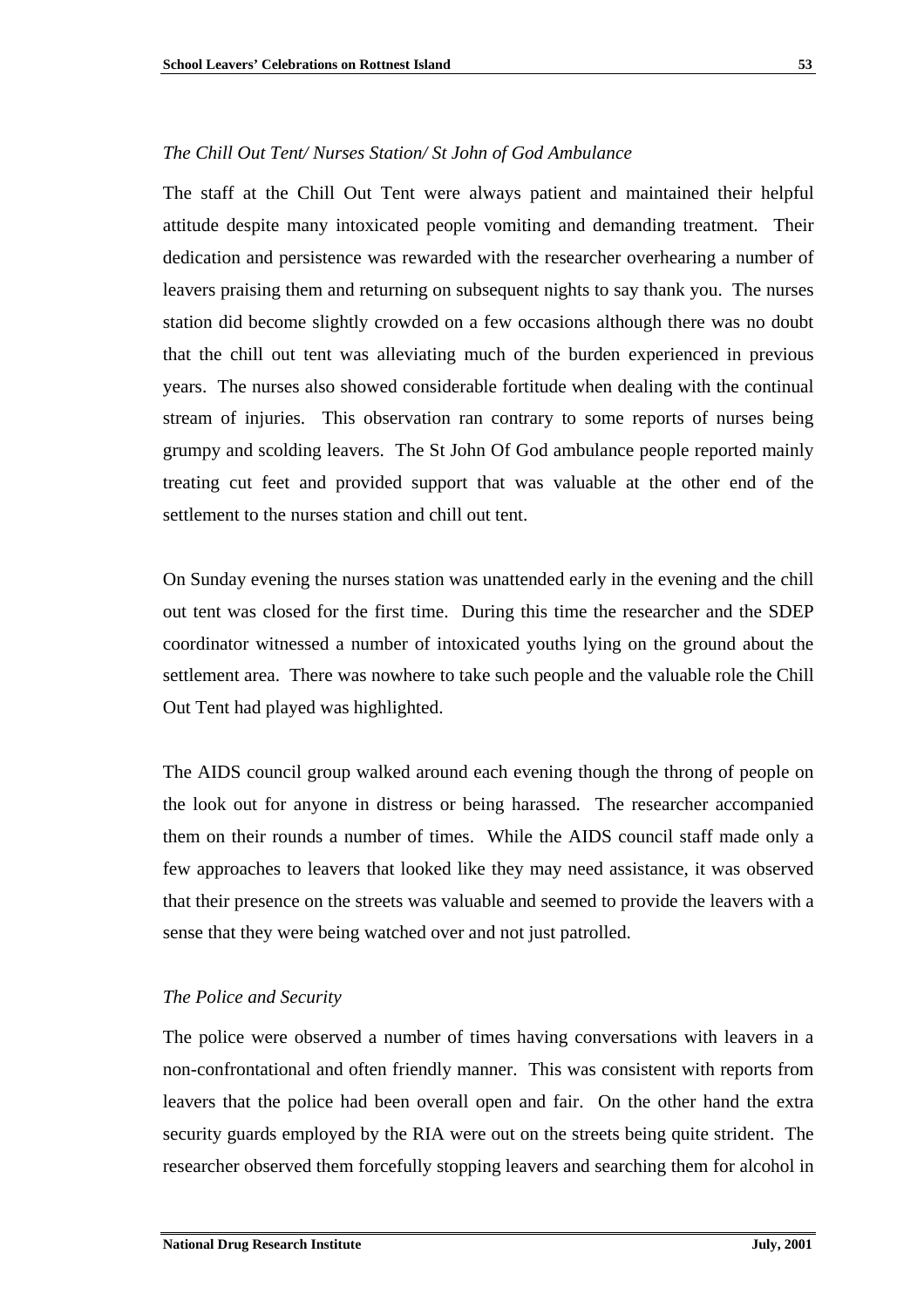a manner contradictory to the police's approach. Again this observation was consistent with leavers' reports of unfairness during the data collection.

On Sunday night the researcher walked through the crowded streets for almost an hour and a half without seeing any security personnel despite an active search. It is possible that there were security out of sight however it seems more likely that the security was being launched in waves rather than maintaining a constant presence.

### *Geordie Bay Settlement*

The researcher travelled by bus to the Geordie Bay settlement after receiving a number of informal reports that it was possible to buy alcohol there without ID. The researcher witnessed two groups of young people looking as if they were underage travel the inconvenient distance out to Geordie Bay to purchase a carton of beer and then catch the bus back to the settlement. However it was not possible to determine if theses young people were underage.

## *The Leavers*

Whilst being interviewed a number of leavers revealed they had read the reports about the 1999 research. Males especially took exception to the statement made in one report that all males experienced violence and often went to some pains to point out that was not true of their experience.

Like 1999 the researcher observed large quantities of alcohol arriving on the island on the transport ferries and on private boats. Multiple cartons of beer were stacked in the baggage crates each day. This volume of alcohol was present despite leavers not mentioning alcohol as their top priority when surveyed.

Energy levels during the day were fairly high at first, and the mornings were quite busy with the comings and goings of people arriving and greeting friends. However like 1999 these energy levels dwindled later in the week and by Saturday and Sunday little activity occurred in the settlement until the middle of the day.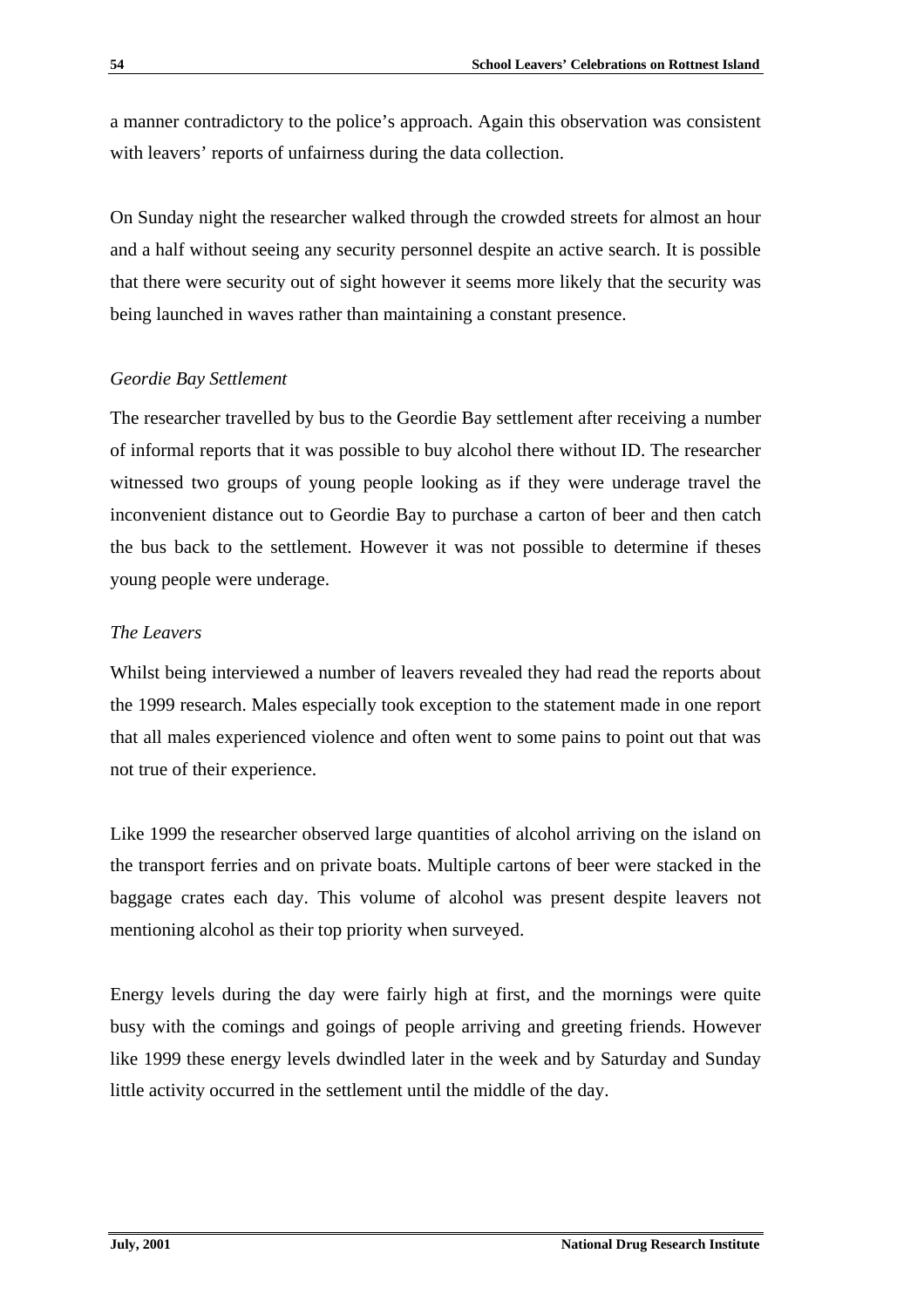There was an unexpected influx of "freshies" as the leavers called them. These were leavers that arrived on Sunday and Monday to take up a three-day lease on the cottages. Apparently this was a new strategy trialed by RIA in 2000 to try to break up the leavers' period and make it less intensive. Unfortunately what it seemed to do was inject new energy into what was by then a weary population of revellers. In addition the Leavers Live team were not aware of the strategy and so Sunday and Monday evenings were spent without the Chill Out Tent, sausage sizzles or extended trading hours for food outlets. It is difficult to say definitively, however it is the opinion of the researcher and the Leavers Live team that it is not a coincidence that it was on these nights that the most serious vandalism occurred. The value of the intervention initiatives seemed to be highlighted by the fact that more harms and damaged appeared to occur on the days when there were no intervention activities.

In 1999 the researcher observed a lot of violence. This was not the case in 2000. In total three fights or scuffles were witnessed and anecdotal accounts seemed less prevalent. The researchers avoided Tentland in both years. This area was poorly lit and had an atmosphere of tension surrounding it. It is possible that violence occurred in this area but was not observed.

Overall there was a chaotic atmosphere associated with the street celebrations each evening. Like 1999 large groups of young people were seen wandering about, and two main streets were packed with people partying and dancing to music being played loudly from a number of cottages. It was most common for houses on the corner of streets to become places where large numbers of leavers gathered. Some leavers were very well organised with disco lights at one house and a strobe and dry ice machine at another.

In 1999 drinking games were commonly witnessed by the researcher and the use of funnels particularly. In 2000 no such observation was made. Although leavers did mention playing drinking games when interviewed, 'funnelling' was not amongst the accounts.

The 15 minute or so walk that separated the settlement from the hotel where the activities were being held proved to be the greatest obstacle to participation. Leavers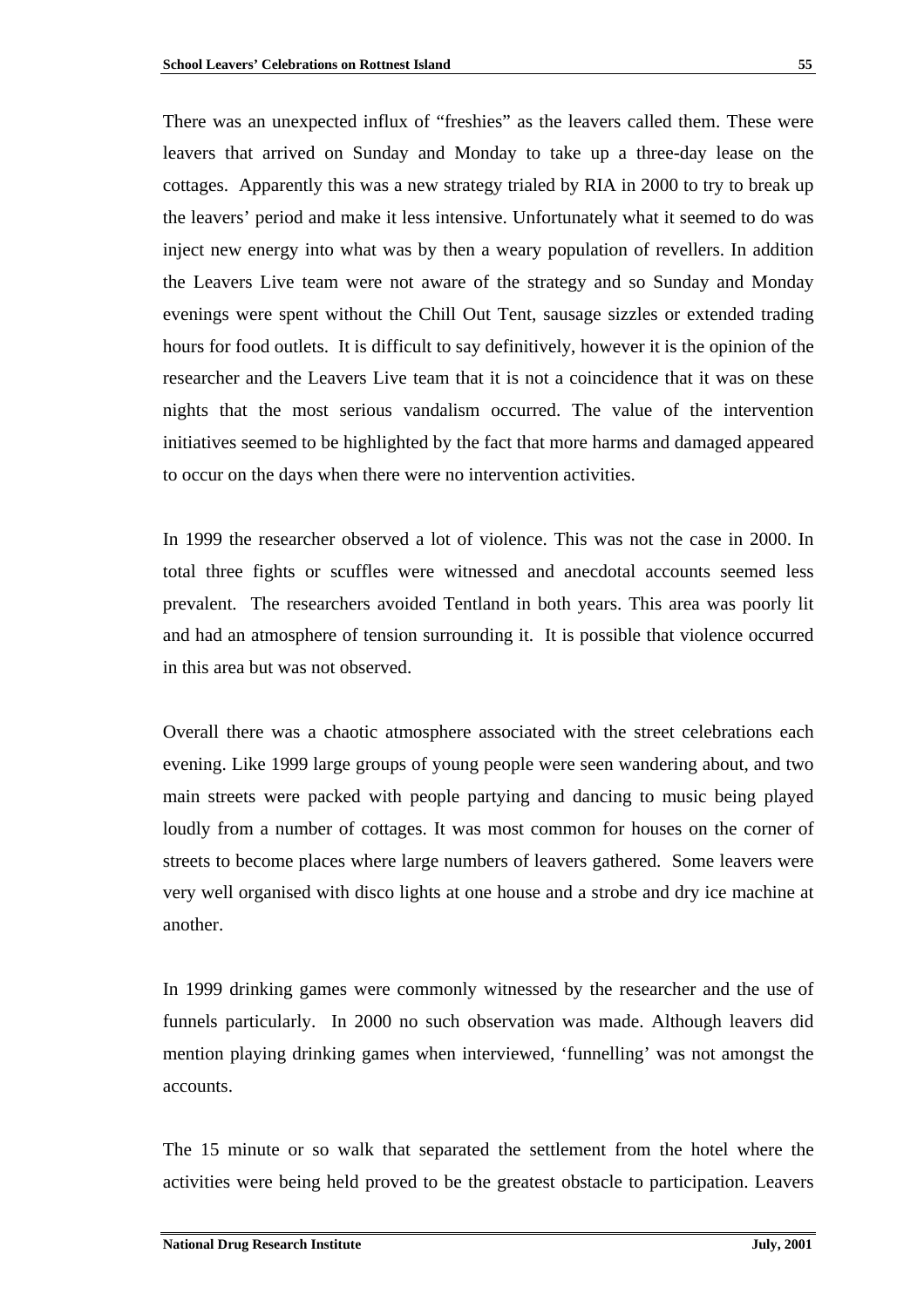felt they had to leave the action in order to get to the hotel where increased security measures meant they would not be able to buy alcohol. This coupled with a crackdown on street drinking and large volumes of broken glass on the roads appeared to make the journey less appealing to leavers. There was some talk at one stage of trying to organise a bus to ferry leavers in and out of the settlement but this did not eventuate.

Sexual harassment of women and holding up scoring cards as females walked by groups of males was observed in both years. A number of young women reported feeling very intimidated by this practice and that it affected their movement about the settlement. A disturbing account of a sexual assault was brought to the attention of the researcher, however the victim could not be persuaded to report it or seek support from the nurses station or chill out tent.

**July, 2001 National Drug Research Institute**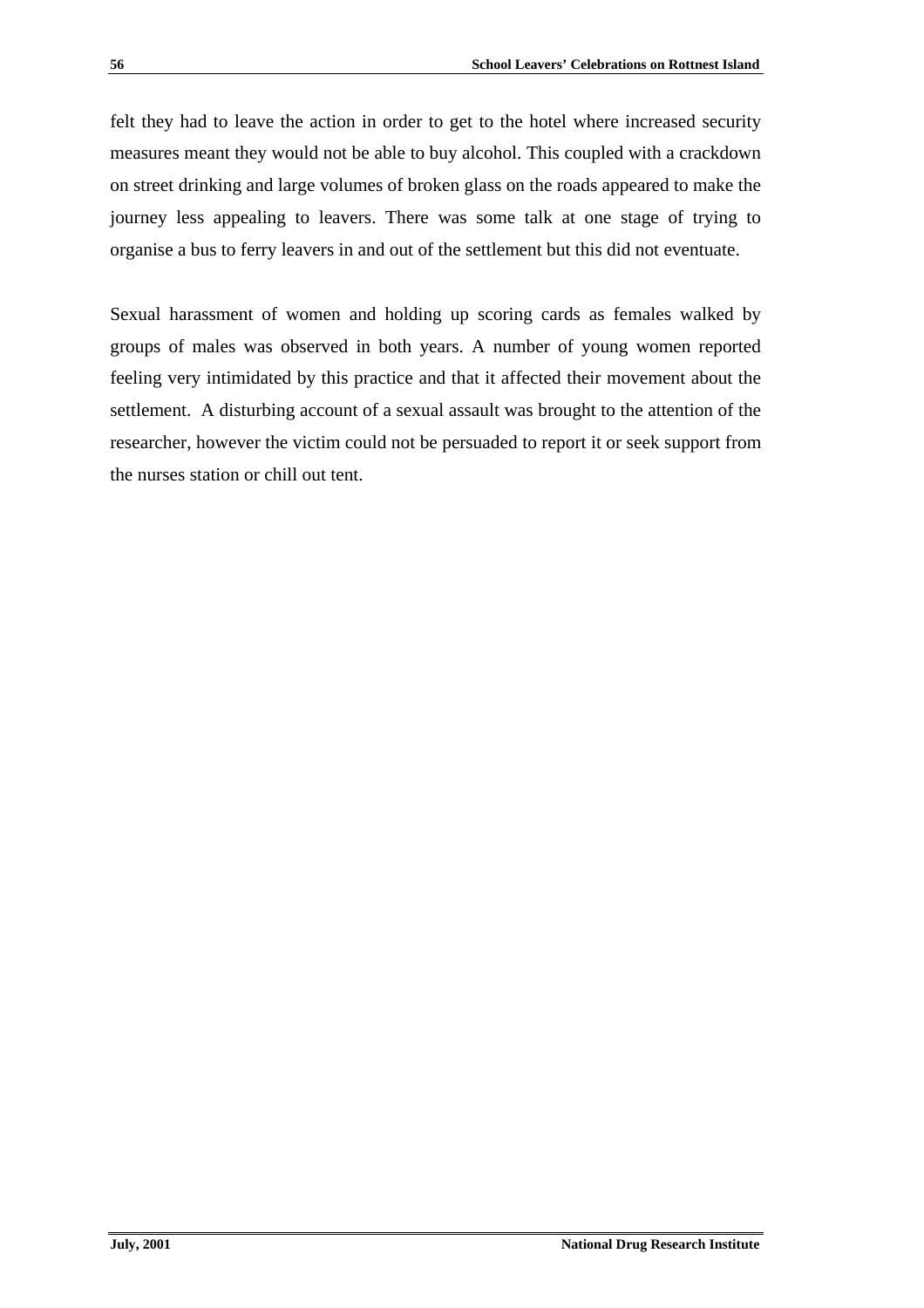# **DISCUSSION**

The young people's main purpose for travelling to Rottnest in November in both years was clearly to socialise with other leavers, and mark the transition from school to independence. Rottnest's reputation as a destination for leavers' celebrations seems to be maintained by tradition and beliefs popularly held by parents, leavers and the general community that the geography of an island and lack of vehicles afford a higher level of safety than other alternatives. Among the 2000 leavers however, a new trend emerged suggesting that some leavers were intent on celebrating at other destinations (requiring car travel) once the Rottnest celebrations subsided. In both years leavers indicated that easy access to Rottnest and the lack of vehicles influenced their choice of destinations. In addition to the statements about vehicles being absent the 1999 leavers indicated a general perception that Rottnest is a safer place for school leaver celebrations than elsewhere, interestingly this general perception did not arise in 2000. There is no evidence to suggest that any less harm is experienced at Rottnest than at other leavers' destinations, and in fact both the 1999 and 2000 studies identified a number of harms experienced on Rottnest by leavers.

In both the 1999 and 2000 studies the leavers' expectations were the same; to have fun, relax and unwind after a hectic exam period and to celebrate the milestone of school graduation and passage into independence and adulthood. These expectations are in line with the expectations of other end of school celebrations around Australia. (Zinkiewicz et al). Similar to 1999 the expectation was that drinking would be strongly associated with the socialisation process, and the intention to drink to excess was clearly present in the minds of both males and females. Males and females also openly stated that they had expectations of sexual experiences while on Rottnest. This was a new development in 2000 because in 1999, females were more likely to restrict their comments to saying they wanted to socialise with males rather than to engage in sexual relations. This may simply be because the researcher in 2000 was female while in 1999, the researcher was male. The female leavers in 2000 may just have felt more comfortable confiding overt sexual intentions to another female than to a male.

It was clear that like 1999, alcohol consumption was a major feature of the 2000 celebrations. When the leavers were specifically asked about their alcohol use and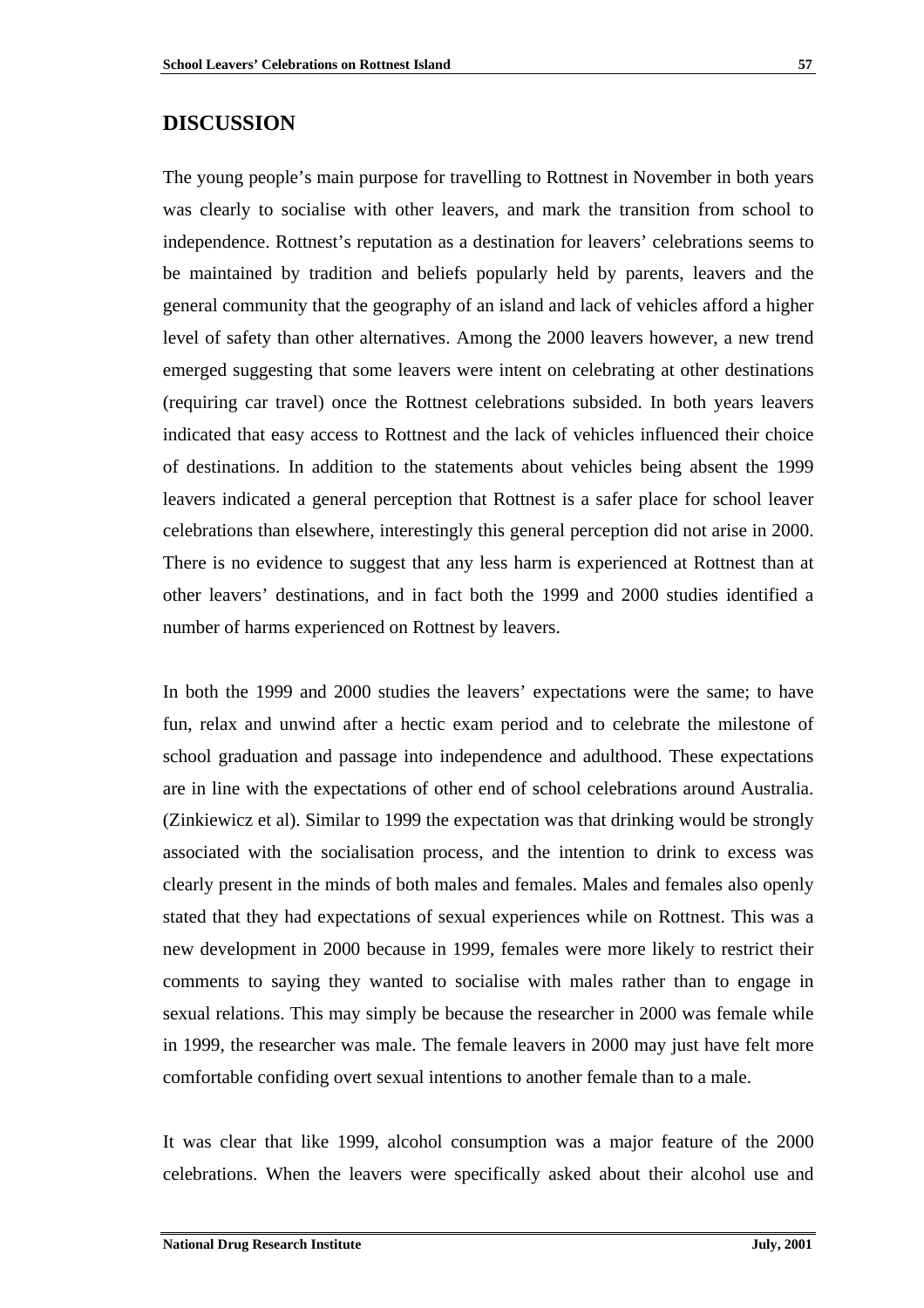intended use more leavers in 2000 indicated they consumed alcohol than in 1999 although far fewer indicated they drank spirits. There were similar numbers of leavers in both 1999 and 2000 who planned to drink alcohol but again fewer in 2000 planned to consume spirits. In addition, less leavers in 2000 indicated they planned to moderate their alcohol intake and more planned to drink to excess. Although actual levels of alcohol consumption in 1999 and 2000 were not assessed, it appears that the amount of alcohol the leavers consumed in the two years was similar. It should also be noted that a much larger proportion of the 2000 sample were not leavers but first or second year university students which may have impacted on their planned use. In particular, females in 2000 seemed to report drinking more alcohol than their counterparts in 1999. It was observed that females were more likely to stay in control than the males in 1999, while this was not the case in 2000 with members of both genders claiming to have both stayed in control as well as becoming intoxicated. These differences may be a result of the 2000 researcher being female therefore eliciting more realistic responses from females and less exaggerated ones from males. It may also be due to more mixed gender groups being interviewed in 2000 resulting in females trying to match their male peers' experiences. Interestingly when both sexes were asked about general expectations and intentions of the Rottnest celebrations and specifically the coming night, alcohol consumption featured far less often in 2000 than in 1999. This may be an indication that intervention strategies in 2000 were successful in de-emphasising alcohol as a key component in the celebration process. It should be noted that the aim of the intervention was to shift the focus of the celebration off alcohol and to reduce alcohol related harm without necessarily lowering alcohol consumption.

In addition when asked generally about last nights' activities far fewer leavers in 2000 indicated they consumed alcohol or spent the night just walking around than did their 1999 counterparts. Again this indicates that the intervention activities may have been successful in shifting the emphasis of the celebration from alcohol. This is further supported by leavers' comments that indicated they talked and interacted with other leavers without mentioning that alcohol facilitated this socialisation process. When asked about their level of satisfaction with the previous night some 2000 leavers did identify getting drunk while socialising. However, the amount of young people who suggested this was far fewer than the previous year. Unlike 1999, no 2000 leavers indicated that it was a good night purely because they became intoxicated. Again this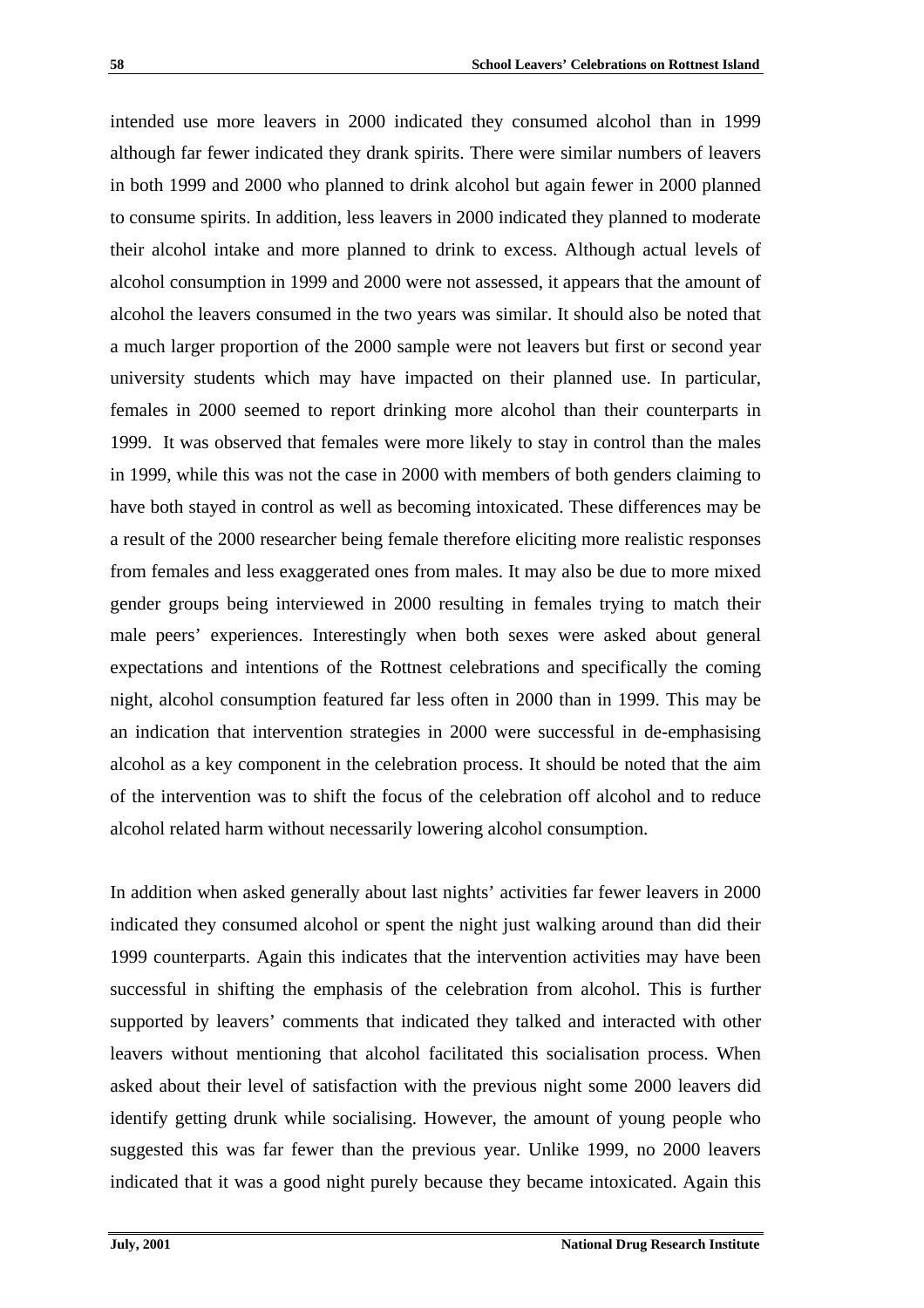tends to support the success of the intervention strategies in reducing the importance of excessive alcohol consumption in the celebrations. In fact many leavers indicated that they expected other nights to be better, perhaps an indication that they were looking forward to other planned activities. Furthermore when specifically asked about what constituted the best part of the night, although a similar amount of leavers in both years identified socialising, far fewer in 2000 identified drinking.

Perhaps most significantly in 2000 no respondents reported that they were bored during the evening. This marked a substantial change from 1999 and again supports the success of the intervention. By eliminating boredom the danger of exacerbating anti-social, destructive and excessive behaviours is considerably reduced. The decline in the incidence of vandalism and intoxication requiring medical treatment in 2000 is almost certainly linked to leavers not becoming restless and bored in the evenings.

In 1999 the researcher observed many leavers trying to gain entry to the hotel with a significant number succeeding. Attendance at the hotel by leavers in 2000 was much lower than expected even though there was a delicensed area made available especially for underage people. The reasons for this decline seem most likely to be a combination of the increased security at the hotel, making it almost impossible for underage drinkers to enter the licensed area, coupled with street drinking crackdowns by police and security. In addition leavers indicated that the hotel was a long way from the main settlement area where the majority of young people congregated. Perhaps also as a result of a crackdown on underage and street drinking there were far fewer reports in 2000 of 'funnelling'. This binge drinking activity usually occurs outside in highly visible circumstances and so increased police and security either discouraged it or drove it inside and out of sight. Although binge drinking and drinking games were mentioned less frequently in 2000 they still pose a significant threat to the health and well being of the leavers.

Acquiring alcohol did not seem to be a problem for those respondents who were underage. Although some young people indicated that they bought alcohol on Rottnest, most had carefully planned their alcohol consumption, spending their budget mostly before arriving on Rottnest and very often with the assistance of parents or other family members. Although one small aspect of the 2000 intervention was aimed at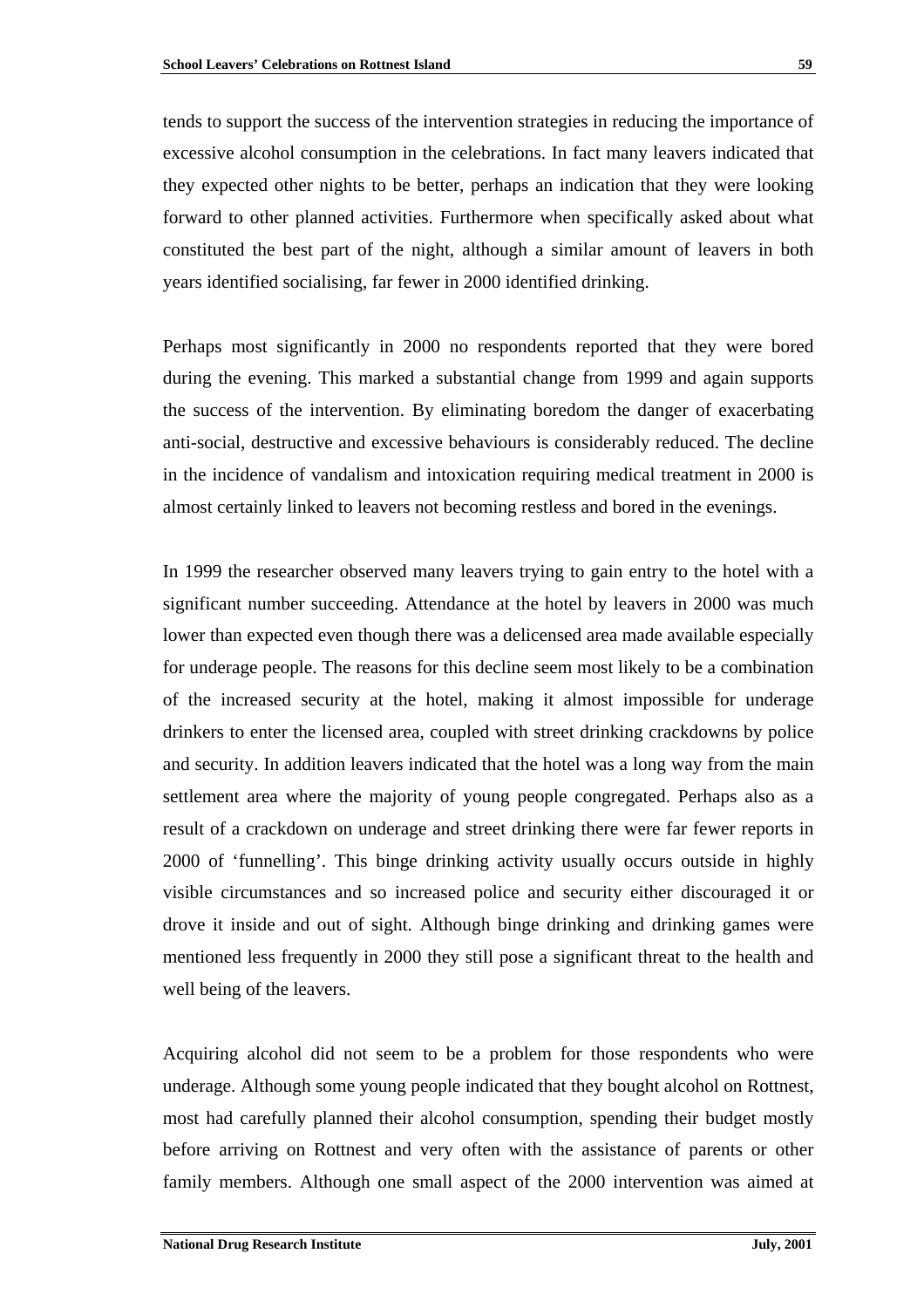providing parents with information regarding the potential harms associated with large volumes of alcohol consumption through school drug education newsletters perhaps a more comprehensive parent approach needs to be adopted. Similar to the police visits to potential leavers, perhaps formal parent evenings need to organised where parents are informed about the amount of alcohol that is consumed at Rottnest. Such an initiative could also focus on what harms are commonly experienced on Rottnest and dispel the beliefs mentioned earlier that Rottnest is a safe place to send children with large volumes of alcohol.

Of concern is that many more leavers in 2000 reported illicit drug use, with levels of cannabis use falling below that of other illicit drugs although increasing substantially on levels reported in 1999. This reported increase in use is consistent with the researchers observations, particularly on the Saturday night in the de-licensed area at the hotel where some young people appeared to be exhibiting the physical effects of an illicit stimulant. There is no clear explanation for why this occurred. Again perhaps the decline in street drinking and the lack of alcohol availability at the hotel led to increased drug use as leavers sought ways to enhance their experience without being fined. However most leavers seemed to have arranged their drug purchases prior to arriving on Rottnest suggesting that the increase is more likely to be in line with general patterns of drug use amongst the youth of the community and not a reaction to the intervention strategies. It should be noted also that the respondents in 2000 were also of a higher median age, with a much larger percentage of university students interviewed than in 1999. This may well have contributed the higher levels of illicit substances being generally available, used and reported. Future police visits to schools need to incorporate information about illicit substances and the potential harms especially as a result of poly drug use. Similarly this issue needs to be discussed with parents.

There were almost as many young people who expressed an active aversion to drugs and drug use as there were those who reported using drugs. More young people in 2000 stated they had a definite plan to avoid drugs than their 1999 counterparts. Both the police visits and parent information needs to reinforce this sentiment and help this group of young people maintain their resolve to resist illicit drug use.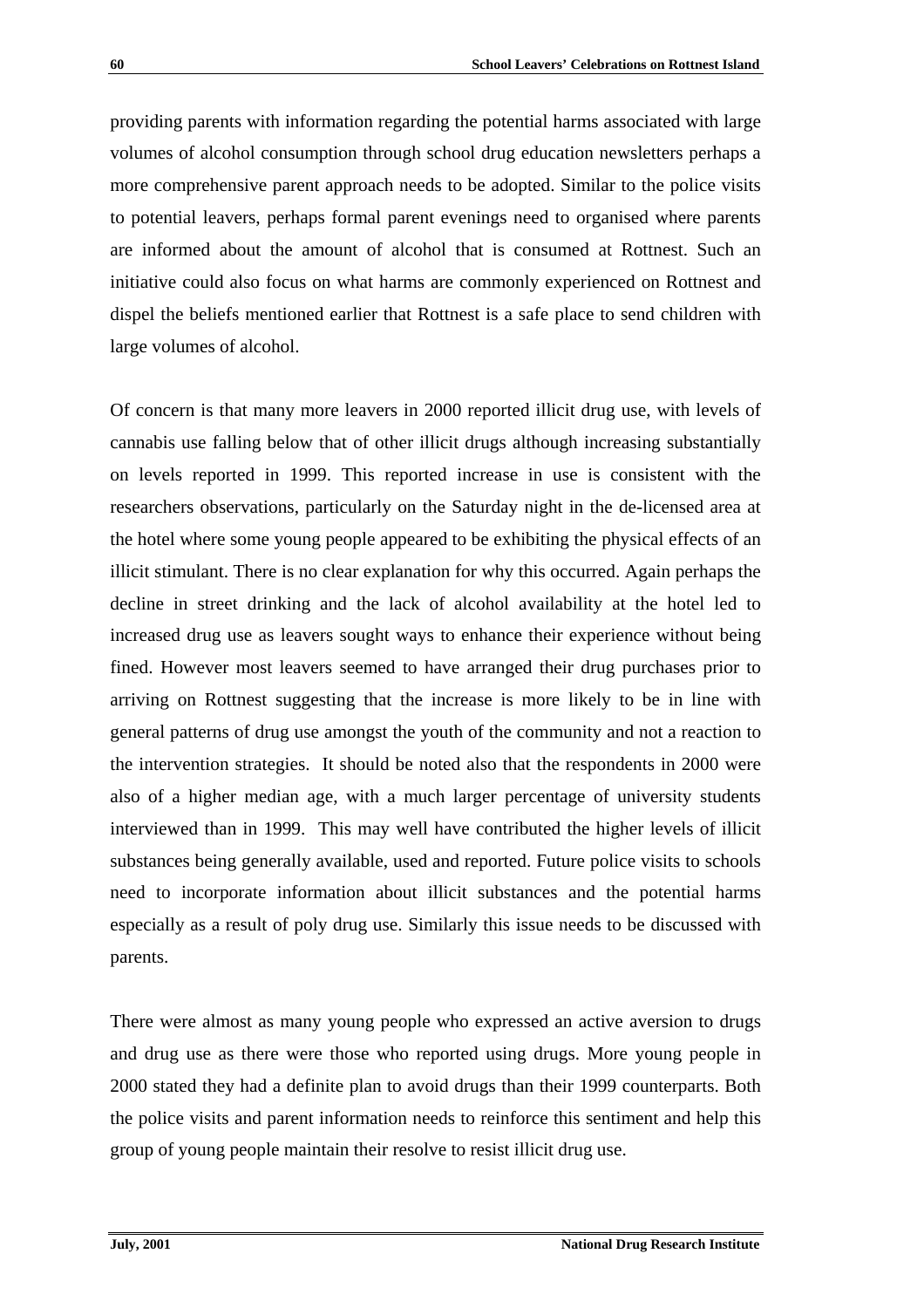Despite the increase in illicit drug use the drug of choice for the majority of young people in 2000 was alcohol. Similar to the previous year, due to the large amount of alcohol consumed the 2000 leavers appeared to be vulnerable to a range of potential harms. The 2000 researcher observed leavers intoxicated behaviour resulting in impaired coordination, verbal harassment, vomiting, hangovers and alcohol related injuries (predominantly cut feet). A certain tension was apparent as night fell however the frequent outbursts of violence reported in 1999 were not evident. This observation is supported by the nursing post data which recorded fewer incidents of assault requiring treatment in 2000 (though not a substantial decline) and the police figures (see Tables  $5 \& 6$ ).

When asked on arrival, some leavers' held concerns about harms that they may suffer on Rottnest, indicating harassment, intoxicated people and violence as their major concerns. In 1999 it was predominantly the females who held concerns about their safety whereas in 2000 there was no clear gender division with both males and females expressing concerns equally. However, like 1999 when interviewed a few days later many more 2000 leavers expressed concerns about harms that they had either experienced or witnessed with violence and tension the most commonly identified. Observations made by the researcher however indicated that although there was a definite tension in the air at nightfall there appeared to be fewer violent incidents than were witnessed in 1999. Sexual harassment also appeared to be less prevalent in 2000. Although it is not clear why there appeared to be less violence and sexual harassment perhaps the combination of the police visits their pro-active approach on the island and the intervention activities prepared leavers better to be able to cope with potentially harmful situations and to foster a sense that their behaviour was being monitored. Furthermore perhaps the intervention de-emphasised alcohol use enough to reduce harm. However, there was little difference between the two years in the number of leavers who reported physical sickness and hangovers as negative experiences.

Similar to 1999 the harm reduction strategies that the 2000 leavers planned to use were generally not well considered, with both sexes relying almost solely on their friends to afford them protection from the whole range of possible and actual harms. Again the police visits and parent information needs to focus on informing leavers about what to expect, how to deal with violent confrontations and how to remain in control of their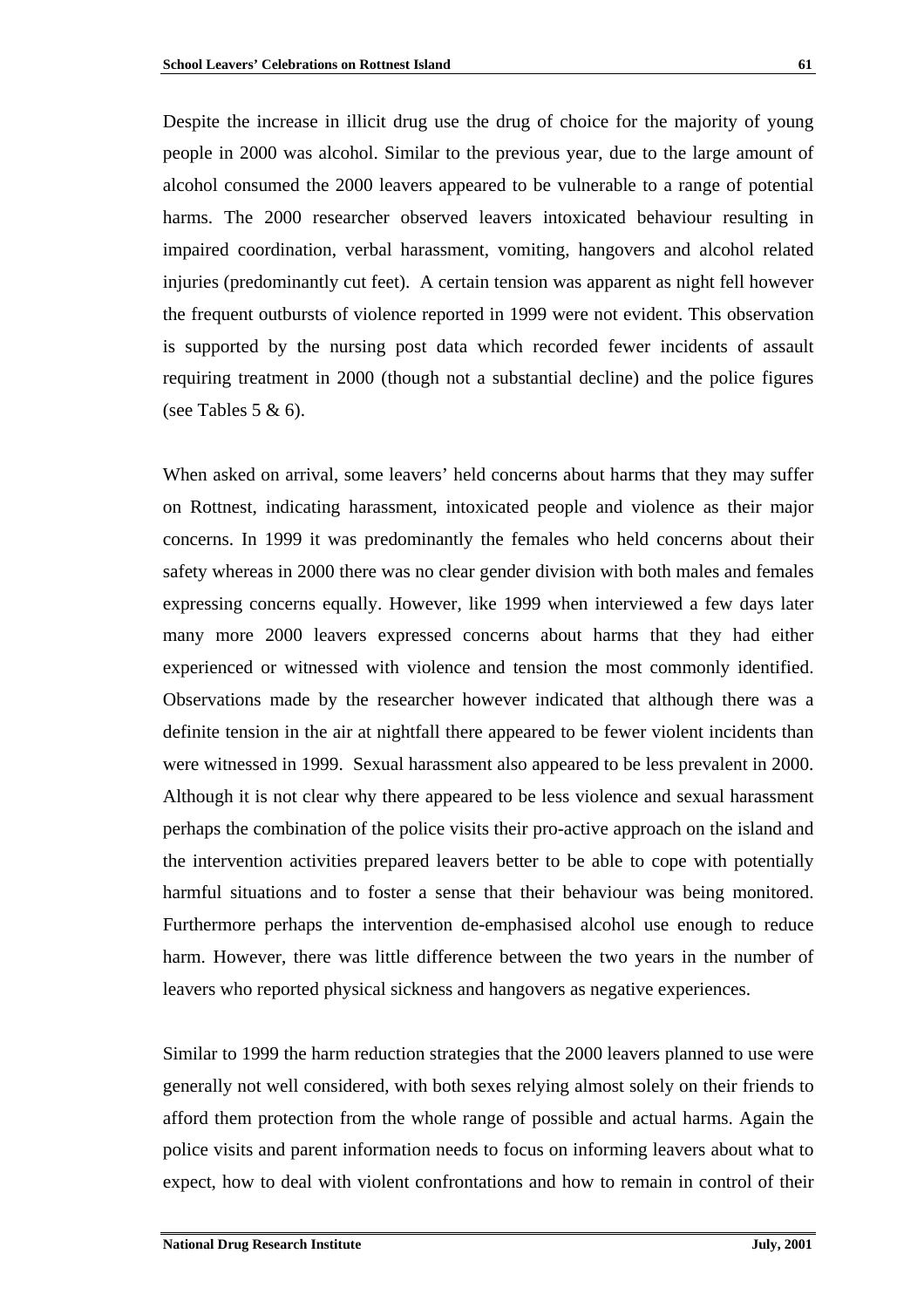own actions – such information provision could play a significant role in addressing these discrepancies. Parental education could encourage more active warnings and advice being given to leavers before departure. According to the leavers interviewed in 2000 very few parents provided their children with warning about potential harms or discussed harm reduction strategies. There is evidence to suggest that their peers being present at the time of interviewing may have affected the leavers' accounts of their parental warnings, however warnings from the police were fairly faithfully reported so this may or may not account for the seeming overall failure of parents to provide adequate warnings and or advice. Again this points to the need for a more proactive approach to educating parents about the leavers' celebrations. Although identified by only a few leavers, media coverage was found to assist parents in raising issues to do with safety on Rottnest with their children and a concerted media management campaign like the one employed in 2000 could to be an effective tool in opening up communication between the leavers and their parents.

Interestingly while alcohol related harm was not commonly mentioned as a potential problem, responsible drinking was the second most common harm reduction strategy. This suggests that leavers do realise that excessive alcohol drinking puts them at risk of the range of harms they specifically identified. The *100% Control* campaign on Rottnest in 2000 is likely to have supported and encouraged leavers to think in this manner. After a few days of celebrations it was apparent that the leavers began to tire of excessive alcohol and other drug consumption, due in part to feeling sick but also because of a lack of sleep. However, in 2000 a strategy to break the leavers period up and bring in small group separately at the end of the week, seemed to re-energise the original group who would otherwise have been taking their celebrations easier. Furthermore intervention strategies such as the chill out tent, extra food options and planned activities were not available at the end of the week to cater for these newly arrived leavers. It is not coincidental perhaps that the greatest amount of vandalism and damage to the community occurred at this time. If the leavers group were kept as a single unit the frenzied behaviour should be more likely to wind down towards the end of the week making the period safer for both the leavers and the community.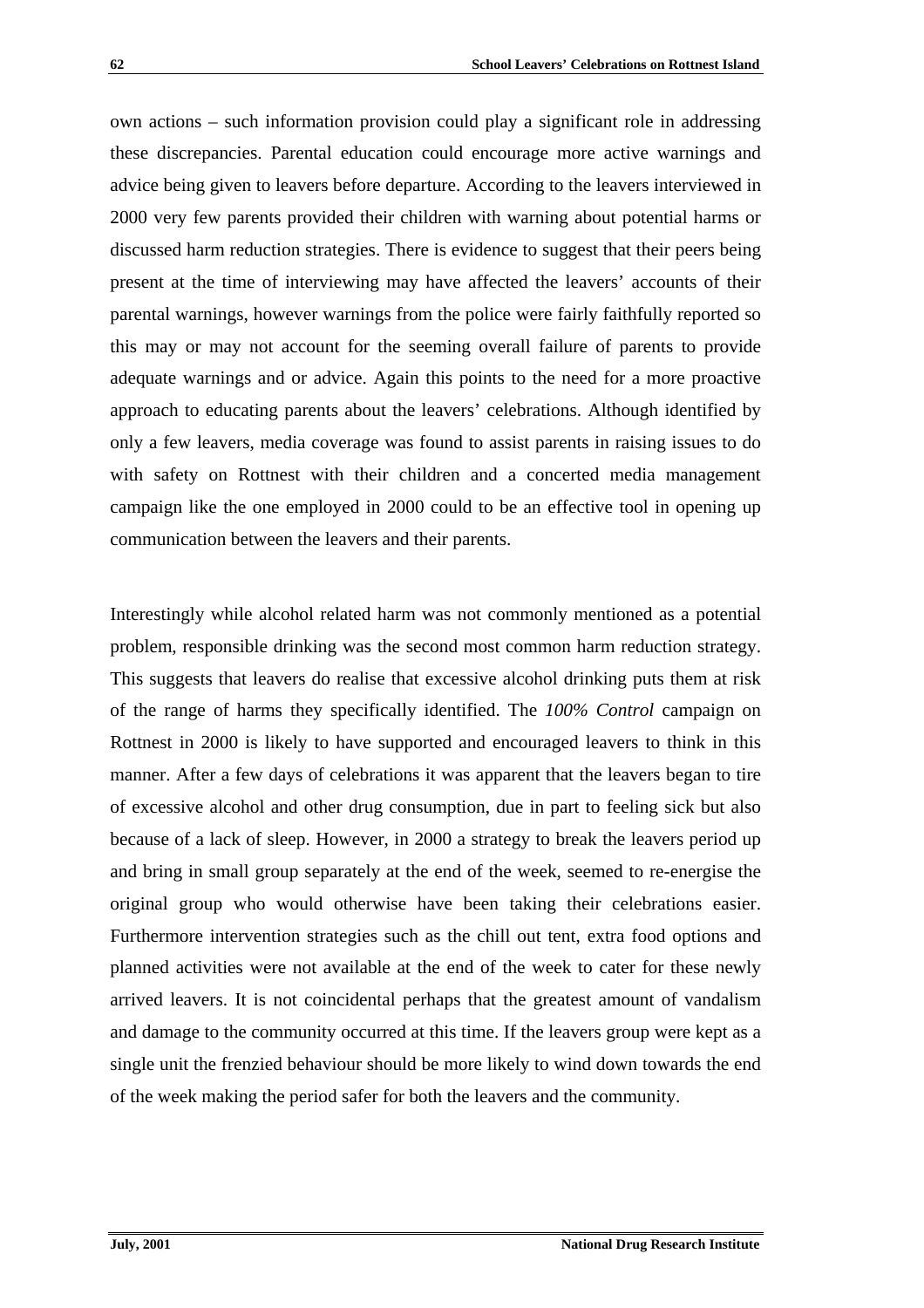Leavers were generally appreciative of the efforts made with the Leavers Live intervention in 2000. Their suggestions for improvement and expansion of the initiatives indicated a good degree of acceptance of the project overall. The Rottnest Hotel de-licensing and provision of bands was not as well received as had been hoped with both stakeholders and leavers suggesting it was a good idea but needed modification. The most common suggestion was to move the entertainment to a venue that did not involve alcohol at all, so that leavers attending the activity did not feel singled out and segregated from the older participants who were legally allowed to drink and whom they try to emulate as part of their rite of passage.

Food initiatives were very well received with the sausage sizzle being appreciated as a low cost option for eating while drinking in the evening. The success of the recovery breakfast provided by the tea rooms would suggest a recovery sausage sizzle may also be well received. Other food alternatives are still required and the central area if constructed to hold entertainment could centre around the provision of food also. Vegetarian options as well as high volumes of carbohydrates are required to meet demands and reduce intoxication. Leavers in both years were unlikely to cook themselves during the period, which meant that most subsisted on Red Rooster for 5 or 6 days if they ate at all. The fruit packs provided at the general store and other readyto-eat options were popular and sold out regularly. Increased volumes of these and other options would clearly be well received by leavers in subsequent years.

Security and policing received a mixed response from the leavers. The private security at the hotel was tight and very effective. The approach at that venue seemed to be highly tolerant and in control. There was a lot of evidence to suggest that the school visits and sausage sizzle event conducted by the police did much to foster a spirit of respect and cooperation. This good work seemed to be undermined to some extent by the extra security guards hired to patrol the accommodation areas. Some of these security guards (dressed as if they were police) were at times aggressive and short tempered. Friendly greetings by leavers used to a positive relationship with the police were met with authoritative dismissal and even harassment. The legal basis for these security guards searching leavers for alcohol on the streets is also questionable. Leavers responded well to the consistent and non-confrontational approach taken by the police and if this approach could be replicated by the security guards, potential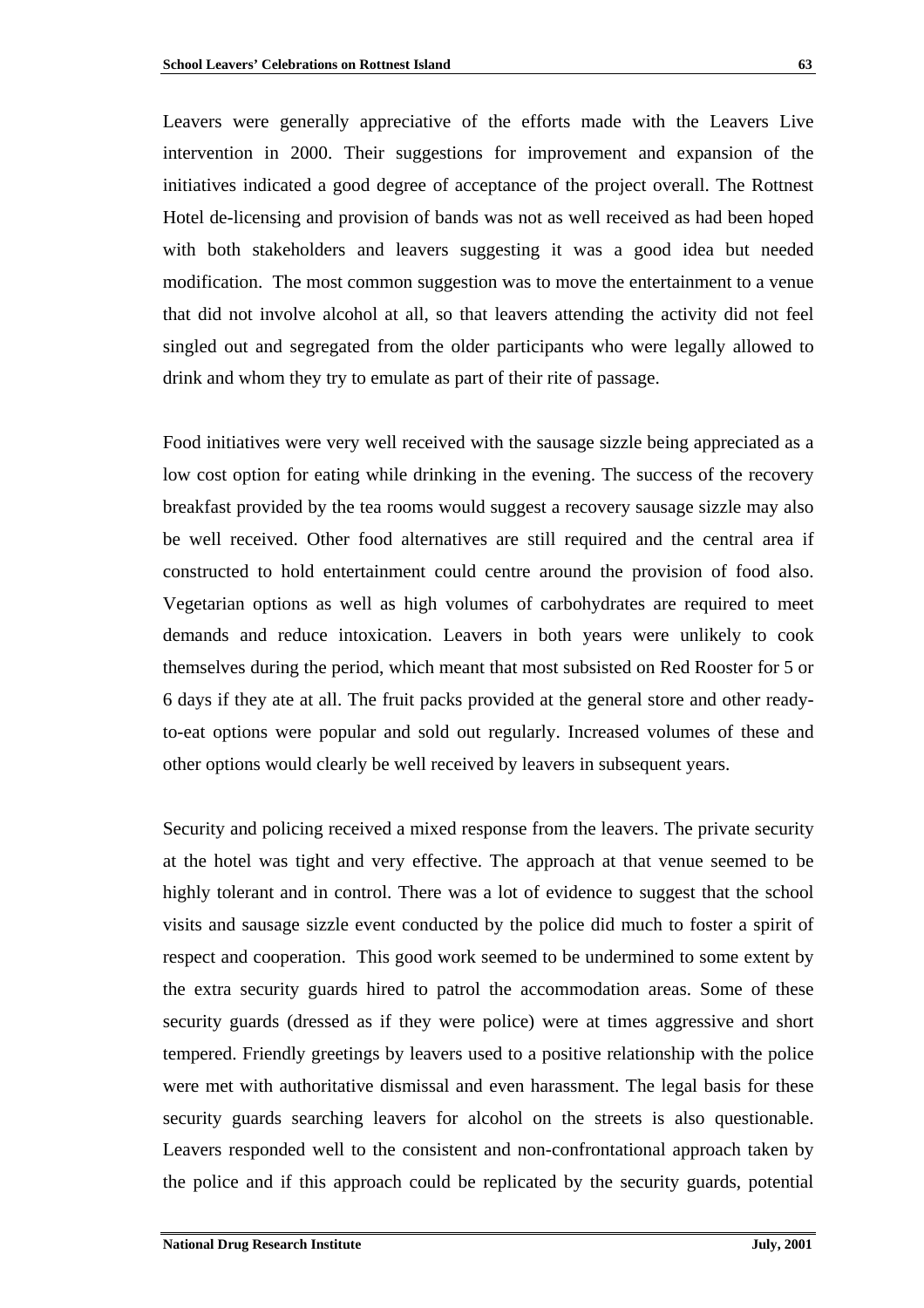rebellious clashes will be more easily avoided. The absence of a constant security presence in the accommodation area however, is a cause for concern and perhaps a new approach needs to be considered so that leavers are aware of a constant monitoring of their situations and available assistance when required.

The Chill Out Tent was widely regarded as the highlight of the intervention. Only positive comments were recorded about it. The volunteers who staffed it were consistently patient and compassionate, the nurses station was relieved of a considerable burden as minor complaints were dealt with within the tent. Leavers used the area as a non-threatening place to gather and bring people for treatment or care who may have otherwise been left unattended. During the day AIDS council staff provided advice and assistance in relation to safe sex and sexual harassment issues, and a number of young people made use of these services who may have otherwise kept to themselves. The importance of this facility in terms of reducing potential harms can not be overstated.

Other components of the intervention such as the beach activities, police visits, ranger's talks, competitions, advertising and promotion contributed to reducing boredom and the fostering of a relationship of cooperation between the leavers and the host community. This is supported by the leavers comments that in 1999 indicated a considerable number were bored yet in 2000 no-one reported that their experience on Rottnest was negative due to boredom. Furthermore the majority of key informants indicated the intervention measures were important in developing and maintaining a non-confrontational interaction between leavers and authorities. In stark contrast in Dunsborough during the same week extreme levels of violence and vandalism marred leavers' celebrations as the revellers, the police and the community clashed head on. The "Leavers Live" intervention gathered stakeholders together and led to the community feeling more in control and supported during the Leavers period. The leavers themselves also responded to the coordinated approach, as it seemed to provide them with a common focus point. Some leavers did indicate that their experience would have been enhanced if activities had been better advertised. Most young people however were appreciative of the efforts made, but even those who were critical of the details were still clearly aware that the community had gone to some considerable effort to make the celebrations both safe and enjoyable. The advance preparation and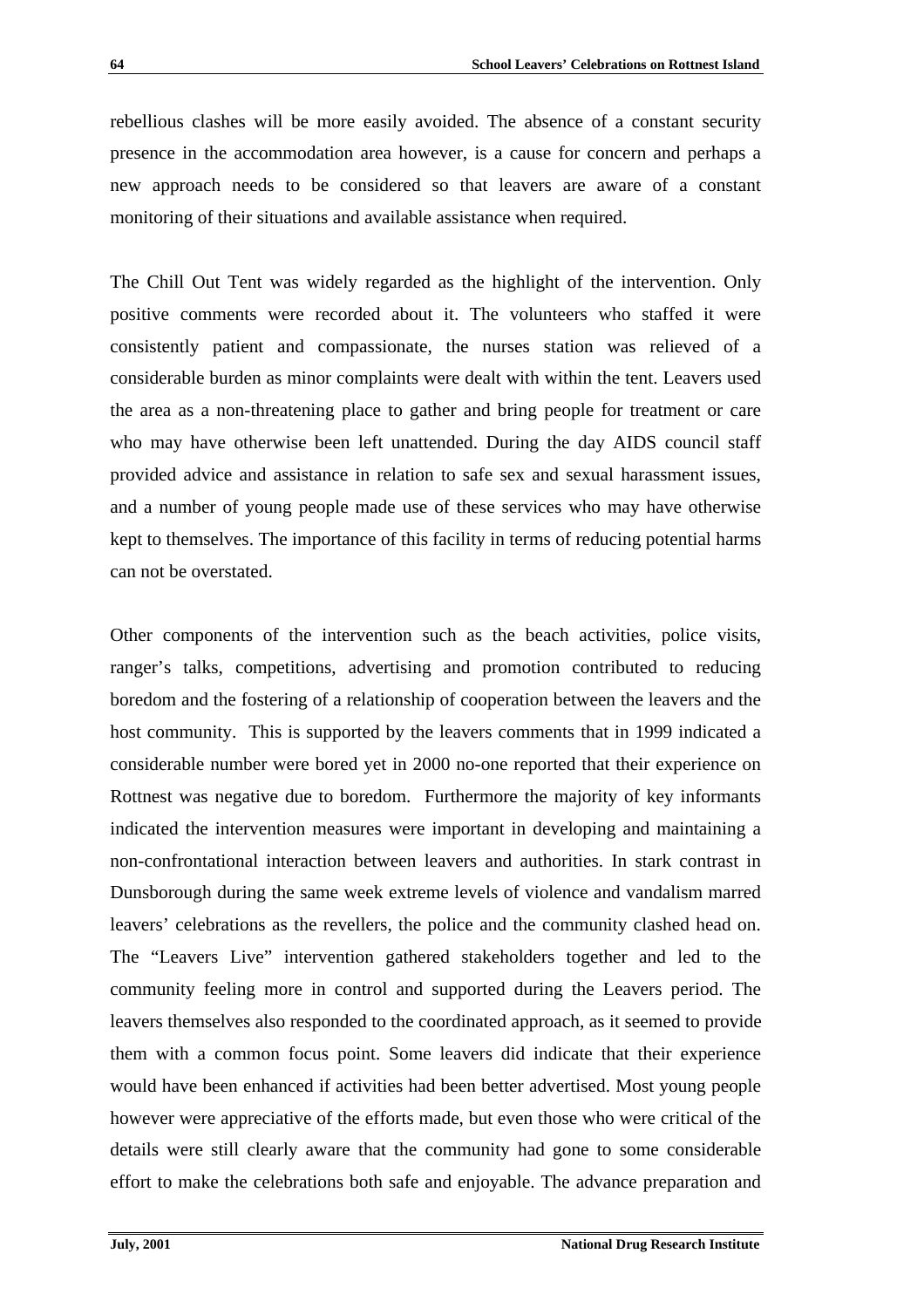coordinated approach by the community fostered tolerance on Rottnest in 2000, which in return was met with greater cooperation by the leavers themselves.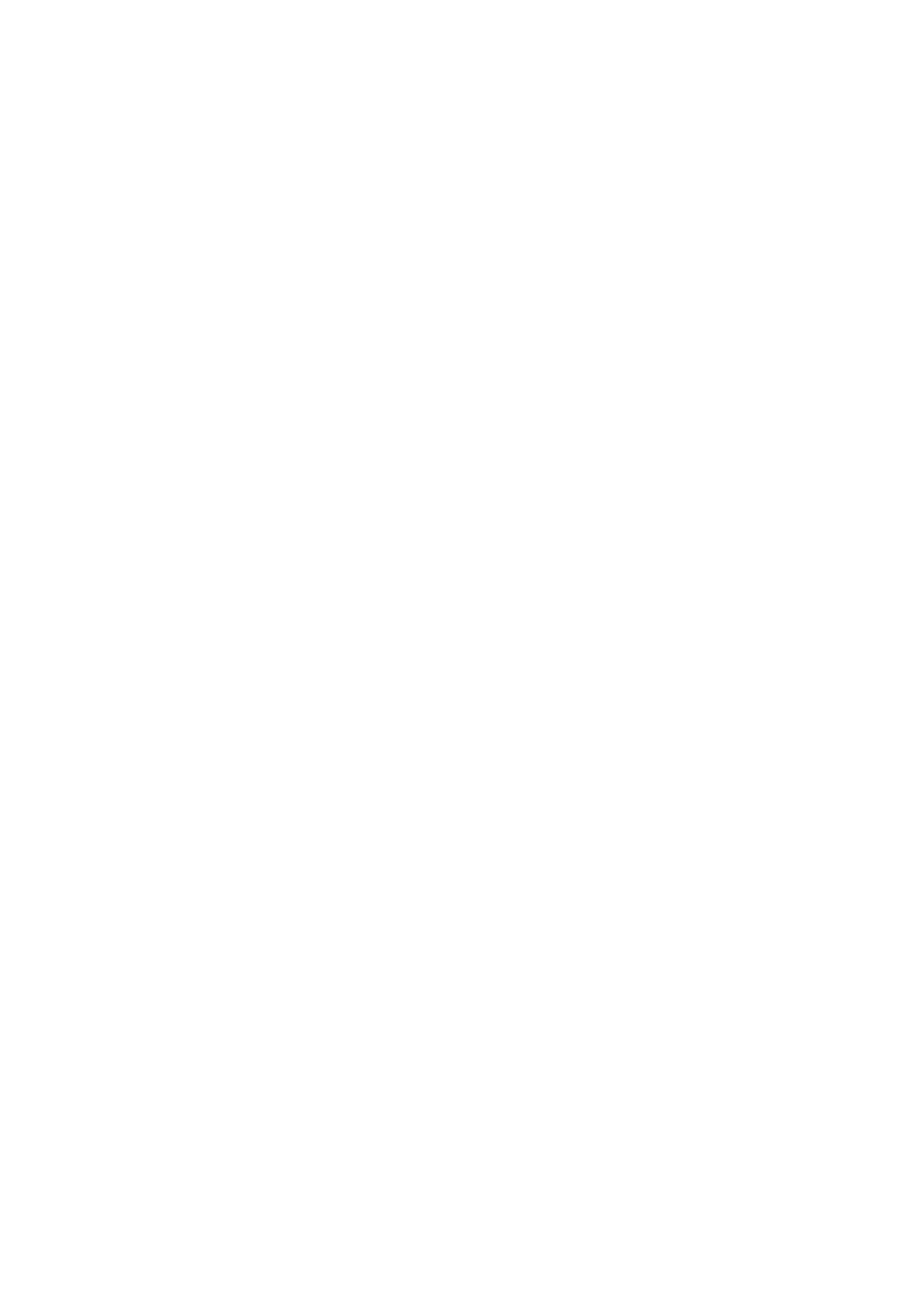The "Leavers Live" intervention appeared to have been successful in terms of shifting the focus of the celebrations away from just alcohol consumption by providing the leavers with a range of activities and strategies that reduced the amount of alcohol related harm experienced by the leavers and the community. The formative evaluation carried out in 1999 was crucial to the development of the intervention ensuring it was based on the reality of young peoples' experiences. Consequently the intervention included strategies that directly targeted the concerns of leavers and provided activities that were identified as attractive to leavers. This resulted in reducing boredom and the focus on alcohol consumption as the only thing to do. The collaborative approach taken to include young people and the host community in the development and implementation of the intervention has resulted in a positive relationship developing between leavers and the community based on tolerance and cooperation. The process used in the development and evaluation of the Leavers Live project can be adapted by other communities wishing to develop intervention strategies for reducing the harm associated with the leavers celebrations. The following recommendations are based on the information obtained from the 2000 leavers and key informants and are intended to enhance the 2000 initiatives to make a similar project easier to implement in subsequent years.

#### *Heritage Common*

- The de-licensed area at the hotel could be abandoned and replaced with music at Heritage Common. In this way alcohol would be removed as a focus altogether and the central gathering place most commonly requested would be provided. A similar program of live local music in the evenings would draw leavers to the site, and extending the program would contain leavers in a manageable area for longer each evening.
- During the day a portable radio station or DJs could provide lower key entertainment and run competitions. This entertainment could be broadcast by radio and would provide a valuable communication tool for the Rottnest Community throughout the leavers' period. Furthermore it could be used to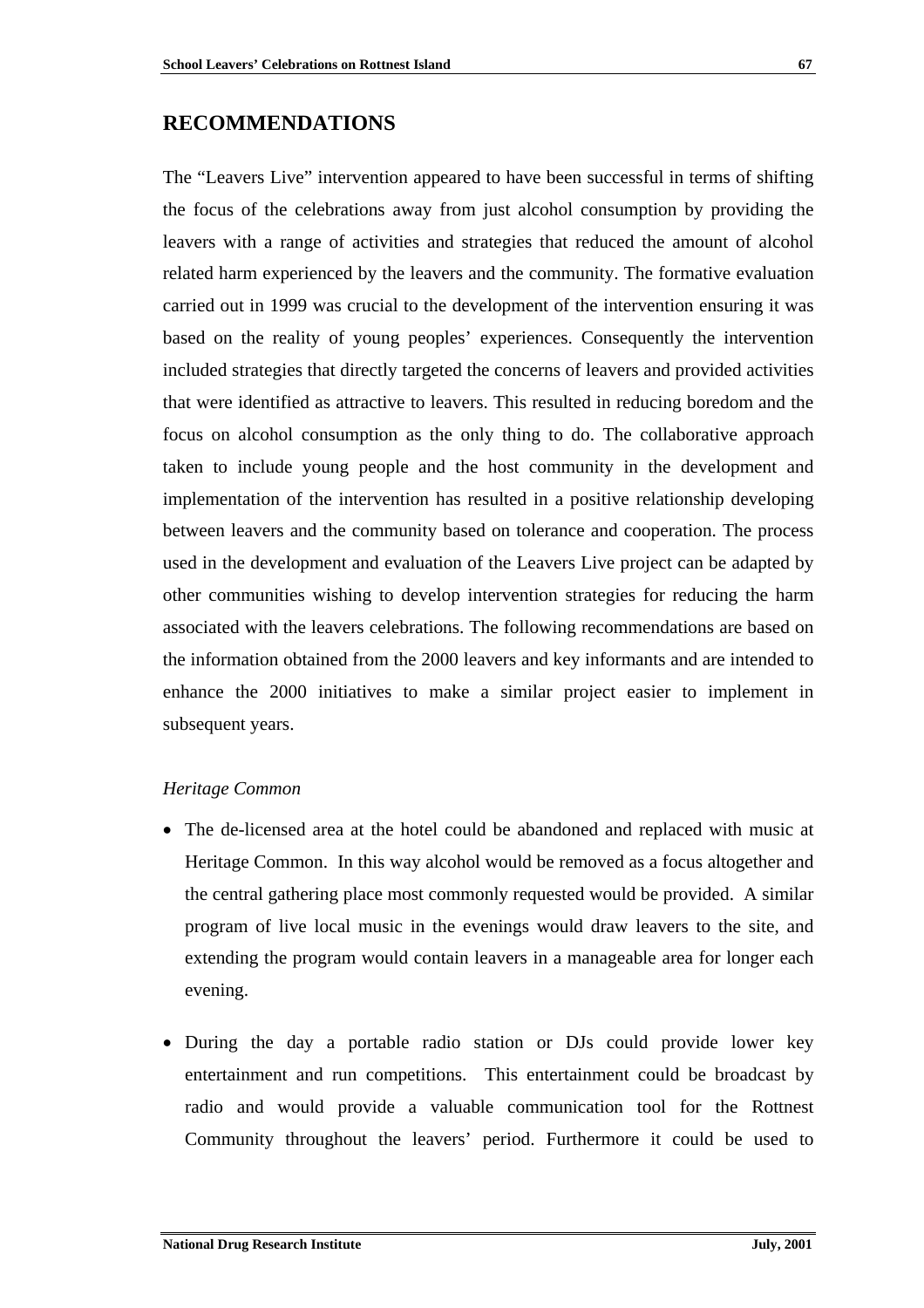advertise up coming events and food options. Media students in tertiary institutions may be interested on providing this service.

- Food vans selling a variety of reasonably priced filling meals (e.g. baked potatoes, kebabs or hot dishes with rice) would encourage leavers to eat and minimise intoxication. The sausage sizzle would also do well to be placed in this area. This area should be in the same proximity as that provided for music. Recovery sausage sizzles in the mid morning would also encourage more consumption of food.
- A central information booth providing details of discounts and activities for leavers would also be helpful in the central area.
- The Gold Coast initiative of raising a huge star as an icon for the Leavers' week could translate well in Western Australia. Heritage Common would seem a logical place for this to occur. The raising of the star is a celebrated event used at the beginning of the festivities to emphasise the coordinated approach being taken to receive leavers into the community, and in so doing fosters a spirit of cooperation from the outset. It provides a focus and helps the leavers to mark their rite of passage in a positive way rather than through more destructive means.
- Towards the end of the period when leavers are becoming tired and drained, alcohol free low-key activities would be appropriate. A cult film screened outdoors at Heritage Common (similar to what was done on Stradbroke Island) could be successful and encourage an alcohol free evening.

### *Chill Out Tent*

- Obviously the Chill Out Tent initiative was a huge success and should be included in subsequent years. The tent would be better if it was larger with more volunteers assisting the youth.
- Provision of milo and cordial was well received, and it would be helpful if the community on Rottnest could donate those provisions in future.
- Legal advice on the provision of this service should be acquired to assure the volunteers of indemnity.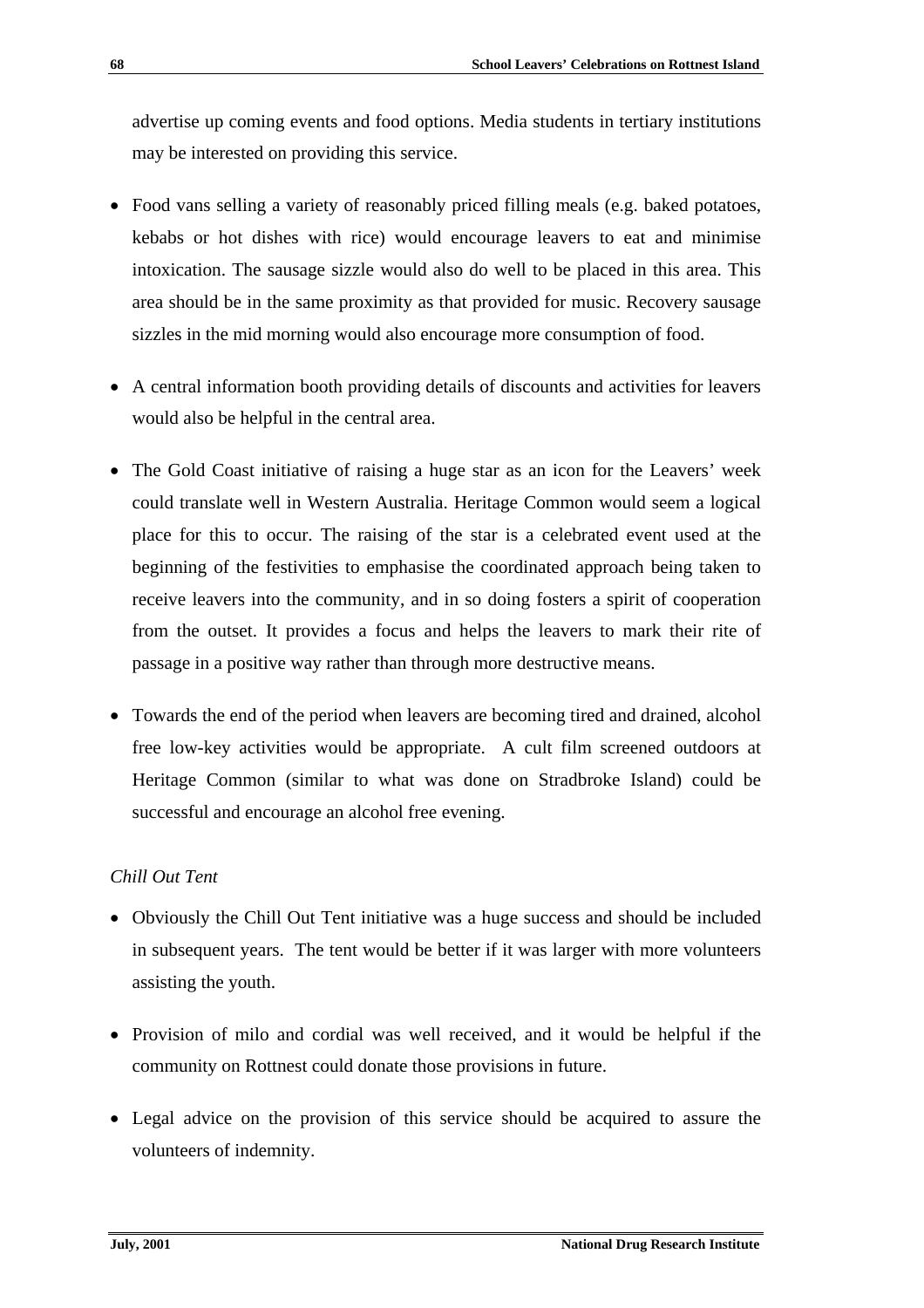• The AIDS council attendance at the tent during the day was a positive influence. Given that the data suggests increasing sexual activity it is important that safe sex messages be prominent during the leavers celebrations. The Ibiza research especially emphasises that condoms and advice should be made available to every visitor on arrival.

### *Messages to Leavers and Parents*

- The police visits to schools were an outstanding success and should be continued in subsequent years, continuing to focus on potential harms and realistic harm reduction strategies and fostering a spirit of cooperation between the police and the leavers.
- To support the police visits an education program for year twelve leavers about the dangers experienced during leavers' celebrations (e.g. potential harms and harm reduction strategies) would be a pro-active and helpful approach the Education Department could take. This program could also include information for parents of leavers as the School Drug Education Project has suggested, encouraging them to give sensible warnings and reduce the level of alcohol and money for alcohol that is taken to the celebrations each year. The parent education needs to be more proactive however, with face-to-face contact instead of relying on parents reading information in newsletters they may or may not even receive.
- Increased awareness of the activities available on Rottnest would be helpful and as has been suggested above a central information booth, notice board and radio advertising would assist with this.
- A message like the 100% Control Healthway message used in 2000 should be promoted in subsequent years. The leavers often recalled it and the promotional items were very well received also. Other more simple but direct messages like warnings to wear shoes are required also. Free thongs would be an excellent promotional item for the Island in 2001.
- The coordinated media approach was very effective in 2000 and should be repeated if possible.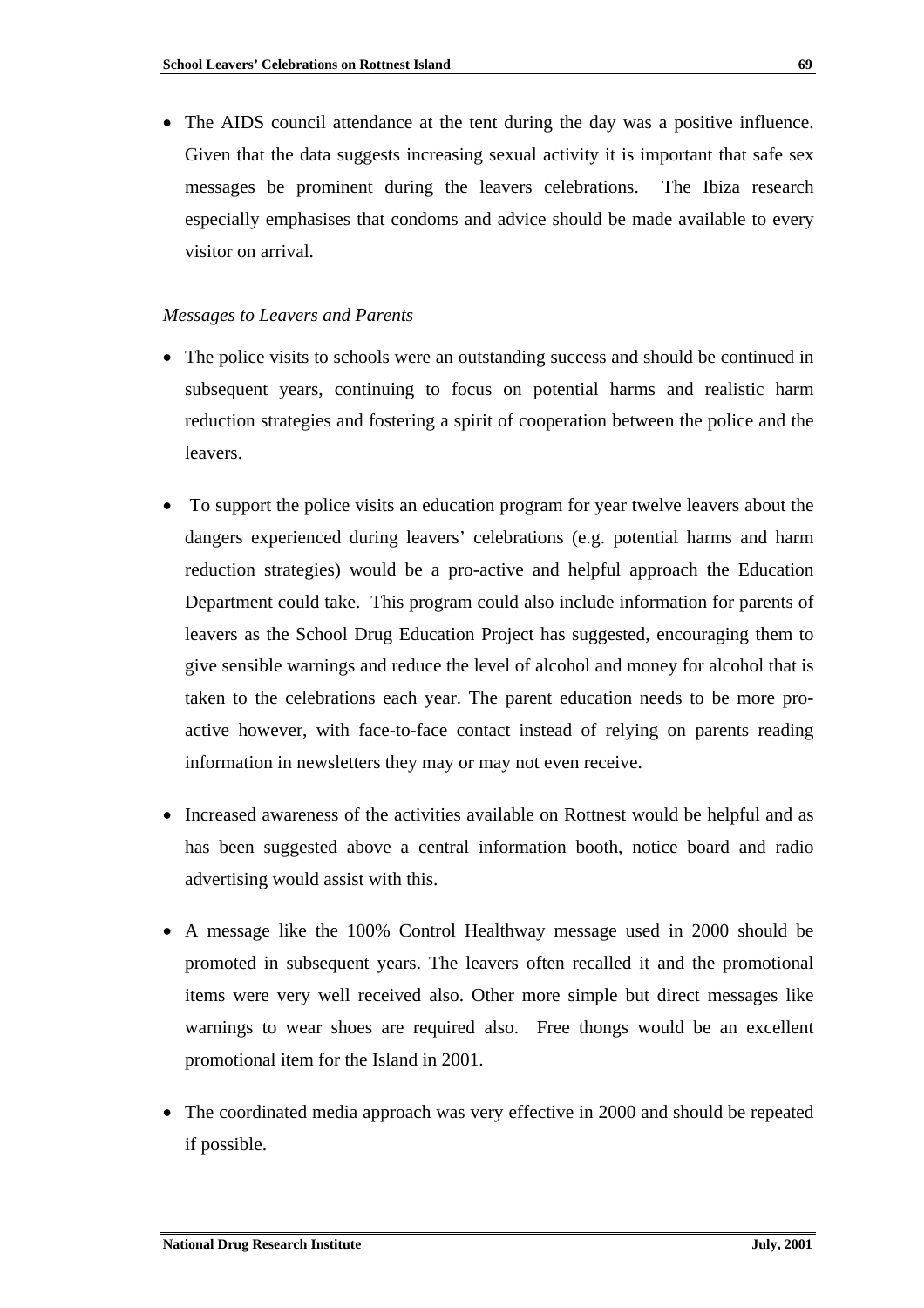### *Food and Water*

- The extended trading hours of food outlets played an important role in minimising intoxication late at night, as well as providing good profits for the providers.
- The recovery breakfasts were also a great success and would benefit from wider advertising. It may be wise to offer a recovery breakfast on Heritage Common nearer to the accommodation, as many leavers found they did not make it to the tearooms each morning before the breakfast was over.
- There is still a distinct need for more food to be made available. The majority of leavers are still subsisting on Red Rooster during their stay. As mentioned above food vans selling filling and nutritional meals on Heritage Common would be an excellent idea.
- The sausage sizzles were utilised well and also provided valuable food to intoxicated leavers late at night. The provider of this service for subsequent years should be reviewed as in 2000 there were a number of confrontations at the stand that could have been avoided.
- Water needs to be made much more readily available out in the settlement. Free self service water dispensers or bottled water would be ideal. The hotel was providing leavers with water if they asked for it, however due to charges for water by many hotels on the mainland leavers were reticent to ask. Clear advertising of where water is readily available would be helpful.

### *Security, Rangers and Police*

- Extra security and police are clearly necessary during the leavers period. Those security guards brought in for the period should be included in all briefing sessions and be made fully aware of the coordinated and tolerant approach being adopted by the host community. Tension levels will be kept at a minimum if the firm but tolerant policing adopted by the Rottnest Police is followed by all authorities on the island.
- The rangers visits to houses seemed to reinforce that the leavers were being watched over and is a worthwhile initiative. Rubbish bags were handed out and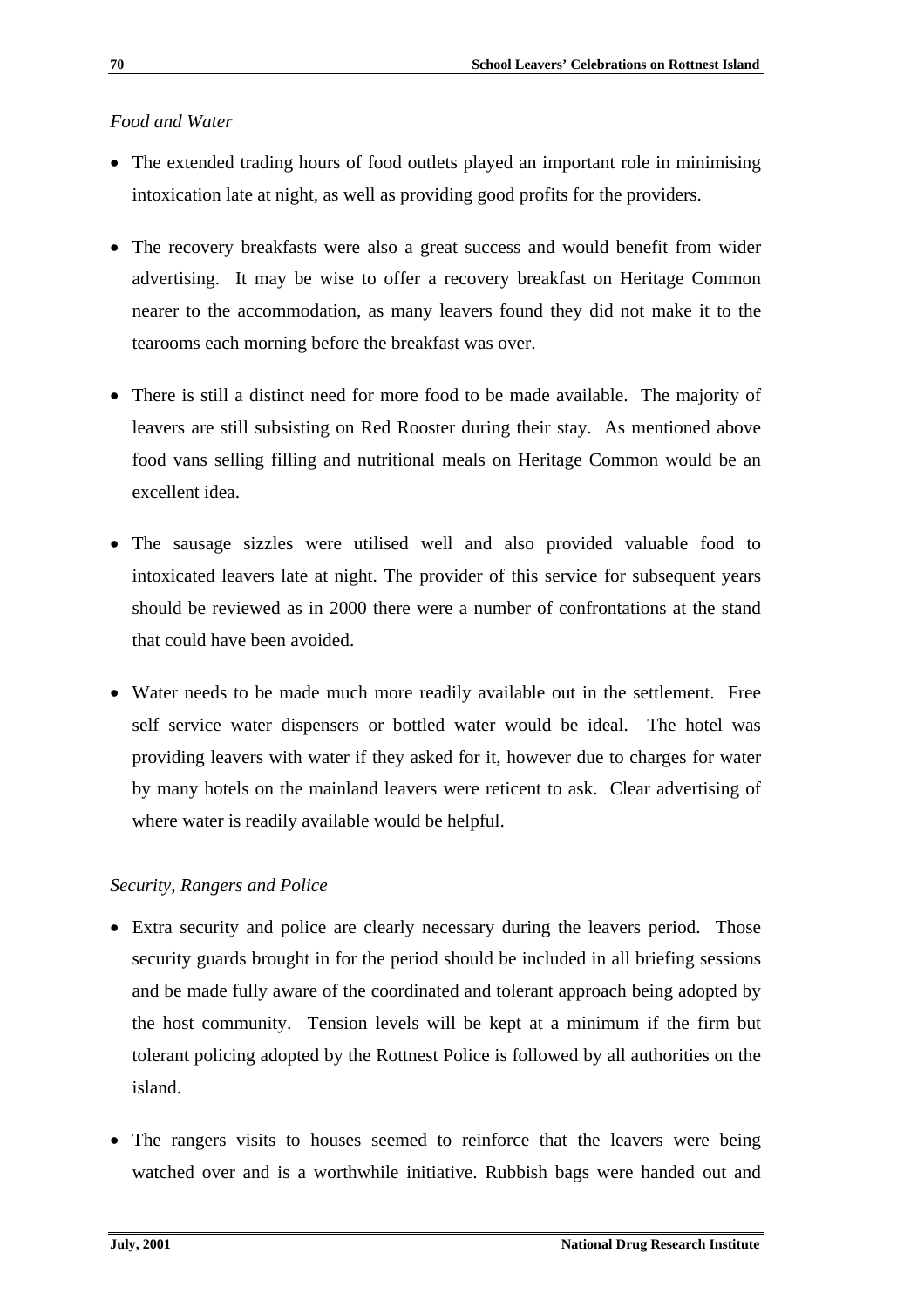leavers were commanded to clean up each morning. This approach was too authoritarian and inherently unfair to the many leavers (and others accidentally commanded to participate) whom had not contributed to the mess but were made to feel as if they were being punished for bad behaviour. This approach runs the risk of inciting confrontation and disrespect of the Island authorities. It is recommended that in future rubbish bags be left at the front of the house (without waking the occupants) with a notice explaining that vouchers for free food will be given in exchange for bags of rubbish collected. Red Rooster indicated that they would be happy to provide vouchers in future years, and perhaps the sausage sizzle could be turned into an incentive scheme also.

#### *Other*

- Extra lighting is still required in many areas, especially tentland.
- The Leavers Live team and AIDS council patrolling the streets each evening was a positive contribution and many leavers were assisted in a variety of ways by them. Perhaps other youth workers could be encouraged to be part of a coordinated "watching over" scheme.
- There were a number of suggestions by stakeholders to try to limit the amount of alcohol brought to the Island, however the logistics of policing such an initiative make it unworkable. Educating parents appears the most realistic option in trying to reduce supply.
- At times the beach activities were well patronised and it would be positive to provide them in subsequent years. Other activities including roller-blading and skateboarding displays were suggested by leavers and would be popular by all accounts.
- A bus providing transport around the settlement in the evening would increase attendance at activities, and should be easily able to make a profit if provided.
- Whatever is done in terms of accommodation periods in 2001, it is important that all intervention initiatives are available for the entire time that leavers are present on the island.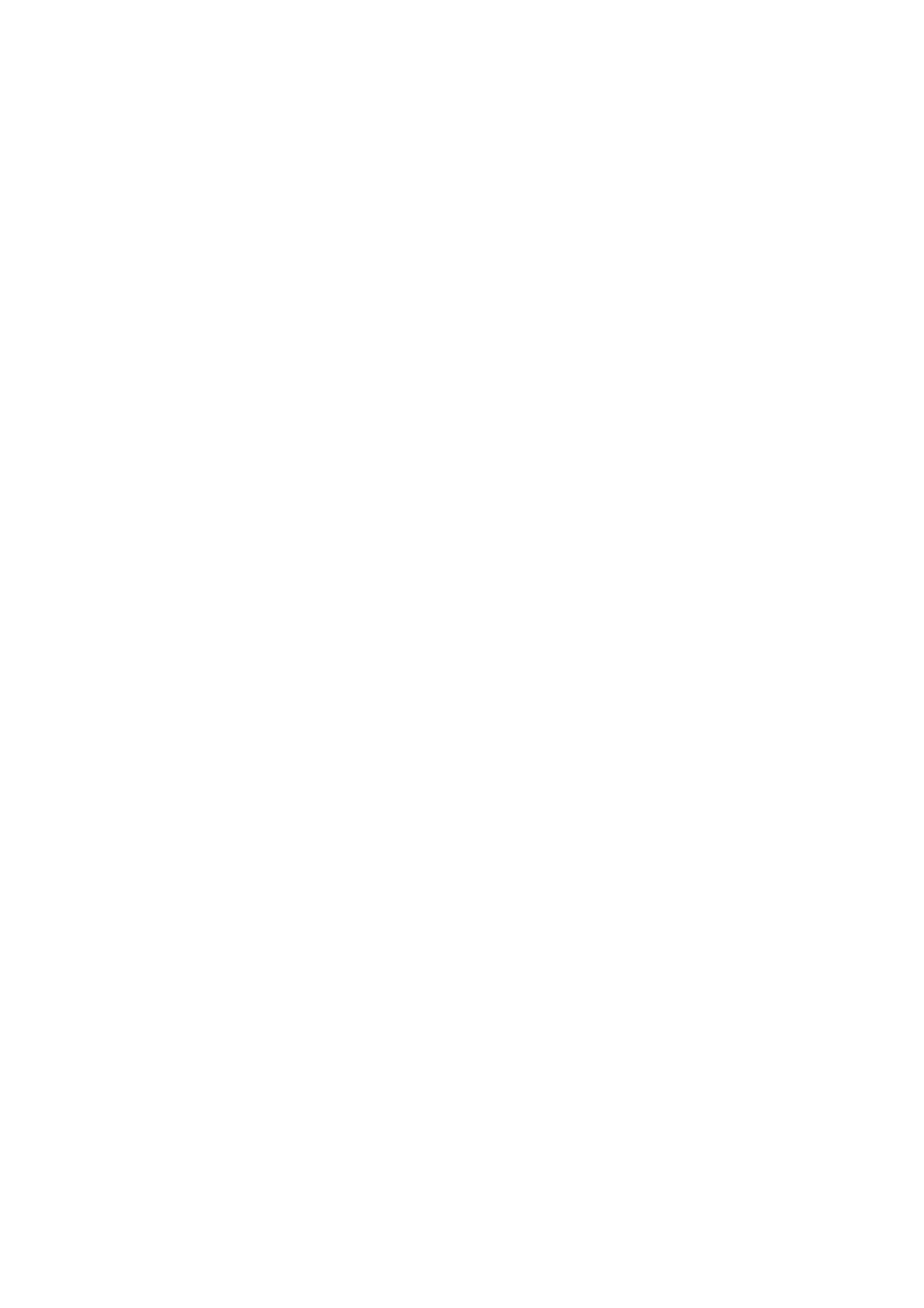### **REFERENCES**

Bellis hale Bennett Chaudry Kilfoyle

- Bogaards T, Midford R, Farringdon F. *School Leavers Celebrations on Rottnest island: Formative evaluation report.* Perth: National Drug Research Institute, Curtin University of Technology, 2000.
- Bogaards T, Midford R, Farringdon F. *School Leavers Celebrations on Rottnest island: Literature Review.* Perth: National Drug Research Institute, Curtin University of Technology, 2000.

D Arcy and Foran

- Josaim BM, Hobson JSP, Dietrich UC, Smeaton GL. An analysis of the sexual, alcohol and drug-related behavioural patterns of students on spring beak. *Tourist Management* 1998; 19(6): 501-13
- Smith AMA, Rosenthal D. Sex, alcohol and drugs? Young peoples experience of Schoolies Week. *Australian and New Zealand Journal of Public Health* 1997; 21: 175-85
- Stanton W, Walker D, Ballard R, Lowe J. *Alcohol, cigarette and illicit drugs use among Year 7 to 12 students in Queensland, 1996. 1996 Australian school leavers' alcohol and drugs survey report number 4.* Brisbane: Health Issues Section, Education Queensland, 1997.
- Zinkiewicz L, Davey J, Curd D. Sin beyond surfers? Young people's risky behaviour during Schoolies Week in three Queensland regions. *Drug and Alcohol Review*  1999; 18: 279-85.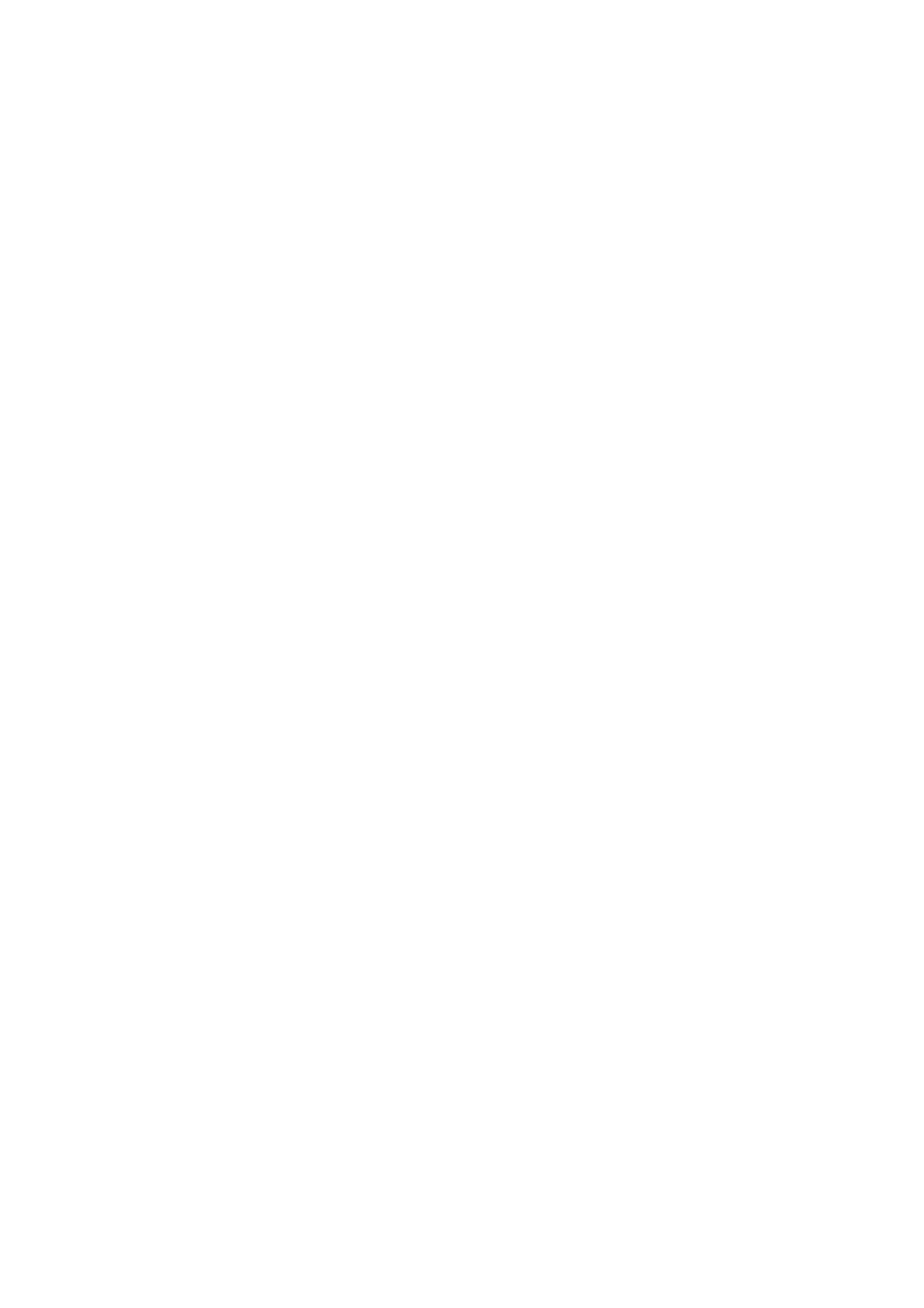### **1999 Recommendations**

The following recommendations for school leaver intervention activities at Rottnest are based on the information gathered from the 1999 school leavers and key informants and observations made by the field researcher. Activities need to based on what the leavers REALLY want, as unstructured as possible without losing control. There should be minimal rules and restrictions, and above all, the activities should be FUN!

### *Activities - Day and night*

- 'Laid back' dance area that is free or low cost and open every night (Wednesday 22/11 to Saturday 25/11) for the first week of leavers. Live 'DJ' created dance music being played from 8pm until 12pm. Set-up the tent with a portable dance floor. Hire a different DJ for each night and perhaps have two available for Friday and Saturday night. NO or minimal charge for entry (depending on sponsors and cost recovery). Minimal 'low-key' security inside tent and allocate a few police outside for the general vicinity. Erect a few portable toilets and make available a variety of food stalls in close proximity to the tent area. Set-up a drinks stall selling Soft Drinks and Energy drinks (eg. Red Bull and 'V') and bottled water. The venue would be alcohol-free but patrons should be allowed to come and go as long as they are not visibly affected by alcohol. Anybody affected by alcohol would be refused admittance until sober.
- Transportable Radio station (eg. 96fm) on island from Wednesday to Sunday playing requested music and holding competitions, skate demonstrations, beach fashion parades, giveaways, etc for leavers to participate in. Announcers could also give constant reminders of what activities are happening each day.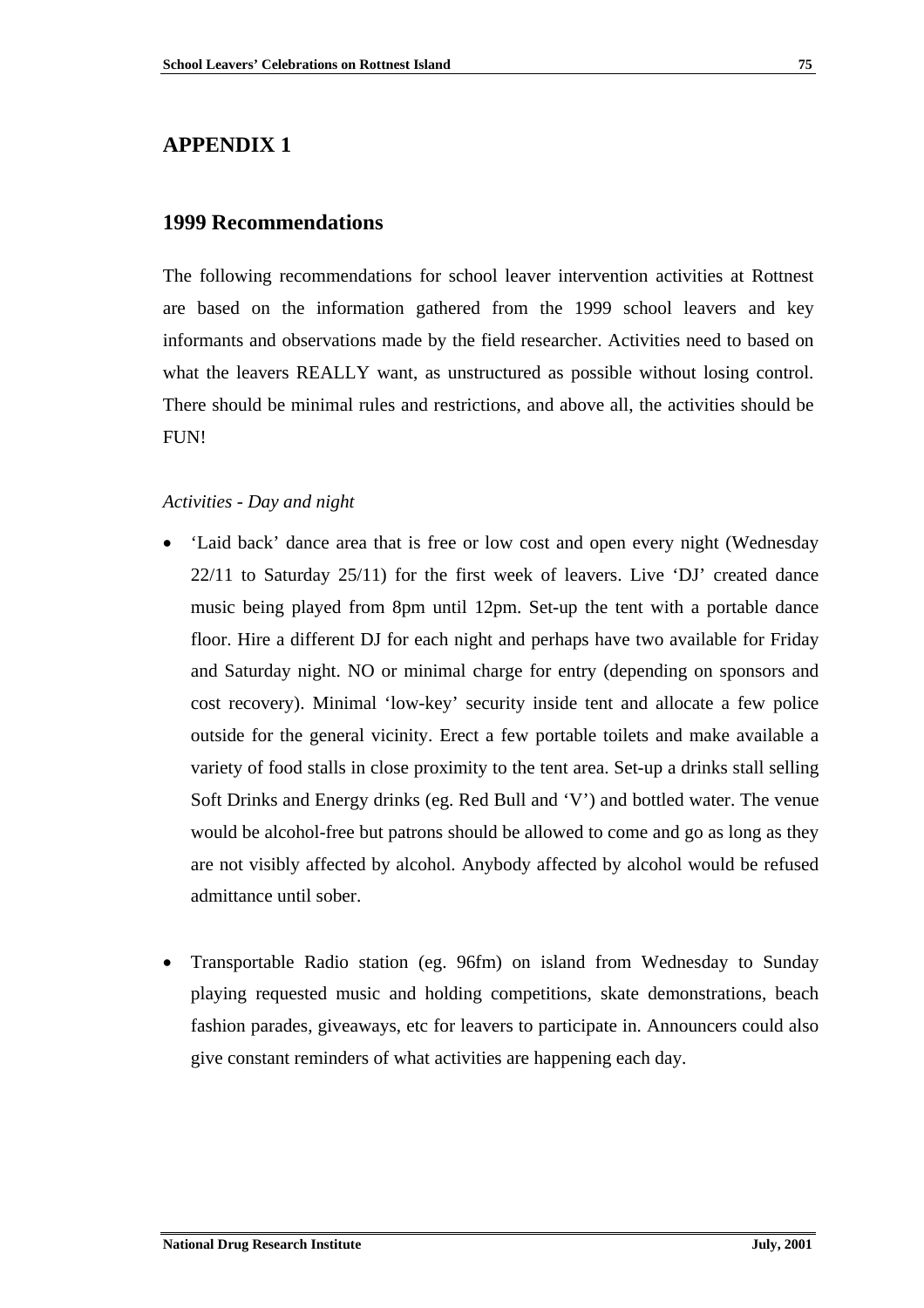- Free low-key beach activities during the day including beach cricket/volleyball NOT competition; perhaps make equipment available (10am – 6pm) with one person to facilitate.
- Flier put up in each cottage or bungalow that tells leavers what's on, where and when.

### *Food*

- Set-up a variety of food stalls next to the 'Laid-back' dance area tent (located in the amphitheatre area between the main settlement and the leavers' accommodation). Have them selling a variety of Pizza, Pasta, Kebabs, Stir-fry, Mexican, and Salad dishes. Pricing should be attractive but commercially viable.
- As well as the low cost stalls, sponsors such as Smallgoods manufacturers, Beef producers, the WA Egg Board, Bread producers and Fruit Juice/Soft drink suppliers could be approached to be part of a free or subsidised 'Recovery Breakfast' (from 8am 'til 10am in the morning) and a 'Sausage Sizzle' (from 5pm 'til 7pm at night). The first 'Recovery Breakfast' would occur on Thursday 23 November and would happen every morning until Monday 27 November. The 'Sausage Sizzle' would also be held form Thursday until Monday night but this would of course depend on sponsorship, volunteers and leaver interest. Volunteers would run the preparation, cooking and cleaning duties in shifts with leavers being asked for a gold coin donation for several different charities (ie. volunteers would be supplied by the charities being donated to as these charities would be sharing in funds raised from the donations).

### *Police*

• Speak to schools again along with Ranger/Environmental Officer and, perhaps, the 'Leavers Live' project officer, so contact and rules are established early and leavers realise that Rottnest has both easily identifiable security and an element of surveillance. Invite interested parents to attend so they have an adult perception of the real harms associated with leavers' celebrations at Rotttnest.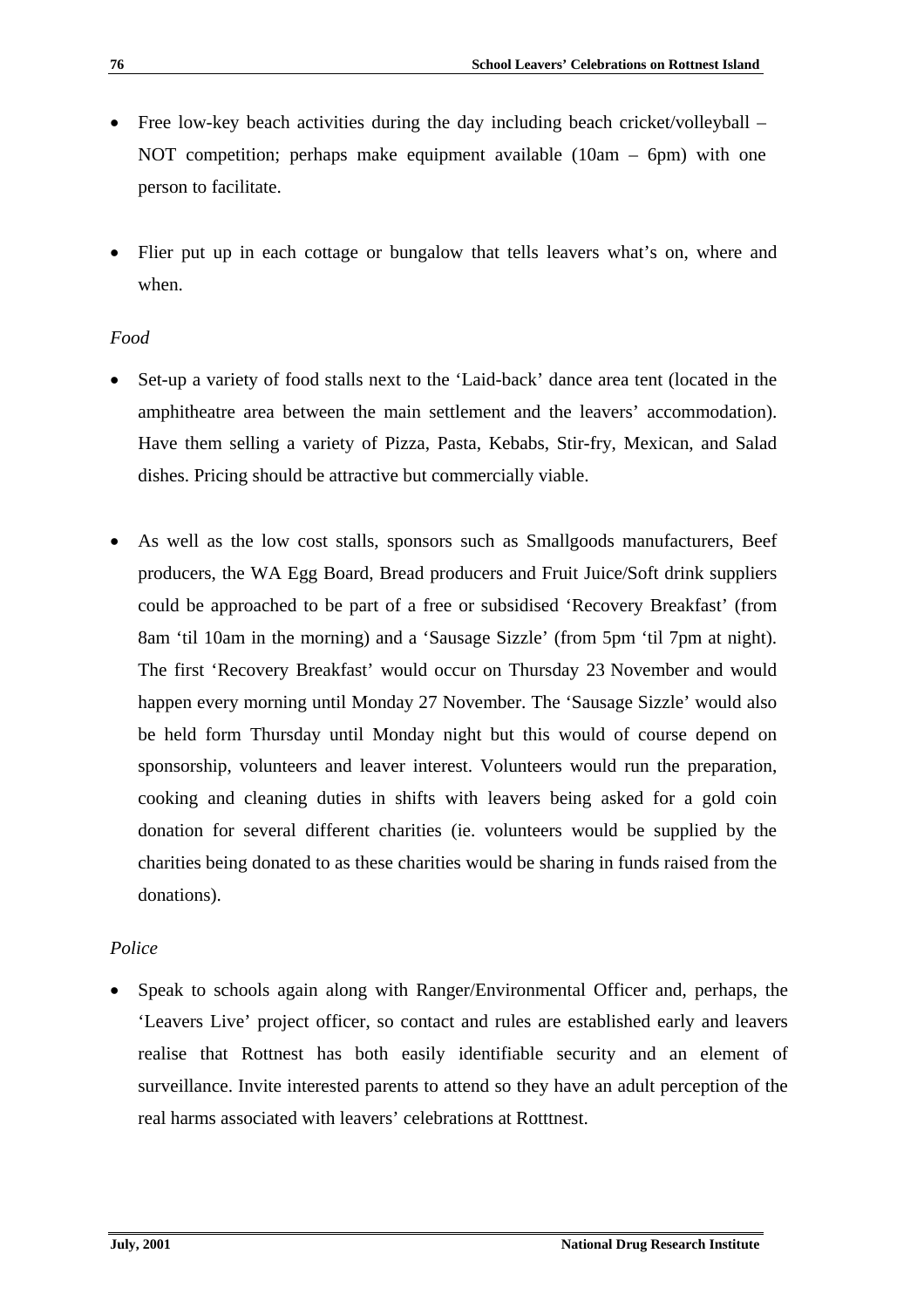• Consider having more on the island, but they should have the same attitude as last year with more emphasis on maintaining friendly contact and issuing warnings instead of eviction and fines. Encourage leavers to work with the police to ensure they have an 'uninterrupted', safe time at Rottnest.

### *Availability of alcohol*

- Cease home delivery services from liquor retailers on the island.
- More thorough ID checks at all Liquor vending outlets including the Hotel.

### *Medical Aid –Sobering up centre*

• 'Sobering-up/Chill-out' tent with beds and qualified volunteer personnel (set up next to the Nursing post for ease of access) to provide comfort and respite for those leavers who are not sick or injured but too out of it to be left unattended for any length of time. Could also have qualified personnel on hand to offer free advice and counselling for those leavers who are needing/wanting it.

### *Other Recommendations*

- Parents of pre-booked leavers sent a booklet that clearly outlines the happenings and potential harms existing at the celebrations on Rottnest. Produced to help facilitate communication between parents and leavers regarding strategies to employ to maximise fun and minimise risk.
- 'Leaver ID' cards issued to all leavers that have booked accommodation on the island. This allows entry into dance area, recovery breakfast/sausage sizzle and 'Sobering-up/Chill-out' tent. Also can be used as a discount card at participating locations.
- More equipment available to hire for use in cottages and chalets such as pillows, sheets, blankets, eskies, water dispensers, etc.

Increased 'Portable' lighting set up between leaver's accommodation area and main settlement area.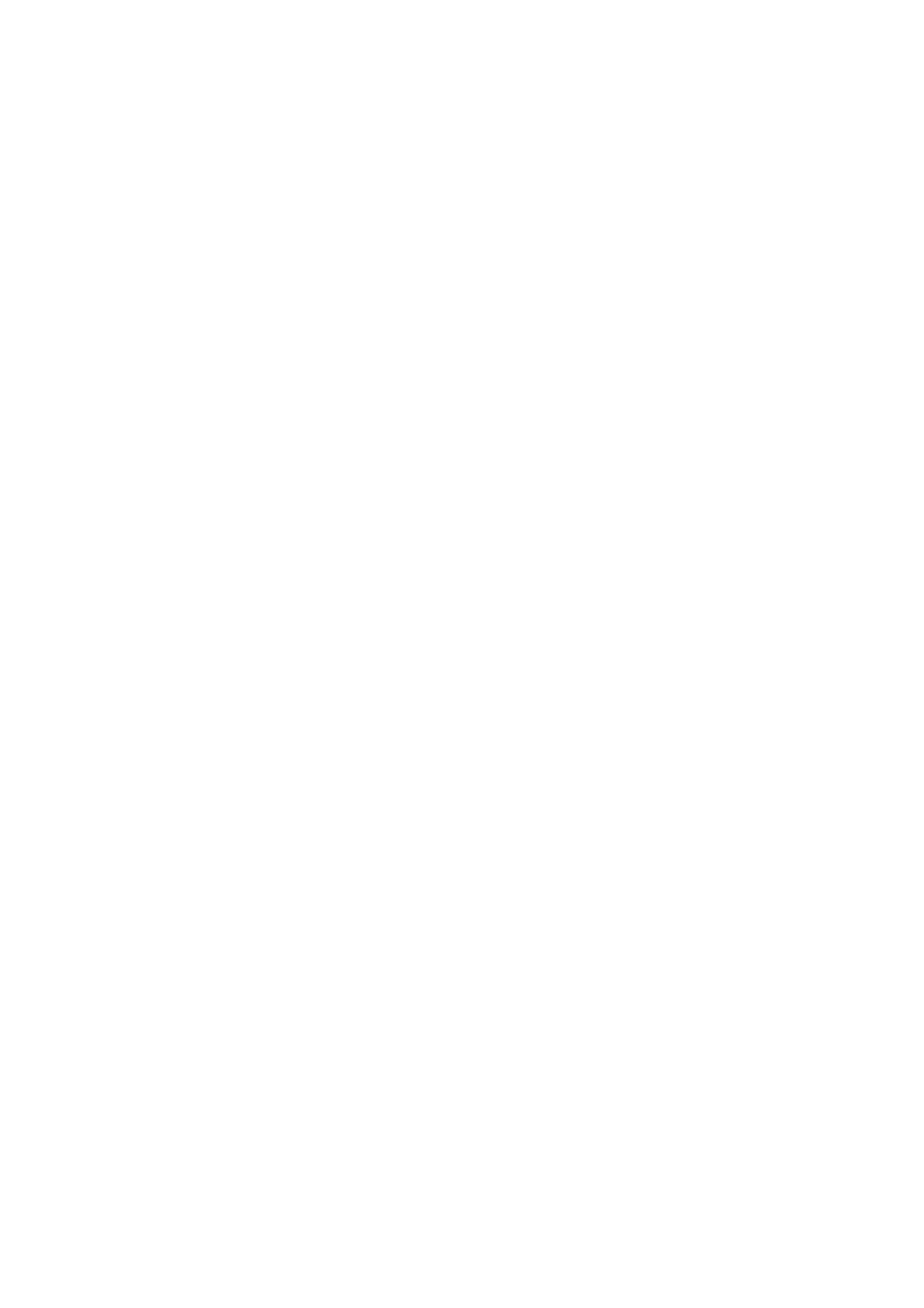## **EARLY DAYS** (Pre-departure? En Route?)

## **Secondary School Students Questionnaire – Rottnest 2000**

| AGE | <b>SEX</b> | <b>SUBURB</b> | <b>LEAVER?</b> |
|-----|------------|---------------|----------------|
|     |            |               |                |
|     |            |               |                |
|     |            |               |                |
|     |            |               |                |
|     |            |               |                |
|     |            |               |                |
|     |            |               |                |
|     |            |               |                |
|     |            |               |                |
|     |            |               |                |

| Date:<br>`ıme: | <b>Location</b> : |
|----------------|-------------------|
|----------------|-------------------|

1) Why Rotto? (Any other options considered?)

2) Expectations? (What do you want from the Rotto experience?)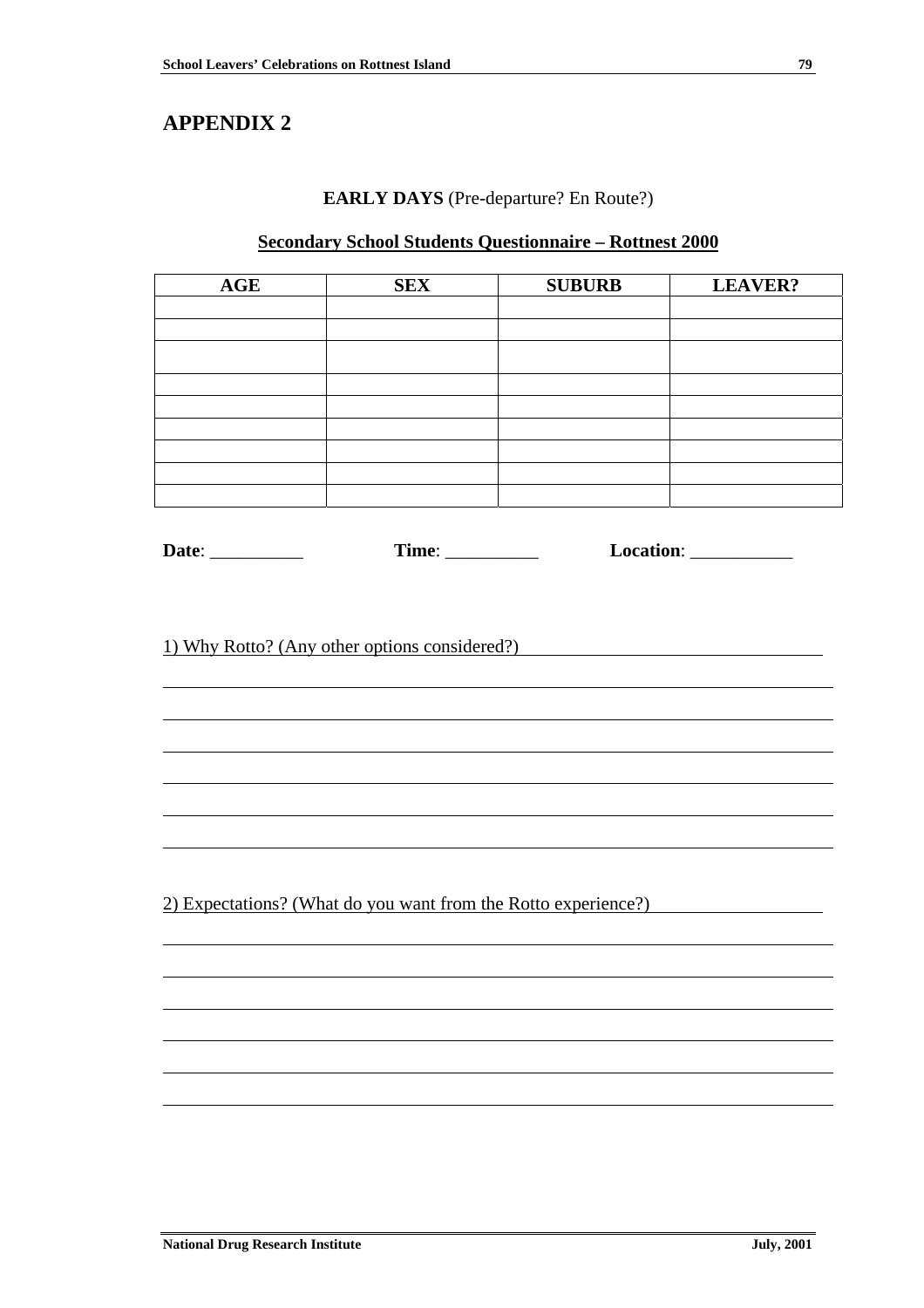### 3)What sort of activities would you like made available to you?

4) Do you plan to drink/use drugs? (Access? Where? How much? How often? When?)

5) Own concerns about potential harms/safety? (Physical, Emotional, Sex specific, Law)

6) Have you any strategies in mind to reduce potential harms? (Plan of attack/action? Leaders?)

7) Did your parents discuss with you the possible harms that you might experience (How to avoid? Consequences? Contact with home?)

l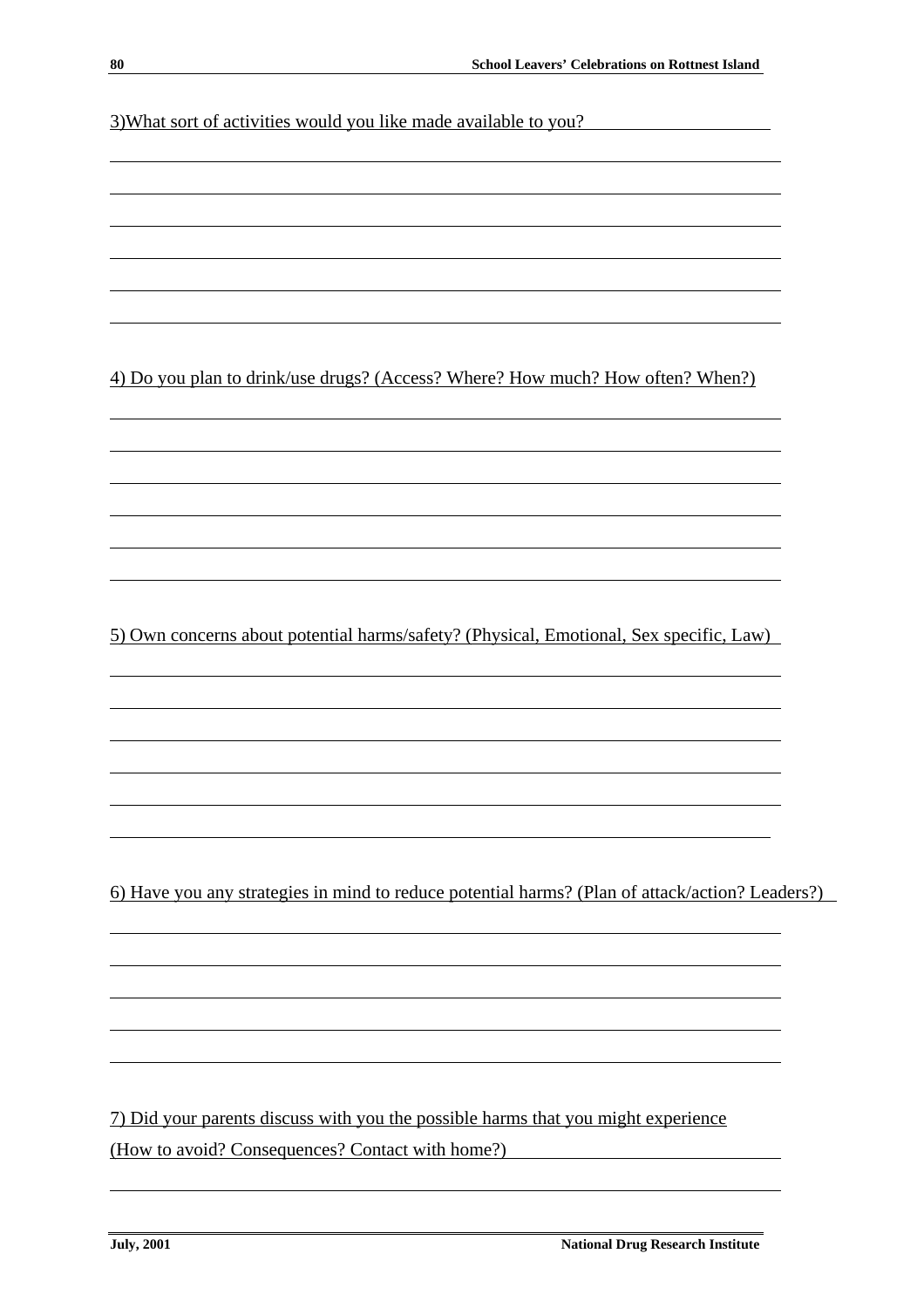8) Did police visit your school and give a talk about leavers week at Rottnest or any other location? Was it useful? Why/ Why not? How could it be made more useful / relevant?

9) How long do you plan to stay? Location?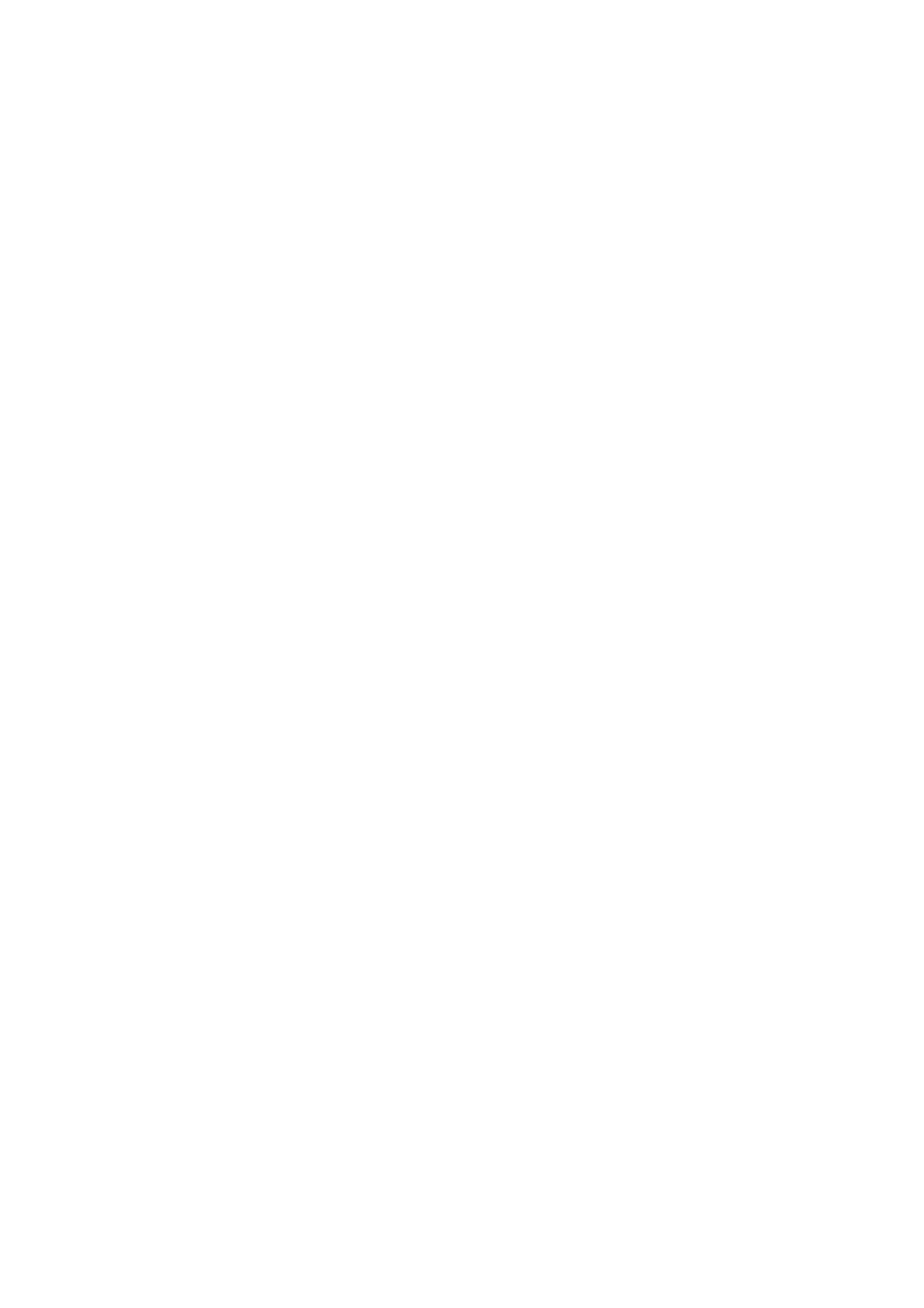### **THE COMING NIGHT**

### **Secondary School Students Questionnaire – Rottnest 2000**

| <b>AGE</b> | <b>SEX</b> | <b>SUBURB</b> | <b>LEAVER?</b> |
|------------|------------|---------------|----------------|
|            |            |               |                |
|            |            |               |                |
|            |            |               |                |
|            |            |               |                |
|            |            |               |                |
|            |            |               |                |
|            |            |               |                |
|            |            |               |                |
|            |            |               |                |

**Date**: \_\_\_\_\_\_\_\_\_\_\_ **Time**: \_\_\_\_\_\_\_\_\_\_ **Location**: \_\_\_\_\_\_\_\_\_\_\_\_\_\_\_

1) What are you planning to do this afternoon/evening? Are you going to any organised activities? Why/ Why not? How did you find out about the activities? Do you know who is organising them? Sponsors? Message?

2) What other activities would you like to see organized if possible?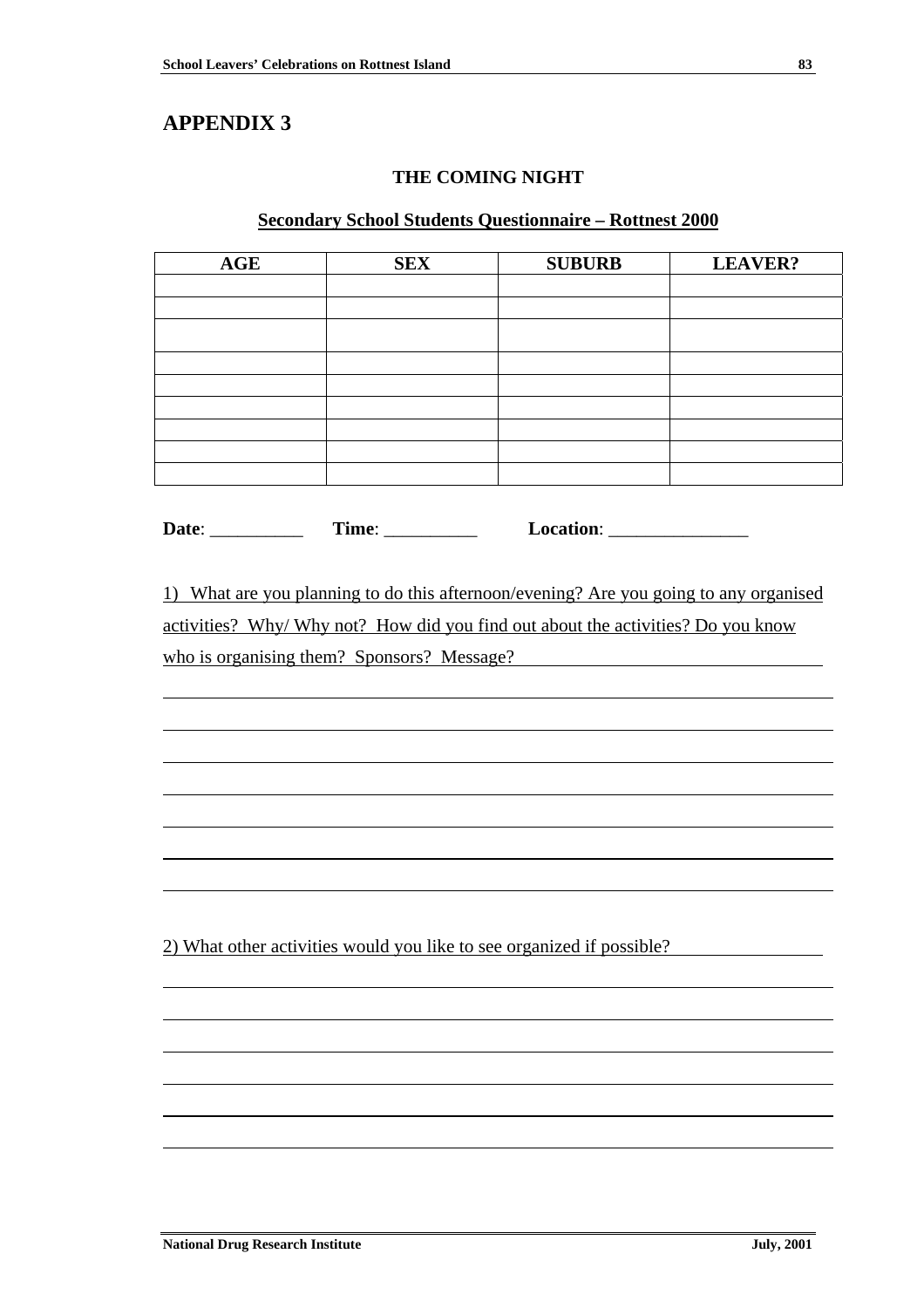### 3) Are you going to drink Alcohol/take Drugs? (What sort? Access-How? Where? How much?)

4) Any concerns about possible/potential harms/safety?

5) Have you planned any strategies to keep you safe? What?

6) Do you know about the nurses station/ Chill out tent? How did you find out?

7) Alternatives if "chosen" Alcohol/Drugs aren't available? (Any Alcohol-free days/nights?)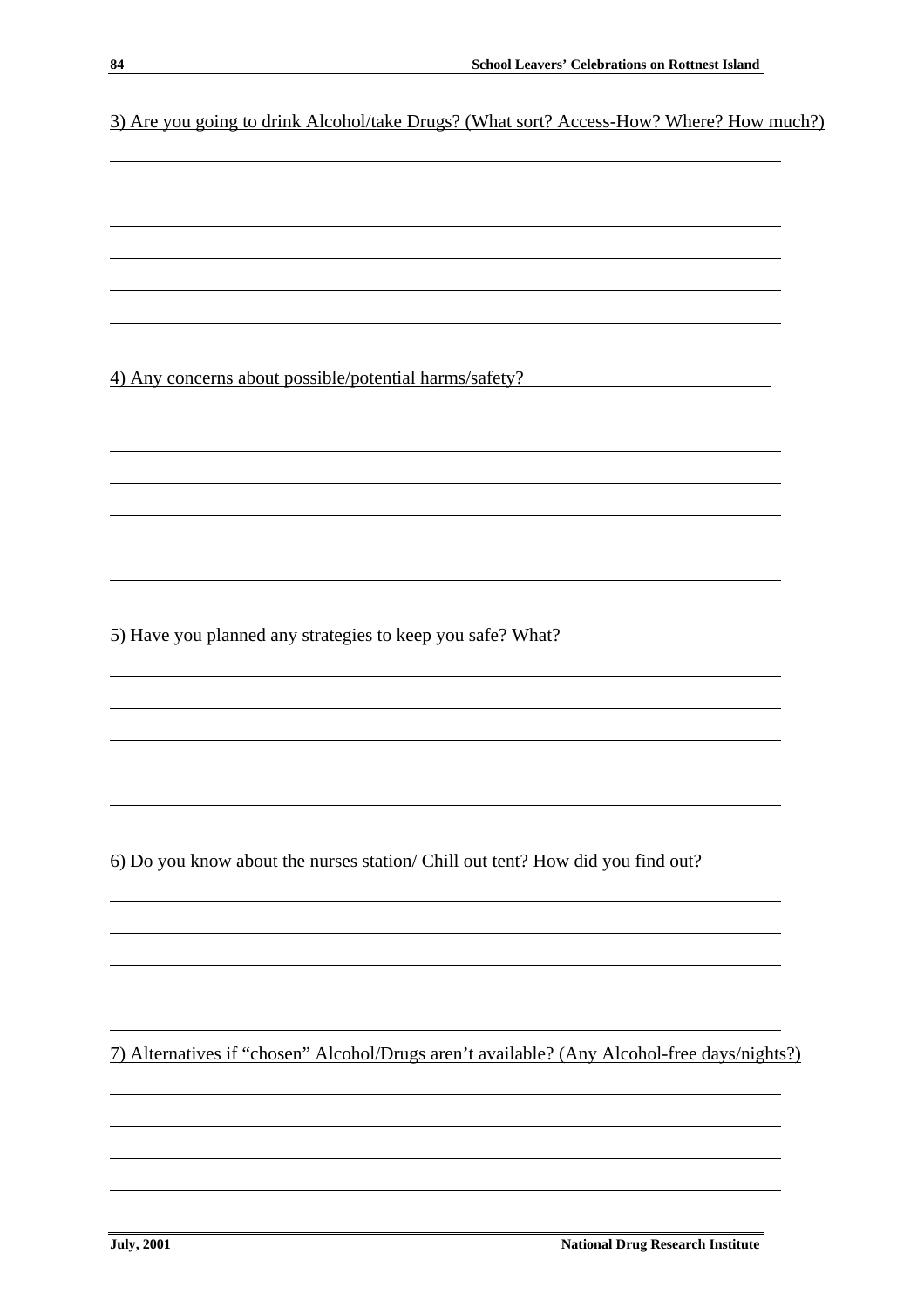l

8) How did you decide what to do tonight? Do you feel in control of your plans?

9) Is control or planning easy or difficult to stick to? (Why/Why not?)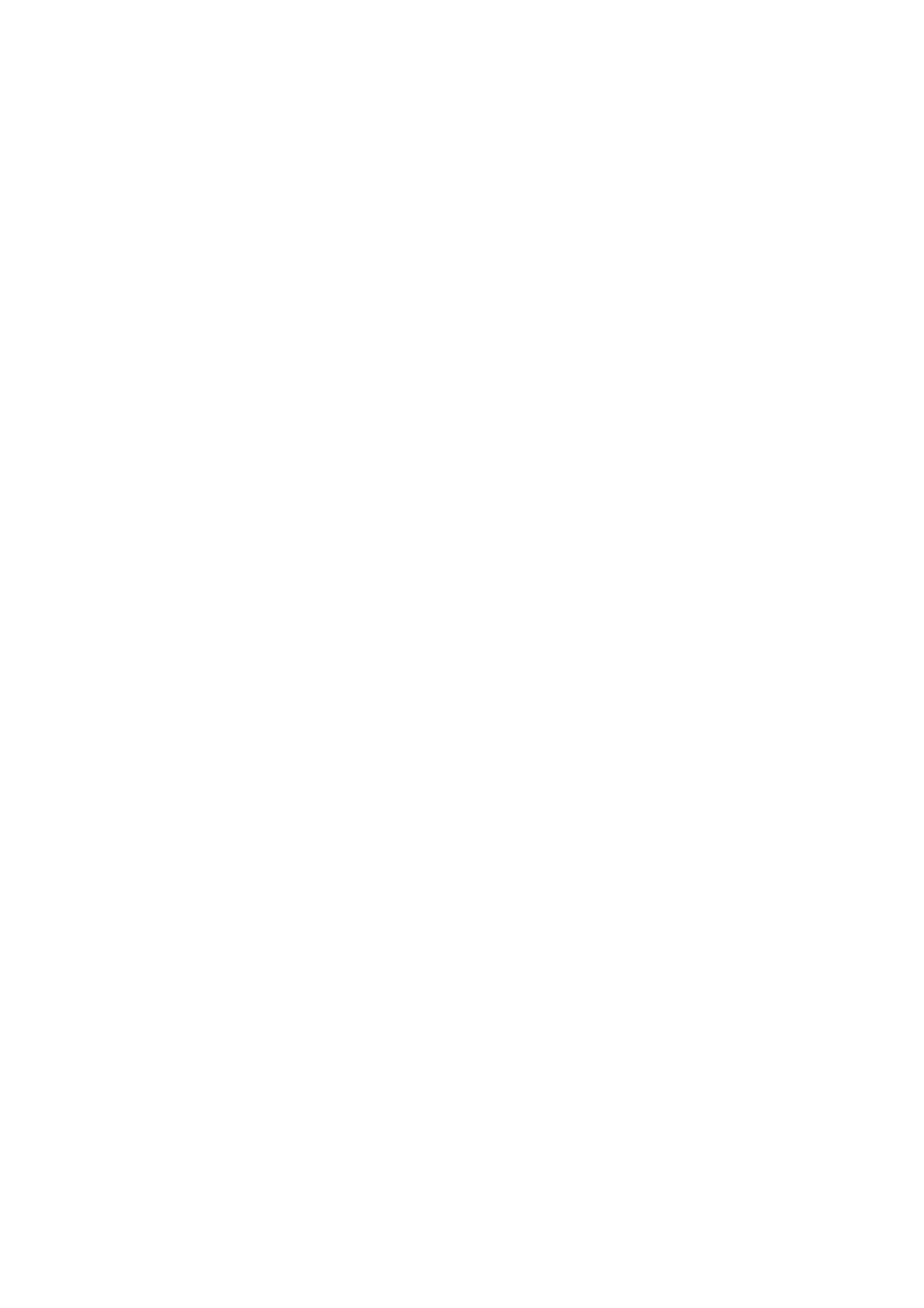### **THE DAY AFTER**

## **Secondary School Students Questionnaire – Rottnest 2000**

| <b>AGE</b>                                        | <b>SEX</b> | <b>SUBURB</b>                                               | <b>LEAVER?</b> |
|---------------------------------------------------|------------|-------------------------------------------------------------|----------------|
|                                                   |            |                                                             |                |
|                                                   |            |                                                             |                |
|                                                   |            |                                                             |                |
|                                                   |            |                                                             |                |
|                                                   |            |                                                             |                |
|                                                   |            |                                                             |                |
|                                                   |            |                                                             |                |
|                                                   |            |                                                             |                |
| Date: $\qquad \qquad$                             |            |                                                             |                |
|                                                   |            |                                                             |                |
|                                                   |            |                                                             |                |
|                                                   |            | 1) What did you get up to last night?                       |                |
|                                                   |            |                                                             |                |
|                                                   |            |                                                             |                |
|                                                   |            |                                                             |                |
|                                                   |            |                                                             |                |
|                                                   |            |                                                             |                |
|                                                   |            |                                                             |                |
|                                                   |            |                                                             |                |
|                                                   |            |                                                             |                |
| 2) Did you go to any of the organised activities? |            |                                                             |                |
|                                                   |            | Night/ day ? Why not? OR Excellent, Good, OK, Bad? And Why? |                |
|                                                   |            |                                                             |                |
|                                                   |            |                                                             |                |
|                                                   |            |                                                             |                |
|                                                   |            |                                                             |                |
|                                                   |            |                                                             |                |
|                                                   |            |                                                             |                |
|                                                   |            |                                                             |                |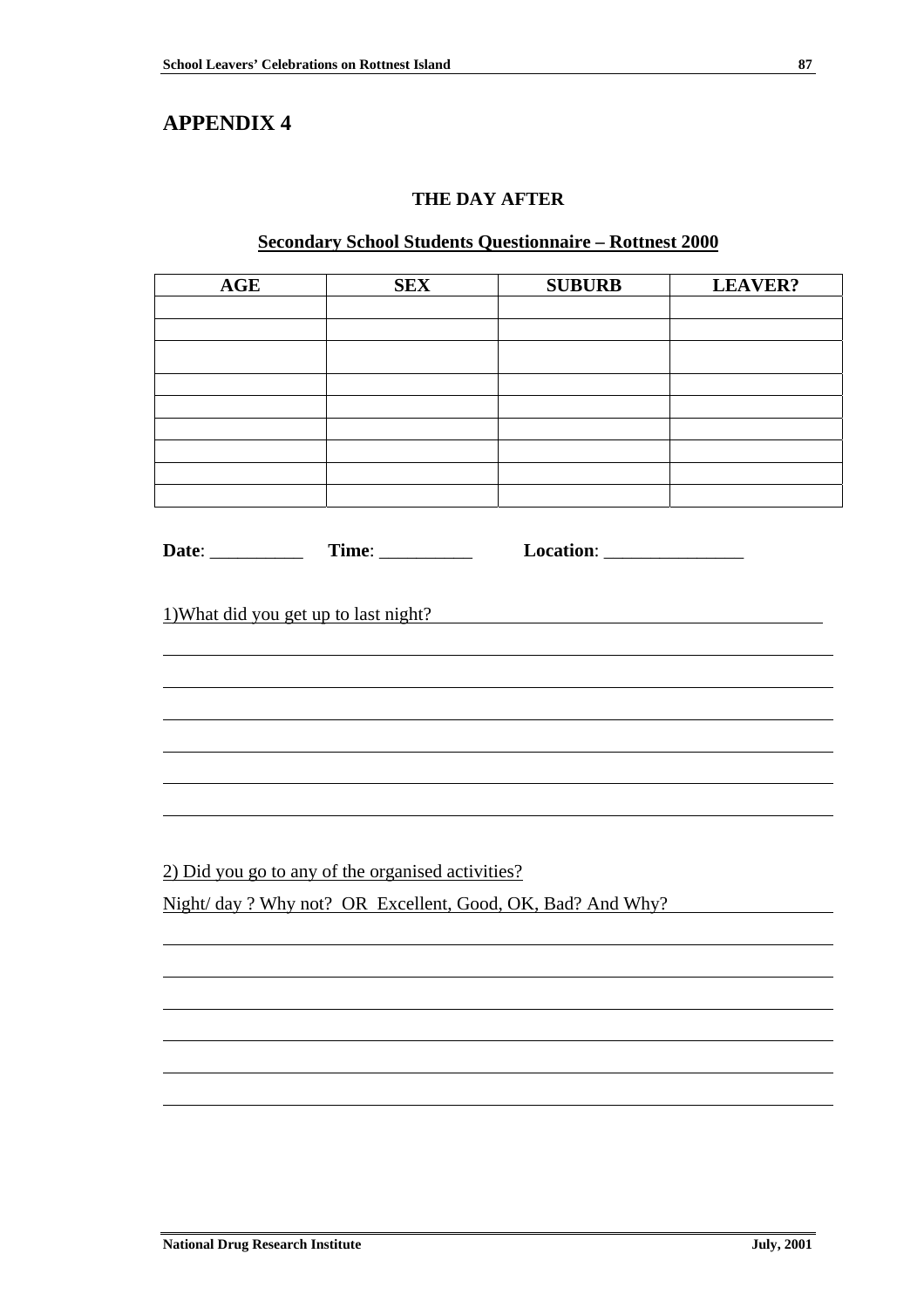3) What could have made the activities better? Do you know who organised the activities? Sponsors? Message?

4) Did your night involve Alcohol/Drugs? (What sort? How much? Access?)

5) Was it a good/great/fantastic night or a disaster? (Why?)

6) Best parts of the night?

7) Worst parts of the night?

l

l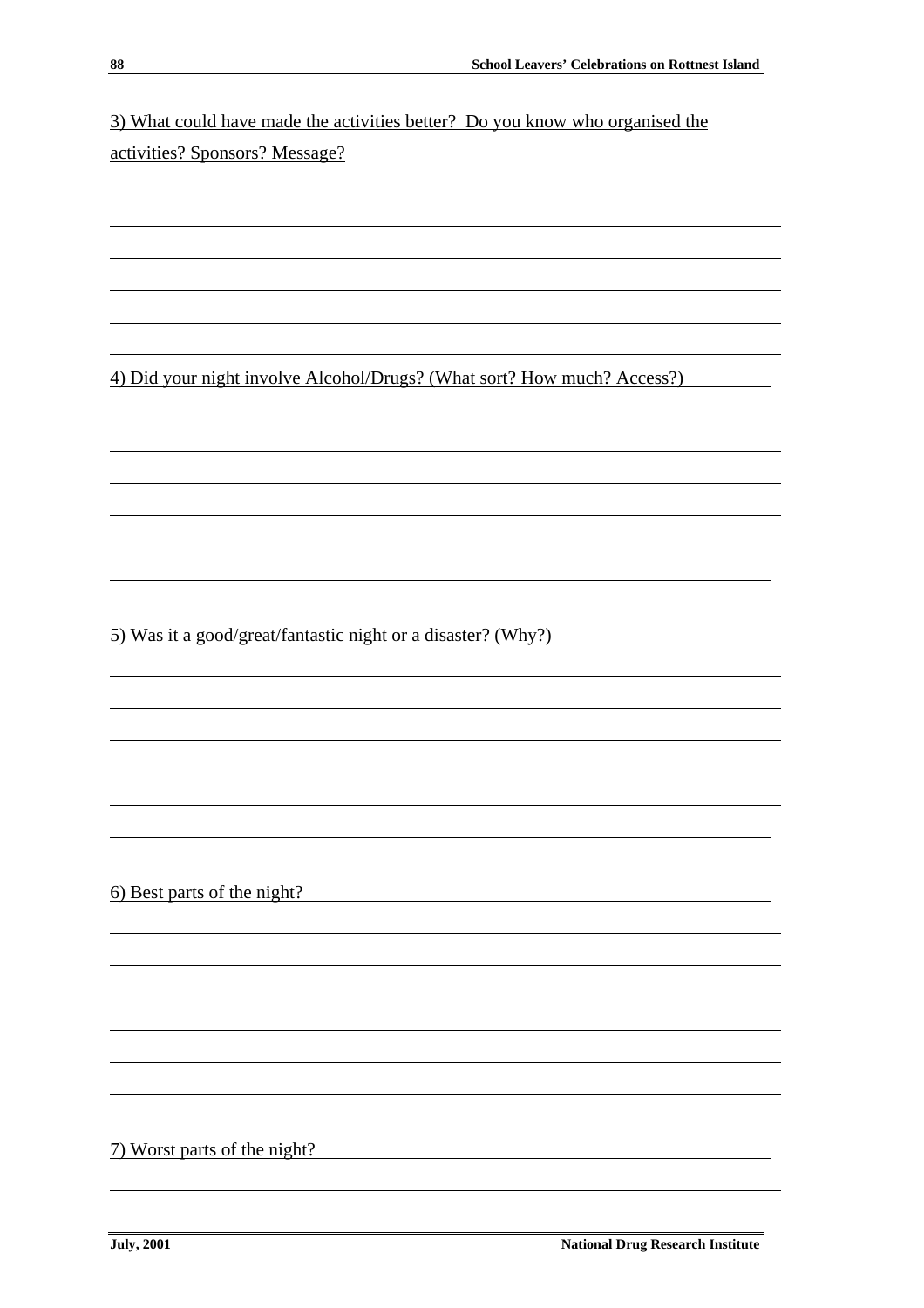| What exactly made it bad? (Harms? Physically sick, Violence, Unwanted sexual<br>8)  |
|-------------------------------------------------------------------------------------|
|                                                                                     |
| advances, etc)                                                                      |
|                                                                                     |
|                                                                                     |
|                                                                                     |
|                                                                                     |
|                                                                                     |
|                                                                                     |
|                                                                                     |
|                                                                                     |
|                                                                                     |
| 9) Did you need medical help/chill out tent?                                        |
|                                                                                     |
|                                                                                     |
|                                                                                     |
|                                                                                     |
|                                                                                     |
|                                                                                     |
|                                                                                     |
|                                                                                     |
|                                                                                     |
| 10) Did you manage to eat any food while you were out last night? (Where from? Easy |
| to find? Good? Reasonably Priced?)                                                  |
|                                                                                     |
|                                                                                     |
|                                                                                     |
|                                                                                     |
|                                                                                     |
|                                                                                     |
|                                                                                     |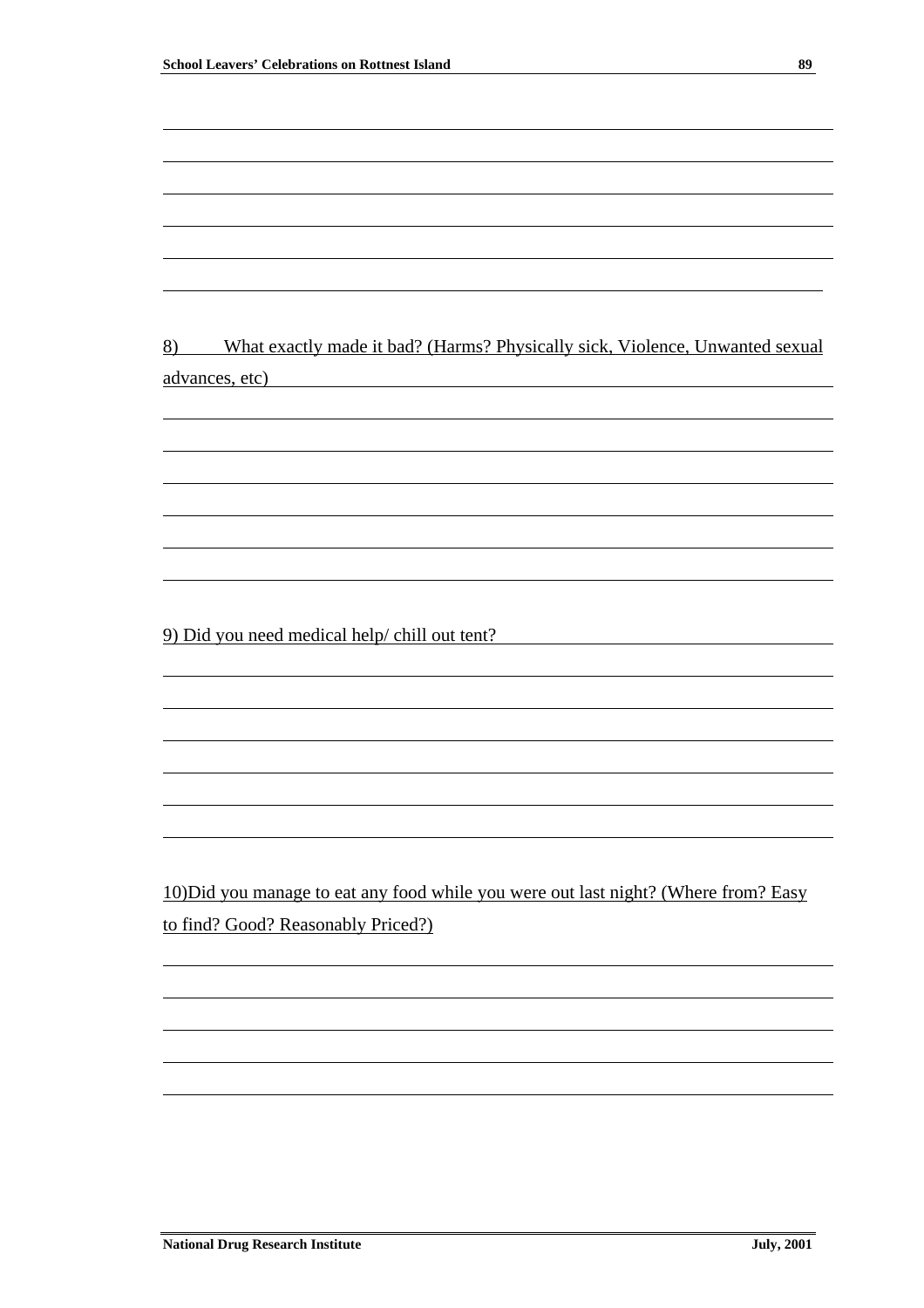11) Have you had breakfast this morning? (Where from? Easy to find? Good?

Reasonably Priced?)

12) How could your experience have been improved?

13) Has your approach/behaviour changed over successive nights? Are you doing more/ less partying? (Why? Peer Pressure?)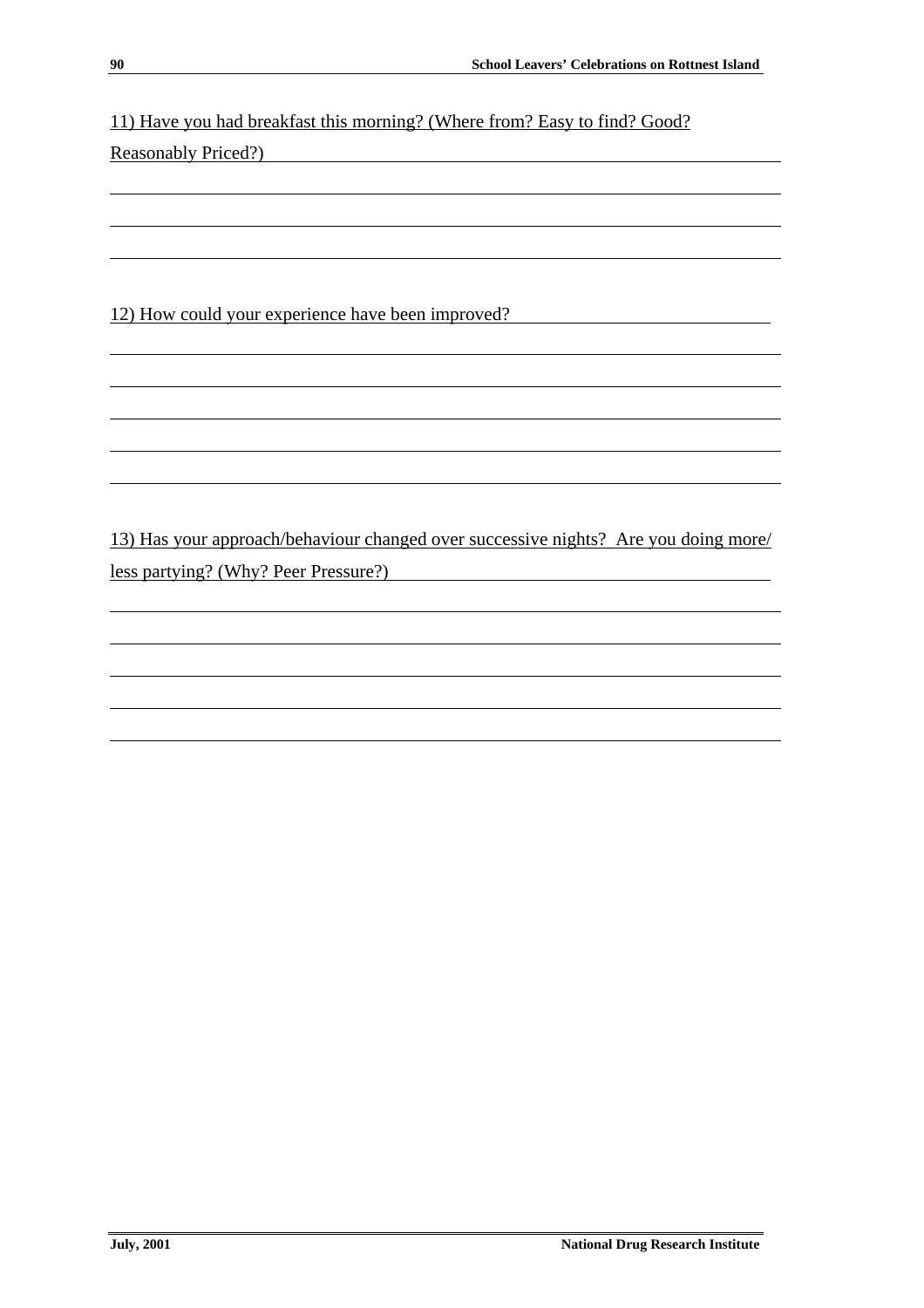## **LAST DAYS** (Pre-departure? En Route?)

## **Secondary School Students Questionnaire – Rottnest 2000**

| <b>AGE</b> | <b>SEX</b> | <b>SUBURB</b>                                                    | <b>LEAVER?</b> |
|------------|------------|------------------------------------------------------------------|----------------|
|            |            |                                                                  |                |
|            |            |                                                                  |                |
|            |            |                                                                  |                |
|            |            |                                                                  |                |
|            |            |                                                                  |                |
|            |            |                                                                  |                |
|            |            |                                                                  |                |
|            |            |                                                                  |                |
|            |            |                                                                  |                |
|            |            |                                                                  |                |
|            |            |                                                                  |                |
|            |            | 1) What did you get up to on Rottnest?                           |                |
|            |            |                                                                  |                |
|            |            |                                                                  |                |
|            |            |                                                                  |                |
|            |            |                                                                  |                |
|            |            |                                                                  |                |
|            |            |                                                                  |                |
|            |            |                                                                  |                |
|            |            |                                                                  |                |
|            |            |                                                                  |                |
|            |            |                                                                  |                |
|            |            | 2) Did your activities/experiences live up to your expectations? |                |
|            |            |                                                                  |                |
|            |            |                                                                  |                |
|            |            |                                                                  |                |
|            |            |                                                                  |                |
|            |            |                                                                  |                |
|            |            |                                                                  |                |
|            |            |                                                                  |                |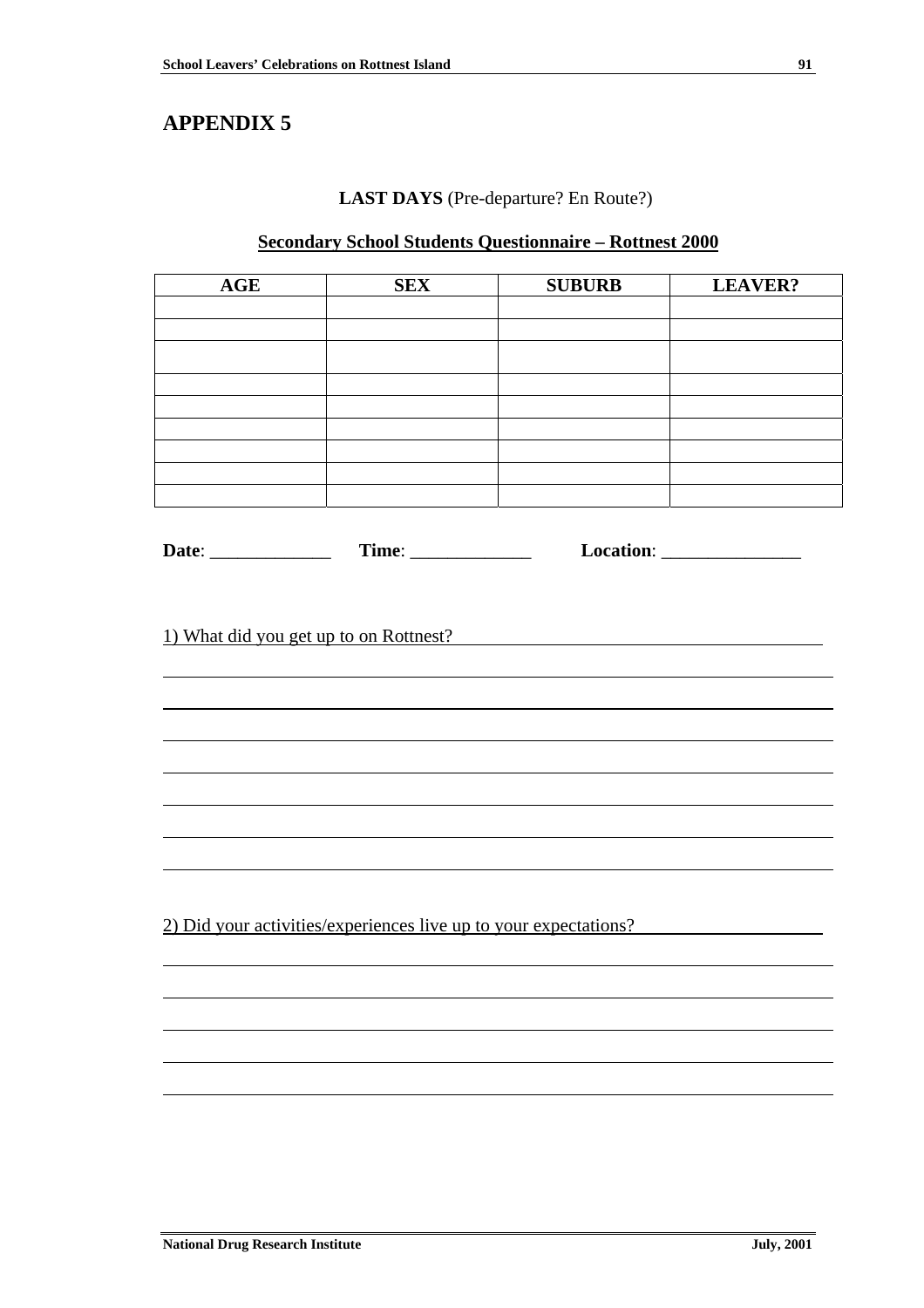| 3) What was the best thing about your stay?                                                              |
|----------------------------------------------------------------------------------------------------------|
|                                                                                                          |
|                                                                                                          |
|                                                                                                          |
|                                                                                                          |
|                                                                                                          |
| 4) What was the worst thing about your stay?                                                             |
|                                                                                                          |
|                                                                                                          |
|                                                                                                          |
|                                                                                                          |
|                                                                                                          |
| 5) Did you attend any of the organised activities?                                                       |
| Which ones? Night / day? Excellent, Good, OK, Bad? Why? Were they well<br>advertised? Sponsors? Message? |
|                                                                                                          |
|                                                                                                          |
|                                                                                                          |
|                                                                                                          |
|                                                                                                          |
|                                                                                                          |
|                                                                                                          |
| 6) Ways to improve the experience? Changes to make activities better ? Other Activities                  |
| that should be offered?)<br><u> 1980 - Andrea Station Barbara, amerikan personal (h. 1980)</u>           |
|                                                                                                          |
|                                                                                                          |
|                                                                                                          |
|                                                                                                          |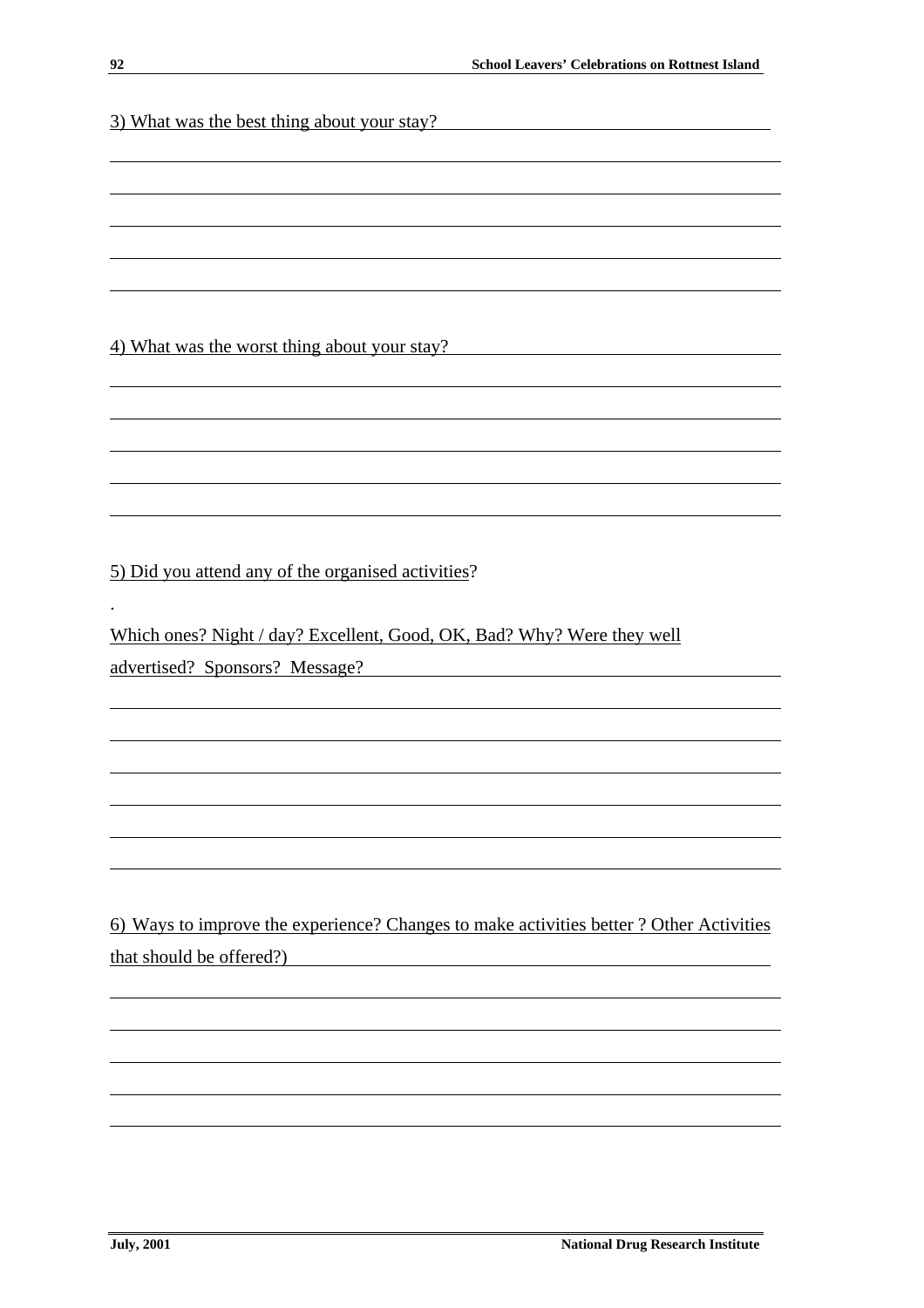.

7) Did you drink/take drugs? (How much? When? Where? How Often? Access – How, Where? More or less than expected?)

8) What did you mainly eat / where did you get it from? Was it cheap/ expensive? What was good? What was bad? Suggested improvements?

9) Cost? (More or Less expensive than initially thought? How much did you spend on alcohol and other drugs? How did you offset shortfall?)

10)What sorts of harms/dangerous behaviour did you see/have happen to you? (Physical, Emotional)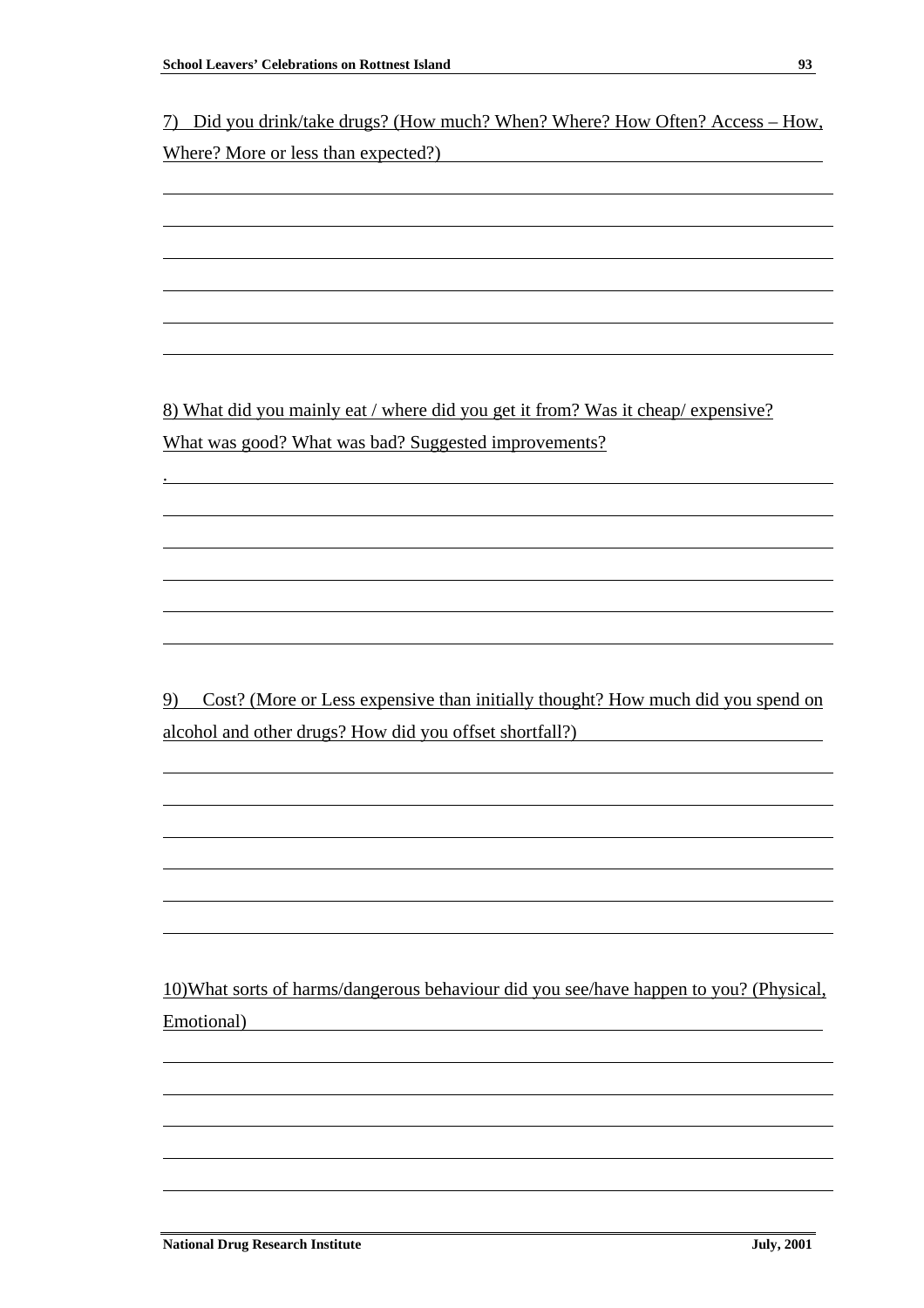## 11) What things can reduce these harms/behaviours?

12) Did you have to visit the nurses station/ chill out tent? Why Why not?

13) Any changes to make experience: Better, Safer, Cheaper, more Relaxed?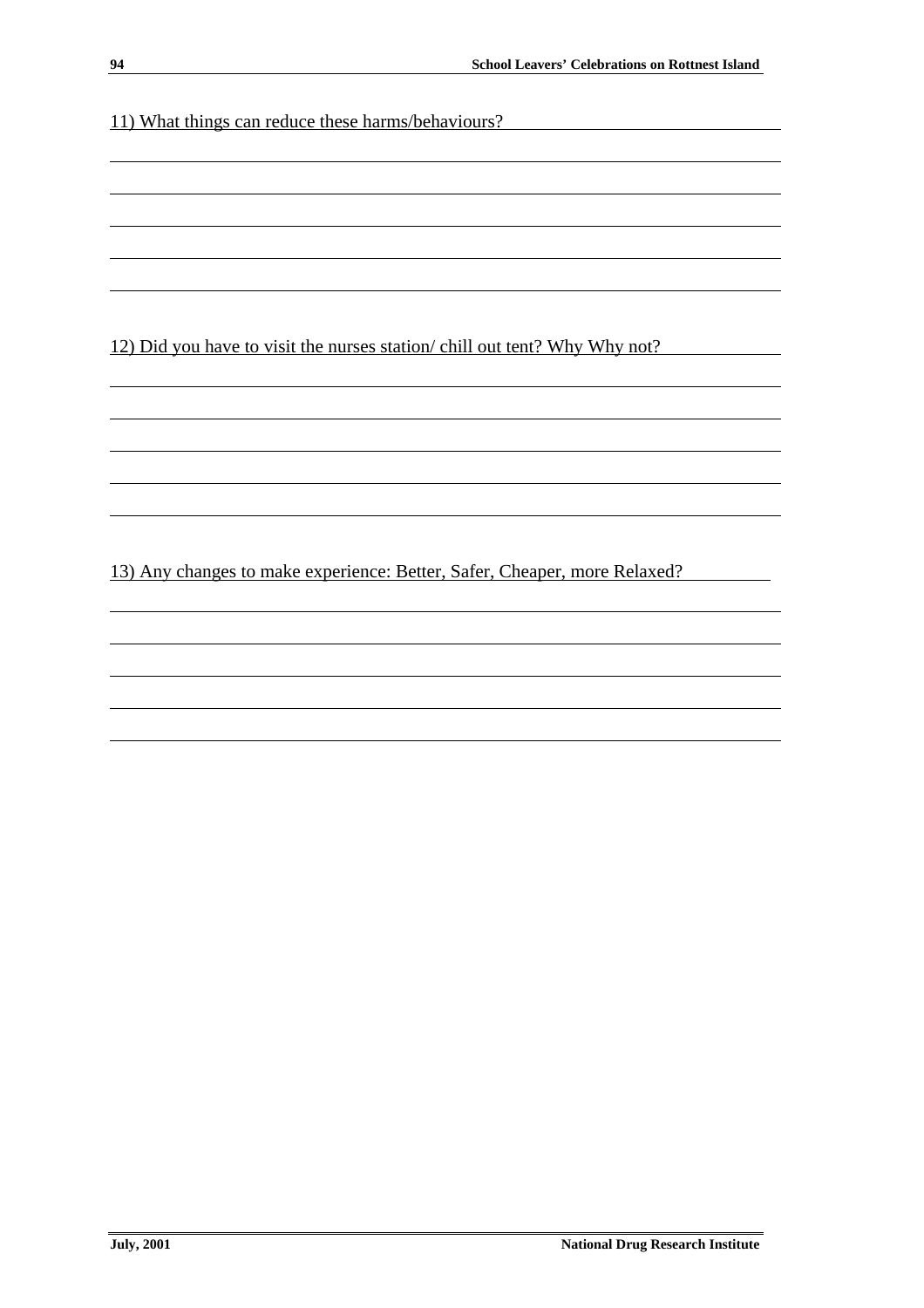### **Major Stakeholder's Questionnaire – Rottnest December 2000**

1. What are your impressions of this year's school leavers' behaviour? Was it better or worse than previous years? Can you give me some examples of what they did?

2. Are there any reasons you can identify as to why the 2000 leavers behaved they way they did as distinct from other years?

3. Were you involved in the intervention this year? How?

4. Did you feel supported in your activities on the Island during the Leavers Period? By who and how?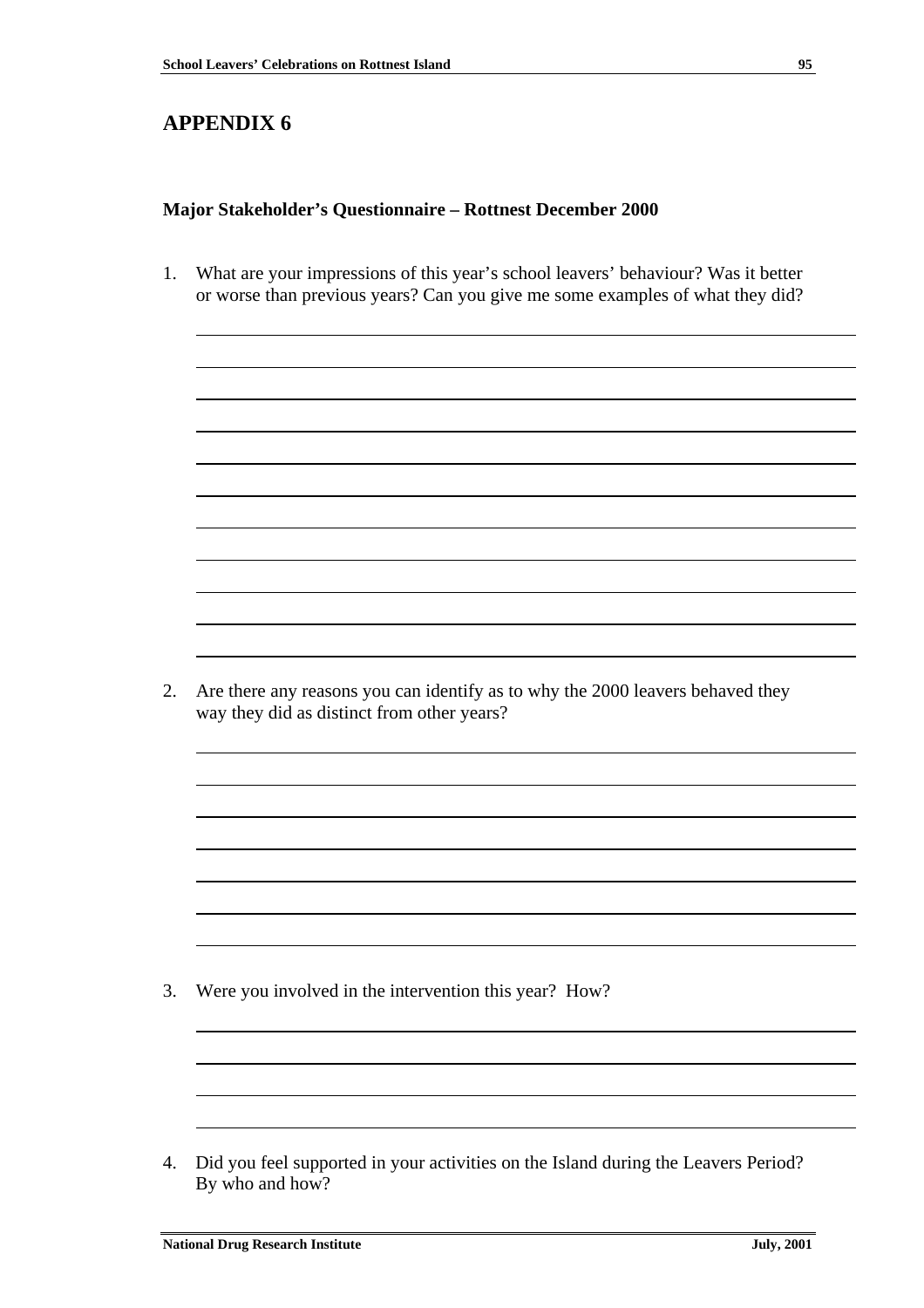5. Were you aware of other activities undertaken as part of the intervention? Which ones? 6. Was the Leavers Period what you thought it would be like this year? Why/ Why not?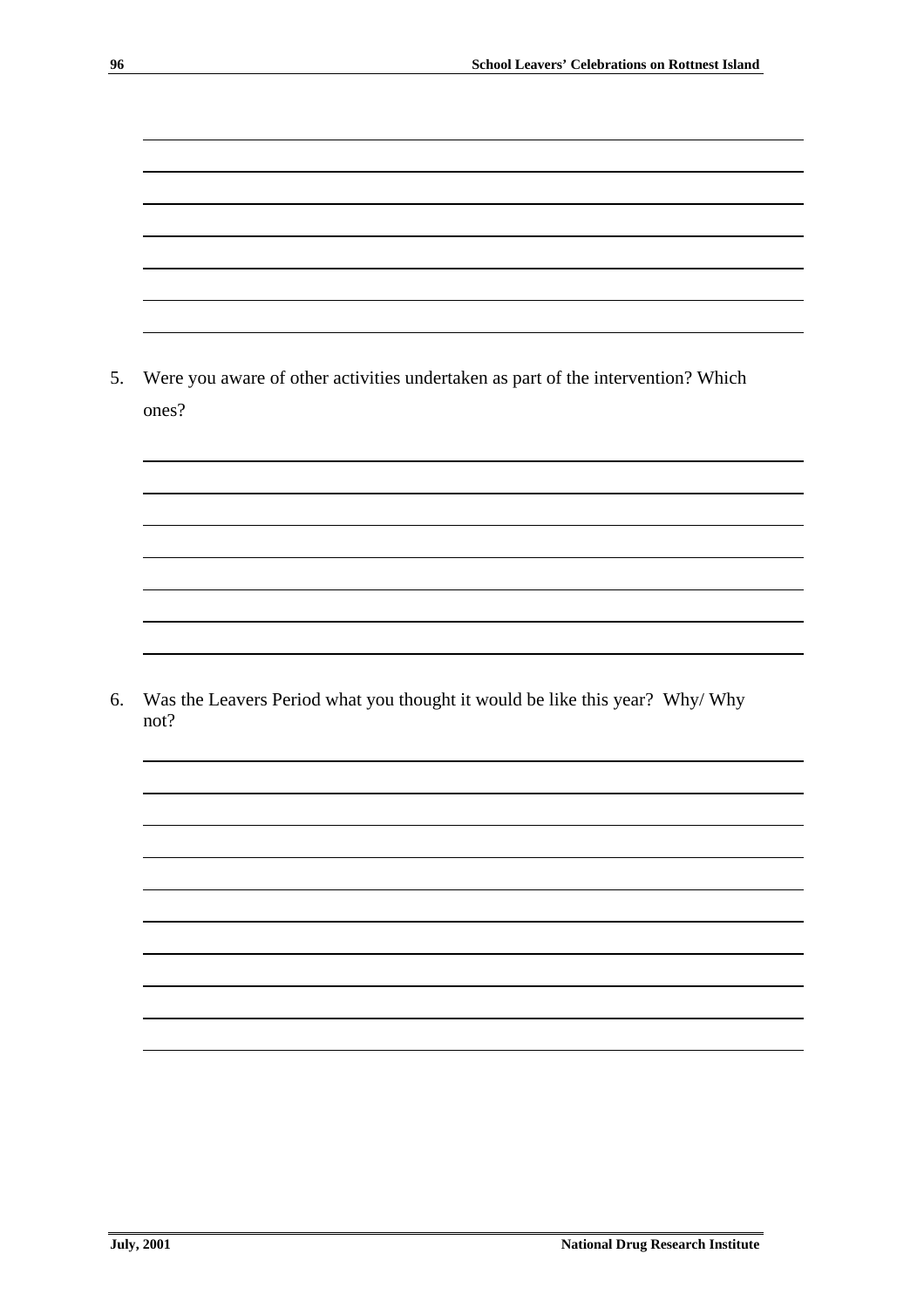|                 | 7. Do you think the intervention made the Island safer for the leavers and for the |  |  |  |
|-----------------|------------------------------------------------------------------------------------|--|--|--|
| community? How? |                                                                                    |  |  |  |

8. What do you suggest would make school leaver celebrations better for the students and the rest of the community on Rottnest?

9. Do you think it would be worthwhile to take a similar approach to the Leavers Period again? Why/ Why not?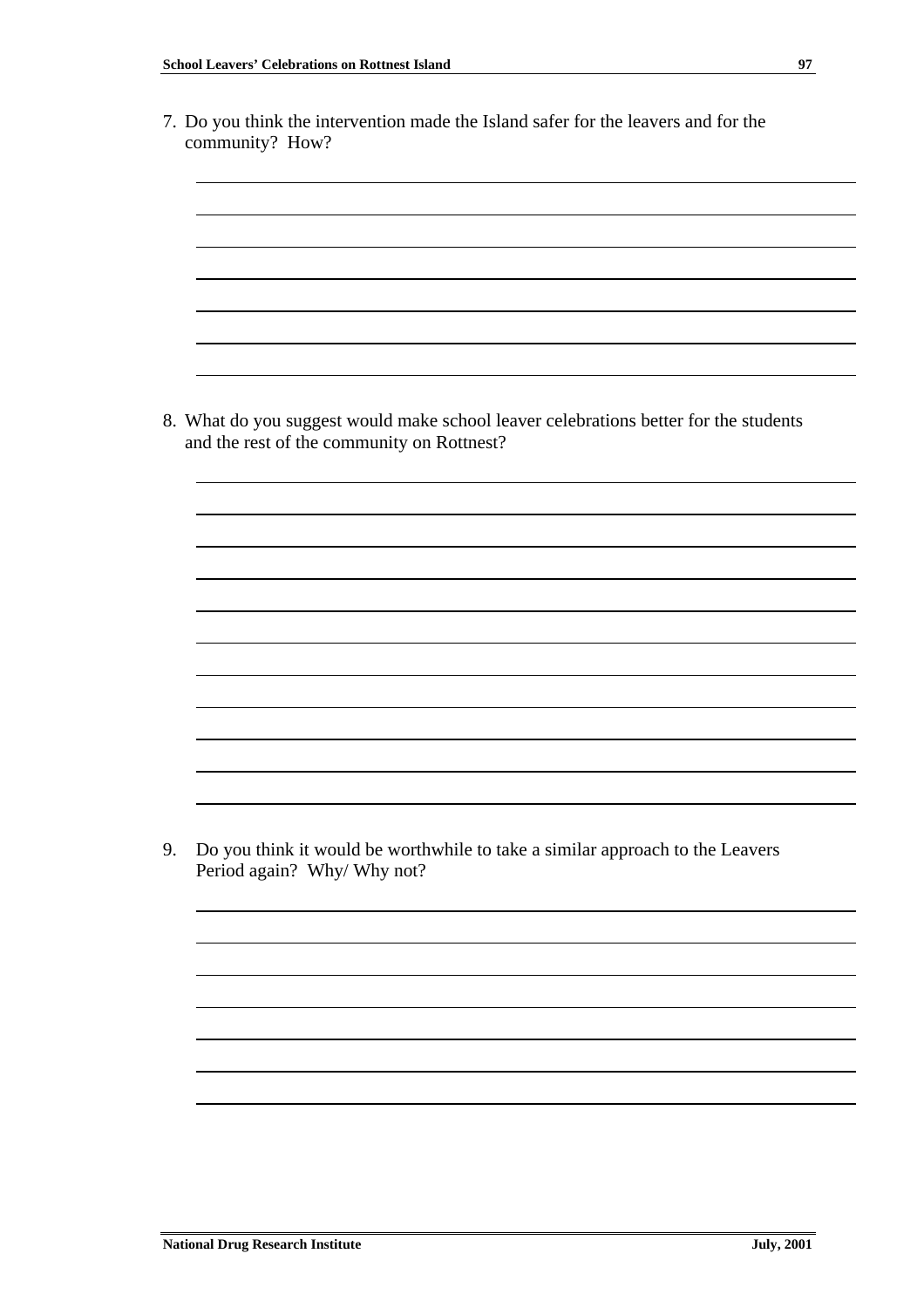10. Do you think interventions like the one at Rottnest in 2000 would be useful in other areas during Leavers' Celebrations? Why/ Why not?

11. Is there anything else you would like to add?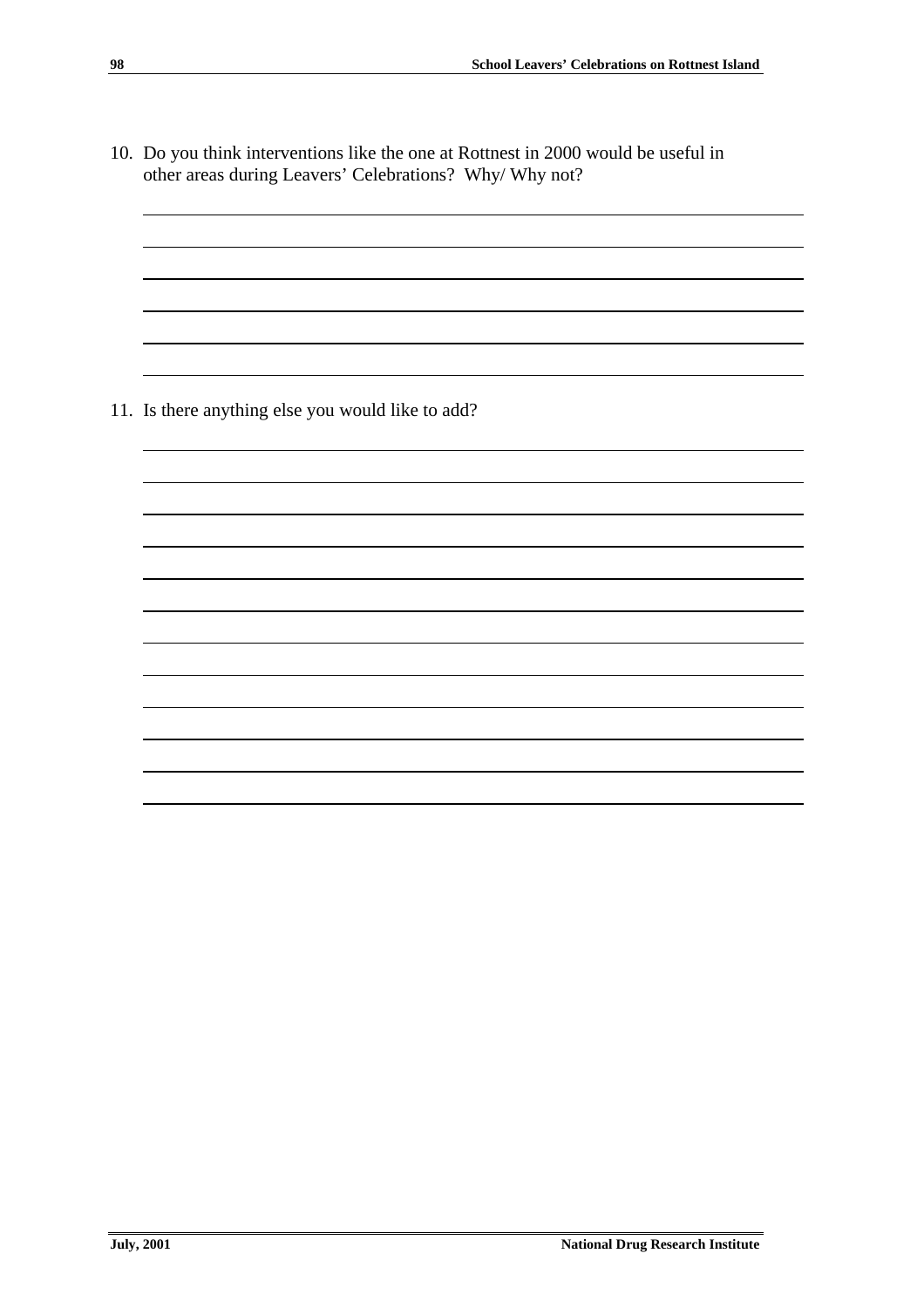## **APPENDIX 7**

## **Nursing Post Injury Data**

| <b>DATE OF</b><br><b>INJURY</b> | <b>GENDER</b> | <b>AGE</b> | <b>URGENCY</b>    | <b>PROBLEM</b>        |
|---------------------------------|---------------|------------|-------------------|-----------------------|
| Wednesday -<br>Day 1            |               |            |                   |                       |
| 24-Nov-99                       | Male          | 17         | Can wait 10 mins  | Intoxication          |
| 22-Nov-00                       | Male          | 17         | Can wait 120 mins | Accident              |
| Thursday - Day<br>2             |               |            |                   |                       |
| 25-Nov-99                       | F             | 17         | Can wait 60 mins  | Accident              |
| 25-Nov-99                       | M             | 18         | Can wait 10 mins  | Assault               |
| 25-Nov-99                       | F             | 17         | Can wait 10 mins  | Intoxication          |
| 25-Nov-99                       | M             | 18         | Can wait 30 mins  | Violence              |
| 23-Nov-00                       | Female        | 18         | Can wait 10 mins  | Accident              |
| 23-Nov-00                       | Male          | 17         | Can wait 120 mins | Accident              |
| 23-Nov-00                       | Male          | 18         | Can wait 120 mins | Accident              |
| 23-Nov-00                       | Female        | 17         | Can wait 120 mins | Accident              |
| 23-Nov-00                       | Male          | 17         | Can wait 120 mins | Accident              |
| 23-Nov-00                       | Female        | 17         | Can wait 120 mins | Accident              |
| 23-Nov-00                       | Male          | 16         | Can wait 120 mins | Accident              |
| 23-Nov-00                       | Female        | 17         | Can wait 120 mins | Accident              |
| 23-Nov-00                       | Female        | 17         | Can wait 120 mins | Accident              |
| 23-Nov-00                       | Female        | 17         | Can wait 60 mins  | Intoxication          |
| 23-Nov-00                       | Female        | 17         | Can wait 30 mins  | Intoxication          |
| 23-Nov-00                       | Male          | 17         | Can wait 30 mins  | Intoxication          |
| Friday -                        |               |            |                   |                       |
| Day 3                           |               |            |                   |                       |
| 26-Nov-99                       | Male          | 18         | Can wait 120 mins | Accident              |
| 26-Nov-99                       | Male          | 19         | Can wait 120 mins | Accident              |
| 26-Nov-99                       | Male          | 18         | Can wait 30 mins  | Assault               |
| 26-Nov-99                       | Male          | 18         | Can wait 60 mins  | Assault               |
| 26-Nov-99                       | Female        | 17         | Can wait 10 mins  | <b>Sexual Assault</b> |
| 24-Nov-00                       | Female        | 18         | Life Threatening  | Accident              |
| 24-Nov-00                       | Female        | 17         | Can wait 120 mins | Accident              |
| 24-Nov-00                       | Male          | 17         | Can wait 120 mins | Accident              |
| 24-Nov-00                       | Male          | 18         | Can wait 120 mins | Accident              |
| 24-Nov-00                       | Male          | 17         | Can wait 120 mins | Accident              |
| 24-Nov-00                       | Male          | 28         | Can wait 120 mins | Assault               |
| 24-Nov-00                       | Male          | 21         | Can wait 60 mins  | Assault               |
| 24-Nov-00                       | Female        | 17         | Can wait 60 mins  | Intoxication          |
| Saturday - Day 4                |               |            |                   |                       |
| 27-Nov-99                       | Male          | 16         | Can wait 120 mins | Accident              |
| 27-Nov-99                       | Male          | 20         | Can wait 120 mins | Accident              |
| 27-Nov-99                       | Male          | 16         | Can wait 120 mins | Accident              |
| 27-Nov-99                       | Female        | 17         | Can wait 120 mins | Accident              |
| 27-Nov-99                       | Male          | 20         | Can wait 120 mins | Accident              |
| 27-Nov-99                       | Female        | 17         | Can wait 120 mins | Accident              |
| 27-Nov-99                       | Male          | 18         | Can wait 120 mins | Accident              |
| 27-Nov-99                       | Male          | 18         | Can wait 120 mins | Accident              |
| 27-Nov-99                       | Male          | 17         | Can wait 120 mins | Accident              |
| 27-Nov-99                       | Male          | 18         | Can wait 120 mins | Accident              |
| 27-Nov-99                       | Male          | 18         | Can wait 120 mins | Accident              |